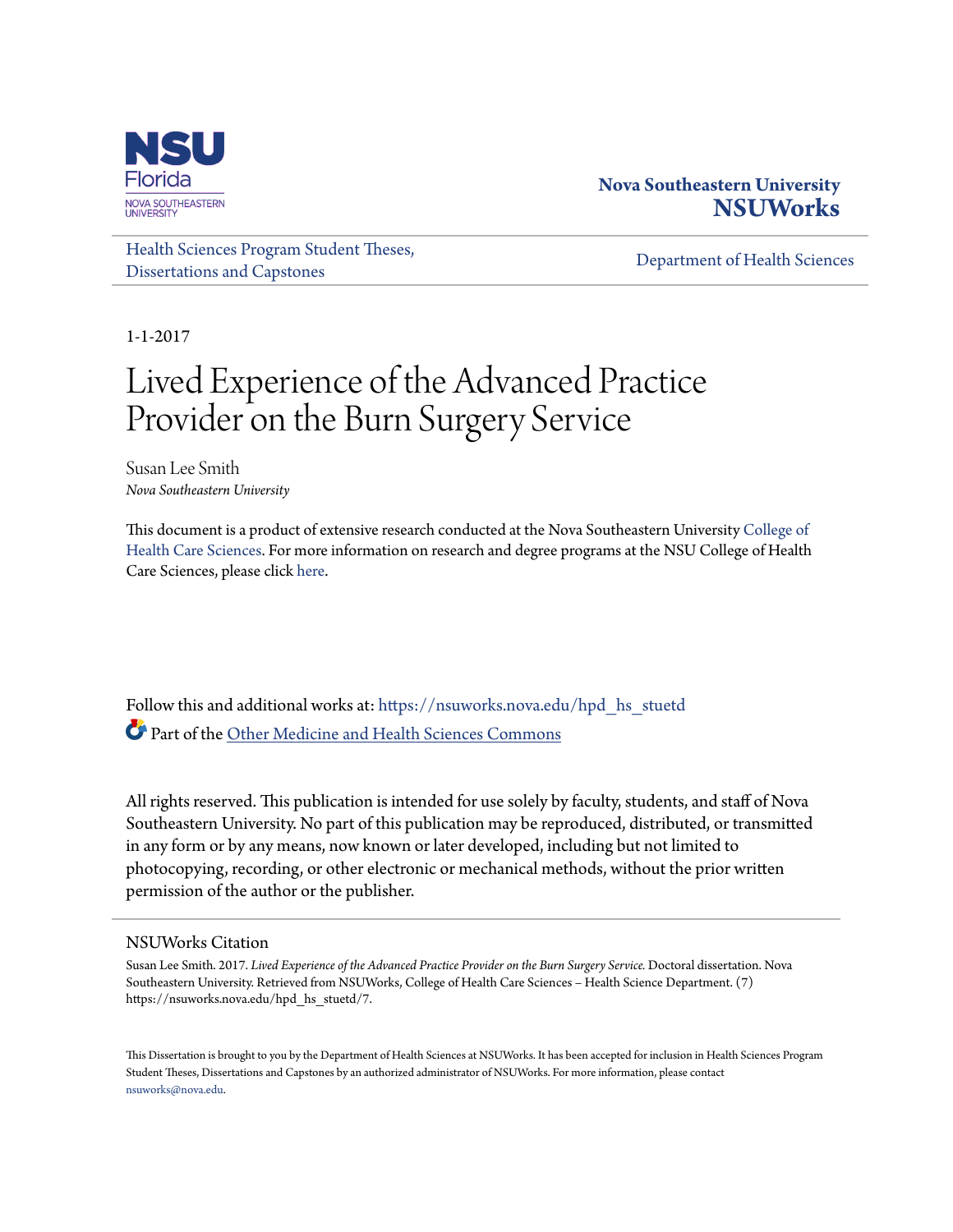The Lived Experience of the Advanced Practice Provider on the Burn Surgery Service Susan Smith, PhD (c), ARNP-BC Nova Southeastern University College of Health Care Sciences Department of Health Science PhD of Health Science Program May 30, 2017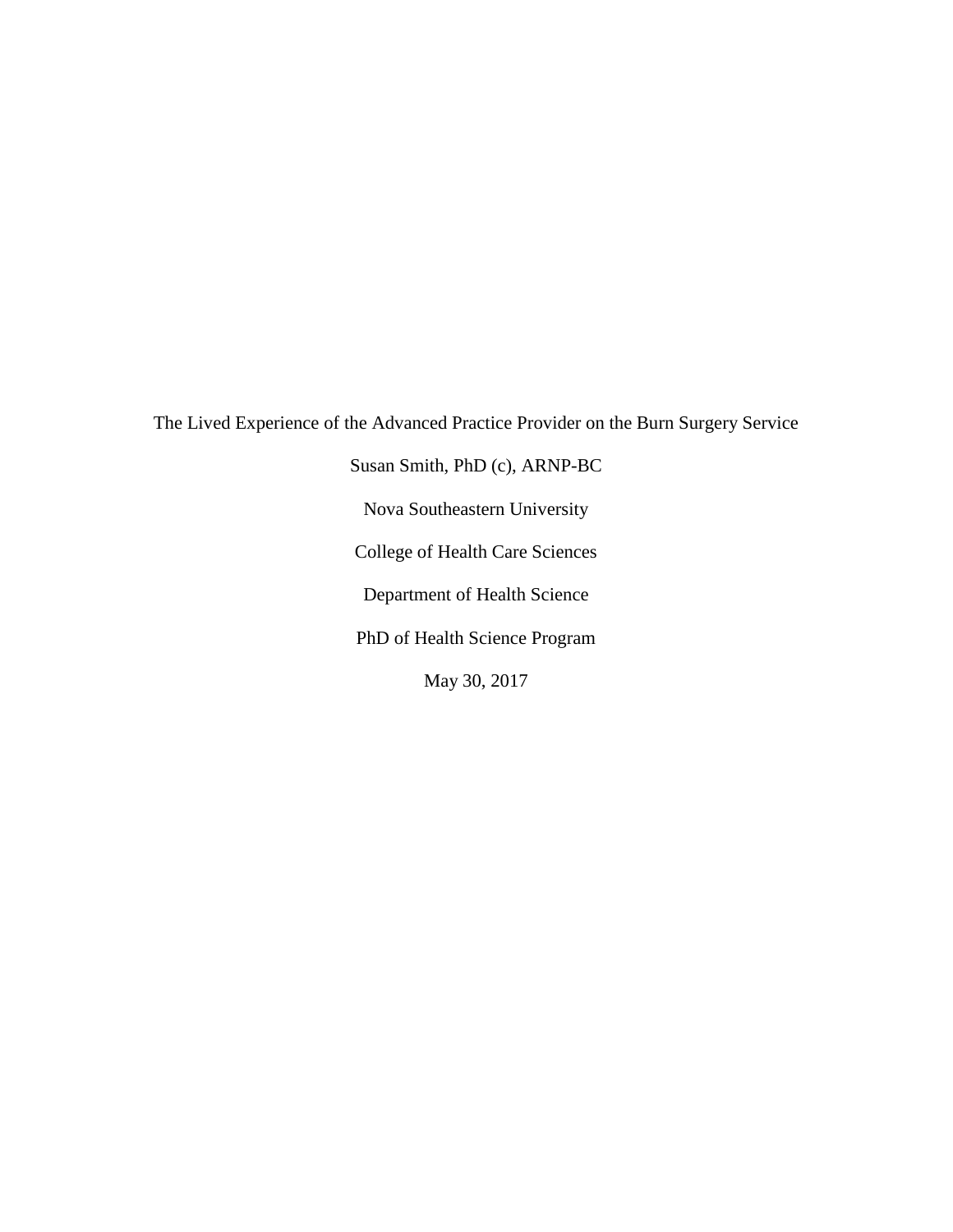Copyright by Susan Smith, 2017 All Rights Reserved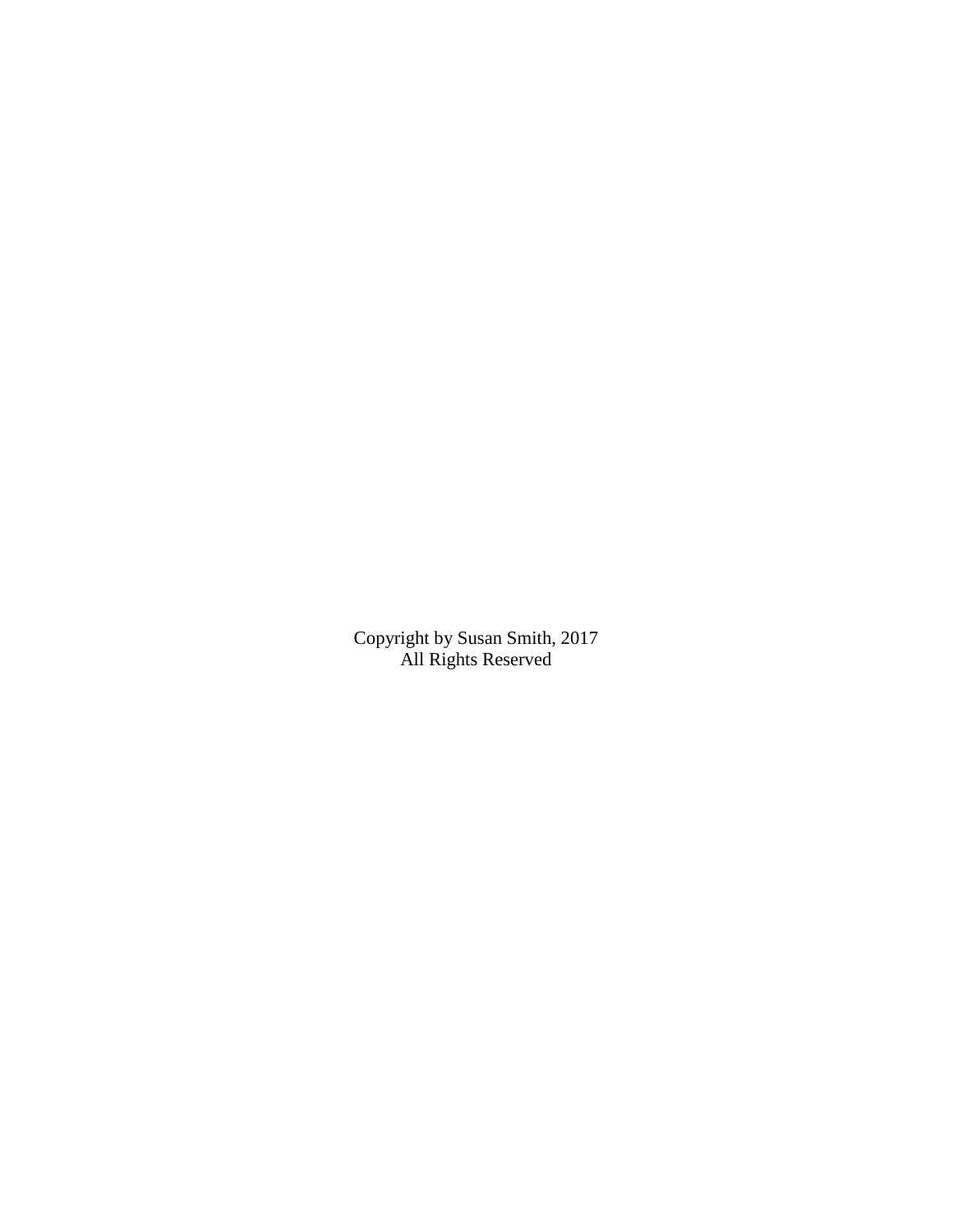#### Abstract

The purpose of this qualitative dissertation study was to examine the lived experience and meaning making of challenges, benefits, satisfaction, and professional sustainability for the advanced practice provider in the burn surgery specialty service. The problem addressed was the knowledge gap resulting from a lack of literature describing aspects of the advanced practice provider role in the burn specialty. An interpretive phenomenological analysis, informed by the philosophy of Dr. Martin Heidegger, was undertaken. Participants were solicited from the American Burn Association Advanced Practice Provider (APP) special interest group site. The results provided a thick description of the lived experience of the Burn APP offering, illuminating commonalities and distinctions to promote role gratification and fulfillment leading to professional success and prolonged engagement.

*Keywords:* advanced practice provider, nurse practitioner, physician assistant, interpretive phenomenology, hermeneutics.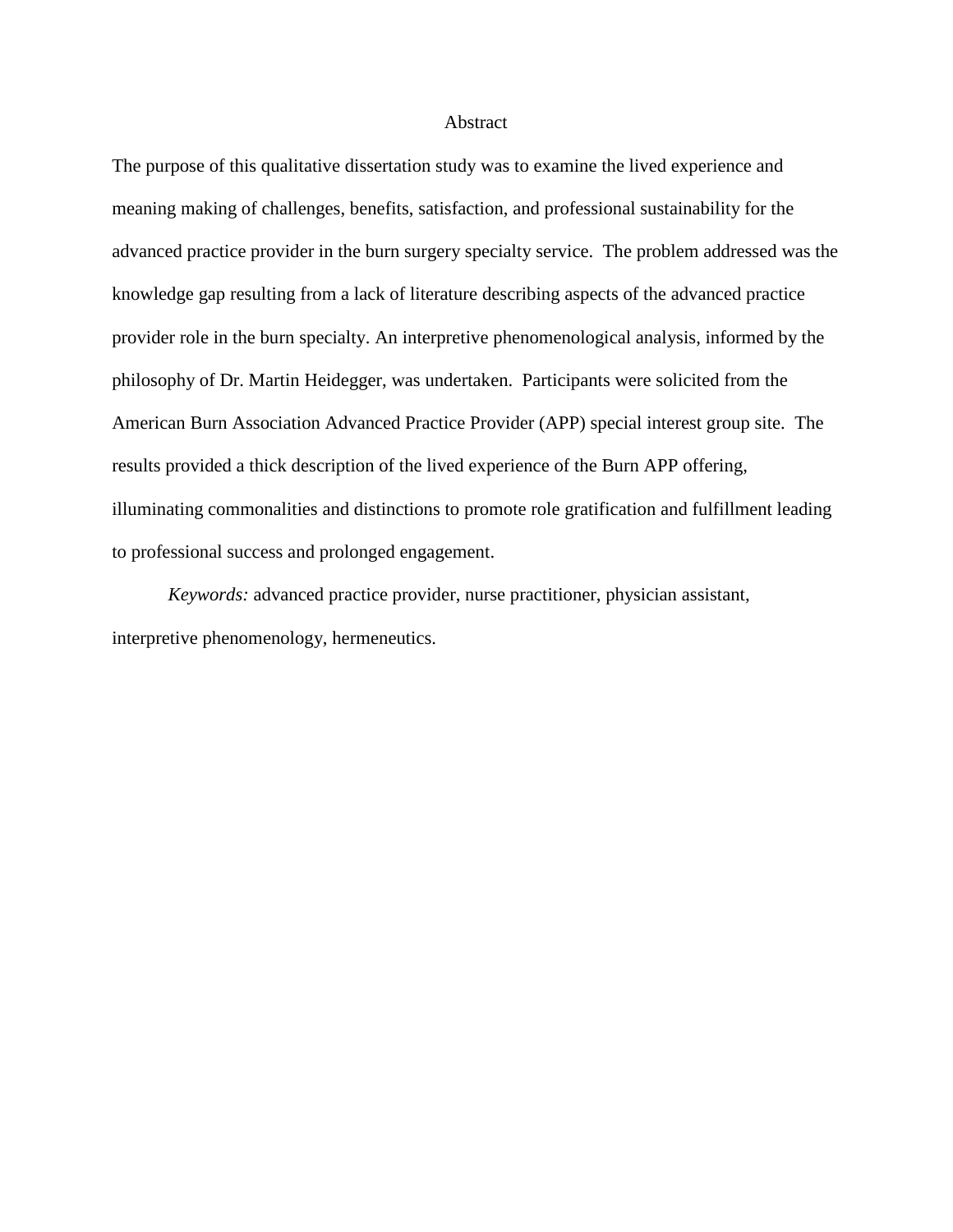#### Acknowledgements

When I reflect on this challenging, gratifying, humbling, and wonderful experience, I am reminded of all the people I have encountered along the way. I am immensely appreciative to the study (and pilot study) participants. Thank you for taking time from your busy lives to share your "Dasien" self with me. Your selfless contributions to burn care and your communities are inspiring.

My dissertation committee members were my devoted navigators, and I will always remain in their debt. Dr. Charlene Desir, I appreciate your perseverance and patience. Your qualitative expertise sustained me through my tumultuous journey through the world of interpretive phenomenology. Your reviews were always thorough and concise. I know that it must have been time consuming, and I greatly appreciate your dedication to my success.

Dr. Randall Hudspeth, my nursing and editorial expert, your mentorship throughout the dissertation process helped maintain my professional focus. Your ongoing support and mentorship motivates me to increase my professional activism and participation. Finally, thank you for spearheading our successful publication. Chennel Williams, you are outstanding!

Dr. Akiva Turner, my committee chair and inspirational leader. Thank you for taking a chance on me. After meeting only once, you believed in me and devoted the next two years to this journey. You are responsible for maintaining my forward momentum and focus. Thank you for your unwavering confidence. You are an incredible role model, and I am so grateful for your guidance and leadership.

Dr. Howard Smith, my husband and partner in life, we share our home and work lives. You are the rock that supports me. I owe my success in life to you. My children, Matthew and Andrew Rainey, thank you for believing in me and understanding. You are both amazing!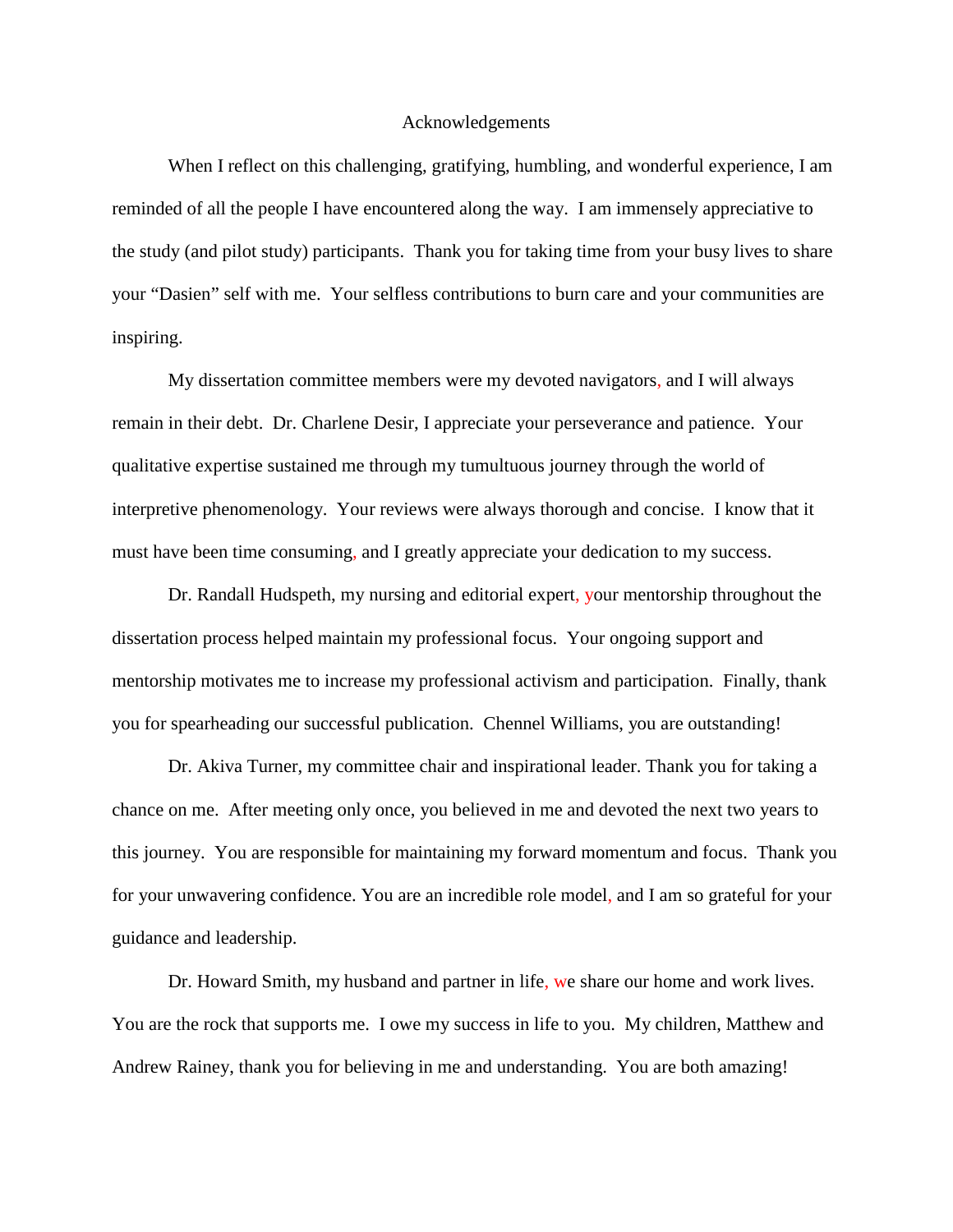| Historical Perspective and Overview of the Advanced Practice Provider13 |  |
|-------------------------------------------------------------------------|--|
|                                                                         |  |
|                                                                         |  |
|                                                                         |  |
|                                                                         |  |
|                                                                         |  |
|                                                                         |  |
|                                                                         |  |
|                                                                         |  |
|                                                                         |  |
|                                                                         |  |
|                                                                         |  |
|                                                                         |  |
|                                                                         |  |
|                                                                         |  |
|                                                                         |  |
|                                                                         |  |
|                                                                         |  |
|                                                                         |  |
|                                                                         |  |
|                                                                         |  |
|                                                                         |  |
|                                                                         |  |

# Table of Contents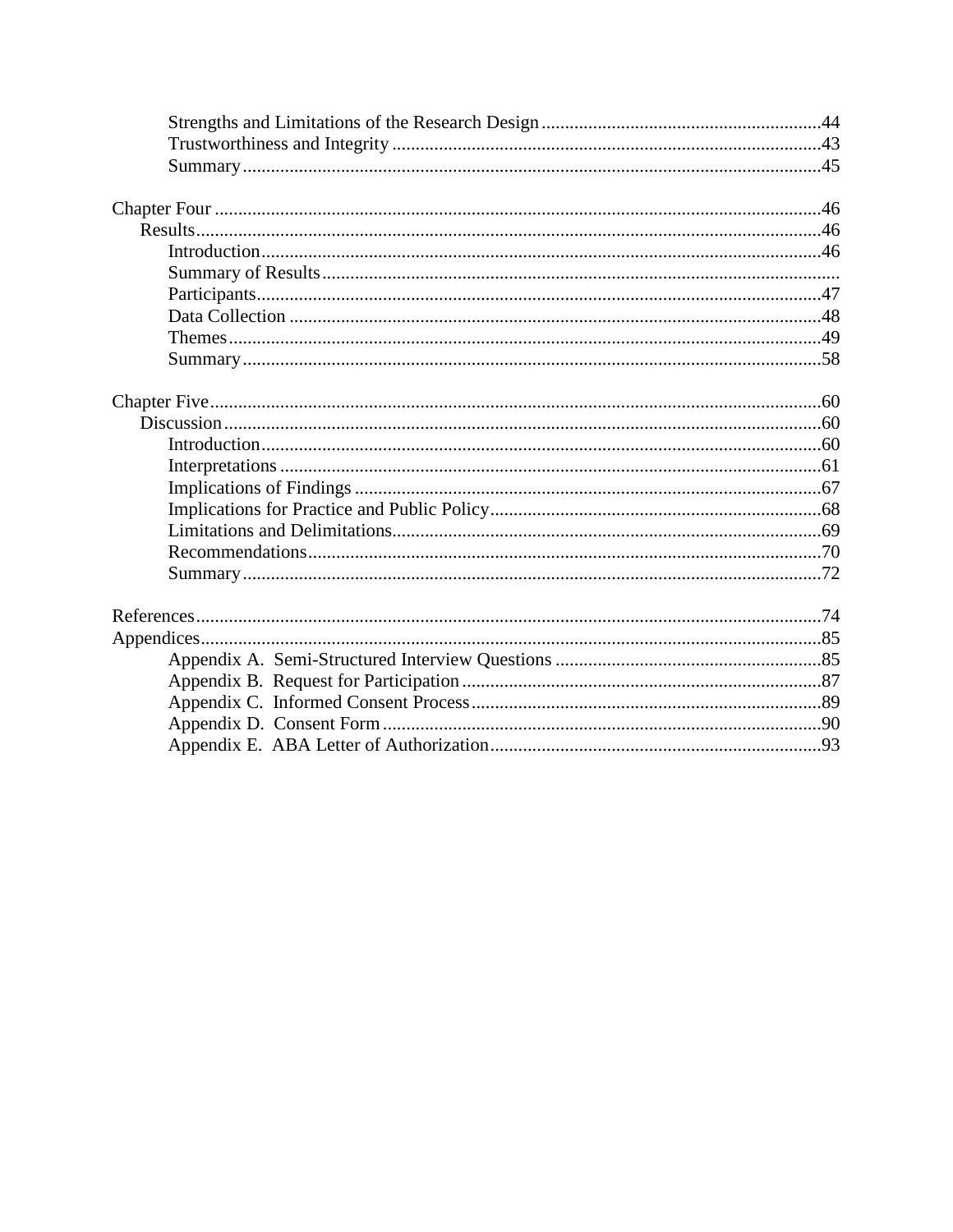# List of Tables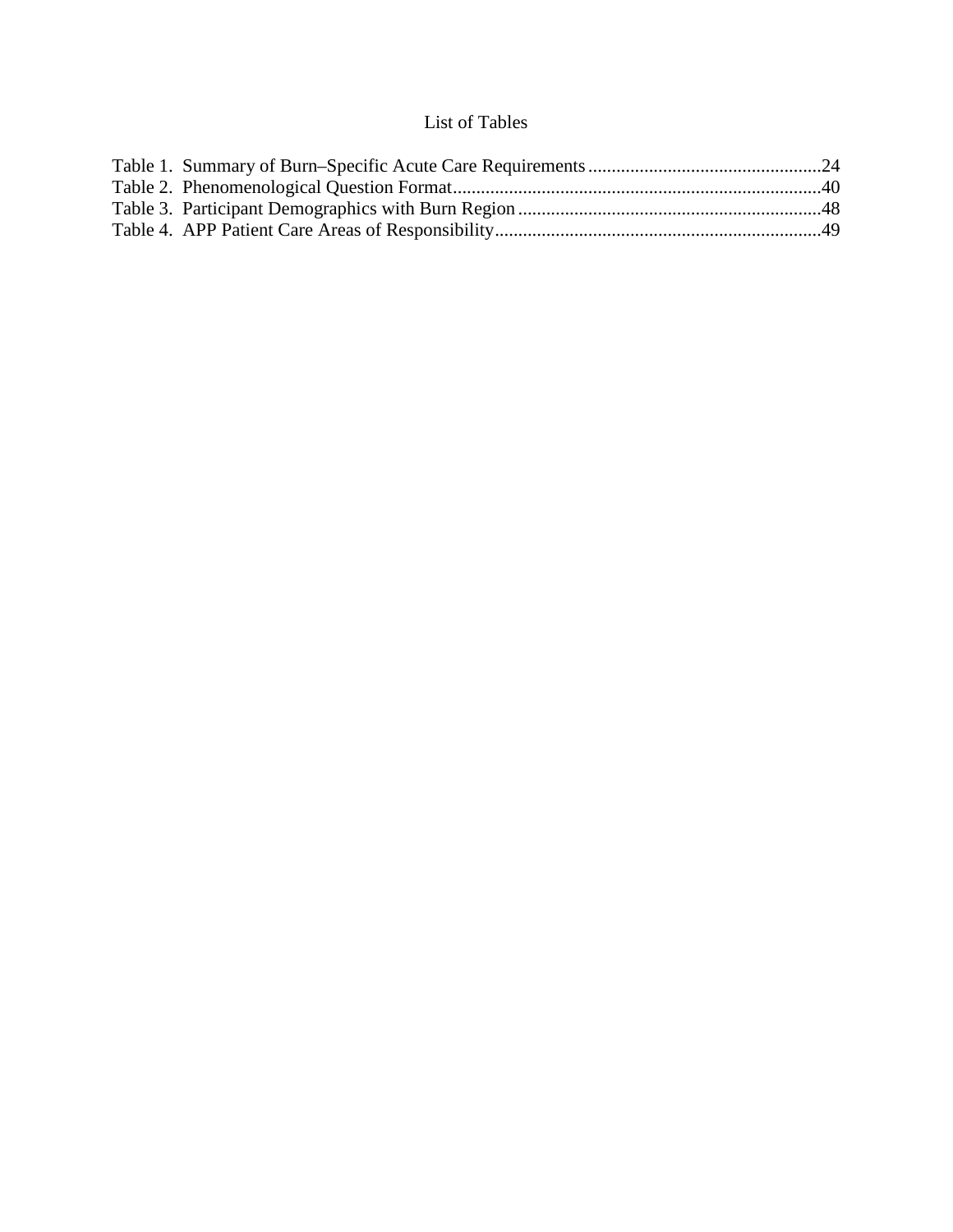## **Chapter 1: Problem and Domain of Inquiry**

Advanced practice providers (APPs), including nurse practitioners (NPs) and physician assistants (PAs), represent a group of health care providers who share professional similarities and differences. While the PA is educated under the medical model, NPs are first trained as registered nurses (Kartha et al., 2014). Unlike PAs, NPs are subjected to significant interstate variations in scope of practice (SOP) that greatly influence the role as it is experienced by providers in countless practice locations (Kleinpell, Hudspeth, Scordo, & Magdic, 2012). Ultimately, the legislative practice guidelines form the overarching practice structure. The unique details of clinical responsibilities for each APP within their legal scope are defined within individual practice settings. There is no national consensus on the substance either role should entail. Both the NP and PA have been shown to be effective providers, offering quality of care similar to that of physicians (Kartha et al., 2014). The NP role has been defined in countless ways, such as according to geographic location, organization, and individual provider attributes. The diversity and resultant confusion has led to frustration and has been reported to affect job satisfaction (Hurlock-Chorostecki, Forchuk, Orchard, van Soeren, & Reeves, 2014). Educational preparation, procedural skills, and past experience have all been cited as important prerequisites for APP utilization in various hospital settings rather than licensure as an NP or a PA (Luckianow, Piper, & Kaplan, 2015; Ruel & Motyka, 2009).

Despite a dearth of literature that addresses the performance of both NP and PA in numerous health care settings, only a paucity of published literature exists describing the role of these professionals in the burn surgery specialty. One dissertation from 2006 was identified in which the author investigated the role of NPs in burn centers. Those findings indicated that NPs were employed in a wide variety of treatment settings and possessed differing educational and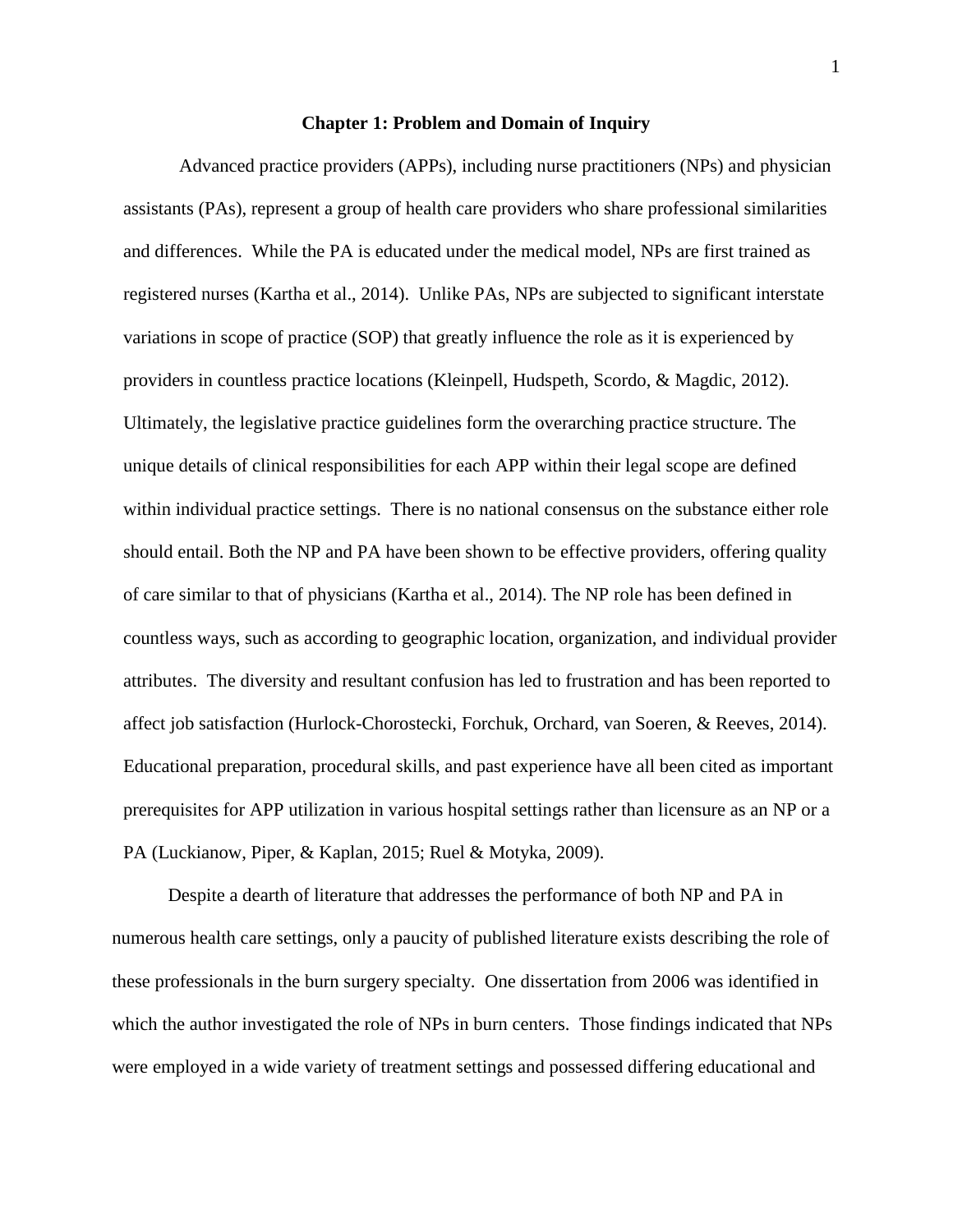experiential backgrounds. However, no clarity was provided by the survey and interview results to the depth and breadth of those roles (Myers, 2006).

Edkins, Cairns, and Hultman (2014) examined implications of incorporating APPs into the burn critical care setting. Although the need for and the potential benefits of APPs were affirmed, no coherent vision for role integration was developed (Edkins et al., 2014). Yet, Owens, Palmieri, and Greenhalgh (2014) presented survey results from 2006 (published in 2014). They found some insight into the APP utilization in burn practice settings; however, they found only a general overview of possible responsibilities (Owens et al., 2014).

In addition to educational preparation, specialty training, responsibilities, and utilization, job satisfaction is an important consideration in the overall experience of being an APP. Pasaron (2013) identified intrinsic and extrinsic factors essential to job satisfaction. Autonomy, opportunities for advancement, and recognition of professional contribution are among these influences. NPs were only minimally satisfied with their level of professional challenge and autonomy (Pasaron, 2013). Galicyznski (2006) discussed her experiences as a trauma NP and confessed that her number one reason for continuing to practice was that the role kept her "grounded," leaving her with a greater appreciation for her family. The insightful response was supported by the assertion that each professional approaches his or her roles with differing motivational forces and personal meaning. Although literature in which PA faculty satisfaction was examined does exist, none was noted to address the individual experience of the PA in clinical practice.

There are few studies addressing the burn APP role. After a review of literature, the results showed a limited view of utilization from the perspective of staffing needs, budgetary concerns, and procedural skills. An academic gap was exposed that was deficient in a succinct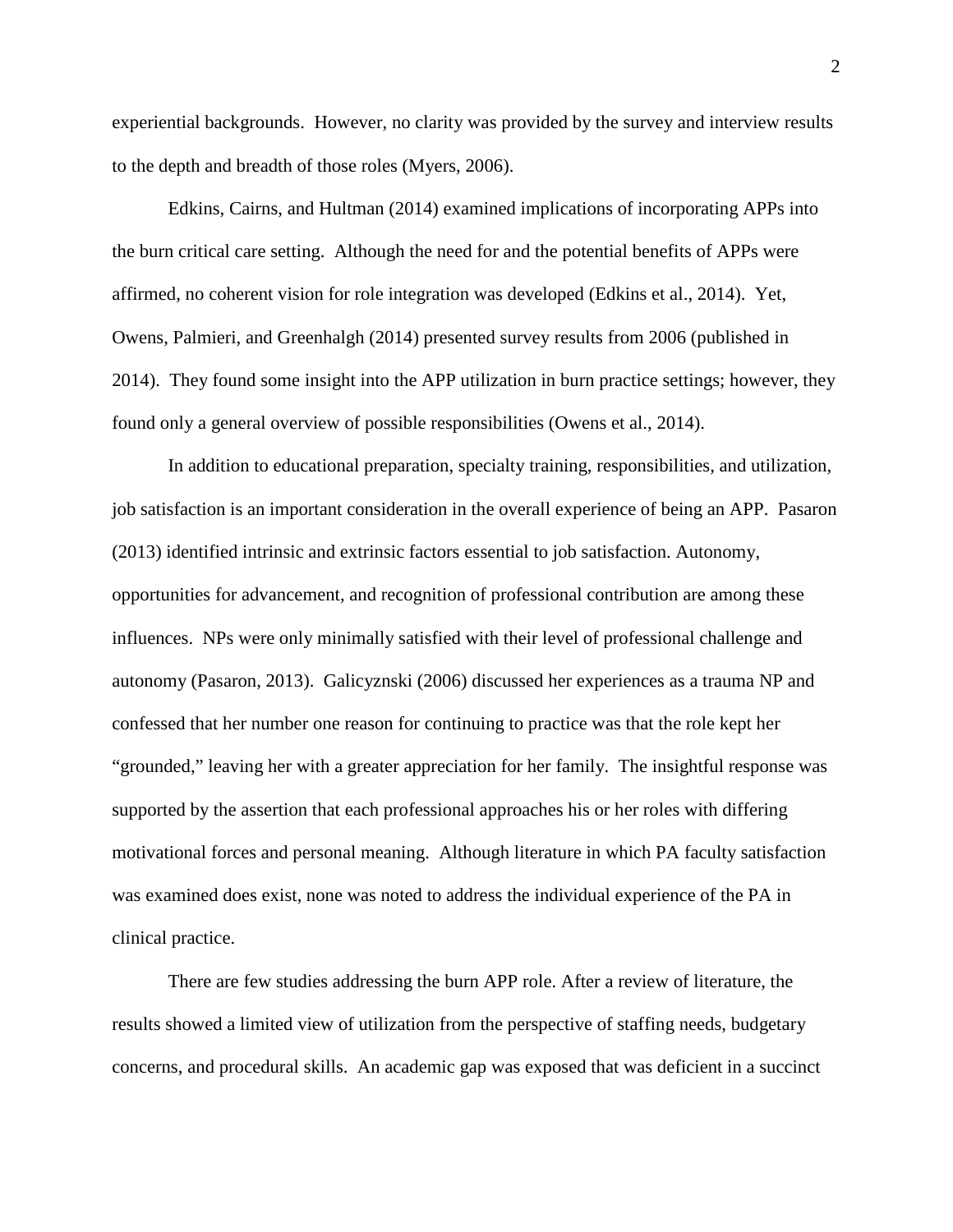representation of the lived experience of the APP on the burn surgery specialty service. Individual perceptions of the many components of the profession include (a) priorities, (b) challenges, (c) influences, (d) benefits, and (e) stressors that have yet to be determined (Edkins et al., 2014; Myers, 2006; Owens et al., 2014).

In 2003, the Accreditation Council for Graduate Medical Education instituted strict regulations, mandating a reduction in resident work hours (Edkins et al., 2014). Additional changes to resident supervision and scheduling followed in July 2011, further limiting the availability of providers, thereby increasing the utilization and responsibilities of APPs (Owens et al., 2014). Today, the health care delivery system in the United States (US) is continuing its dramatic transformation, this time as the result of the Affordable Care Act of 2010. Now, more than ever, APP's provide a valuable option for the delivery of effective, efficient quality care to patients of all ages (Marsh, Diers, & Jenkins, 2012). Burn centers also are sharing in the shortage of specialized providers with nearly 90% of centers surveyed having reported that they anticipated difficulty in locating a new burn surgeon for their facility. Burn patients require multiple treatment modalities and the integrated efforts of a dedicated burn staff to achieve meaningful recovery. Burn care occurs in numerous settings and includes specialized expertise with empathy and patience. Shortages in skilled burn providers could have devastating effects on this vulnerable population (Ortiz-Pujols et al., 2011).

Competency domains for APPs include knowledge, skills, education, clinical practice, and collaboration, all representing quantifiable variables (Ruel & Motyka, 2009). Although the information may be valuable in formulating job descriptions, Benner (1994) discounted "objective knowing" in pursuit of true understanding (p. 55). Satisfaction and the personal lived experience of being an APP, specifically in the burn surgery specialty, cannot be measured by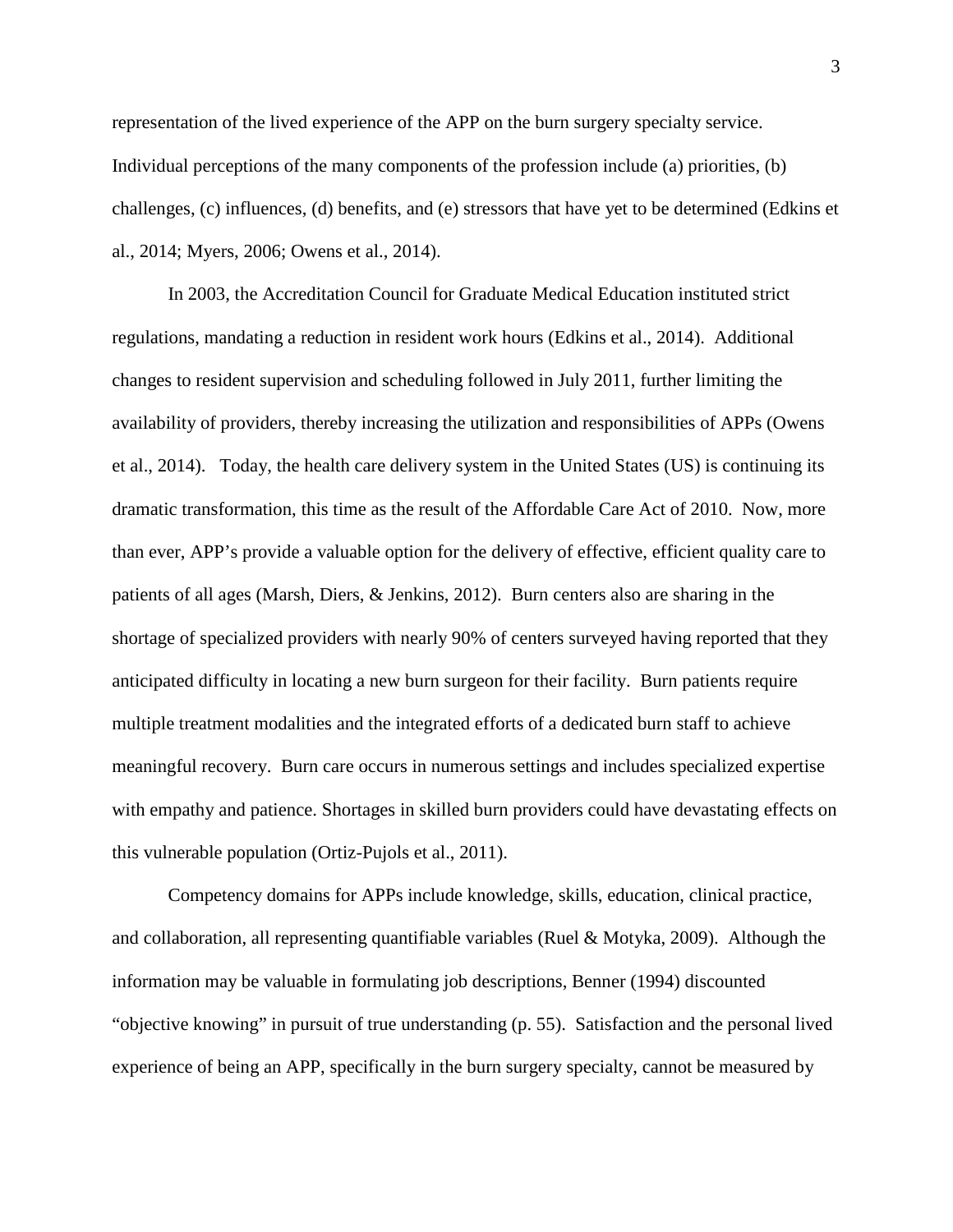using standardized metrics. Common practices and experiences were anticipated among the participants because burn surgery is a unique specialty practice. The goal of the phenomenological approach was to extract the individual's meaning and significance to being in the role. Interpretive phenomenological analysis adds discernment made possible through indepth review of intimate accounts of the experience under study. The domains of inquiry were guided by the participants. In order to seek the deeper understanding necessary for a hermeneutic interpretation, the domains were expanded from the practical aspects of the profession to the unique goals, aspirations, emotions, and relevance to each practitioner (Benner, 1994, p. 55; Sanghi, 2012, pp. 153-161).

## **Problem Statement**

Little is known about the unique role of the APP in the burn specialty setting. Much diversity exists in training and experiential requirements, according to the requirements of each institution and practice setting. Individual professionals may be motivated by autonomy, variety within the role, or by a sense of altruism in caring for this challenging patient population. Research is imperative to develop potential strategies for approaching the burn provider shortage. The problem addressed was the knowledge gap resulting from a lack of literature describing aspects of the advanced practice provider role in the burn specialty that present challenges, offer benefits, and nurture satisfaction and the imperative to understand these influences to promote sustained professional engagement (Pasaron, 2013; Ortiz-Pujols, 2011).

## **Purpose of the Study**

The purpose of this qualitative dissertation study was to examine the lived experience and meaning making of challenges, benefits, satisfaction, and professional sustainability for the advanced practice provider in the burn surgery specialty service. Critical role elements and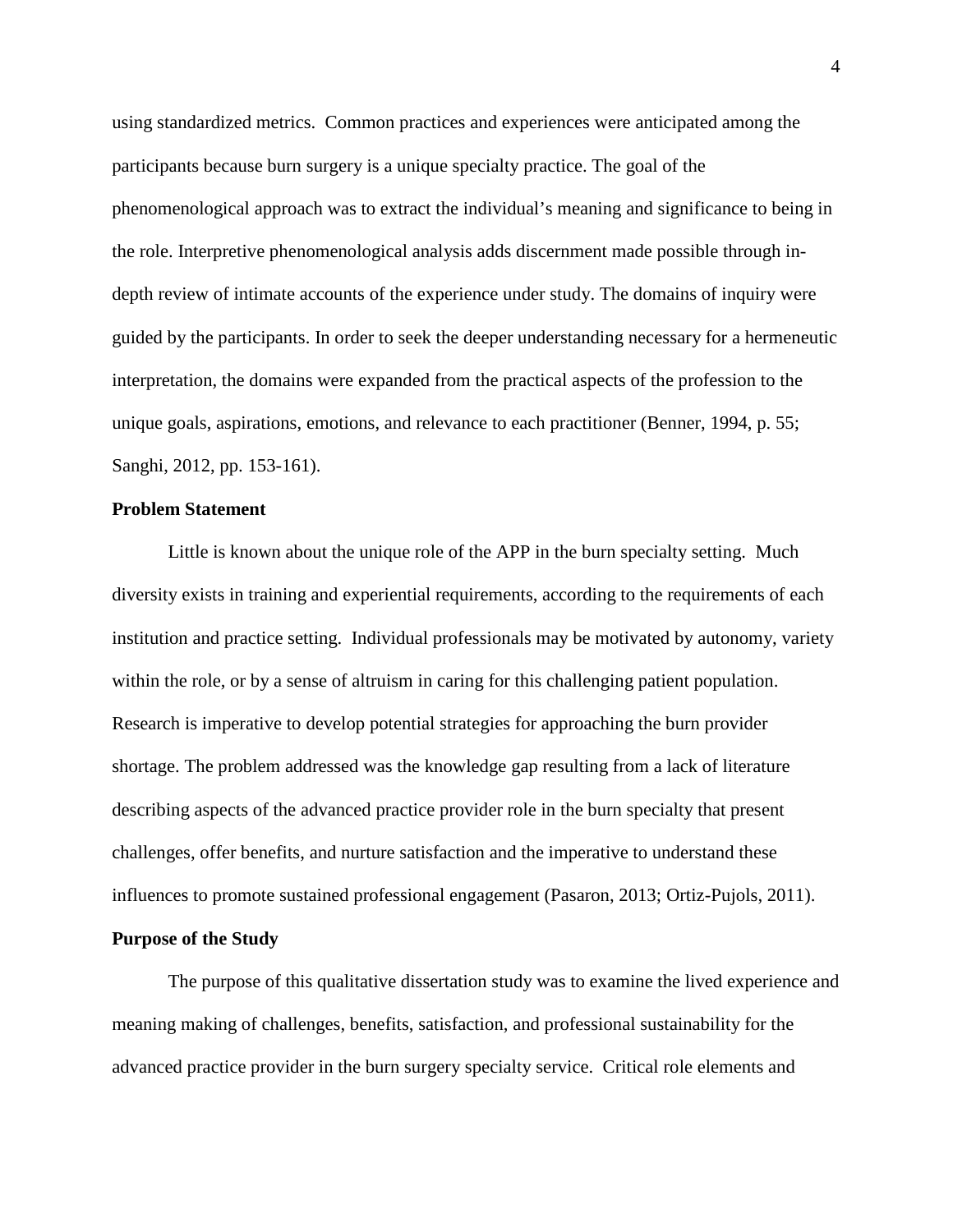individual motivators and detractors were explored. Documenting the perceptions and experiences of participants indicated meaning for the individual provider and common themes with implications for the professional group as a whole. The ultimate goal was to move beyond structured job descriptions and guidelines to gain insight into the essence of being a burn APP (Wojnar & Swanson, 2007).

## **Research Questions**

- 1. What are the experiences of advanced practice providers in the burn surgery specialty service at designated burn centers in the United States? (core question)
- 2. What do advanced practice providers describe and understand as challenges and benefits as a burn APP?
- 3. What meaningful aspects of the burn APP role serve to promote satisfaction and support professional sustainability?

## **Significance of the Study**

Over one million burn injuries occur annually. There are only 123 designated burn centers in the United States in which inpatient and outpatient and acute and chronic burn care are provided to adult and pediatric victims. While the number of reported burn injuries continues to decrease annually, hospital admissions remain steady (Holmes, 2008). APPs responsible for the care of burned patients represent a specialized minority. There was insight provided by the dissertation study results into practice as appreciated by the professionals themselves, leading to a better understanding of the challenges and benefits that may be incorporated into job descriptions to enhance performance, improve satisfaction, and aid in structuring retention efforts (Pasaron, 2013).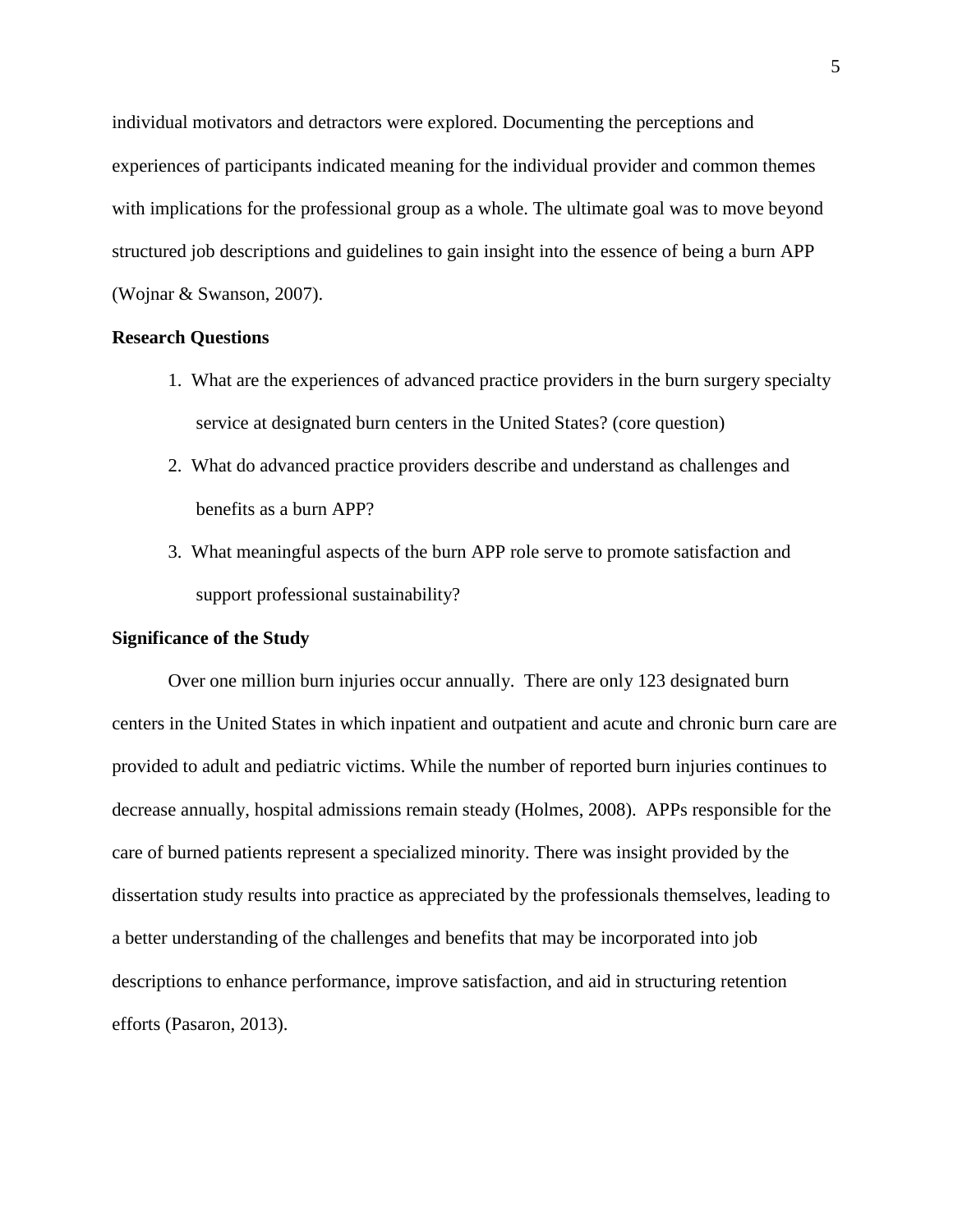Describing the experience of the burn APP adds to the growing body of knowledge, which supports a record of safe, efficient service to the public (Kartha et al, 2014). Both PAs and NPs face strict regulations about their ability to practice independently that are largely not evidence-based (Pasaron, 2013). Another benefit was the discussion of core competencies as defined by the APP. These competencies differed from those defined by the medical staff or at the organizational level, leading to potential educational opportunities. Education based on competency may lead to standardization across settings and was prioritized as essential to improving patient safety by the Institute of Medicine (Fater, 2013).

Learning more about the experience of being a burn APP may lead to increasing scope and responsibility for professional practice, thereby expanding the ability to care for this underserved population. The intensity and diversity of needs inherent to burn patients has described care for this specialty group as emotionally stressful and professionally challenging. The burn APP functions in several diverse capacities, such as (a) inpatient rounds (intensive care units, step-down and medical/surgical floors), (b) outpatient clinic, and (c) perioperative settings that treat burn-injured patients of all ages (Barnett, 2005, Edkins et al., 2014). Burn care includes scheduled painful wound debridement, hemodynamic, nutritional and emotional support, surgical intervention, rehabilitative and restorative care. The burn APP coordinates with the multidisciplinary team to facilitate meaningful recovery. Coping with the physical and psychologic challenges indigenous to burn care is a source of emotional distress for the patient and their families but also can have a significant influence on health care providers (Serio-Melvin, Yoder, & Gaylord, 2010).

The roles of the NP and PA were created in the 1960s to fill the gap created by an evolving shortage of primary care providers as a result of health care policy. Legislation on the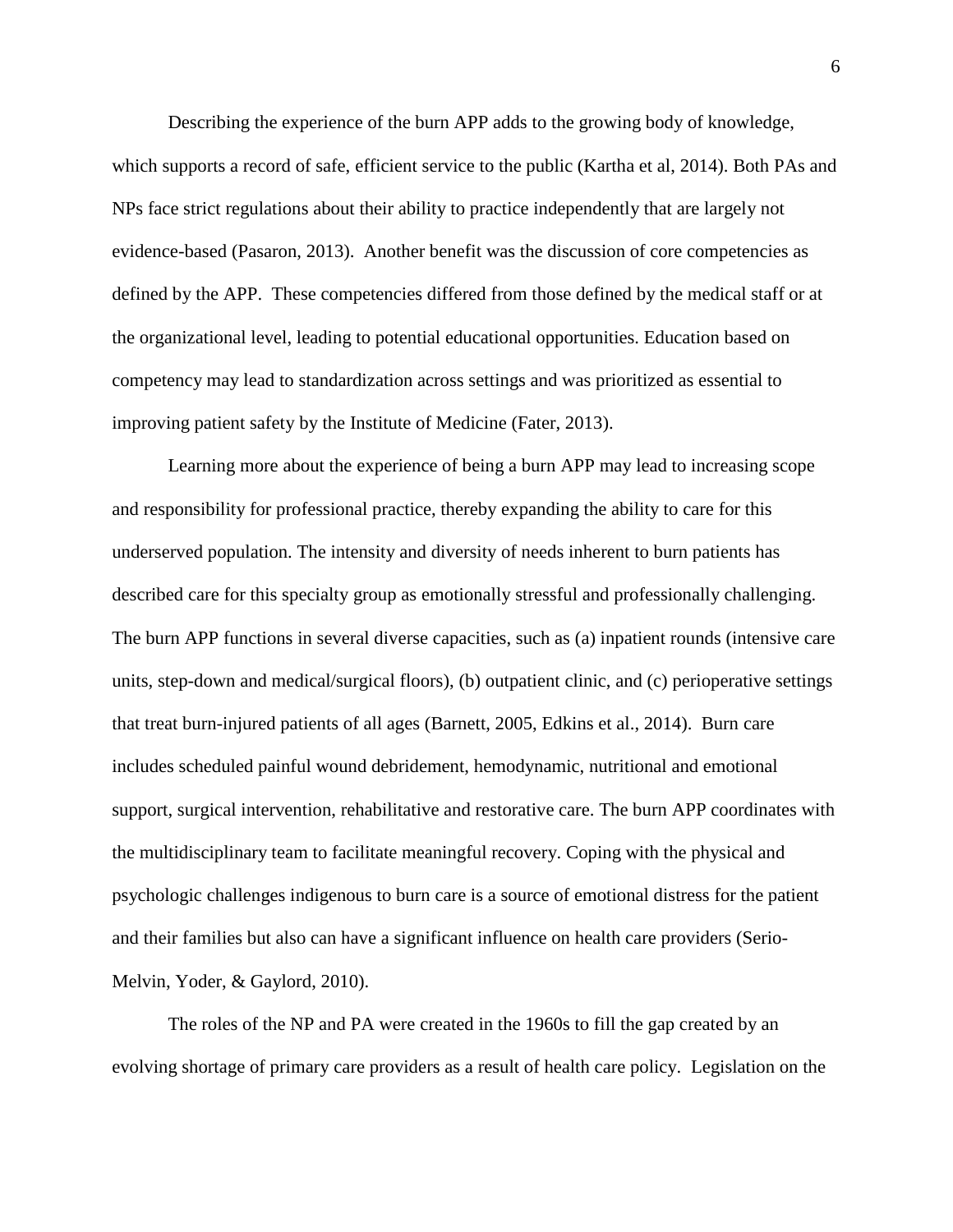state and national levels has provided structure and guidance for advanced practice since that time. Increased awareness of burn APP practice will support future initiatives to revise regulations to increase independence and expand scope (Gillard et al., 2011; Rounds, Zych, & Mallary, 2013).

Research is another area in which a gap exists. Only a paucity of studies is available that specifically examine any aspect of the burn APP. The literature was examined for any current literature in which the role and opportunities for improved utilization, increased practice independence, and documentation of quality and positive patient outcomes were described.

## **Philosophical Underpinnings**

Epistemology presents the foundation for knowledge attainment, first by delineating the knowledge that is sought, then by describing the manner in which knowledge will be acquired. It serves as a philosophical structure by elucidating the basis for and scope of the journey (Smith, Flowers, & Larkin, 2009, pp. 46-47). The epistemology of constructionism presents the foundation for understanding and knowledge attainment by which meaning is "constructed" through engagement and individual interpretation. The subjective and objective intertwine as the individual interacts with the world and comes to realize unique meanings through their own experiences (Crotty, 2012, pp. 42-66). Each individual's perception forms a distinctive truth, resulting in the coexistence of multiple realities. Thus, each person must develop "multidimensional knowledge" and his/her own personal reality with the building blocks of his/her own life experiences in order to best understand the world around them (Hunter, 2008).

Constructionism is subsumed intentionality through the union of subjective experience and the reflection on objective realities. The marriage of these is manifested in the philosophy of phenomenology as "existentialism" (Crotty, 1998, pp. 45, 61, 151). Human beings must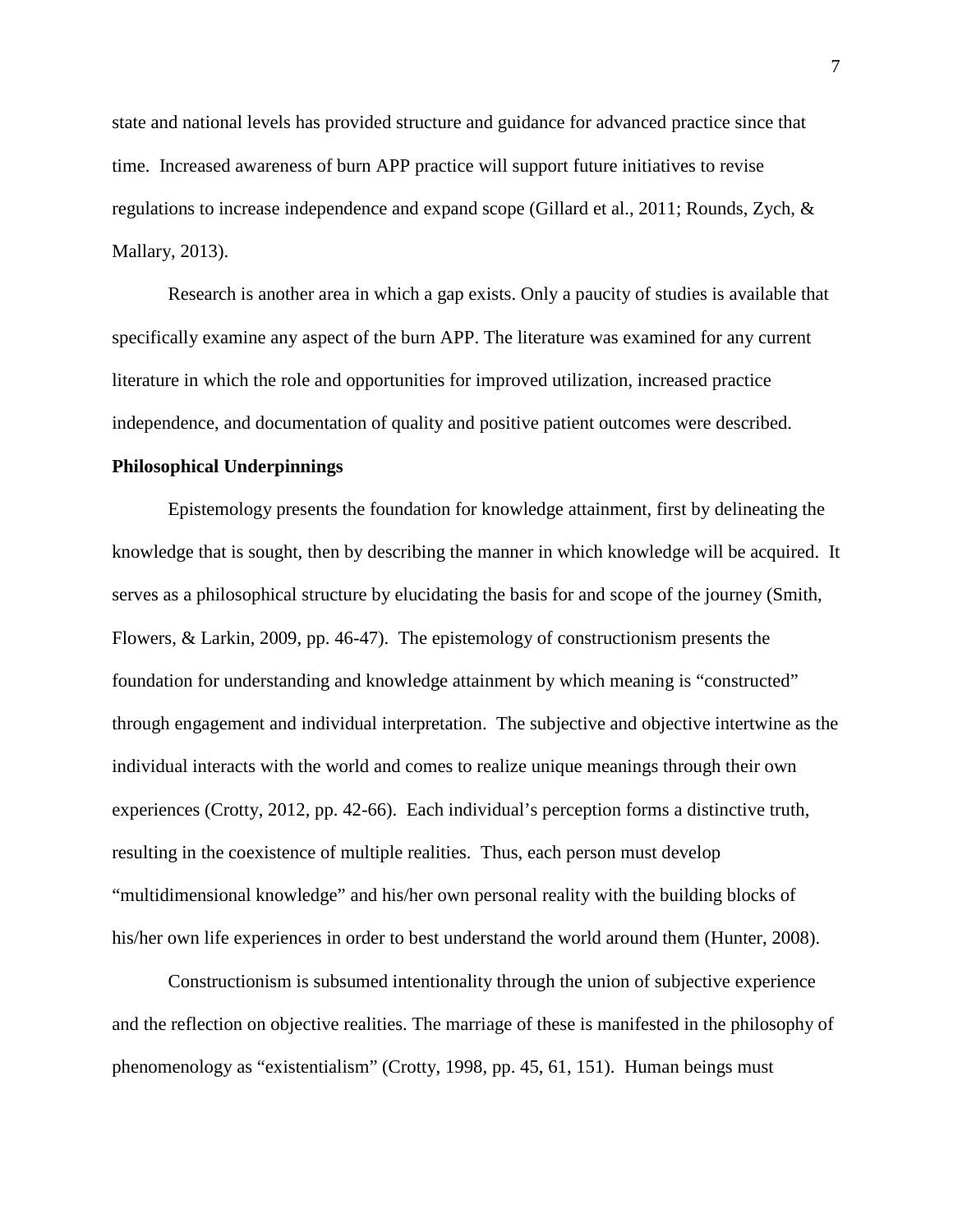disregard any preconceptions whether originating from social, cultural, or religious belief systems and relate to the world in an immediate and genuine fashion for meanings to materialize. In this way, human beings can move beyond "what is known" to the primacy of self-discovery of the primordial "thing itself" (Crotty, 1998, pp. 78-86). Yet, the question remains whether experiential reality can truly be represented. The finally revealed reality is understood on an individual level for each person living the experience (Crotty, 1998, p. 211).

## **Research Traditions**

Edmund Husserl, regarded as the founder of phenomenology, viewed the scientific world as highly ordered and rigid, standing in direct contrast to the unpredictable nature of daily life experiences in the "lived world" (Crotty, 1998, pp. 27-28). Husserl's epistemology sought cognitive meaning derived from text and non-cognitive meaning as intuitively appreciated by the researcher (Converse, 2012). A protégé of Husserl, philosopher Martin Heidegger asserted that the world we know is ever present and is essentially meaningless. Individuals must construct meaning as they proceed through their lives to build an "experienced reality" (Crotty, 1998, p. 44).

Heidegger placed the origins of the quest for meaning in "being" back to the works of Plato and Aristotle. The founding concepts from the Greeks supported three core beliefs. First, from the perspective of ontology, "being" is a transcendent, universal concept. Next, there is no way to objectively define the concept of "being." Finally, Heidegger asserted that the concept of "being" is self-evident, but must be formulated (Heidegger, 1962, pp. 21-23). The intention of the inquiry and presuppositions determine what will be answered (Heidegger, 1962, pp. 24-27).

As the experience of "being" in the world, Dasien exists in numerous domains. Heidegger proposed that the essence lies in the fact that the Dasein understands itself as an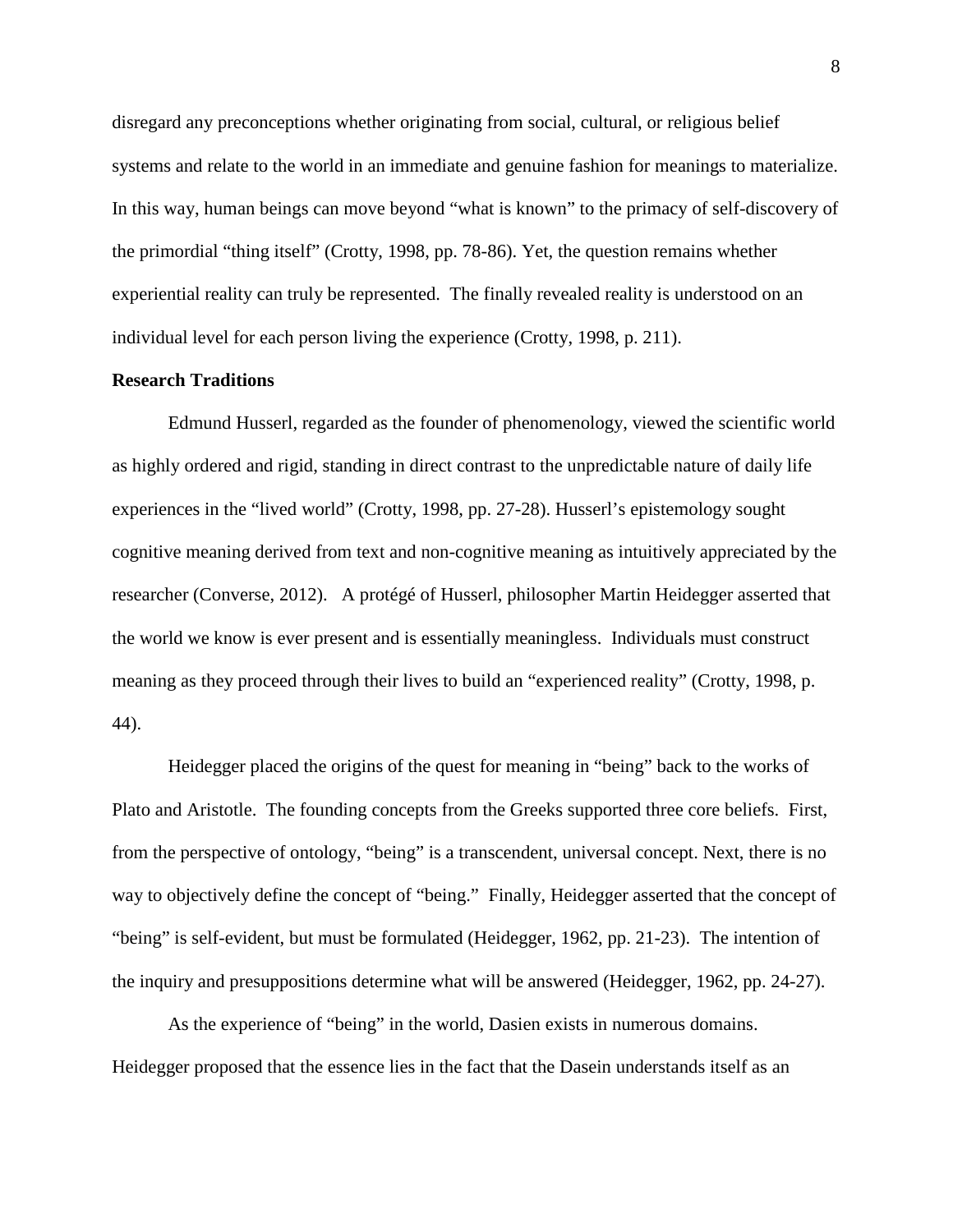existential entity. Knowledge is predicated on the predetermined idea of "being" followed by the ability to discard this notion and achieve a primordial understanding (Heidegger, 1962, pp. 29, 33). Heidegger provided the structure for detailing interactions between the "Dasein" being and their world. Existential components include temporality (to provide context) and language (to articulate practice). The goal of phenomenology is to make sense of the unique experience of existence within "the world of our concern" (Wilson, 2014).

In the nursing literature reviewed by Norlyk and Harder (2010) reviewed the nursing literature and found that the term "essence" was used to represent and describe the meaning of the lived experience. Essence has the assumption of ethereal qualities, an intangible something that is realized and defined through individual perception. Although no concretely defined, the term phenomena is an embodiment of the "what" that research questions will seek to answer. Experience is framed by the setting and by others co-existing within that environment. The lived experience is the result of individual participation in a particular occurrence at a certain time in history (Norlyk & Harder, 2010).

The purpose for presenting the essence of a phenomenon is to "show itself-in-itself" (Heidegger, 1962, p. 51). With the process, there is a need for a self-revealing that is beyond the concept of appearance to more of a multi-layered unfolding. Through showing itself and moving past all the ways that a phenomenon can be disguised, interpreting and understanding the Dasein becomes possible. However, meaning is situational and conditional. Time is a critical determinant of the meaning of "being." The past is described as "property" that exerts influence on the Dasien in framing all future occasions. Insight is structured further by tradition. Ultimately, "being" can only truly present "itself" as it relates to a specific point in time (Heidegger, 1962, pp. 50-71). Here, Heidegger disagreed with Husserl's cognitive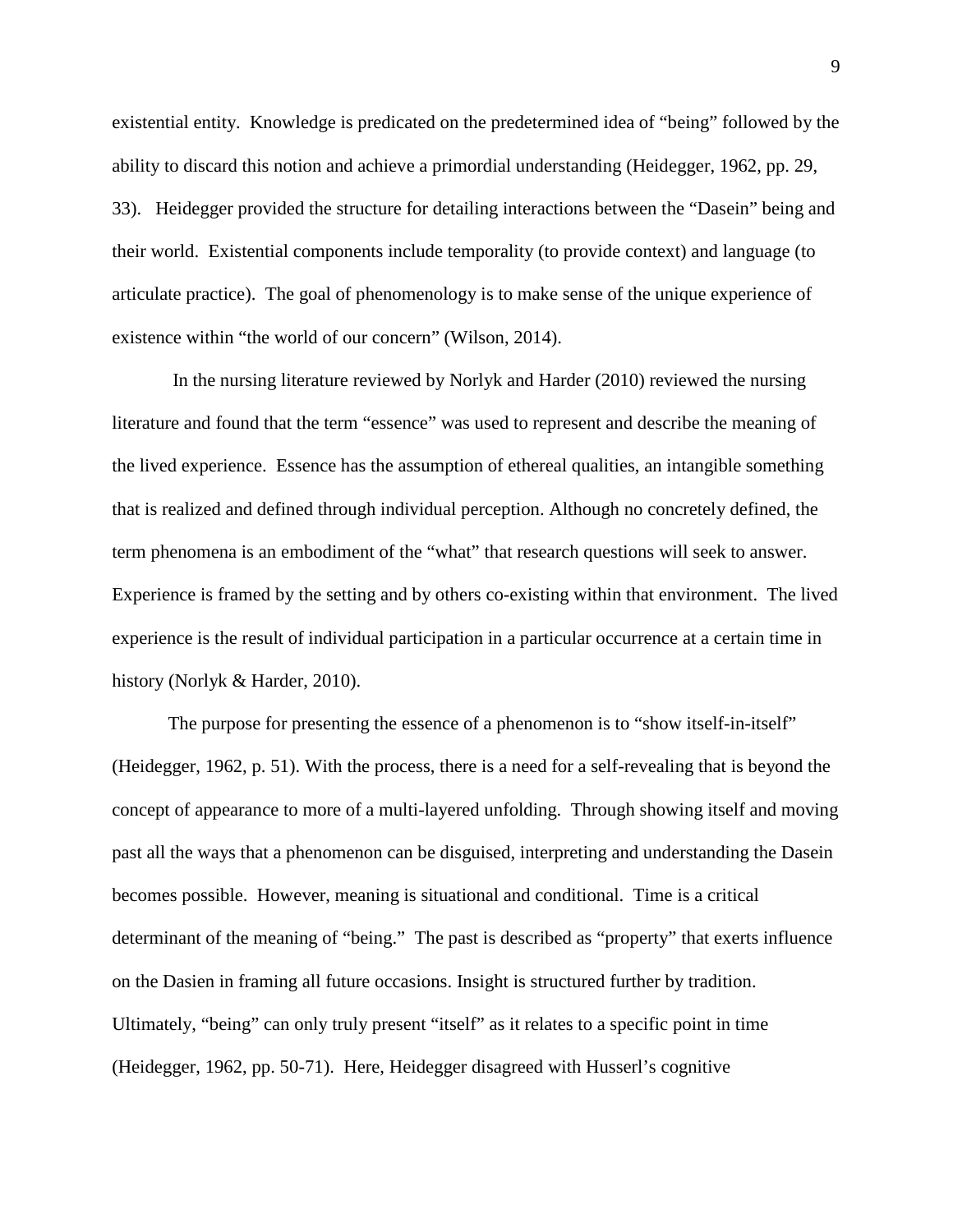phenomenology and the abstract representation of consciousness in which the "being "is revealed. Instead, Heidegger proposed that meaning occurs within the confines of tangible existence in that exact reality and in that instant (van Manen, 2014, pp. 137, 231).

Heidegger's pursuit was a primarily ontological pursuit of the way of being in the world (van Manen, 2014, p. 231). With his interpretive approach, he directs the researcher to an understanding of a phenomenon as it uniquely relates to him or her (Converse, 2012). Husserl's descriptive ontology presents a phenomenon whose existence is de facto, but can only be fully realized by the researchers after they have rid themselves of all preconceived notions. Rather than "bracket out" these assumptions, Heidegger advocated reflexivity as a method for facilitating self-awareness. Unlike Husserl, he did not agree that it is possible to eliminate the influence of perspective and presumptions (Converse, 2012). For the purposes of phenomenology, experiences can be imagined or real; their only significance is the meaning that the being derives from them (van Manen, 2014, p. 249).

According to Heidegger, Benner described "the clearing" as the union of inter-related perceptions gathered together to clear away old assumptions and lead to the discovery of a new realization of a shared being (Benner, 1994, pp. 69-70). The co-creation of meaning is supported by the genesis of inter-subjective understanding (Standing, 2009). Van Manen (2014) further defined reflective methods for uncovering the meaning in the phenomenon being examined as involving the analysis of themes and concepts in the cultivation of insights (p. 319). The resultant themes are structured representations within the texts that result from the interview. Concepts are deriving meaning from the intent of their uses. The historical review of phenomenology is supported in that meaning is the unique result of individual perception of a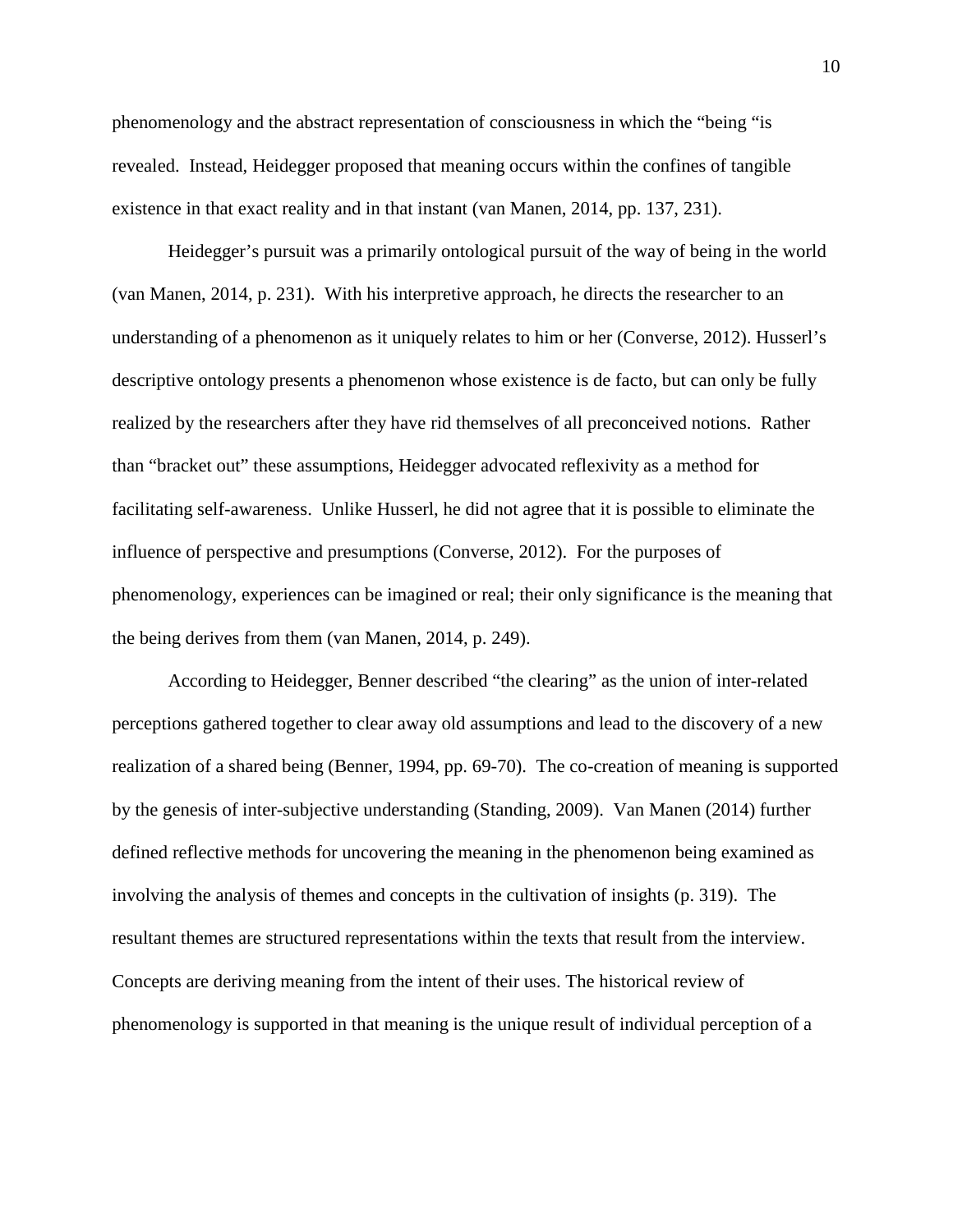multitude of influences and situations expectations within the professional environment (van Manen, 2014, pp. 319-323).

## **Definition of Terms**

- 1. Advance practice registered nurse. An advance practice registered nurse is a category of licensure for NPs, certified registered nurse anesthetist, certified nurse midwives, and clinical nurse specialist who are registered nurses with advanced training in the diagnosis and management of acute and chronic illness, and provide nursing and medical services prioritizing health promotion and disease prevention (Kleinpell et al., 2012).
- 2. Advanced practice provider. Advanced practice provider is an inclusive term for nurse practitioners, nurse anesthetists, clinical nurse specialists, nurse midwives, and physician assistants as a group of providers who are nationally certified and state licensed to provide diagnoses, treatments, and follow-up and who work collaboratively with physicians in a variety of clinical settings (UK Healthcare, 2015).
- 3. Interpretive phenomenology. Interpretive phenomenology is a qualitative approach to research in which the focus is on exploring and describing the individuals' understanding of their own life experiences (Smith et al., 2009, pp. 3-4).
- 4. Hermeneutics. Hermeneutics is a theory designed to facilitate the discovery of underlying meanings in human existence through reflection and analysis (Smith et al., 2009, pp. 21-22; van Manen, 2014, pp. 26-27).
- 5. Physician assistant. A physician assistant is a health care provider trained to provide medical care in collaboration with a supervising physician (Hooker & Everett, 2012).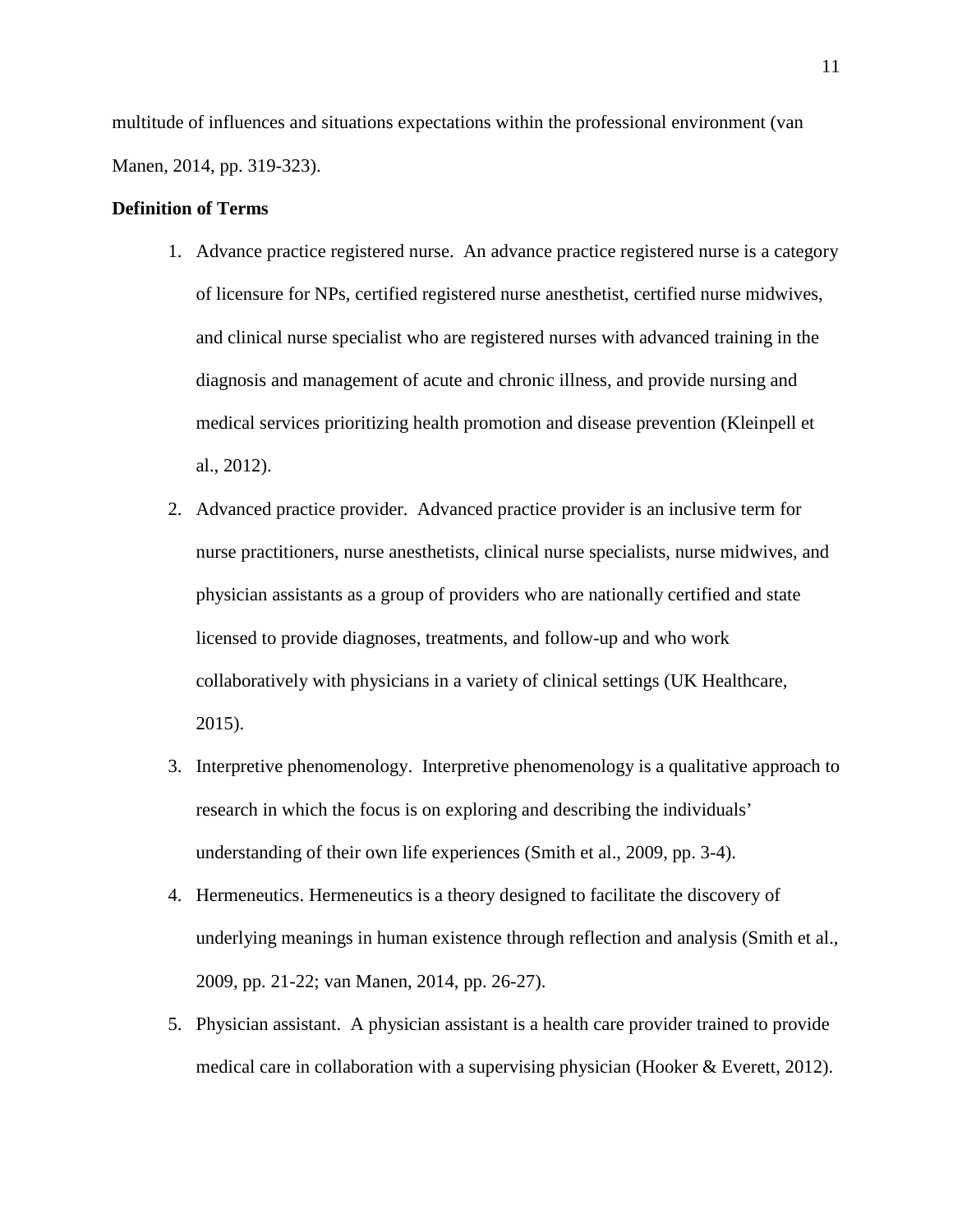6. Reflexivity. Reflexivity is a process for the researcher to identify and critically examine his/her own biases, values, and conceptions (Clancy, 2013).

## **Summary**

There is limited literature that exists in which the experiences of the APP in the burn specialty setting are examined. Knowledge about the experience of the burn APP has contributed to the significant effect that this provider has on the care of the unique burn population and has led to valuable insight for fellow health care professionals, administrators, and health policy makers. Constructionism has served as the philosophical underpinning for this interpretive phenomenological analysis. Historical foundations of phenomenology were derived from the founding works of Heidegger and Husserl with the contributions of van Manen and Benner offered for further clarification and enlightenment.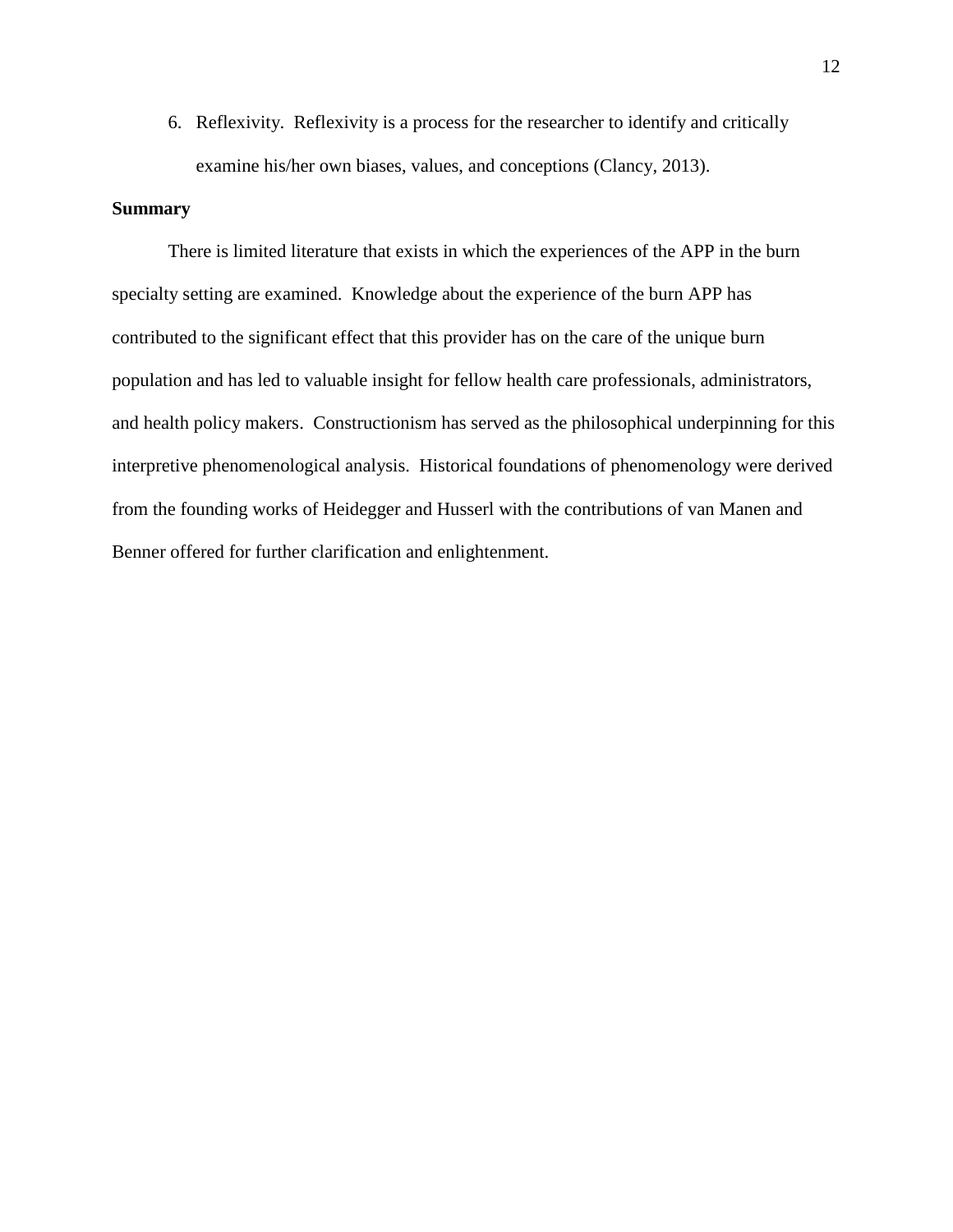#### **Chapter 2: Review of Literature**

## **Introduction**

Chapter 2 has an historical background and literature review of NPs and PAs to support the importance and potential influence for the dissertation study. The evolution of burn care is recounted. Previous literature is discussed to chronicle the development of the NP and PA roles. Health-care-related phenomenological studies are detailed to provide a review of past studies and to serve as a foundation for further exploration of the lived experience of APPs. The paucity of studies describing the burn APP is described, bolstering the need for further research to delineate issues unique to this specialty role.

## **Historical Perspective and Overview of the Advanced Practice Provider**

 In the 1960s, physicians throughout the US were moving to more specialized practices. APPs arose in response to the ensuing disparity between supply and demand (Gillard et al., 2011). The anticipated shortage of primary care providers has led to development of both the NP and PA role. Routine tasks previously considered under the domain of medicine were identified as appropriate for delegation in order to avert disparities in health care provision (Percy & Sperhac, 2007). The goal was to have these new non-physician providers provide health care services primarily to the underserved or uninsured (Rounds et al., 2013).

Title VII, Section 747 of the Public Health Service Act funded the Health Professions Act of 1963 in an attempt to meet the health care needs of underserved populations. Specifically, this Act has provided the support for the expansion of the fledgling PA role through financial support of educational programs to fill the gap of qualified medical providers for this population. Hooker (2009) highlighted national data that NPs and PAs are the primary providers of care for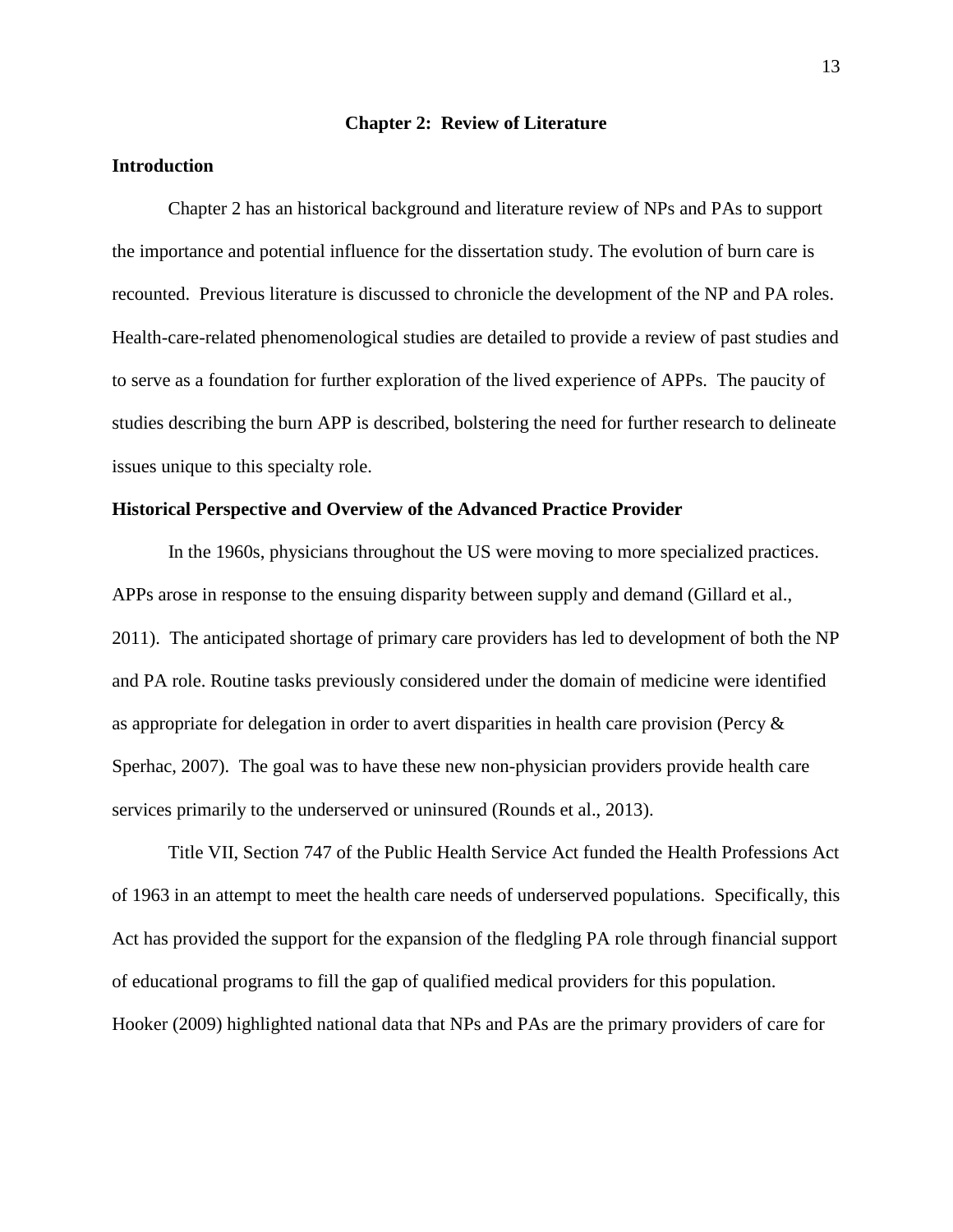the poor and uninsured. Thus, Hooker asserted, these health care professionals provide a "social good for America" (Hooker, 2009, p. 12).

As the population ages and medical innovations increase the life expectancy of the chronically ill, the impetus to expand the health care work force becomes increasingly more urgent. The Patient Protection and Affordable Care Act of 2010 was developed as a way of significantly improving access to health care for all U.S. citizens. The increase in people with health insurance coverage is increasing exponentially due to the governmental mandate. These ongoing efforts to address the primary care needs of the medically underserved have also worsened the existing shortage of trained specialists. Whether the APP is working independently or collaboratively, NPs and PAs in the US are well positioned to fill this gap (Holmes, 2008; Ulrich, Zhou, Hanlon, Danis, & Grady, 2014).

 While the vision for both NPs and PAs was quite similar, there were differing origins for these professions. A group of medical and nursing professionals at Colorado University Schools of Nursing and Medicine are credited with developing the NP role in 1965 (Dalton, 2013). The early conception of a physician assistant incorporated nurses as well. Eugene Stead, MD, developed the original program, which was unsuccessful in securing support from the nursing profession, and went on to pioneer the PA movement. He enlisted military personnel, primarily corpsman and medics, returning from foreign service with extensive skills and independence related to their roles during the war. Dr. Stead's idea won the support of the American Medical Association (AMA) in 1968. Standards and accreditation criteria for the "Assistant to the Primary Care Physician" were developed by the AMA in 1971(Cawley, Cawthon, & Hooker, 2012). Around the same time, at the University of Washington, Richard Smith, MD, was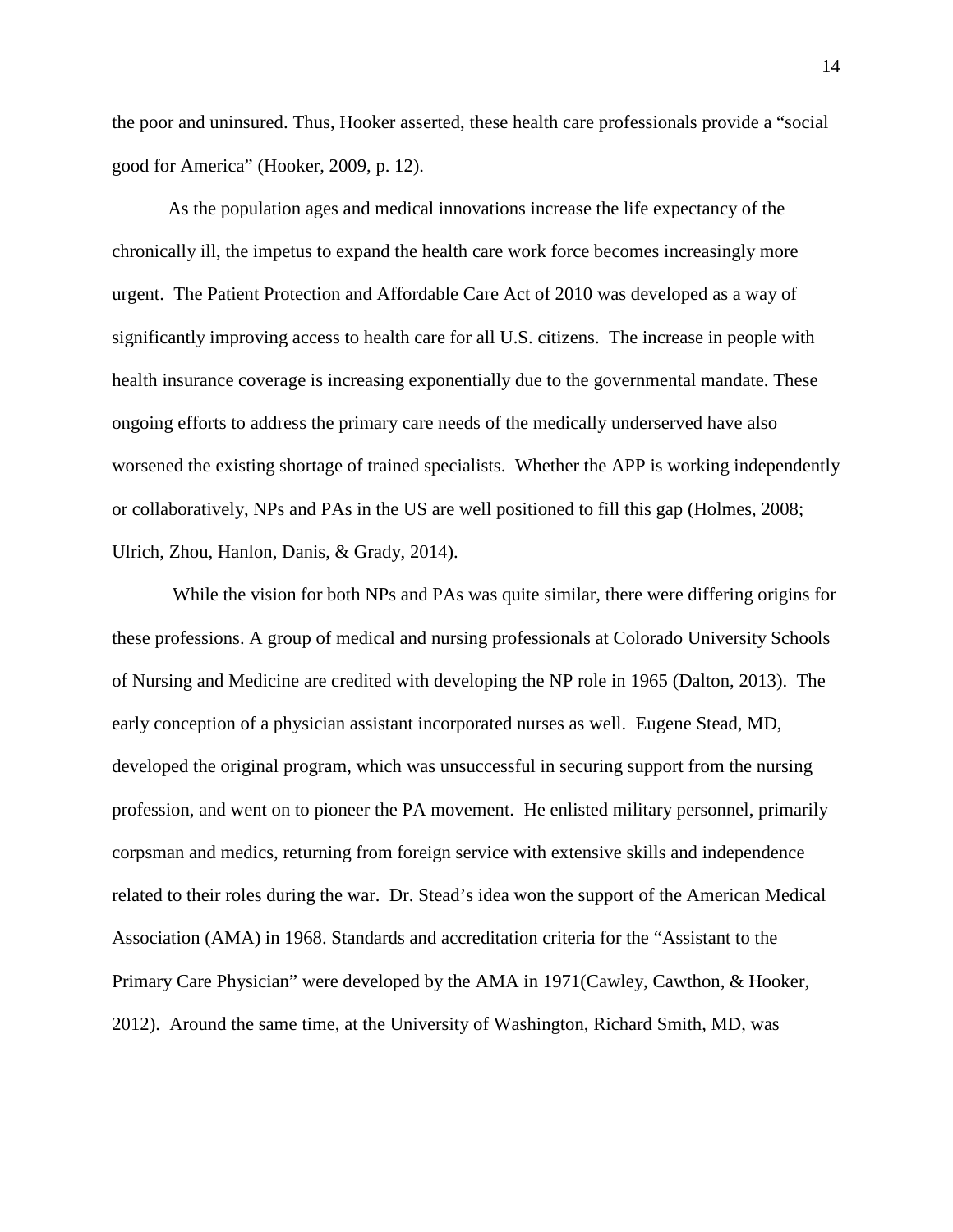launching his MEDEX program. As the Vietnam War wound down, these programs attracted more individuals with backgrounds as medical technologist and nursing (Cawley et al., 2012).

Physician assistants may enter their two-year postgraduate training with a diversity of backgrounds in education and experience. By 2020, all will be required to have master's degree certification program. Nurse practitioners must complete the educational requirements for licensure as a registered nurse and complete a master of science in nursing postgraduate program. The Doctor of Nursing Practice (DNP) is a clinical doctorate that has been endorsed as the entry level NP education by the American Association of Colleges of Nursing, effective 2015; however, not all programs have made this conversion (Waldrop, 2015). The DNP program is designed to provide doctoral-level education in evidence-based clinical practice and leadership, offering an alternative to more traditional research-oriented programs (American Association of Colleges of Nursing, 2016). Luckianow et al. (2015) concluded that the heterogeneity in training programs for NPs and PAs prohibit a single licensure examination; however, training and education similarities are such that practice proficiency is felt to be largely equitable (Luckianow et al., 2015). Both NPs and PAs are competent to autonomously diagnose illness, order and interpret diagnostic tests, prescribe medications, and perform specific procedures within their scopes of practice (Crowe, 2014).

The ongoing dubiety regarding APPs is evident in the multitude of descriptive titles associated with the role. NPs continue to lack consistency in professional titles with the majority of the nation's NPs being categorized as advance practice registered nurse (APRN). The terms physician extenders, mid-level providers, and advance practice providers are used synonymously. These terms group together NPs, PAs, and clinical nurse specialists as non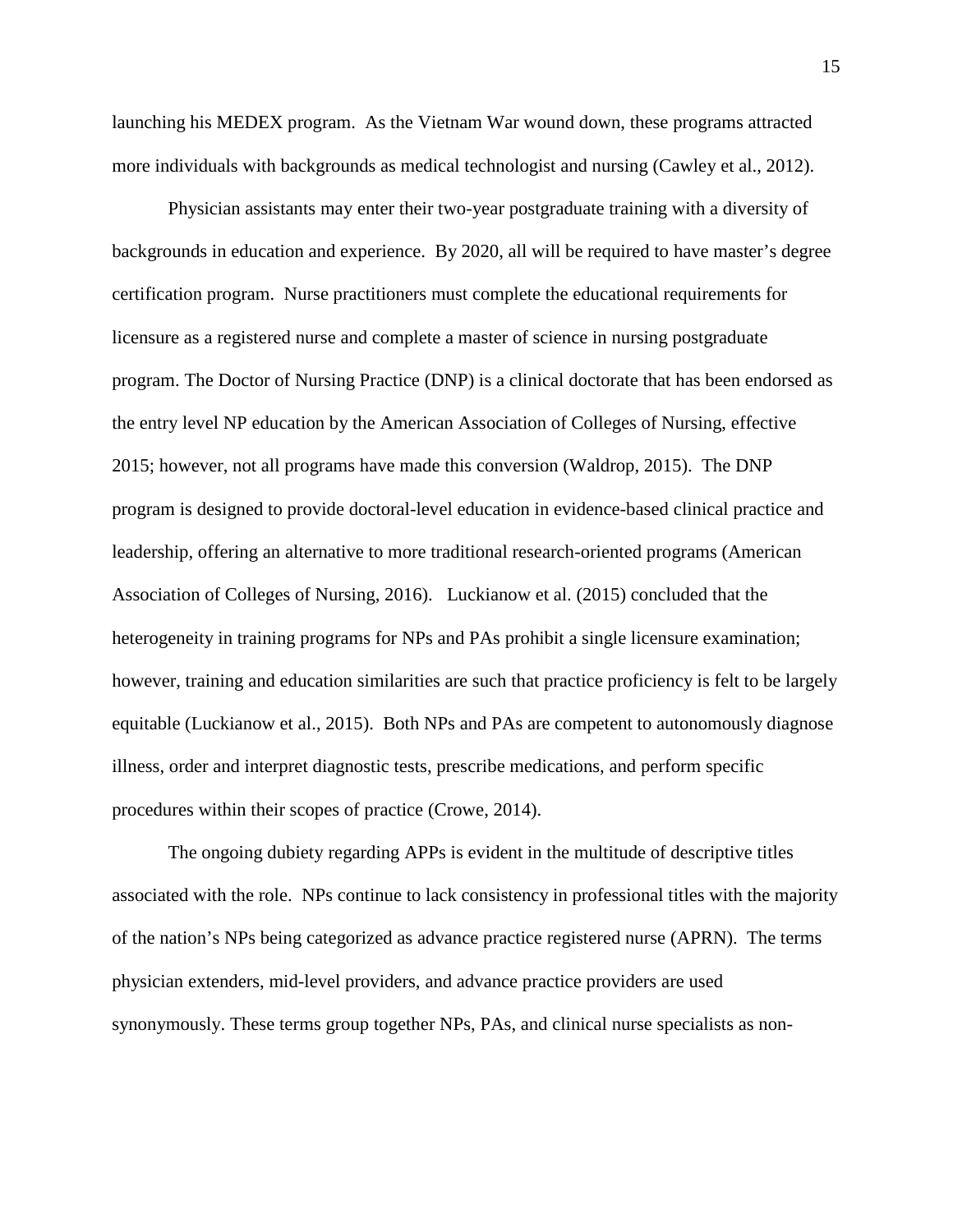physician providers of health care traditionally provided as medical services (Bevis et al., 2008; Owens et al., 2014; Watson & Hillman, 2010).

## **Disciplinary Perspective**

The literature describing the roles of APPs was decidedly more abundant for the NP. Investigations of role, scope and job satisfaction were limited for the PA. The review of literature failed to locate any phenomenological analyses of PAs. Due to the similarity in roles and practice settings, for the purposes of this dissertation study, the literature will be considered relevant to all APPs.

 Gonzalez-Colaso, Moloney-Johns, and Sivahop (2013) conducted a national survey of PAs certified by the National Commission on Certification of Physician Assistants. Respondent demographics were mostly employed full time with 63% female respondents, and 67% having more than 6 years of experience in practice. More than half were employed in outpatient settings, and 21.6 % practiced in a surgical specialty (Gonzalez-Colaso et al., 2013). Regardless of the practice setting, the addition of PAs decreases physician work hours, improves resident working conditions, and overall patient outcomes (Gillard et al., 2011).

Serio-Melvin et al. (2010) reported that their facility, the United States Army Institute of Surgical Research utilizes PAs to manage patients in their outpatient burn clinic. The PA collaborates with the attending burn surgeon, the clinic nursing staff, and military personnel in an attempt to provide multidisciplinary patient care management. Scott Blow (2009) described a day in his life as a burn PA. His duties included rounding on hospitalized burn patients, operating alongside the burn surgeon, covering the burn clinic, and answering calls and questions throughout the day. He participated in research as well in addition to his clinical activities. His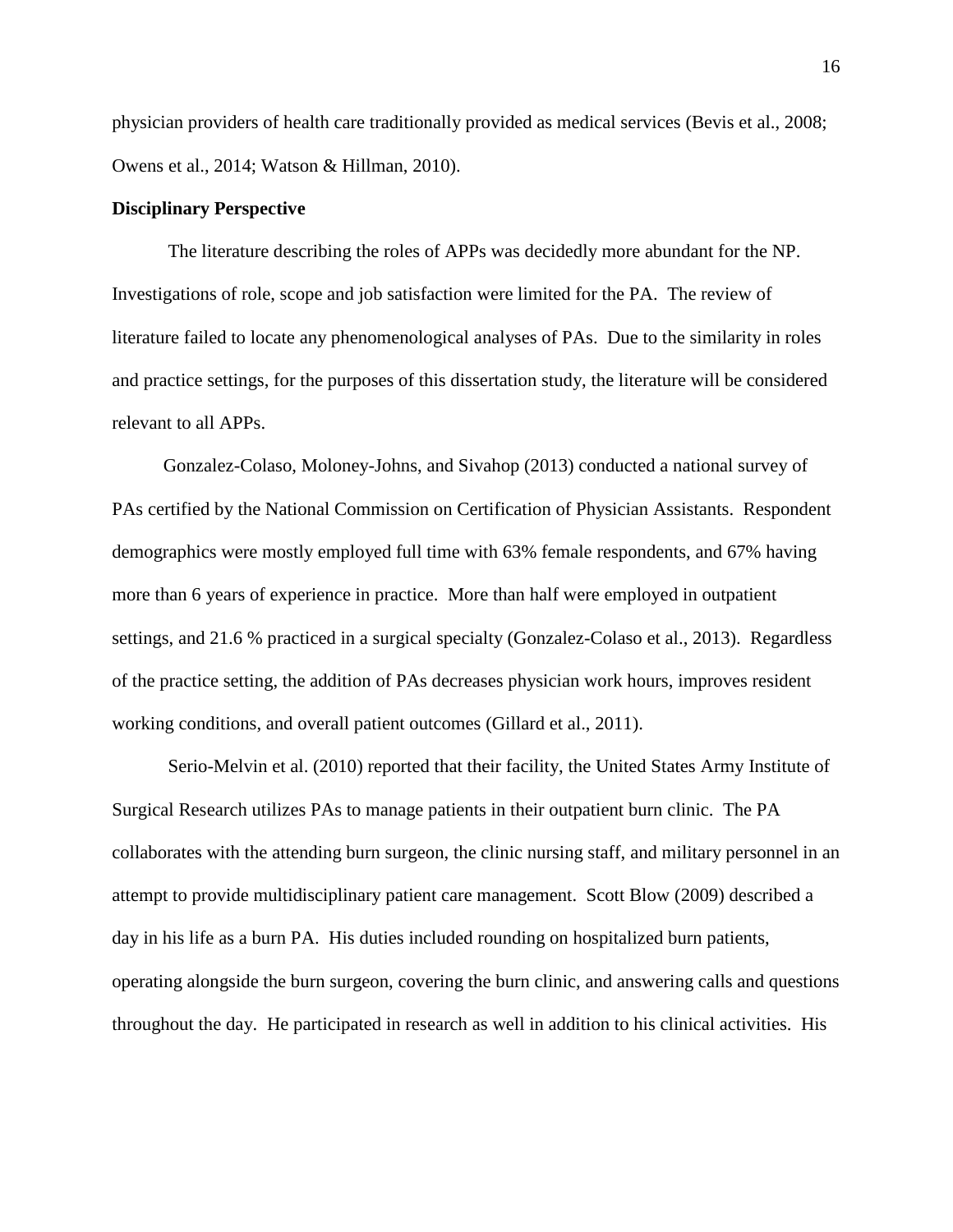account of the diversity and intensity of his role is a reflection of the unique characteristics of the burn specialty (Blow, 2009).

The advanced practice nurse is defined as a registered nurse with graduate-level nursing education who has completed both didactic and clinical educational requirements, encompassing health promotion and disease prevention, diagnosis, and treatment. While this general description is a broad overview for the numerous titles and roles that fall under the umbrella of advanced practice nursing, confusion has resulted from the lack of a "core definition" (Ruel & Motyka, 2009). Advanced practice nurses are separated into four main categories: (a) certified registered nurse anesthetist, (b) clinical nurse specialist, (c) nurse practitioner, and (d) nurse midwife. NPs may specialize in (a) family, (b) adult-gerontology, (c) neonatal, (d) pediatric, (e) women's health, or (f) psychiatric (mental health) specialties for purposes of national certification (Rounds et al., 2013). Great variability exists within and across these areas of specialization, much of which is dependent upon the practice location and setting. Institution variations in role delineation confound attempts at competency standardization. Interstate variances include educational requirements, certification, scope of practice, and prescriptive authority (Chakravarthy, 2008; Watson & Hillman, 2010).

The burn center NP role has evolved alongside the expansion of education and professional independence across all nursing practices. Al-Mousawi, Mecott-Rivera. Jeschke, and Herndon (2009) included the burn NP as an integral member of the burn multidisciplinary team. The experience and knowledge of the burn NP has led to the creation of many opportunities to practice in this specialty setting. The authors identified nurse-led clinics, perioperative care, performance of procedures, and research as advanced practice areas of greater autonomy for the burn specialty practitioner (Al-Mousawi et al., 2009).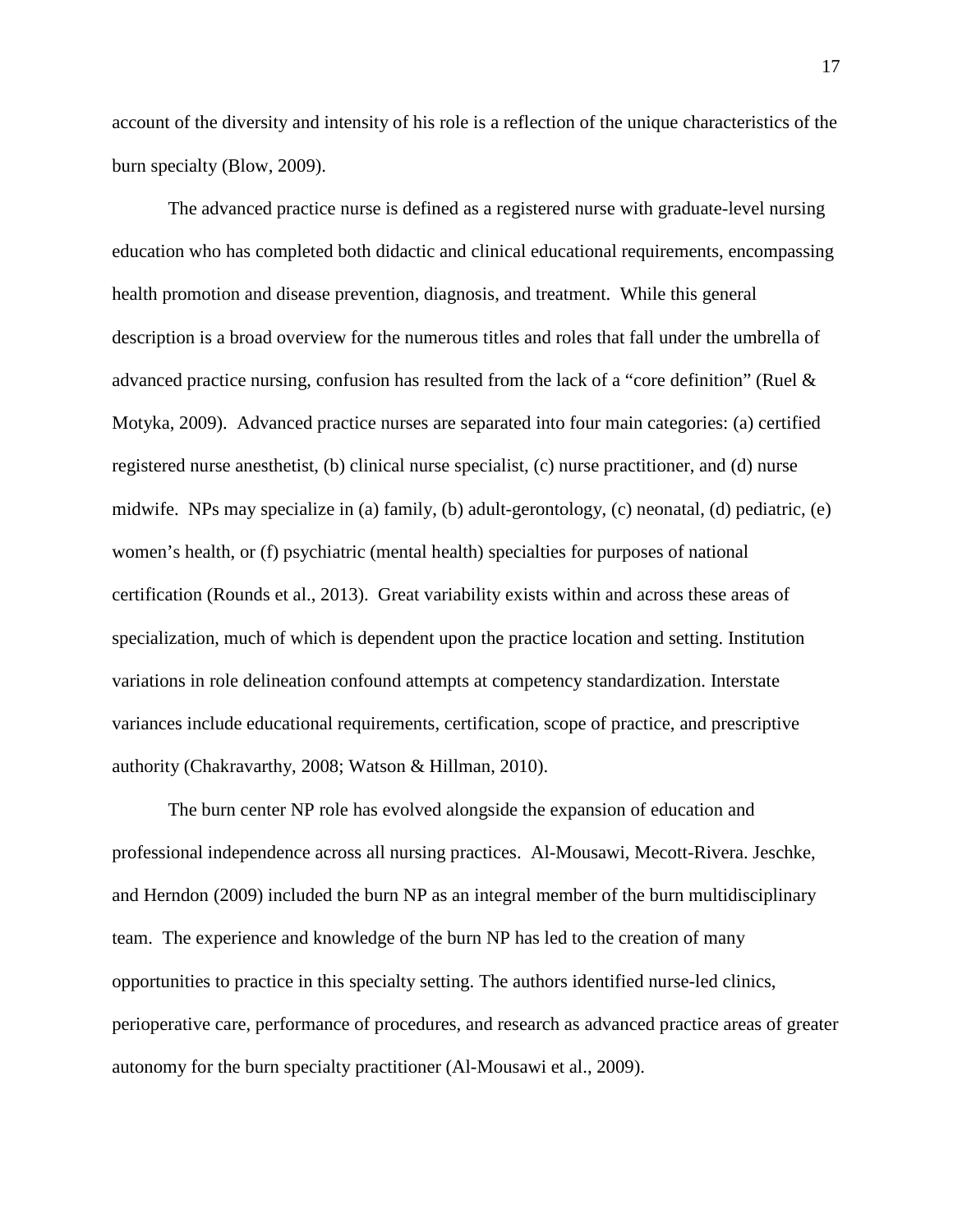The advanced practice burn nursing role also occupies a critical role in staff education and care coordination (Al-Mousawi et al., 2009; Zaletel, 2009). Zaletel (2009) described successful collaboration between the burn unit and the emergency department in order to provide education and guidance for the appropriate resuscitation of the severely burn-injured patient. Indeed, advanced practice burn specialty nurses can triage burn patients and begin life-saving treatments without potentially costly delays, providing immediate skilled care in addition to serving as valuable resources and educators (Zaletel, 2009).

In 2008, The Advanced Practice Nursing Consensus Workgroup and the National Council of State Boards of Nursing formed the Advanced Practice Registered Nurse Joint Dialogue Group. Together, they developed the *Consensus Model for APRN Regulation*, *Licensure, Accreditation, Certification, and Education*, which has been embraced as the regulatory model for the four primary advanced practice nursing roles. The goal was public protection by ensuring ethical, safe, and competent professional practice (Rounds et al., 2013).

 Beyond the regulatory issues, the lack of definitive practice parameters adversely affects the efficiency and success of collaborative practice relationships. Although traditionally hierarchal, Herrmann and Zabramski (2005) asserted that this dynamic relationship is dependent on a foundation of mutual professional respect and should be complimentary. In 2013, in a survey of physicians, half were unaware of the legal scope of practice regulating NP practice. Because of the lack of knowledge about the scope of practice, physicians were concerned that NPs might be marketing themselves as physician equivalents. Only 10% of the physician respondents reported that they understood the difference in licensure between NPs and PAs (Soine, Errico, Redmond, & Sprow, 2013). Ultimately, knowledge gaps have resulted in barriers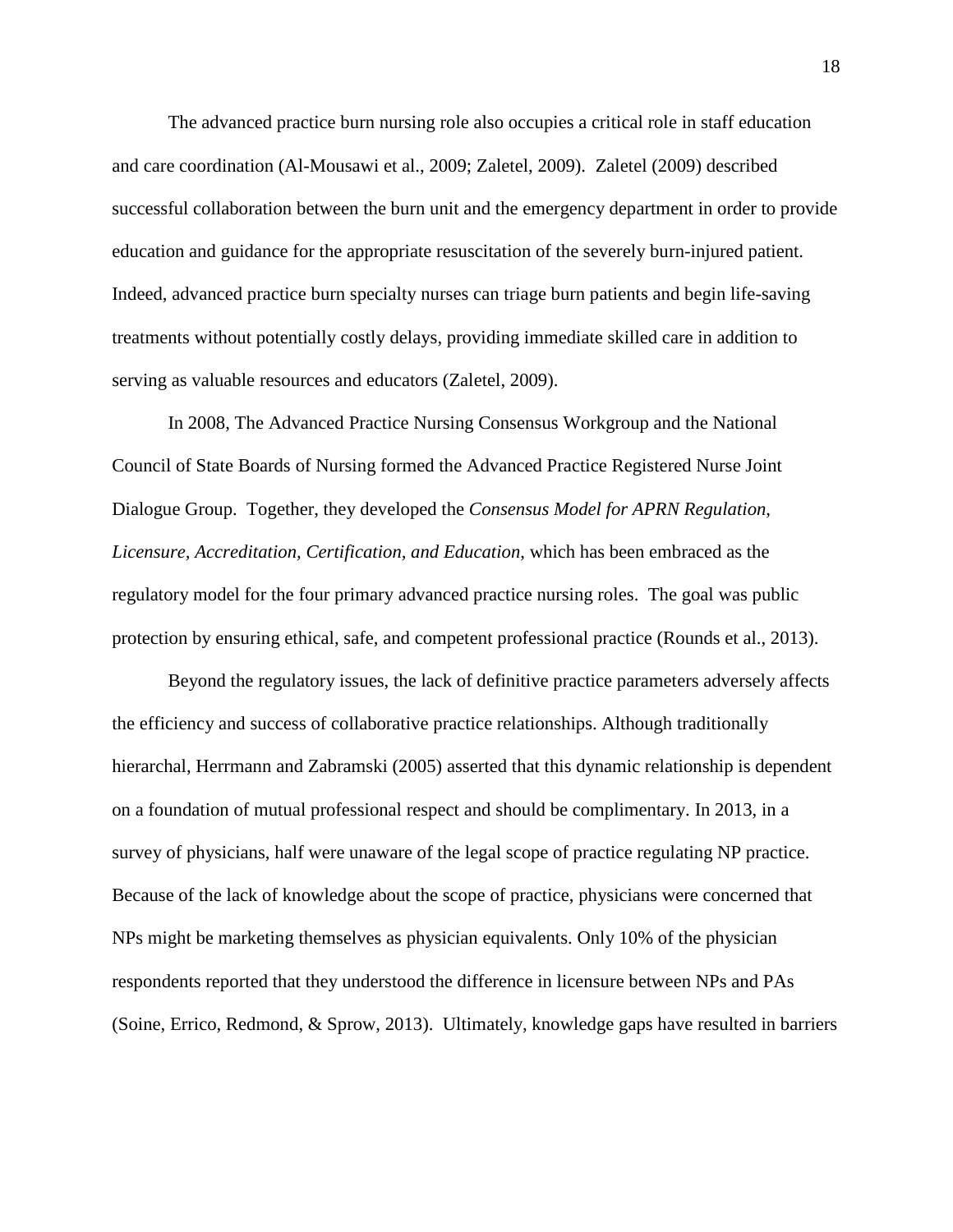from physicians that impede role integration and achieving full practice authority for all APPs (Pasaron, 2013).

Improved efficiency, accessibility, and decreased overall costs are benefits realized by the physician/practice group when APPs are included. The benefits of improved patient outcomes and satisfaction are well established in the literature. Reductions to length of stay, lower costs, and decreased incidence of hospital-acquired infection are widely documented. Because of the presence of NPs, clinic wait times have been reduced, access to care has been improved, and overall quality of care has been improved (Gillard et al., 2011; Herrmann & Zabramski, 2005; Pasaron, 2013).

The deficit of health care providers continues to grow. The need for skilled practitioners has led to APPs being utilized as physician extenders, which may have expanded the medical team's ability to provide services, but does not support autonomous practice for the APP (Bevis et al., 2008). Crowe endorsed professional growth and clinical challenges as appealing aspects of the role and cautions against employing NPs as "staffing solutions" (Crowe, 2014). Van Fleet and Paradise (2015) provided an updated estimate on the number of people living in areas underserved by primary care providers in the US, estimated at over 58 million. The authors offered the Institute of Medicine (IOM) recommendation for NP full practice authority as a vital component in the plan to improve health care delivery. Both, the IOM and the World Health Organization support a collaborative team approach to care. Sullivan et al. (2015) listed the imperatives for the shift toward interprofessional practice (IPCP) as resulting from quality and safety issues, the shortage of health care workers across disciplines, and the call for the development of core competencies. Improvements in costs and quality have resulted from combining the efforts of diverse health care professionals coming together to deliver patient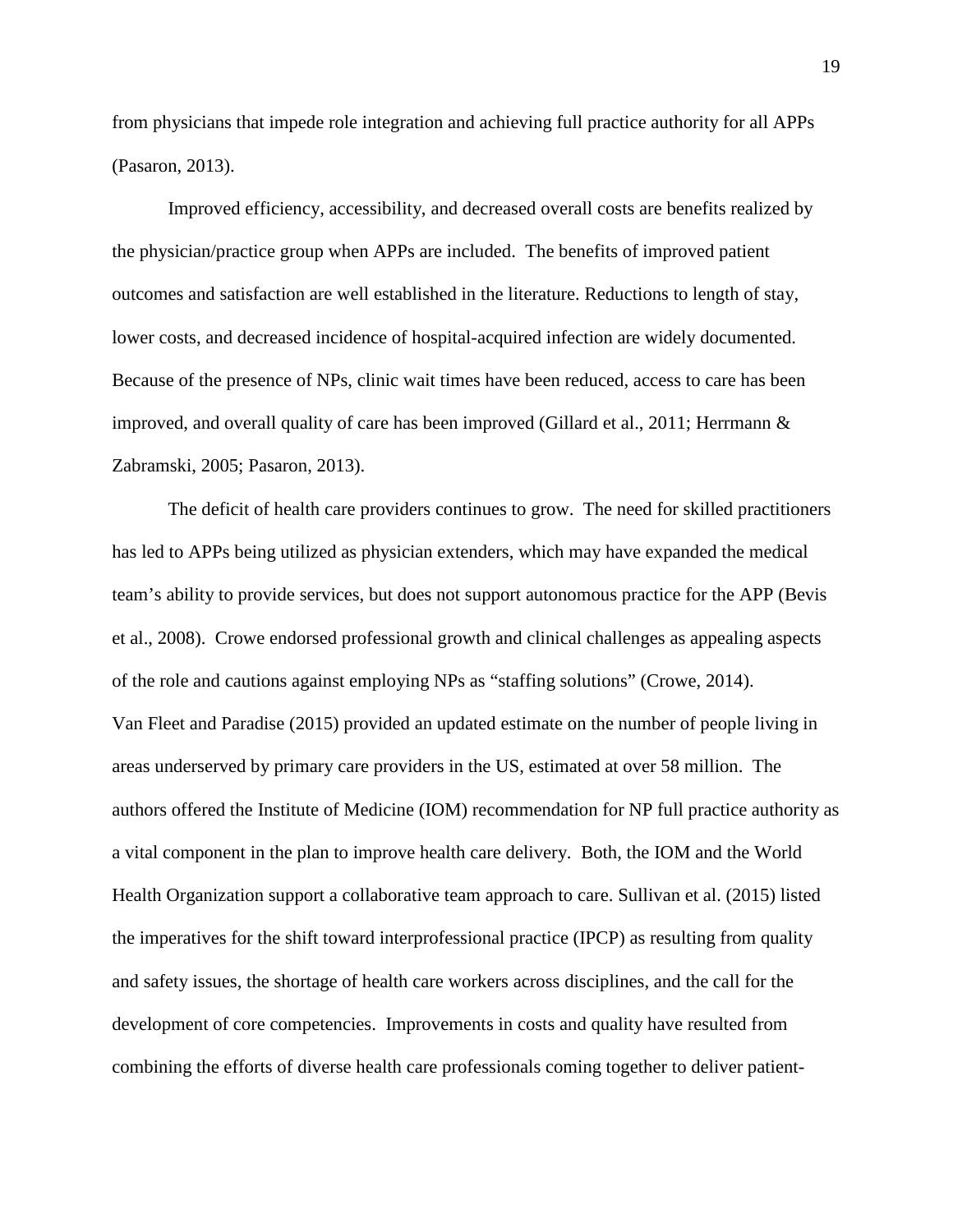focused, holistic care. It is essential that efforts should be focused on optimizing the contributions of each member by removing restrictive legislation that unnecessarily impedes full practice authority (Sullivan et al., 2015).

Dontje, Corser, Kreulen, and Teitelman (2004) described the relationship between NP and patient as both mutually empowering and satisfying. The dynamic relationship is said to develop based on complex patient-specific factors, maintained through trust and open communication. Roles within the team and budgetary concerns constitute important components of the APP employment relationship. A "sustained partnership" shows reciprocal respect, nourished through empowerment and shared decision making (Dontje et al., 2004).

Providing health care can be demanding and stressful. Roles are uniquely varied, according to setting, patient population, and the individual provider's skill and experience. Job satisfaction for the APP will be realized on distinctive personal and professional components.

Pasaron (2013) reviewed the literature describing NP job satisfaction. Extrinsic and intrinsic influences were felt to be of primary importance. These elements included acceptance by the supervising physician and establishing a collaborative relationship, autonomy, optimal integration of the role, ability to participate in leadership decisions, and incentives linked to the practitioner's contributions to the practice. Secondary components have emphasized more concrete issues, such as orientation and transition into the role, expectations and variations, and type of practice. The NP-specific variables were competency discrepancies, years of experience, NP certification, and type of employer. The final aspects are outcomes-based, which include quantifiable variables, including length of stay, health care costs, readmission rates, and resource utilization. Quality outcomes felt to be important to job satisfaction were continuity of care and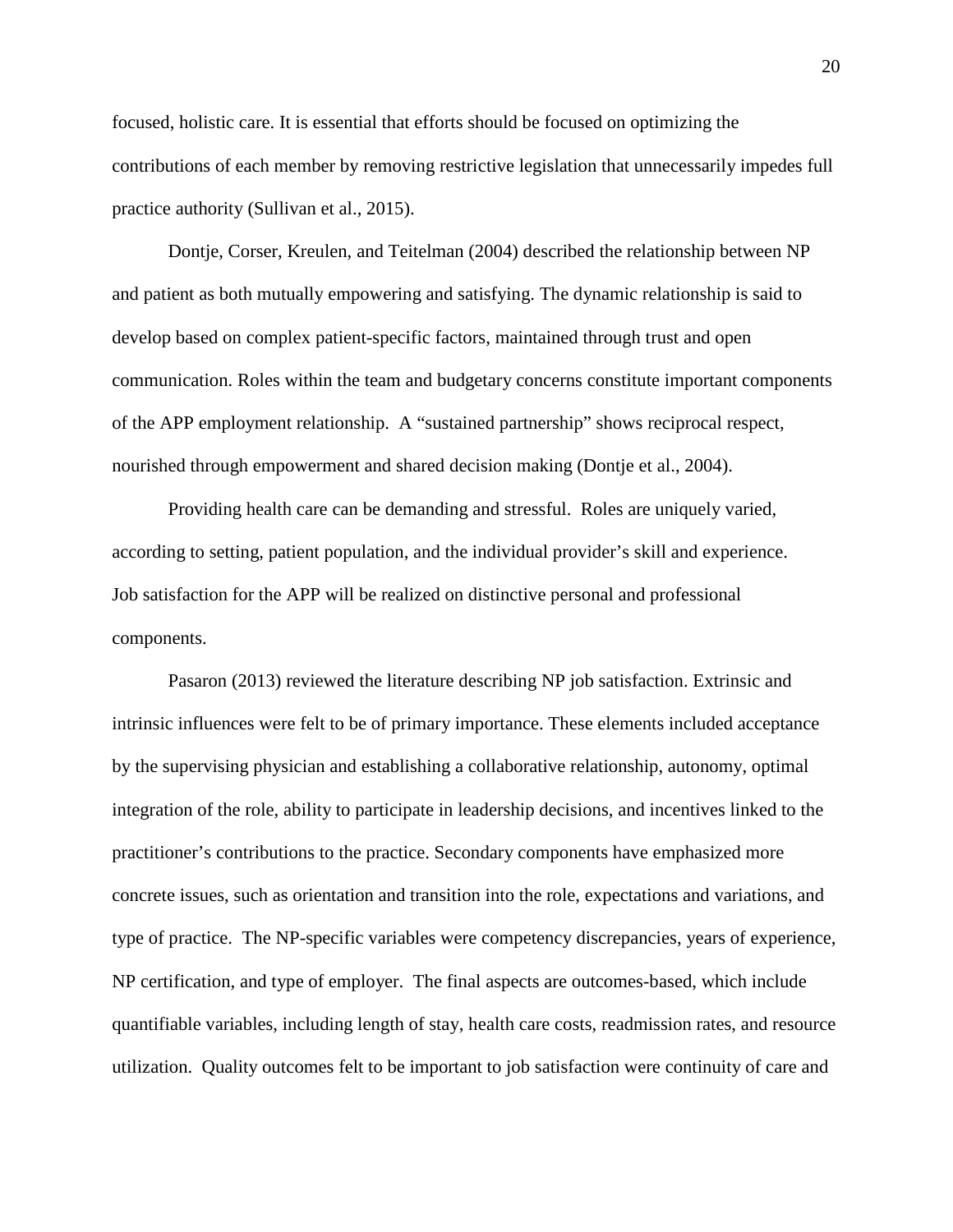patient access. A rich understanding of the numerous, diverse, and evolving components of each APP's unique practice domain is necessary to identify key aspects of job satisfaction (Kleinpell & Hravnak, 2005; Pasaron, 2013).

Poghosyan and Aiken (2015) emphasized the importance of organizational support, which was perceived as insufficient. Inconsistent regulations were another source for dissatisfaction. While they found that 74% of the NPs surveyed were generally satisfied, 26% reported some dissatisfaction, and 15% expected to quit (Poghosyan & Aiken, 2015). Ramis, Wu, and Pearson (2013) found that the diversity of the role was felt to be "overwhelming." Serving as a clinician, educator, and administrator is complex and involves characteristics of the individual, role, and organization. Intuition is a personal characteristic that guides judgement (Ramis et al., 2013).

The quality of care provided by APPs is important to patients, employers, and to national regulatory agencies. The Agency for Healthcare Research and Quality and the Joint Commission on Hospital Accreditation have developed metrics useful in quantifying the quality of APP care in order to protect the public safety. Productivity targets have been established. Yet, applying outcomes-based criteria to APP performance remains challenging due to role diversity (Kapu & Kleinpell, 2012). Onus for quantifying contributions then becomes the practitioner themselves. Suggestions for success involve ongoing education, self-motivation, and confidence. Negotiation, networking, assertiveness, and being open to new opportunities has created professional possibilities and has fostered confidence and satisfaction (Kleinpell & Hravnak, 2005).

Job satisfaction represents an essential consideration all APPs. Ramis et al. (2013) asserted that there is a high risk for burn out inherent to this level of professional responsibility.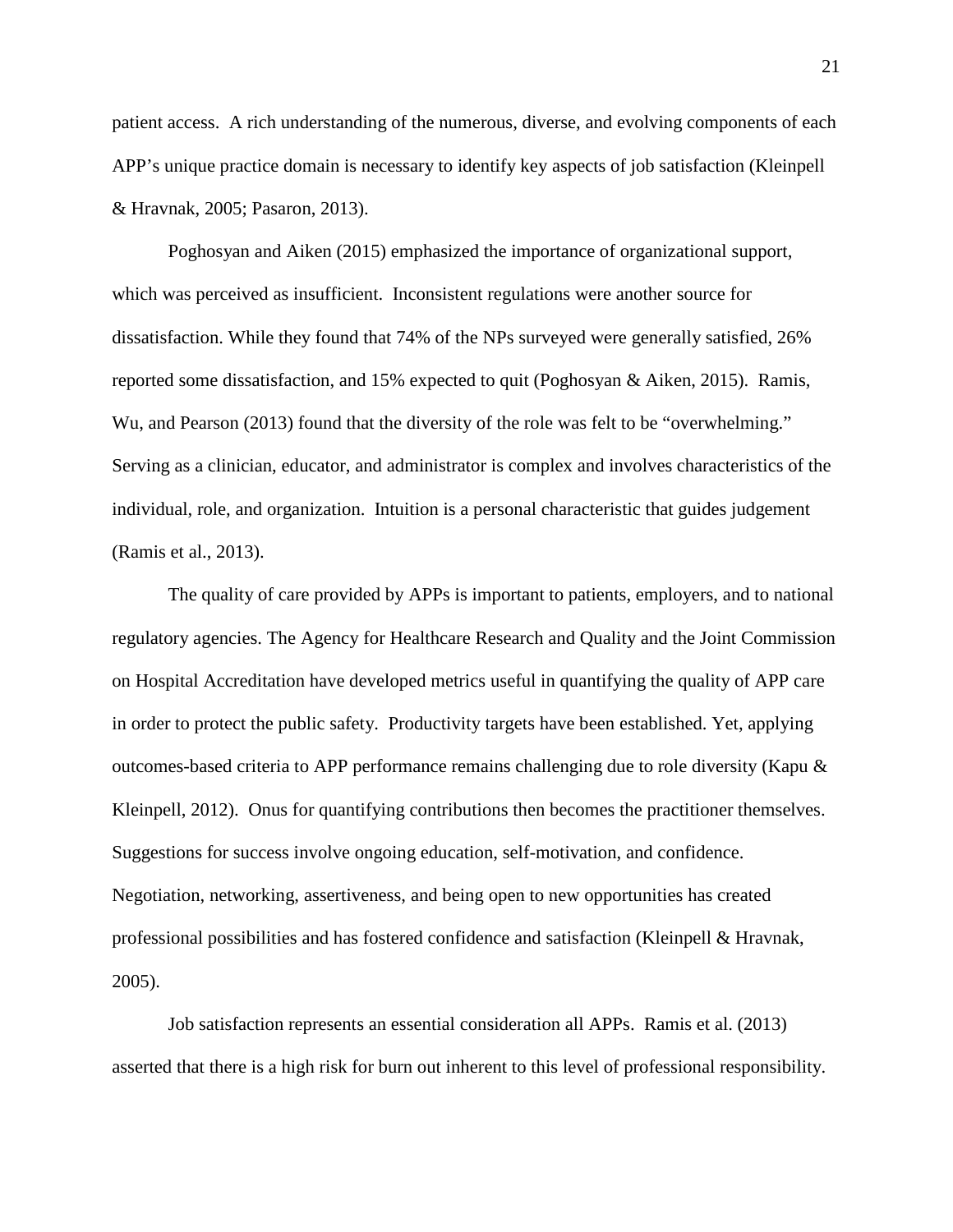Role performance and job satisfaction are intimately linked. The APP can be confronted with emotionally traumatizing issues and suffer negative professional experiences, influencing them on the personal level. The long work days, requiring work beyond normal hours, is described as "draining" and was reportedly resented by responding NPs. Lack of time to complete tasks also resulted in role stress (Ramis et al., 2013).

### **History of Burn Care**

Shortly after man discovered fire, he must have experienced the pain of a burn injury. Ancient Egyptian doctors offered the first accounts of specialized care for burns. Magic, religion, plant, animal, and even human products were all employed in early burn treatment. Some of these early remedies, with the obvious exception of excrement, have continued to be utilized for burn wound care (Pecanac, Janjic, Komarcevic, & Miskovic, 2013).

The first book on the subject of burn care was written in 1607. Wilhelm Fabry, author of *De Combustionibus*, introduced the three stages of burn classification in his sentinel work. During the 1800s, extensive advances in the care of burn injuries were a result from autopsy findings. The concepts of fluid resuscitation and surgical management were first introduced and burns were no longer viewed as a "local affliction" (Hattery, Nguyen, Baker, & Palmieri, 2014, p. 237). Reconstruction for burn scars also began to be considered as an option during the 1800s (Hattery et al., 2014).

Referral to a burn specialty center is a relatively new concept and is documented in historical records from the United Kingdom as early as 1944. The devastation of World War II has resulted in countless burn injuries and has led to a more aggressive approach to wound care and surgical treatment. Prior to this time, reconstruction was not considered until much later for those seriously burned patients who were lucky enough to survive. In the past, generalists were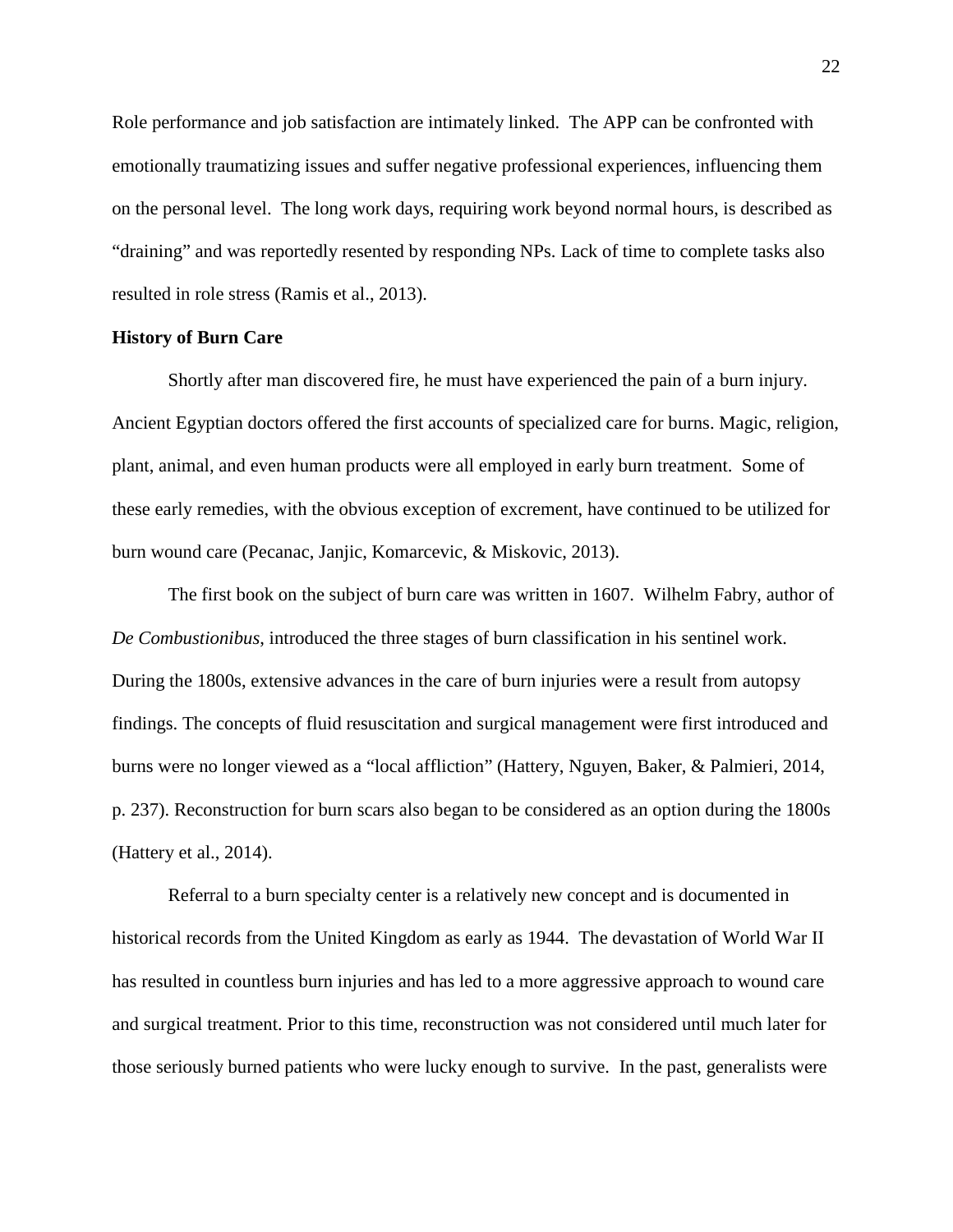responsible for the care of burn patients, providing only local wound care and some analgesia. Because of World War II, there was increased interest in trauma care, which led to research into the unique physiologic needs resulting from burn injuries. The foundational research continues to provide the impetus for ongoing transformative developments in the burn specialty field (Hardwicke, Kohlhardt, & Moieman, 2015).

Al-Mousawi et al. (2009) summarized the intensity of burn care by stating, "The management of severe burn injuries may present the surgical field with the greatest integration of health professionals, and benefiting the most from the influence of truly multidisciplinary care (p. 547)." A variety of skills sets are needed and specialty-care knowledge is critical. Although distinct in many ways, unfortunately, burn care is not exempt to a problem common to all general and specialty health care fields: the problem of wide-spread provider shortages. Shahrokhi, Jindal, and Jeschke (2012) discussed how burn centers everywhere are faced with burn care provider shortages, resulting from problems in the areas of both retention and recruitment. These authors offered strategies to improve success and satisfaction with burn training, which was aimed at the educational process. There has been a paradigm shift towards fostering the learning process, embracing care delivery through a team approach. Widely held as successful in the nursing profession, structured mentorship programs were offered as a way to engage the learner and provide support and encouragement. The forward-thinking format was based on the concept of interprofessional education. Improvements in communication, understanding, competency, accountability, and, ultimately, trust form the goals for the team approach. Through this beneficial collaboration, the contributions of all team members will be optimized and appreciated. The team approach will be instrumental in the addition of a diversity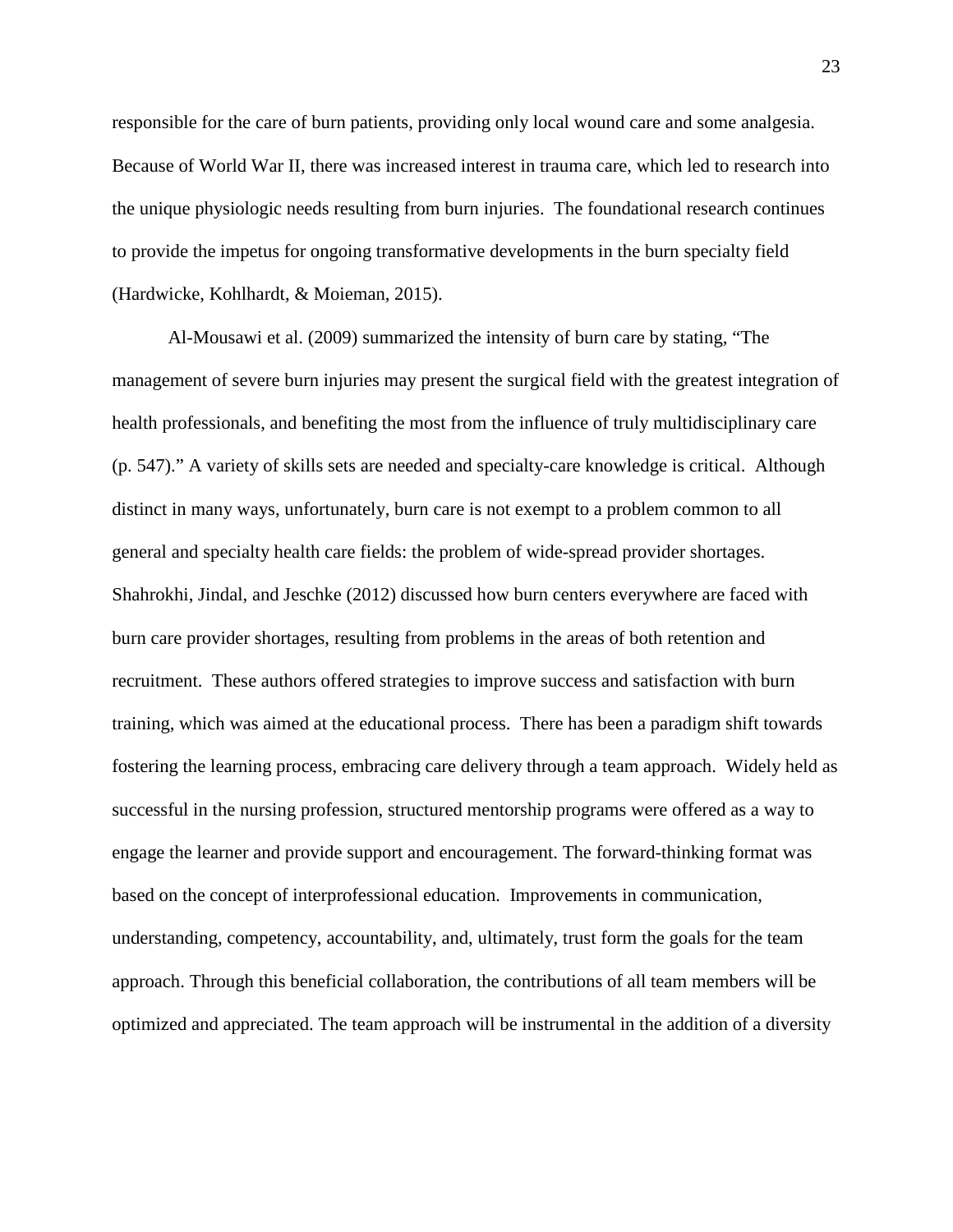of care providers to fill the gaps with an expansion of the burn care team and blunting the effect

of the burn surgeon shortage (Shahrokhi et al., 2012).

| Term                                               | Definition                                                             |
|----------------------------------------------------|------------------------------------------------------------------------|
| Fluid resuscitation                                | To replace massive insensible losses                                   |
| Early burn excision                                | To prevent infection from necrosis of burn wounds                      |
| Nutritional support                                | To meet the demands of critical hypermetabolism                        |
| Topical antimicrobials                             | To prevent infection while awaiting re-epithelialization<br>or surgery |
| Infection control                                  | To prevent sepsis in this at-risk population                           |
| Maintenance of temperature-controlled environments | Due to loss of protective integument                                   |

## Table 1 *Summary of Burn-Specific Acute Care Requirements*

*Note.* Adapted from "The Importance of a Comprehensive Team Approach to Burn Care," by A. Al-Mousawi, G. Mecott-Rivera, M. Jeschke, & D. Herndon, 2009, *Clinics in Plastic Surgery, 36*(4), pp. 547-554. Copyright 2009 by Elsevier.

## **Experiential Context**

The principal investigator (PI) has greater than 17 years of experience as a burn surgery NP, preceded by 10 years in burn and critical care nursing. As a member of the American Burn Association (ABA), the PI has also encountered many of the burn APPs in the US at past professional meetings. Additionally, the PI served as the chair for the burn APP American Burn Association Special Interest Group (SIG) for 2016. Membership in the largest national NP organization, the American Association of Nurse Practitioners (AANP), has also brought the PI into contact with countless other NPs. The PI endorses professional association memberships as important to the advancement of scope of practice. Having served as a fellow in the AANP demonstrates my imperative for research propagation. Being elected as 2016 President-Elect to my local NP organization is illustrative of my support of professional activism. Passion for burn care and support of independent practice for NPs everywhere was the impetus for this dissertation study.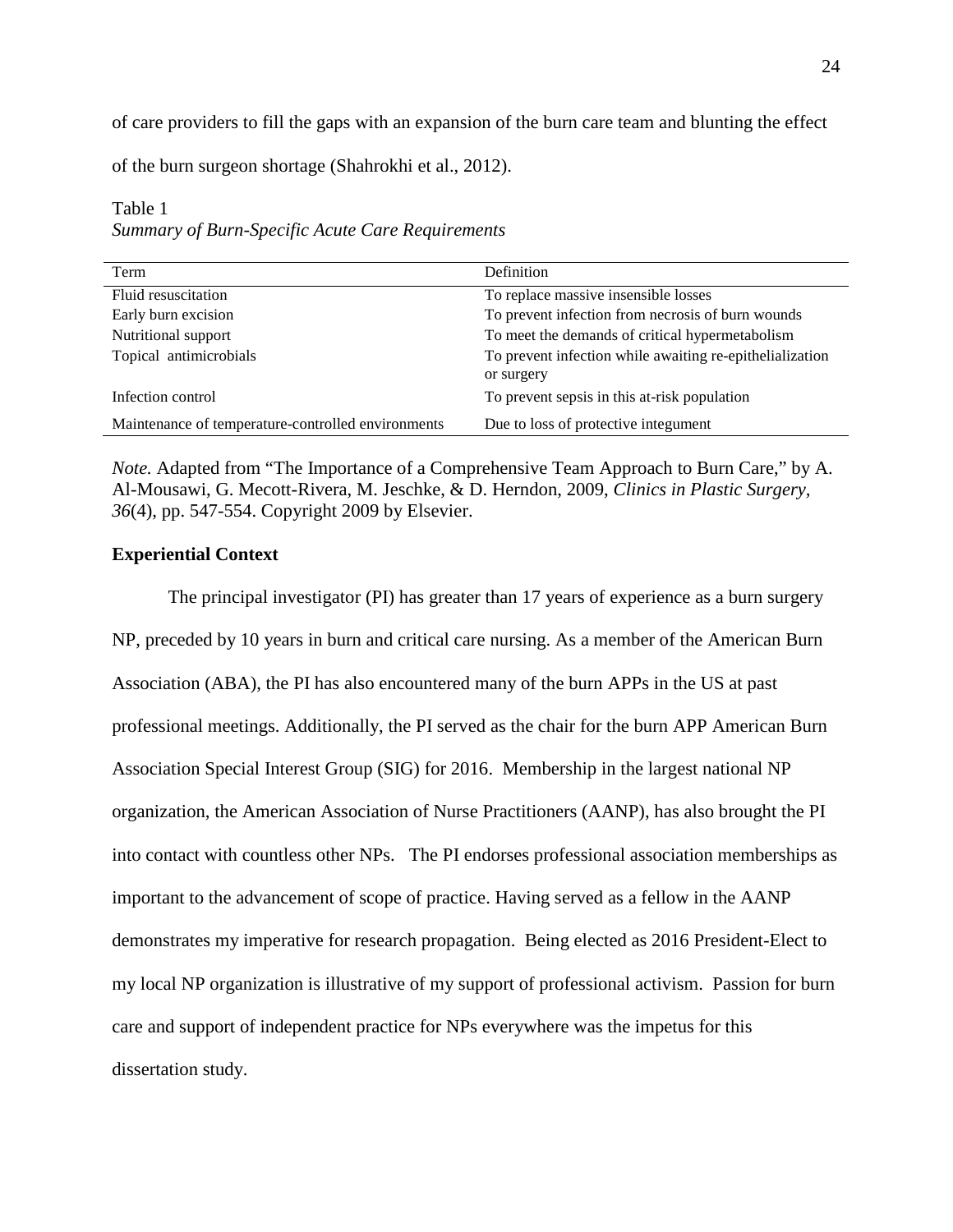# **Summary**

Chapter 2 presented a review of literature describing the development of the NP and PA professions. Their gradual integration into the health care system was chronicled. Critical developments in medical education and health care funding were reported and related to burn care delivery. Key practice and professional issues were discussed. The history of burn care was reviewed and distinctive aspects were outlined. Finally, the PI's experience and motivation were offered for consideration.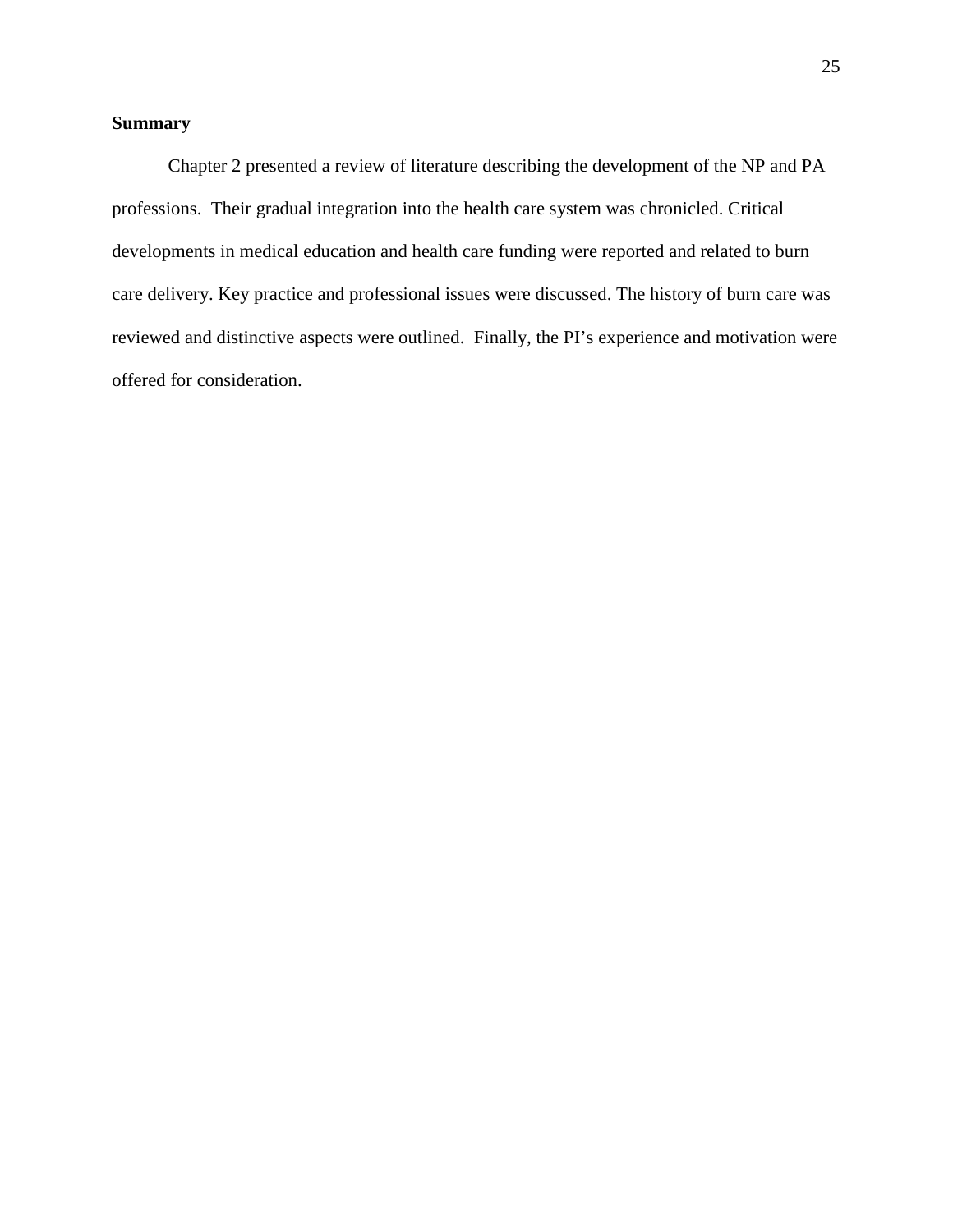#### **Chapter 3: Methodology**

## **Introduction**

In this chapter, the dissertation study methodology is presented. There is a detailed discussion of the interpretive phenomenological analysis (IPA) process. Previous studies utilizing phenomenology to investigate nursing processes are reviewed. Specific aspects, including participants and procedures, are detailed. Ethical issues are considered and trustworthiness of the findings are supported. The chapter concludes with a deliberation of strengths and limitations of IPA as they apply.

## **Research Design**

The dissertation study utilized a qualitative, interpretive phenomenological analysis design to represent the lived experience of the burn APP. The qualitative approach captured, described, analyzed, and interpreted the lived experiences of these professionals, leading to understanding and meaningfulness to the challenges and benefits, motivators, and stressors that influence satisfaction and sustainability for the burn APP (Paige  $\&$  Smith, 2013). The qualitative methodology is appropriate when spontaneous, unformatted data are sought in hopes of enlightenment (Richards & Morse, 2013, p. 25). The researcher initiated dialogue during semistructured interviews, which were equivalent to "guided conversations" regarding experiences of the burn APP to evoke thick descriptions essential for interpretation leading to the construction of meaning (de Marrais & Lapan, 2004, p. 54).

Interpretation is a facilitator of the discovery of the hidden insights, which indicates the previously concealed meaning. Smythe (2012) listed the hermeneutic process in four steps: reading, writing, thinking, and rewriting (p. 8). These steps were completed not only by the researcher but detailed and offered to the participants. The interview transcripts were returned to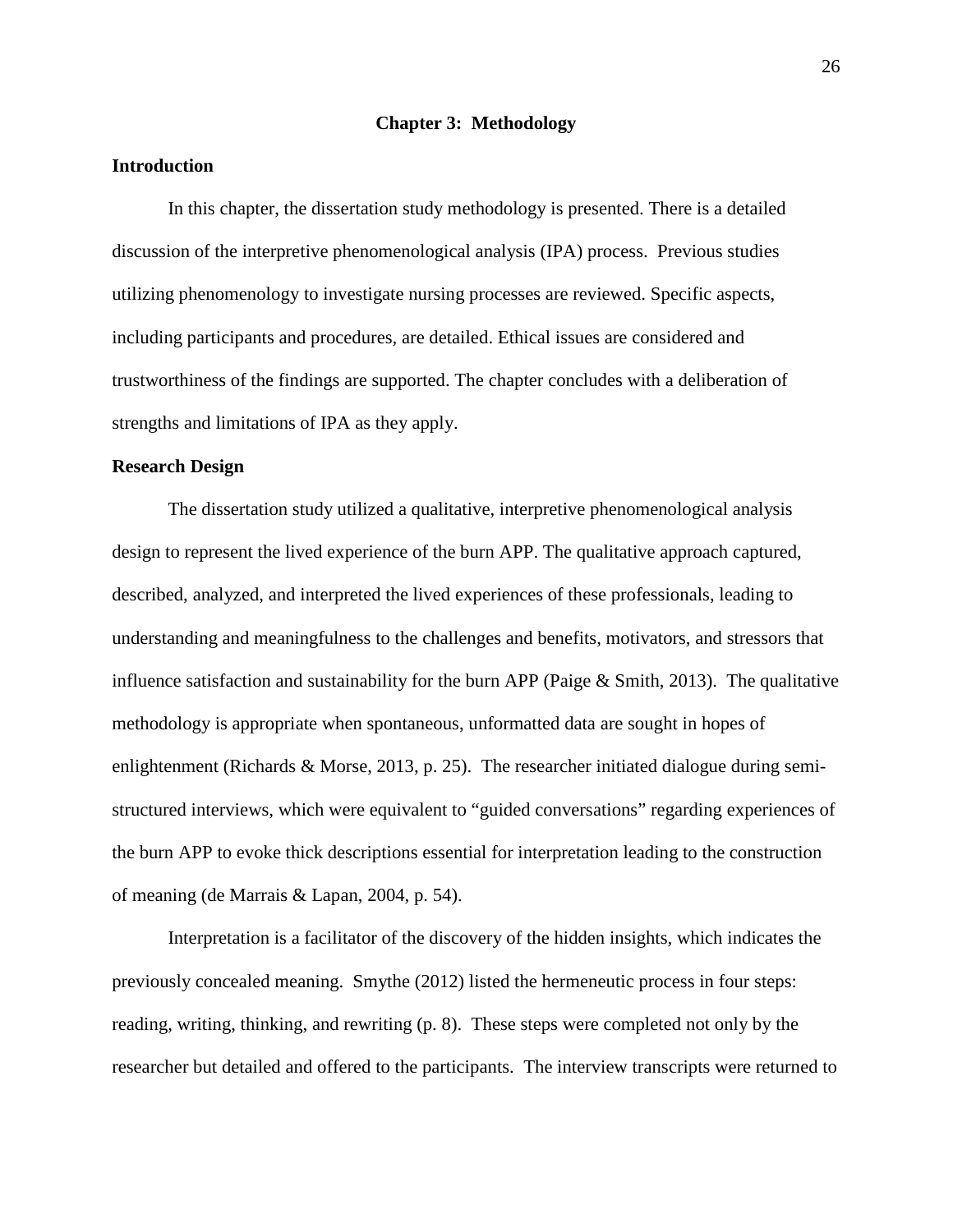each participant to engage them in the process by assessing for accuracy. They were encouraged to add any addendums or changes necessary to facilitate understanding (Smythe, 2012). The results of each interview were compared and contrasted to illuminate shared practices, common situations, and overarching themes (Wojnar & Swanson, 2007).

The IPA methodology began with phenomenology and the accurate, rich documentation of the individual burn APP's personal meaning and experience of being in a professional role. The burn APPs shared their unique stories, unencumbered by judgment and obtained through interviews. Interpretation occurred subsequently during the reflection phase (Maggs-Rapport, 2000). Interpretation was a multi-layer process, resulting from the culmination of accepting preconceptions, immersion, moving away from subjective experiences, and allowing the phenomenon of the burn APP to show itself (van Manen, 2014, pp. 186-187).

There were several examples of phenomenological analysis involving nursing care. Carolan (2013) completed a phenomenological analysis of pregnant women with newly diagnosed gestational diabetes and how they coped with disease self-management. Her work listed steps that were followed in the dissertation study and were essential to thematic analysis. These steps included listening to the interviews numerous times to detect subtle inflections and rereading the interview transcriptions to show common themes and emerging meaning (Carolan, 2013).

Dunn (2012) conducted an IPA to show nurses' motivation to remain in the nursing profession. Framed by the "nursing as caring" theory, she interviewed eight participants to examine the effect of providing patient care and their perceptions that encouraged them to continue in nursing. Diekelmann and Allen (as cited by Dunn, 2012) provided instruction for continuing the journey beyond the process for identification of themes to interpretation of the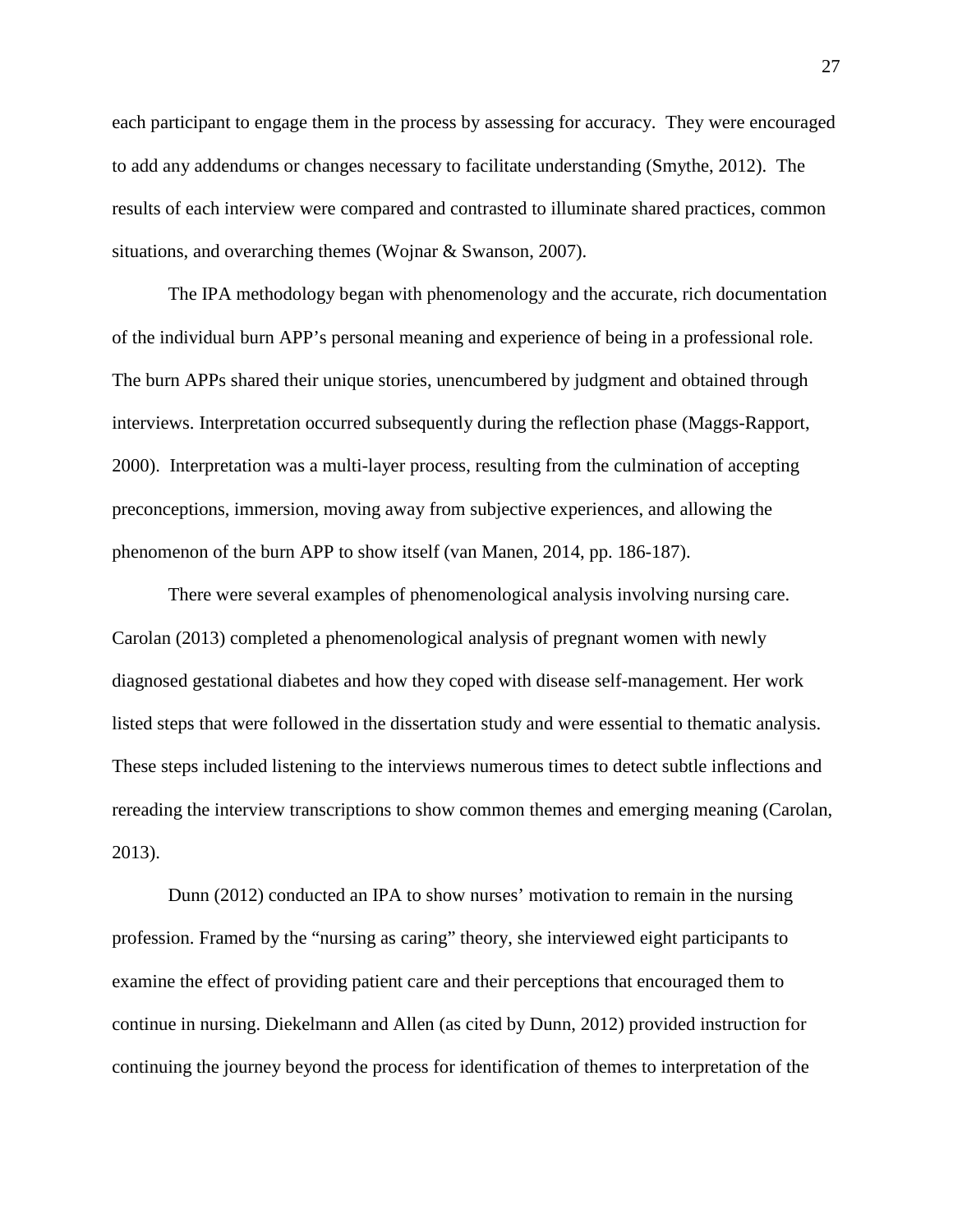results, imperative to the IPA format. Heidegger said that interpretations acknowledge preconceptions and are accepted as ever-present; therefore, they are consciously considered for any potential influence on the findings (Dunn, 2012). The nursing role was shown as filled with numerous stressors. Although nurses value their ability to contribute to recovery, themes included burn out and compassion fatigue. Aging, physical demands time constraints, and the physiologic effects of stress were all determined to exert negative influences on nurses' outlook on remaining active in the nursing profession.

Fackler, Chambers, and Bourbonniere (2015) explored hospital-based nurses' experience of power in the work place by way of interpretive phenomenological analysis. Social theory was a guide for the search for meaning with power being viewed as it applied to patient advocacy and as agents of change within the health care system. In previous studies, there was support for negative experiences that demonstrated when nurses perceived that work environments interfered with the ability to provide quality patient care. The authors acknowledged that individual experience is inextricably intertwined with the experience of those with whom the person has dependent interaction with throughout each day. Fourteen hospital nurses were interviewed face to face at a location of their choice. The themes that emerged were relevant to APP practice. It was imperative that the APP is familiar with the unique attributes of each burn patient and is a staunch patient advocate. The work also indicated that positive interdisciplinary relationships benefit the patient.

Burn recovery depends on the ongoing and cooperative efforts of many disciplines, such as nursing, physical therapy, clinical nutrition, and social work. Being "heard" as a vital member of the team was important to participants and essential for patient advocacy. The patient was the priority and the feeling of power was valuable as it could support quality care delivery. The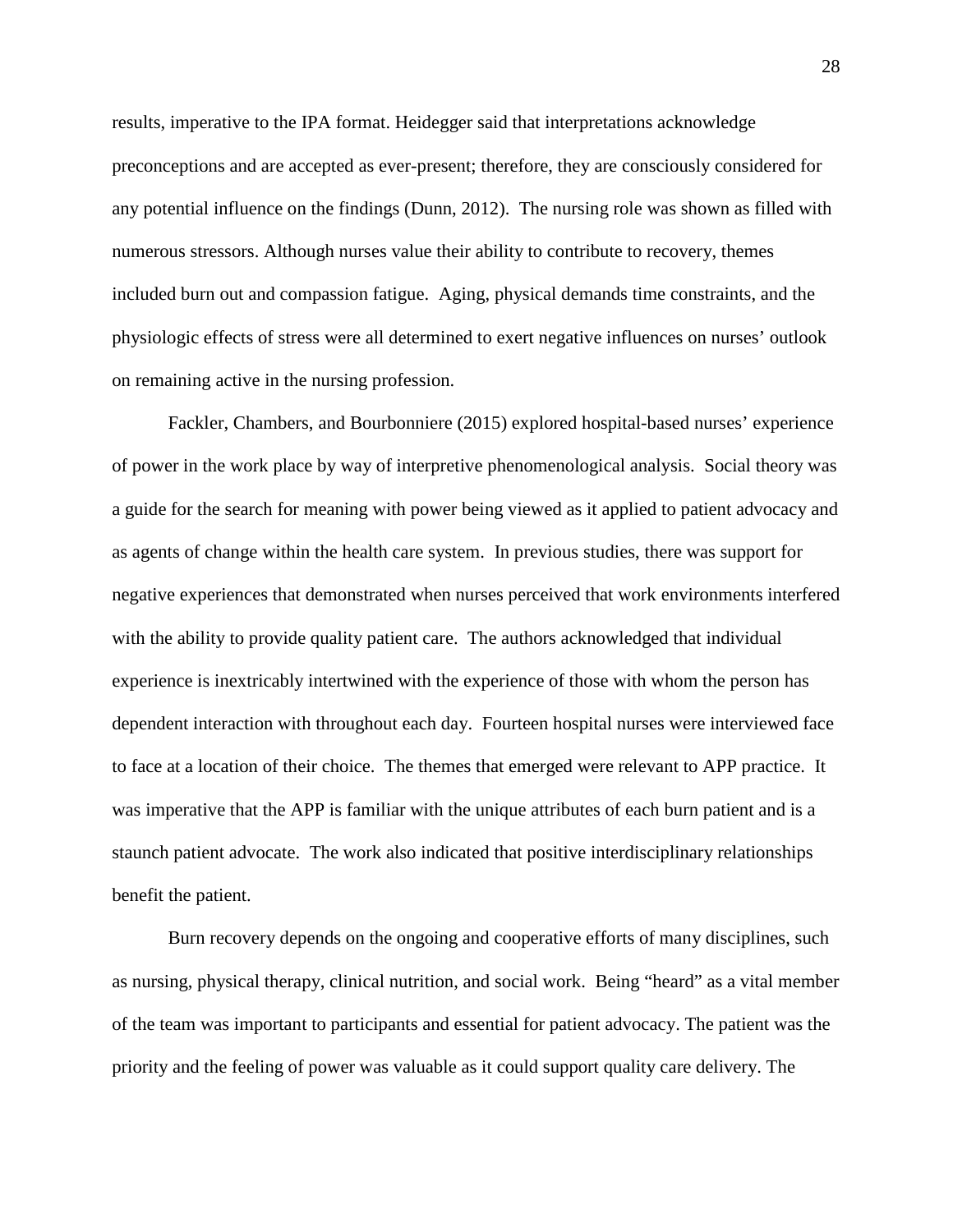component of power is impactful for burn APPs as they are often the one constant in a rotating surgical team (Fackler et al., 2015).

Cronin (2001) investigated the effect caring for burn patients had on the emotions of burn specialty nurses. Several role-related stressors were identified that are unique to the burn setting, such as the physical and emotional stress of performing painful daily dressing changes. Five registered nurses were interviewed to assess how they dealt with the emotions elicited by their work on the burn unit. Cronin asserted that nurses interpreted the strong emotions evoked by caring for burn patients very differently. Furthermore, they did not feel that their employers helped them deal with their emotions. The participants surmised that, ultimately, they were responsible for finding support systems to deal with work-related stressors (Cronin, 2001).

## **Research Assumptions**

Phenomenology is a methodology appropriate to investigate how people derive meaning from their experiences. The focus of reality is directing intentional behavior and emotions at something specific. The lived experience is formed by the intentionality of interacting with the personal objective world of the individual. Phenomenology is a facilitator of awareness. The desired outcome of phenomenology is to capture the everyday experience of a person in his/her everyday world as it is lived before any framing or analysis. The goal is the essential, basic nature of the being, represented as an uncensored depiction. Connelly (2015) described four key concepts, proposed by Merleau-Ponty and van Manen as "lived" space, body, time, and relationships, which are guidelines for IPA questions to promote learning and knowing. These conceptual entities exist as part of our "life world," representing the "situated-context" of the human existence, embracing our culture and timing in history. The body has meaning through sensations and feelings. Physical surroundings include space, both tangible and perceived. The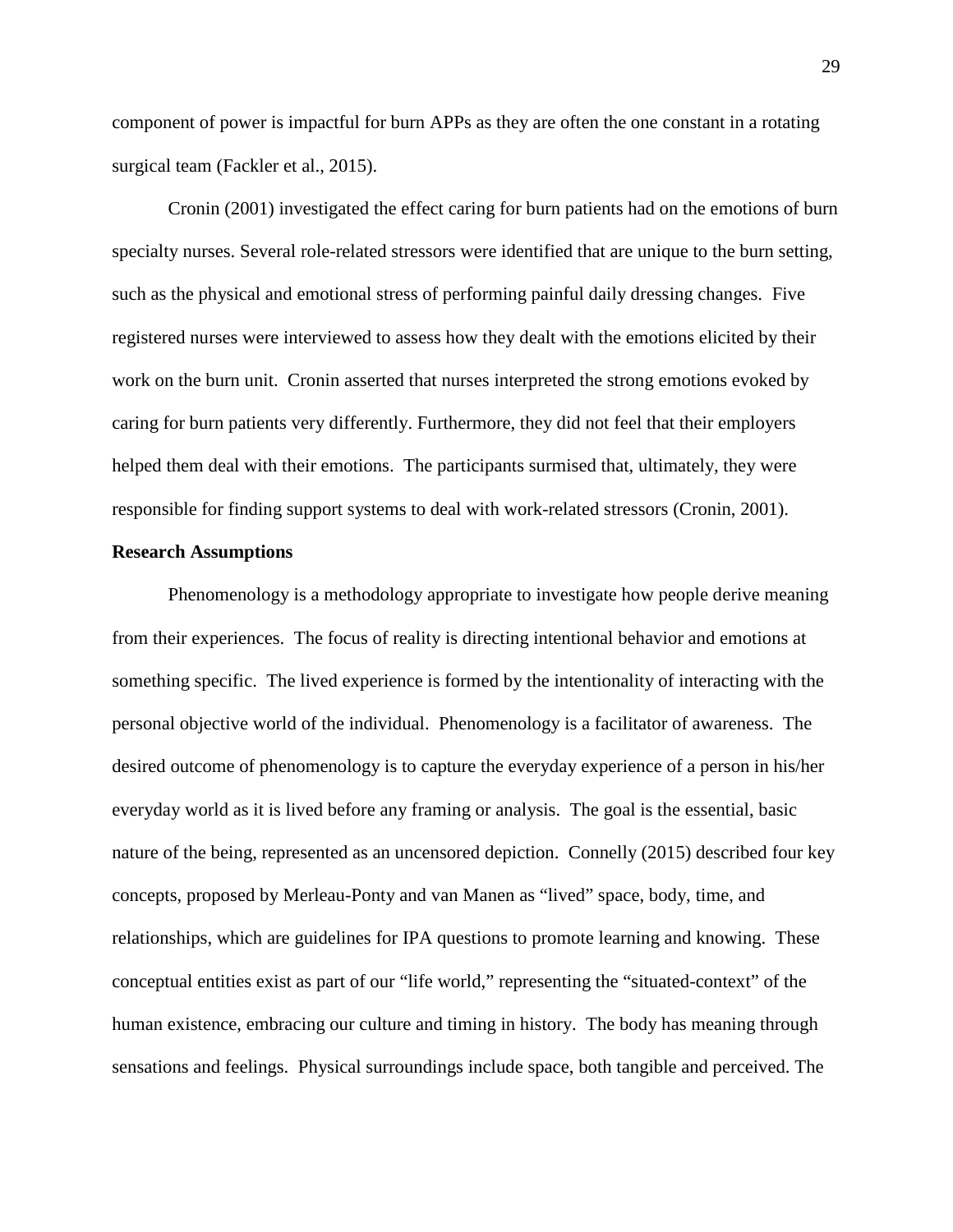concept of time is dynamic and incorporates past, present, and future events. The final concept of relationships is subjective and interdependent, resulting in differing perceptions, depending on who is queried (Connelly, 2015).

Ivey (2013) described IPA as a process for processing multiple realities leading to interpretations with universal applications. No one interpretation conveys the entirety of an experience. The deeper essence is revealed when perceptions are intermingled with individual backgrounds of history and culture. The knowledge revealed by a phenomenological analysis should enlighten, transform thought, and inspire action (Ivey, 2013).

Reflexivity is a process of self-evaluation whereby the researcher considers his/her own "positionality" relative to the research. In this way, biases and preconceptions can be acknowledged and addressed. Van Manen endorsed the use of a researcher journal to provide an audit trail to document decision making, thereby reducing potential bias and illuminating personal conceptions (Barss, 2012). Reflexivity of personal and professional biases will occur in a narrative format through journaling for the duration of the proposed project. For the purposes of the dissertation study, the investigator examined the potential for bias due to shared experiences, peer relationships, and professional designation (Clancy, 2013).

Benner (1994) offered a synopsis of hermeneutic assumptions, according to Heidegger. These assumptions are constructed on a structural foundation of understanding wherein a practical familiarity exists. It is this background that guides the "fore-sight" for interpretation based on the expectations of the researcher's pre-existing suppositions (Benner, 1994, pp. 71- 72). The researcher must continuously identify possible influences as they are recognized in order to offer valid interpretations, untainted by prejudice (Touhy et al., 2012).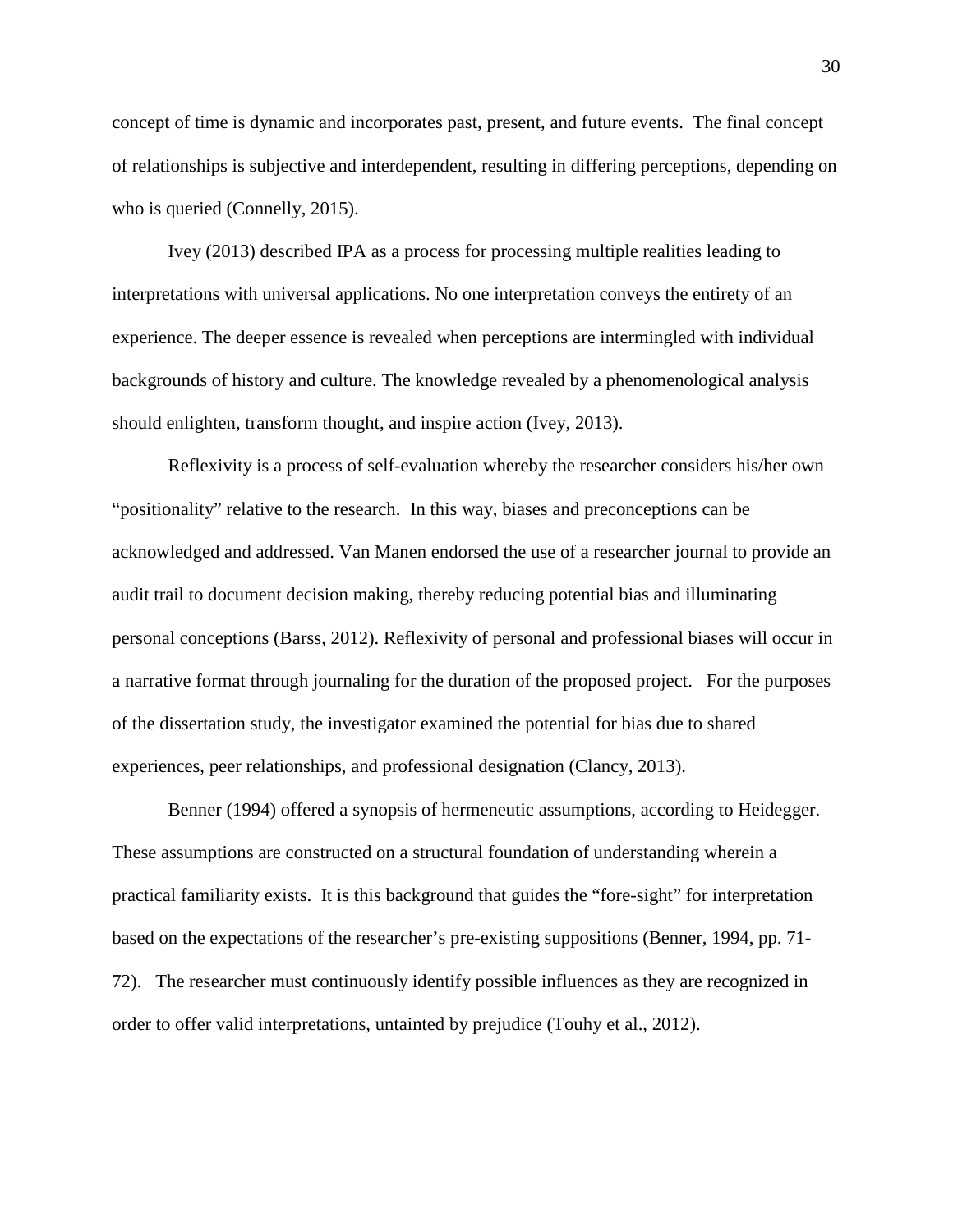Crotty (1998) defined hermeneutics as the articulating of individual perceptions and solitary knowledge with others (p. 91). The hermeneutic circle follows an immediate experience from inception through application of previous knowledge and arrival at fresh insight, which is then applied to the next moment in time, perpetuating the subsequent presuppositions and resultant knowledge acquisition (Crotty, 1998, p. 92). It has been suggested that the researcher should have personally experienced the phenomenon himself/herself as was the case for this dissertation study. Thus, experience is essential to interpretation realized by entering the hermeneutic circle (Converse, 2012).

Two distinct aspects of the hermeneutic approach have critical roles in achieving the "insider's perspective." The interpretive process necessary to access the participant's unique world is significantly influenced by the researcher's own beliefs. According to Barss (2012), with IPA, the importance of the investigator is recognized as a contributor to the process of knowing and even "embraces" them. Smith et al. (2009) described the researcher's active role as "dynamic" with integration of the conceptions necessary to this elucidatory journey. Researchers must critically analyze the participants' narrative to exam for intentionality. Through this iterative approach, the discovery of themes is facilitated, which the participants themselves may not be consciously aware of (Smith et al., 2009, pp. 35-36). Constructions are subjective based on observations that are imperfect and fallible. Realization is an inductive, iterative, and personal process, continuously emerging from experience. Accessing these interpretations through interviews with the participants in a specific setting (reality) is critical to constructing an understanding the phenomenon of interest (Polit & Beck, 2012).

Reality is appreciated immediately as we participate in the world around us as individuals. In the present, meaning is prereflective. Reflective meaning only occurs after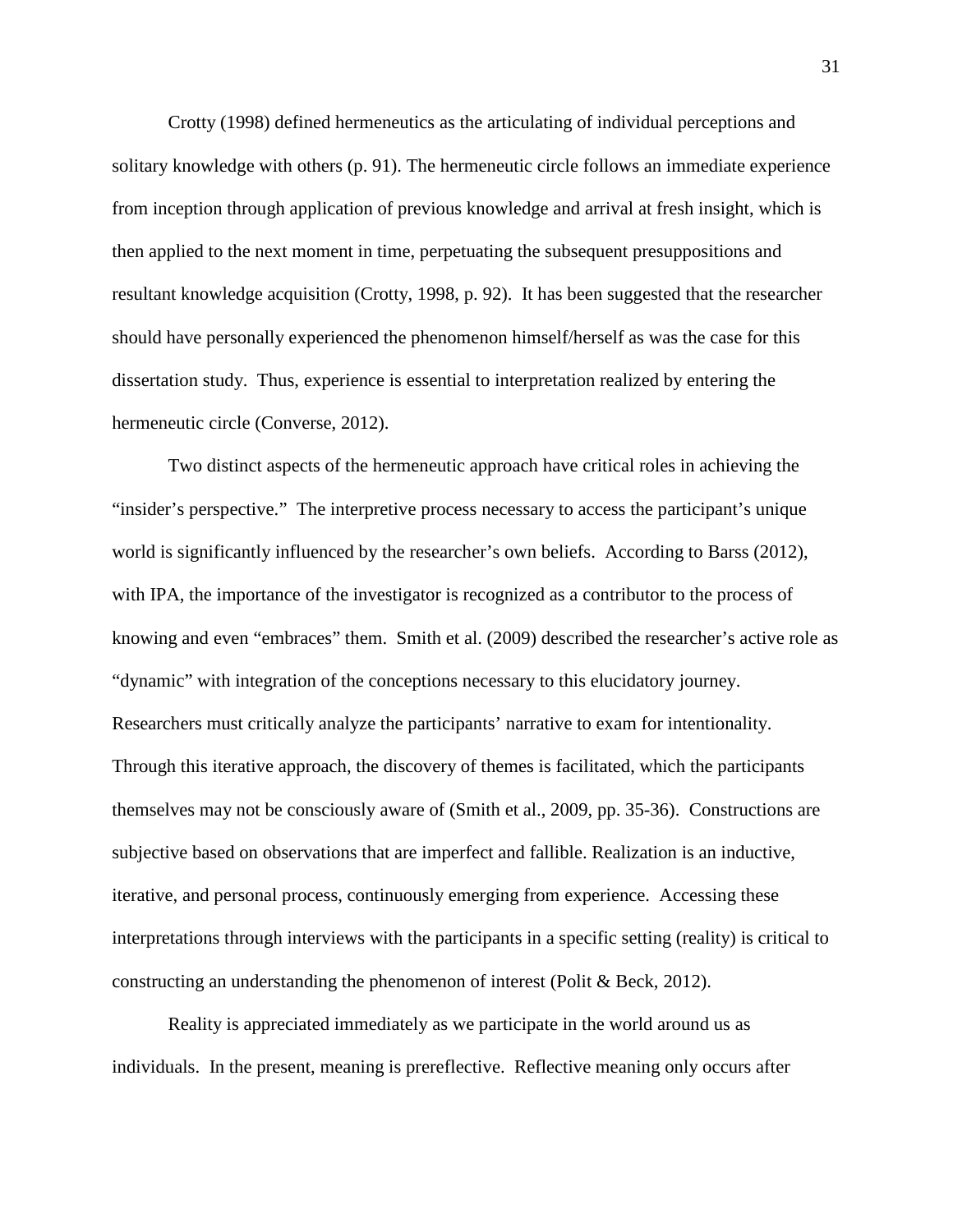engagement with the world. The experience is assessed through our ethical, social, and cultural views. The result is a framing of the moment that changes the lived experience even as it is actively being lived (van Manen, 2014, pp. 28-29, 60-61). The three components of the researcher's "fore-structure" are felt to be integral to the interpretive process, directly contrasting the stance that bracketing all preconceptions is imperative to appreciating the essence of a phenomenon (Touhy et al. 2012). The "fore-having" represents innate knowledge of "being." The "fore-sight" is way a researcher orients the approach to a particular phenomenon. It directs the position of entry into the hermeneutic circle. Finally, the potential influence of "fore-conception," a pre-existing notion of conceptual importance, must be identified and acknowledged (Benner, 1994, p. 57)

# **Setting**

The qualitative dissertation study was conducted by way of distance communication in real-time and face-to-face interviews. The participants were asked to participate in video conferencing using their own computer or interview in person. The actual setting was entirely of their choosing. They were encouraged to select a time and physical location at which they will be free from distractions. The investigator established an account with a transcription service, and the account number and organization's security policy and service information were submitted to the Institutional Review Board (IRB) and were made available to participants. The investigator conducted interviews both from the privacy of her office and in person. No one else was present in the investigator's office at any time during the distance interviews. The door to the office was locked with a "meeting in process" sign on the door to enhance confidentiality. The interviews conducted on location were all conducted in conjunction with a burn meeting that the participant was already planning to attend prior to accepting the invitation to be interviewed. Private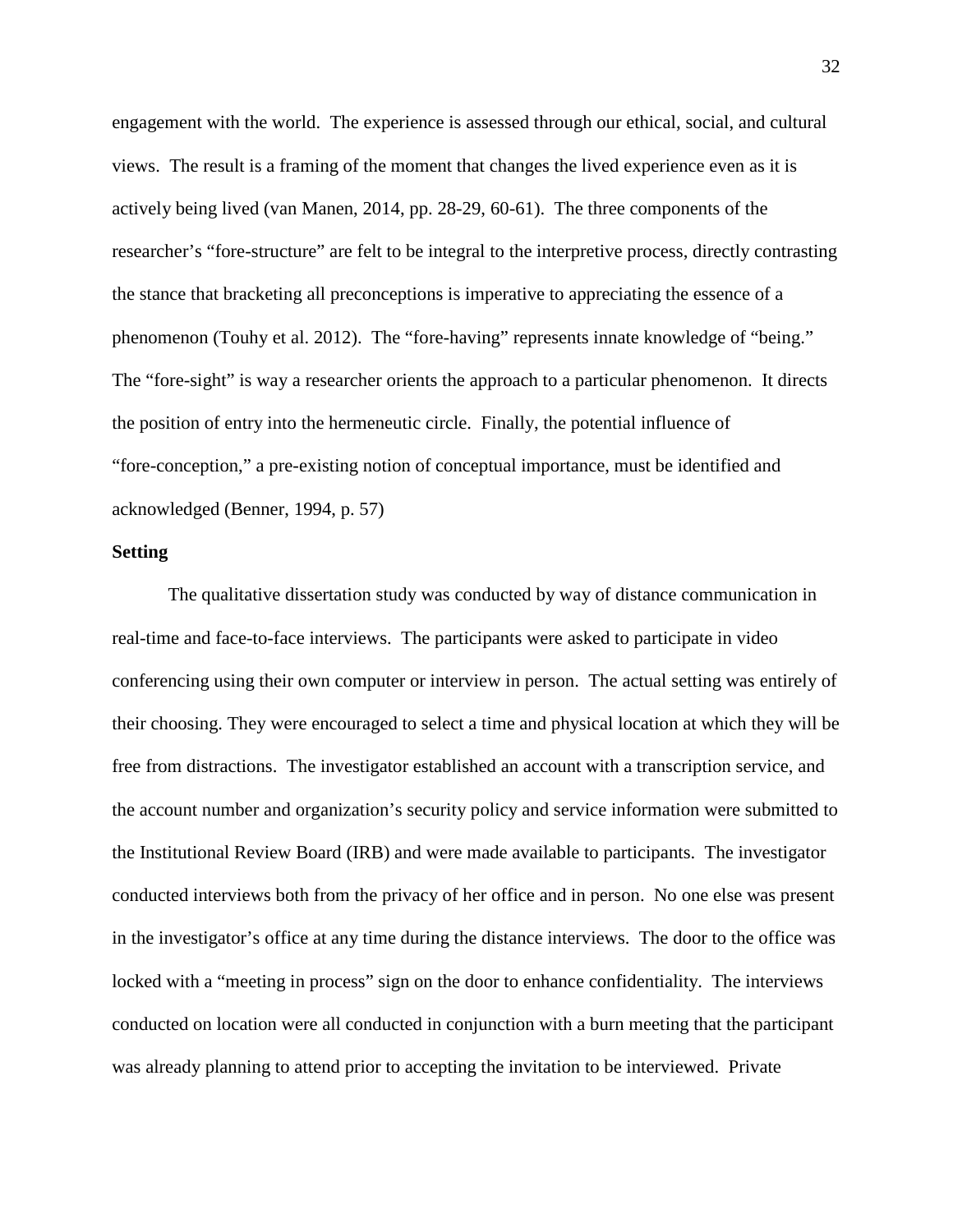locations were selected, according to the choice of the participant. In addition to the informed consent at the beginning of each interview, participants were asked if they were satisfied with the setting and security of the interview format prior to proceeding.

# **Sampling Plan**

The plan for this dissertation study was a purposive sampling of currently practicing APPs, specializing in the care of burn-injured patients (Richards & Morse, 2013, p. 221). Participants were recruited through the burn APP SIG group site for the American Burn Association. The ABA is a national organization dedicated to the care of burn patients through research, education, and prevention efforts (ABA, n.d., para 1). Electronic mail communications are available at the group site and are automatically sent to all members who have provided their e-mail addresses and voluntarily registered for the group. Only active members of the ABA have access to the site and access is password protected. The Web-site offers an "opt-out" option with each generated notification. The organizational administrator for the SIG group site has provided written authorization to issue the email soliciting participation. All members of the burn APP SIG had an equal opportunity to respond in the six-week time frame that it was actively posted. The first nine to respond were contacted for inclusion to ensure that at least eight interviews were completed.

# **Participants**

**Inclusion criteria.** Inclusion criteria for participation included currently practicing NPs and PAs who work full time in the US and specialize in the care of burn-injured patients as their primary patient population. In order to blunt the effects of care setting variations on role, all included participants had inpatient (hospital) care responsibilities. They also were all enrolled in the ABA special interest group site for APPs. They were responsible for either adult, pediatric,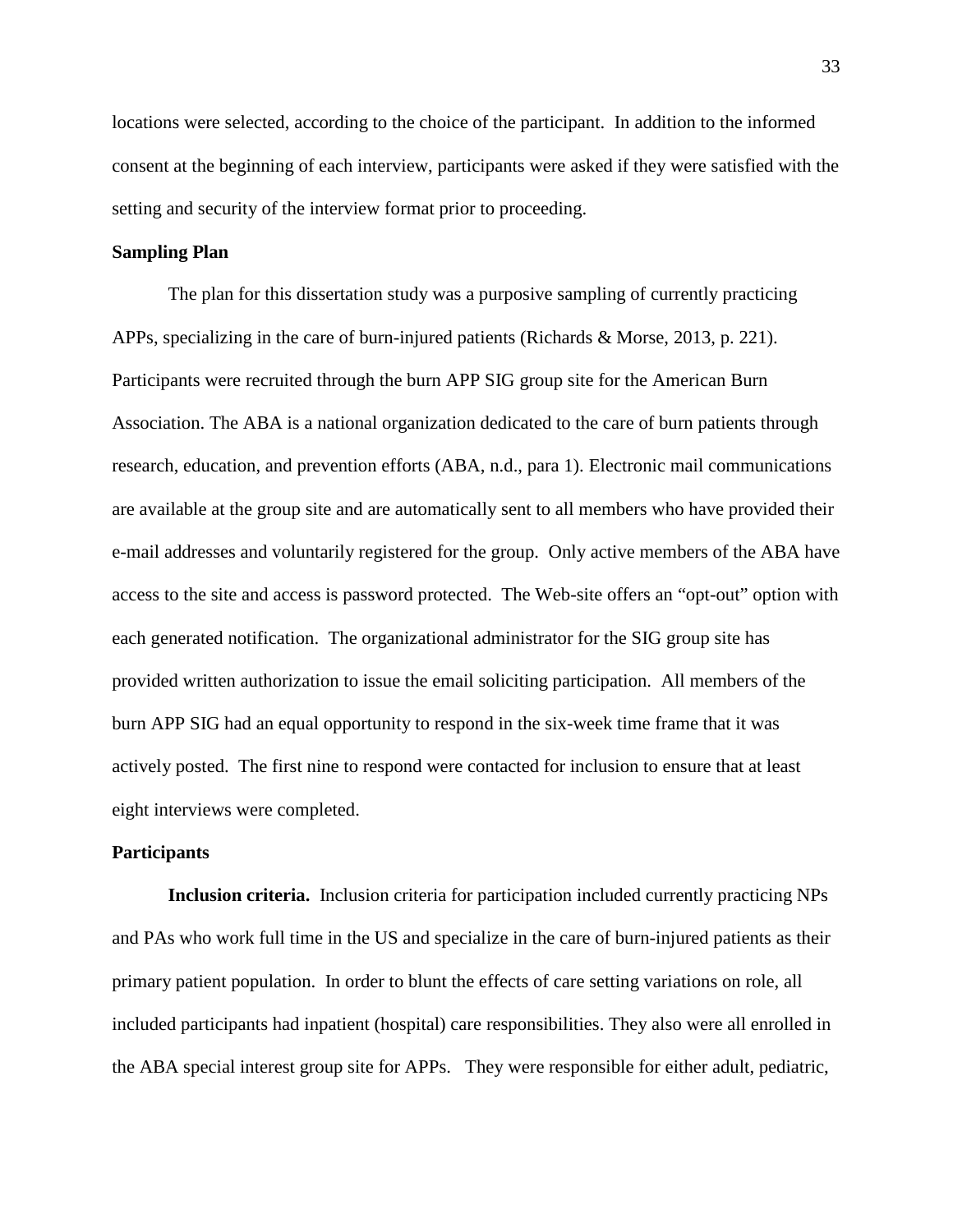or both burn-injured patient populations. Both NPs and PAs had an equal opportunity to participate. The selection process continued until nine qualified participants had committed to the project.

**Exclusion criteria.** Any APP was excluded who did not have access to a computer with video conferencing available, if he/she chose not to conduct the interview in person. Interviews were conducted verbally and in the English language as translation could have resulted in loss of intent or misinterpretation. The participants were requested to accept their transcript for review, although no changes or actions were required. Finally, it was necessary for participants to be available for electronic communication during the time necessary for participation.

# **Sample Size**

Smith et al. (2009) supported that IPA is best approached through an intense analysis of relatively few cases. Between four and 10 interviews are recommended as a sufficient commitment to provide adequate detail concerning a specific phenomenon. An in-depth focus of the unique reality of few select subjects can yield substantial insights (Smith et al., 2009, pp. 48- 52). There were nine participants accepted. There was no set quota of NPs or PAs.

#### **Protection of Human Subjects**

 According to federal and institutional regulations designed to protect the public from unethical research practices, approval was granted from the IRB at Nova Southeastern University (Richard & Morse, 2013, pp. 237, 260-261; de Marrais & Lapan, 2004, pp. 343-344). The participants were required to sign a standard Nova Southeastern University institutional consent prior to participation. Subjects were informed of the intent of the interview and that the study designs included a request to review and revise (as indicated) their own transcripts for thematic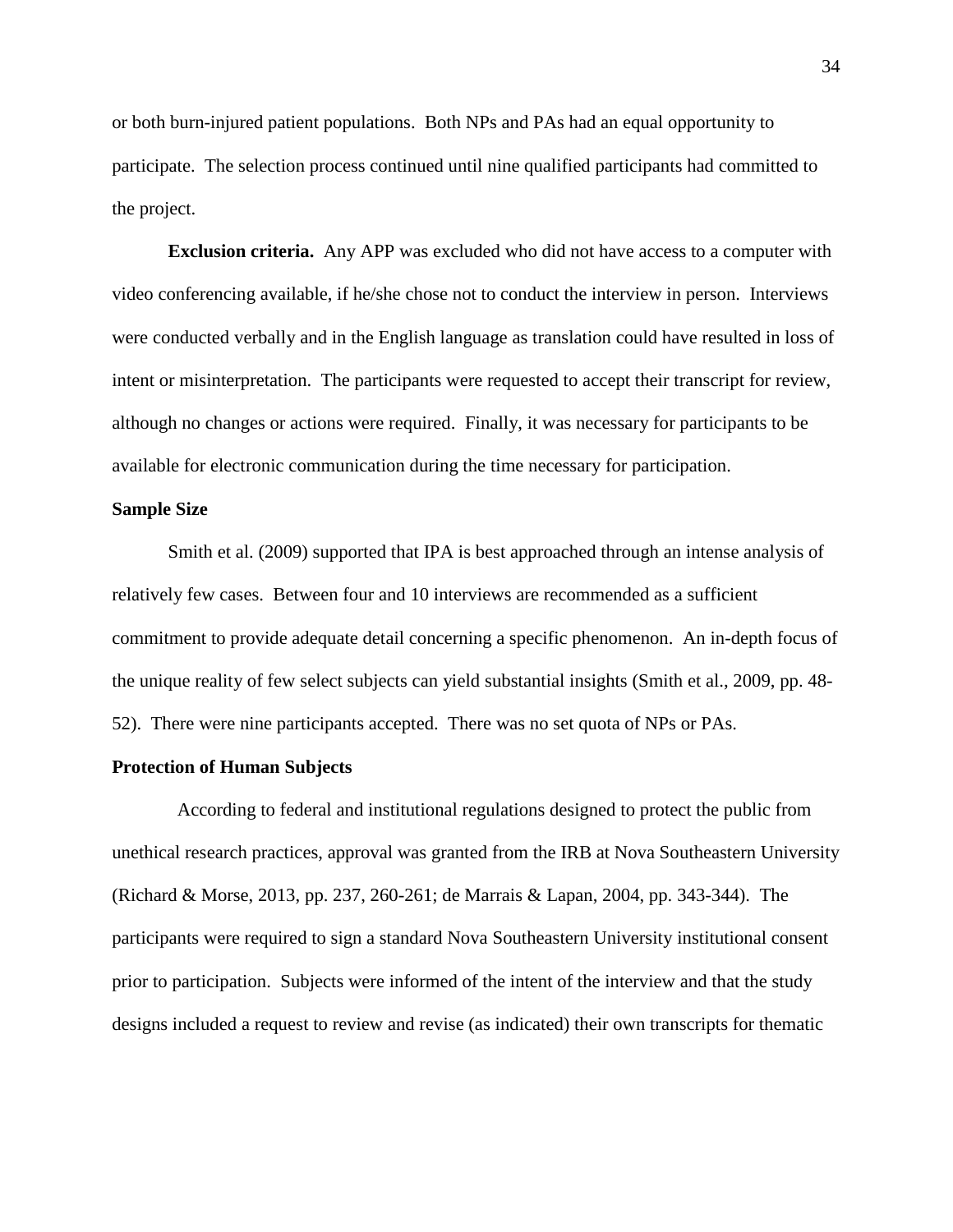clarification. Each participant was educated about their right to withdraw from participation at any time during the research (Smith et al., 2009, pp. 53-54).

Confidentiality is an essential ethical consideration. No names were associated with the transcriptions; they were simply numbered according to the order in which they occurred, which did not correspond with the order in which they responded to the invitation to participate. The participants were not aware of the sequence of the interviews. No names were mentioned during the interviews. All electronic communications were conducted securely. Designation as an NP or PA and location of practice setting were discussed in general but not associated with any direct comments. Only geographic regions, not specific states or cities were identified (Miles, Huberman, & Salana, 2014, pp. 56-58; Richard & Morse, 2013, pp. 237, 260-261; de Marrais & Lapan, 2004, pp. 343-344).

### **Risks and Benefits of Participation**

The potential risk associated with this dissertation study included the breach of confidentiality resulting in the potential for psychological and emotional harm, compromised privacy, and negative implications for current and future employment. These factors were felt to be of minimal likelihood due to the security of storage for the actual interview transcriptions and de-identification of findings. Risk minimization for adverse influence on employment involved de-identification of demographic information from results, thus no regional affiliation, gender, or professional designation as either an NP or PA were associated directly with the participant when describing experiences. The success of the interview was directly related to trust. Every effort was made to ensure that the participants felt at ease socially and safe to speak freely (Brinkmann & Kvale, 2015, pp. 19-20).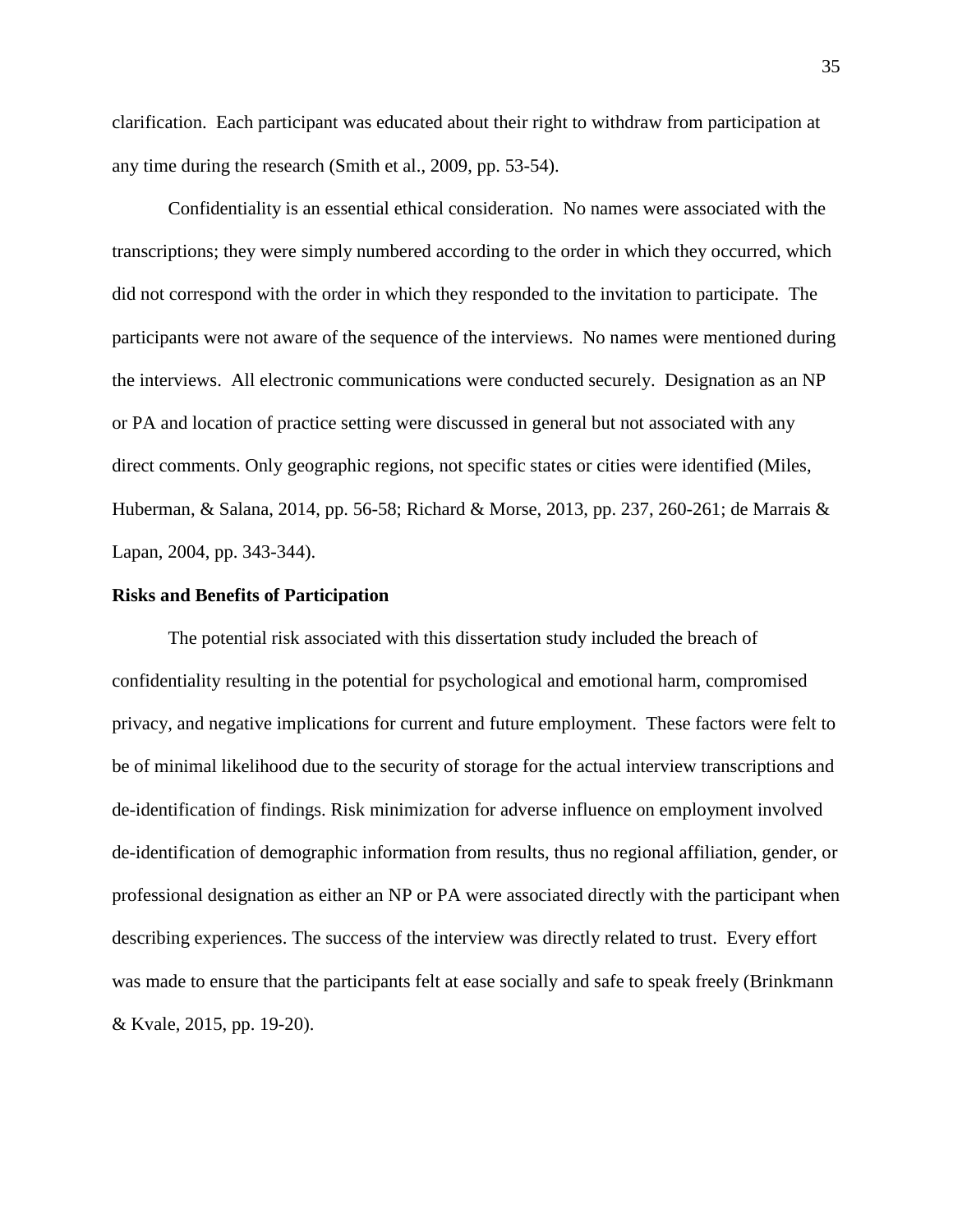Additional risks included stress related to both the interview process itself and stress resulting from emotional responses to participation. Interview revelations have the potential to alter personal perceptions. Approximately 15 minutes were allotted at the conclusion of the interview to facilitate debriefing for interested participants. All recording equipment was turned off and no information shared during this time was utilized in any manner (Brinkmann & Kvale, 2015, pp. 85, 155).

The principles of autonomy and justice were honored. Each participant was treated with respect for his/her values, beliefs, and practices. The concept of justice was refined to the idea of fairness. All qualified respondents received equal consideration for participation, avoiding discrimination. Informed consent was obtained, providing study details, and facilitating full disclosure (Jonsen, Siegler, & Winslade, 2010, pp. 47-49, 162-163).

While there were no tangible benefits for participation, the participants expressed that they found gratification in sharing their personal experiences and contributing to a study designed to offer unique and rich perspectives. Interpretive phenomenology provided increased understanding and practical knowledge with the potential for future benefits, including improved role appreciation, leading to advancement of the profession (van Manen, 2014, pp. 260-261).

# **Data Storage**

The project consisted of face-to-face interviews and computer-based video conferencing. Interviews were securely transcribed by a professional service. The video, audio, and computerbased copies of all study-related materials, including transcriptions, were encrypted and stored on the password-protected computer of the investigator in a secure, password-protected cloud storage site and securely forwarded to the participants for their review. The written transcriptions were stored in the locked desk of the investigator. A list of identifiers was stored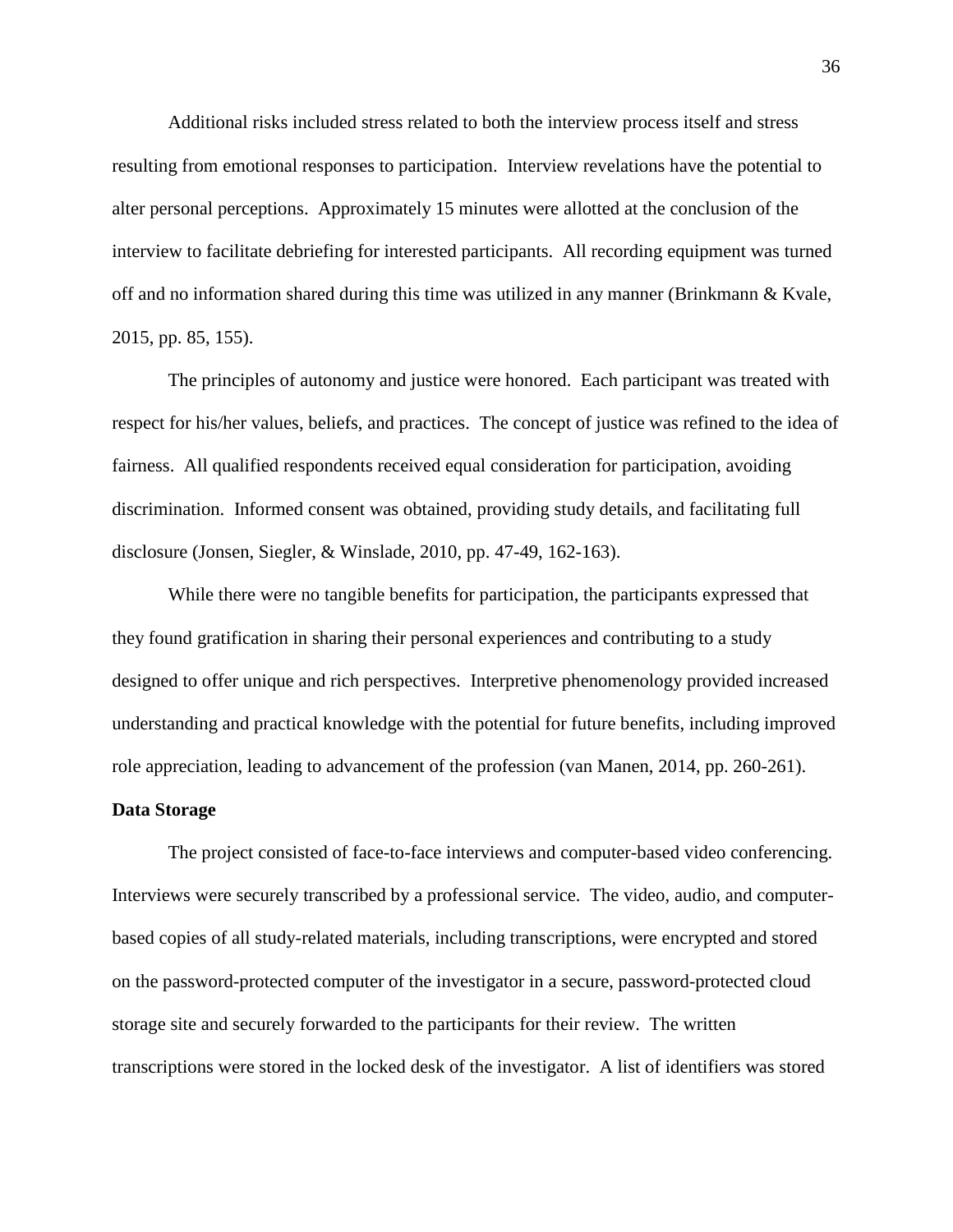separately from all data on the password-protected home computer of the investigator. All data will be stored securely for 3 years as required by the IRB, then any documents will be erased from the computer system and any paper documents will be shredded. Only the investigator has access to the study documents.

# **Procedures**

Following successful proposal defense and approval from the Nova Southeastern IRB, the following steps were taken to identify recruits, secure their participation, and complete the research data collection process.

- 1. An invitation to participate in this research was posted on the American Burn Association APP SIG group site. Permission for the posting was obtained from the ABA blog administrator and documented for the IRB. See Appendices B and D.
- 2. The projected time for recruitment was 6 weeks and the invitation remained posted during this time.
- 3. Each APP who expressed interest received a personalized response by electronic mail to the email address he/she provided to the ABA. The purposes for this response were to share introductions, answer questions, and provide a general overview of the process and to confirm eligibility.
- 4. Once a participant's interest and eligibility were confirmed, consent was forwarded through to the electronic mail that the participant established for all study-related communications. None of the participants requested that the consent be sent as a hard copy through registered U.S. mail, but this option was available.
- 5. After the participant signed the consent, a date for the individual interview was mutually established. There were 2 weeks allotted between initial contact and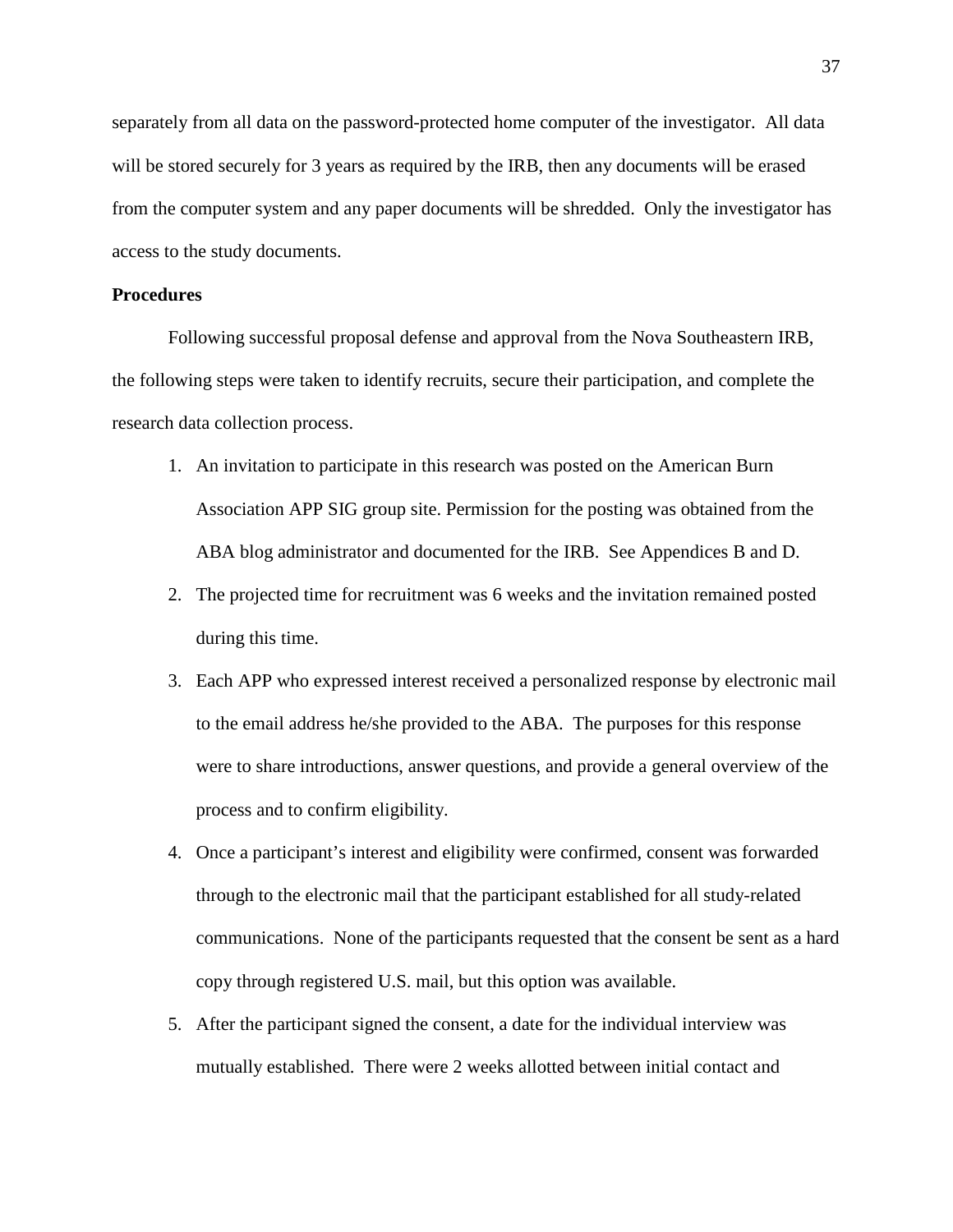confirmation of the plan to participate, sign the consent, and set an interview date and time.

6. The interviews were conducted in two ways. The first option was utilizing a Webbased video conferencing service. The second option was through face-to-face interviews. These interviews were recorded on a digital audio recorder. The audio was transcribed through a secure transcription service. The video interview was also saved to a secure cloud site to remain until project completion and then will be deleted. A copy of the transcription was sent to the participants via encrypted email at the site of their choosing and to the investigator for review.

### **Data Collection**

Phenomenological interviews rely on a prereflective account of the experience as it was lived rather than a general recollection lacking the richness of deep and meaningful insight (van Manen, pp. 315-317). Philosopher Martin Heidegger asserted that phenomenology should be approached through one-on-one interviews focused on extracting the unique personal experience and meanings of the individual participant (Converse, 2012). Accordingly, data were collected during one-to-one interviews with information recorded verbatim by a secure audio transcription service as previously described. Questions are included in Appendix A. The process for development of interview questions addressing the unique phenomena of the burn specialty APP is detailed below.

**Demographic data.** Any demographic information collected was maintained separately from any other data. It was only used to identify the participants' pseudonym identity to serve as proof of their eligibility. Name, professional designation (NP or PA), description of their current practice and patient population were securely stored away from all other data. Personal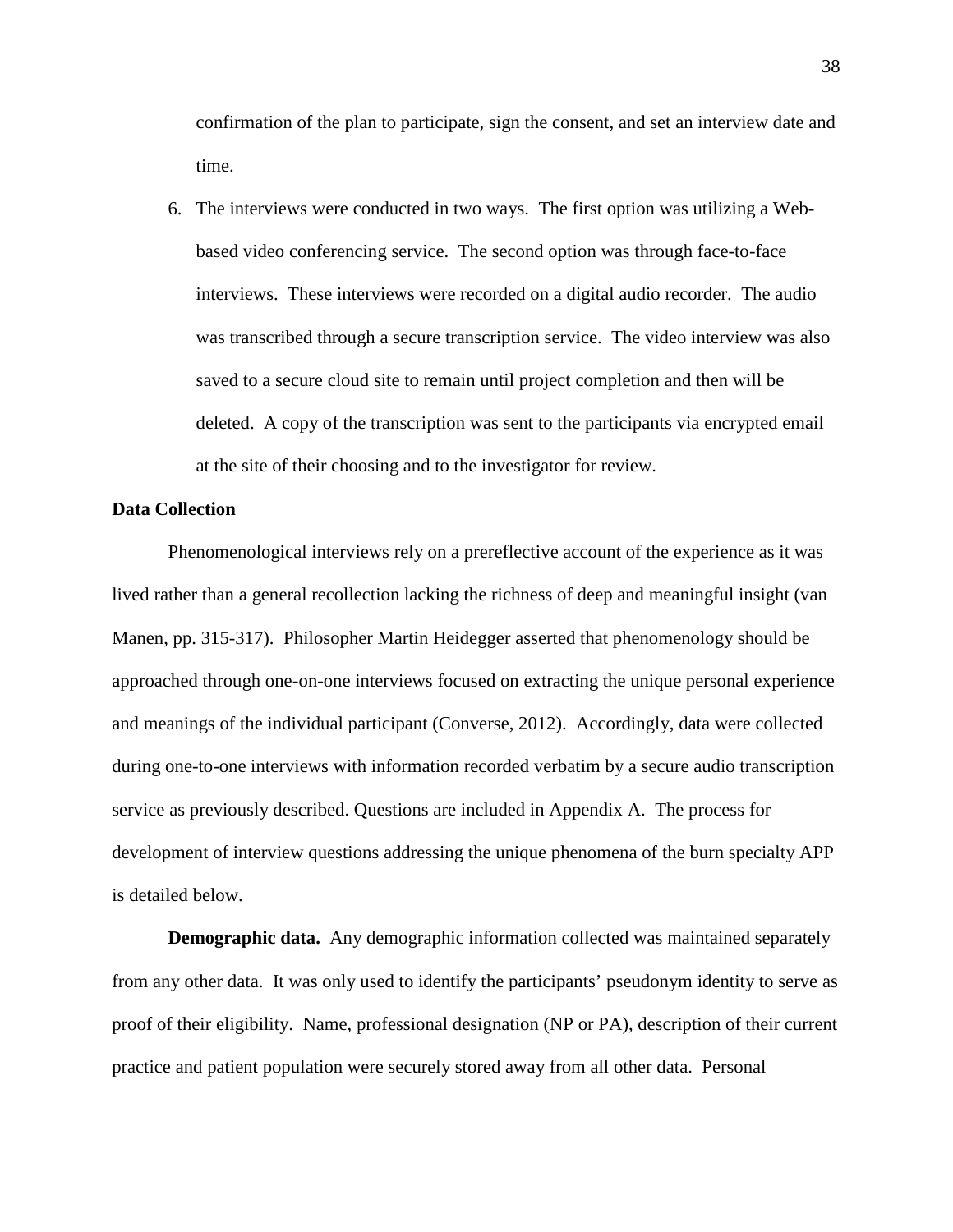characteristics, such as age, were impactful in the lived experience of burn APPs and were captured to provide additional details contributing to individual meaning making.

**Interview questions.** Professional challenges, benefits, satisfaction, and sustainability were explored in the interview. The essence of the burn APPs was shown through anecdotes and narratives detailing their unique experiences. Interview preparation consisted of steps designed to ensure that the participant knew the expectations. The timeframe for questions (1 hour) and debriefing (15 minutes following completion of the interview) was established. The actual time varied from 40 minutes to 1 hour for the actual interview. The debriefing times varied from 15 minutes to greater than 30 minutes. The purpose for the interview was described. The investigator had a list of questions in the form of an interview schedule; however, the interviews were guided by interviewee's responses (Smith et al., 2009, pp. 64-69).

According to constructionist philosophy, the questions were designed so to facilitate a journey of discovery seeking meaning and knowledge generation to be shared by the interviewer and the interviewee (Brinkmann & Kvale, 2015, p. 172). Dr. Steiner Kvale offered 12 points (see Table 2) to serve as a guide to the phenomenological exploration of "nursing and the human experience of the human body (Thomas & Pollio, 2002). Kvale's subsequent book provided further structure and direction for development of the interview questions for this dissertation study (Brinkmann & Kvale, 2015, pp. 160-164). The questions underwent expert review prior to being finalized for dissemination to participants. The expert evaluated the questions against the guidelines provided in Table 2 as they were applied to the experience of the burn specialty APP. Her expertise improved the likelihood that the questions captured the essence of the population under study, rendering the responses more trustworthy (Portney & Watkins, 2009, pp. 328-329).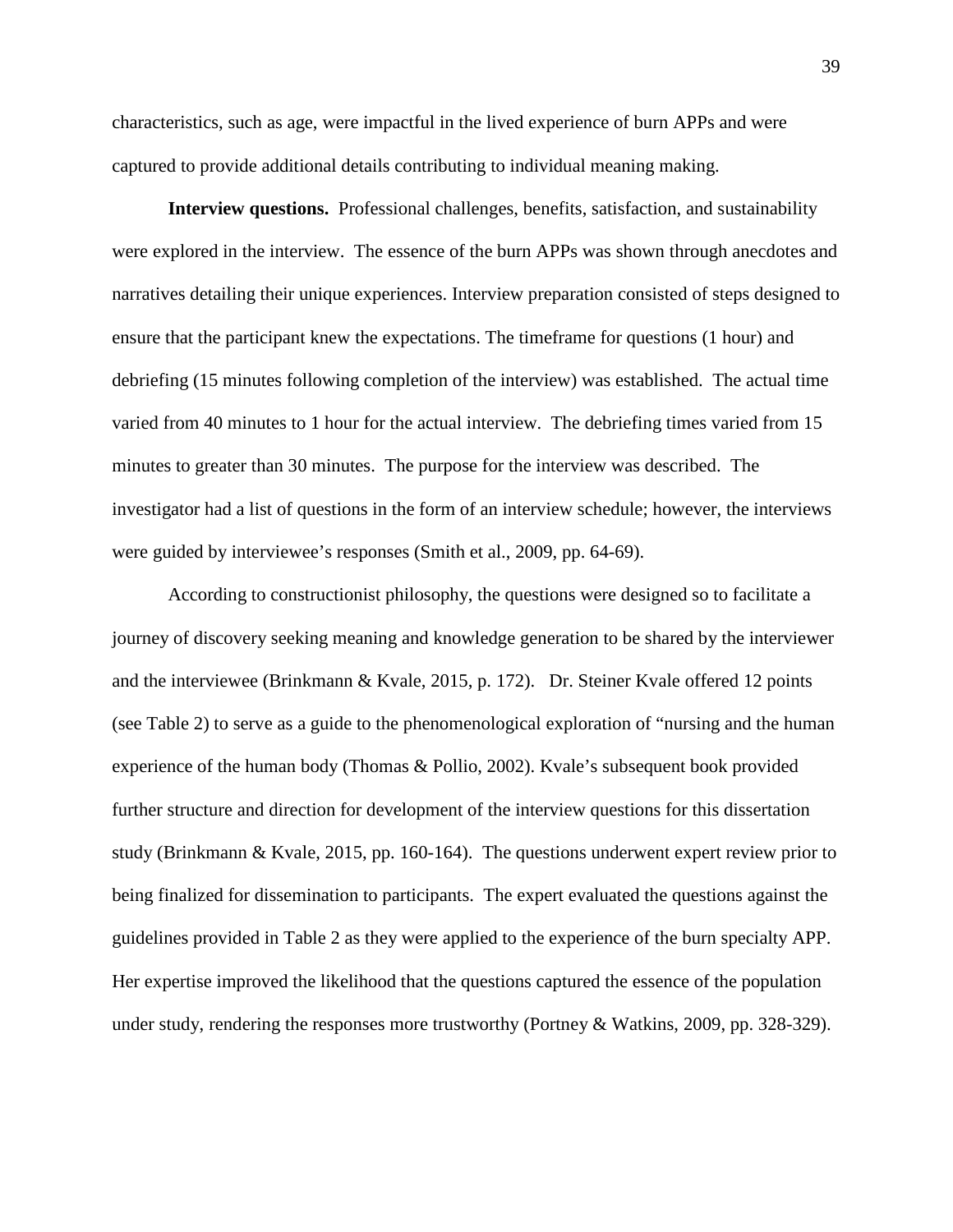Following revision of the interview questions, a pilot interview was undertaken to vet the questions and guide any final revisions prior to beginning the formal research. The sample size was nine participants with eight participants actually qualifying, and one pilot study participant participated as a representative sample. The results of the pilot study provided guidance for final revisions to the format, processes, and interview questions (Portney & Watkins, 2009, p. 330).

# Table 2. *Phenomenological Interview*

| Phenomenological interview question format                                                                     | Types of interview questions                                                                                            |
|----------------------------------------------------------------------------------------------------------------|-------------------------------------------------------------------------------------------------------------------------|
| Questions must be centered on study<br>participant                                                             | Provide an introductory question to begin with<br>rich description of main aspects of<br>phenomenon under study         |
| Questions seeks understanding of<br>lived-experience                                                           | Follow up questions with appropriate probing,<br>clarifying, indirect or direct questioning as<br>indicated.            |
| Qualitative, descriptive and specifically<br>focused design                                                    | Structure questions to guide and maintain the<br>flow of the interview                                                  |
| Interpersonal exchange during which the<br>interviewer remains cognizant of the emotions<br>of the participant | Use additional questions or statements, such as<br>rephrasing an answer, to prompt further<br>discussion or add clarity |

*Note*. Adapted from *Interviews: Learning from the Craft of Qualitative Research Interviewing*  $(3<sup>rd</sup>$  ed., pp. 160-164), by S. Brinkmann & S. Kvale, 2015, Los Angeles, CA: Sage. Copyright 2015 by Sage.

# **Journal**

The investigator used reflective journaling throughout the process, which supplemented the interview transcripts and assisted in capturing thoughts and observations throughout the study. Questions, concerns, and impressions were recorded in writing and reviewed. In this way, preconceptions were formally identified. As the dissertation study proceeded, the unstructured documentation was considered as supplemental to transcripts when identifying codes and formalizing themes (Saldana, 2013, p. 42). Journal entries were completed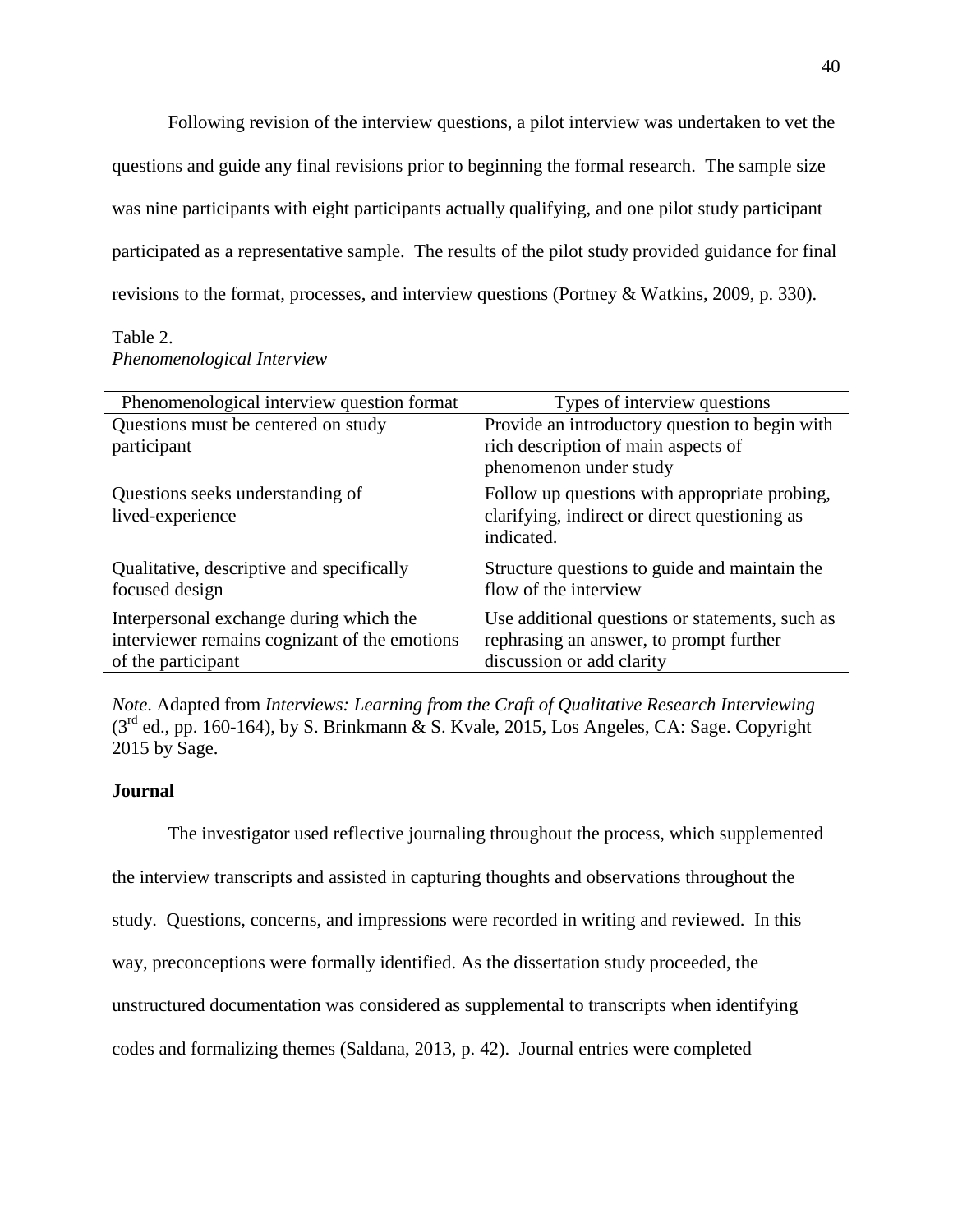immediately after each interview to preserve impressions regarding the experience, including specific observations of both verbal and nonverbal responses (Thomas & Pollio, 2002, p. 29).

The investigator journaled perceptions to achieve "critical self-awareness" and to expose prejudices, preconceptions, and expectations. Illumination of assumptions included intense personal reflection to unburden the pursuit of meaning from the rigid structures of conformity (van Manen, 2014). Reducing each experience in this way freed the burn APP's Dasien to be actualized, unencumbered by presuppositions (van Manen, 2014, pp. 224-225).

#### **Data Management and Organization**

**Transcription.** The interviews were recorded with a digital audio recorder for the faceto-face interviews and through the Zoom conferencing service for the video interviews. The audio recordings for both types of interviews were both forwarded securely utilizing the commercial audio transcription service (Audiotranscription.com). A copy of the verbatim transcription was sent to the participant and to the investigator as an electronic mail attachment for review. Accuracy of transcription was confirmed through a member check, which allowed participants to review their transcripts for omissions, make revisions, and to add any additional thoughts he or she deemed pertinent. The member checks were requested after his or her transcript was received by the investigator (Miles et al., 2014).

#### **Data Analysis**

Interpretive phenomenological analysis occurred in two distinctive phases. The first phase was the presentation of the phenomenon. The study was designed, questions were developed, a sample was chosen, and interviews were conducted. Transcriptions of the interview underwent a member check to assess the accuracy of the representation of the phenomenon as lived by the participants who shared their stories (Smith et al., 2009, pp. 40-78).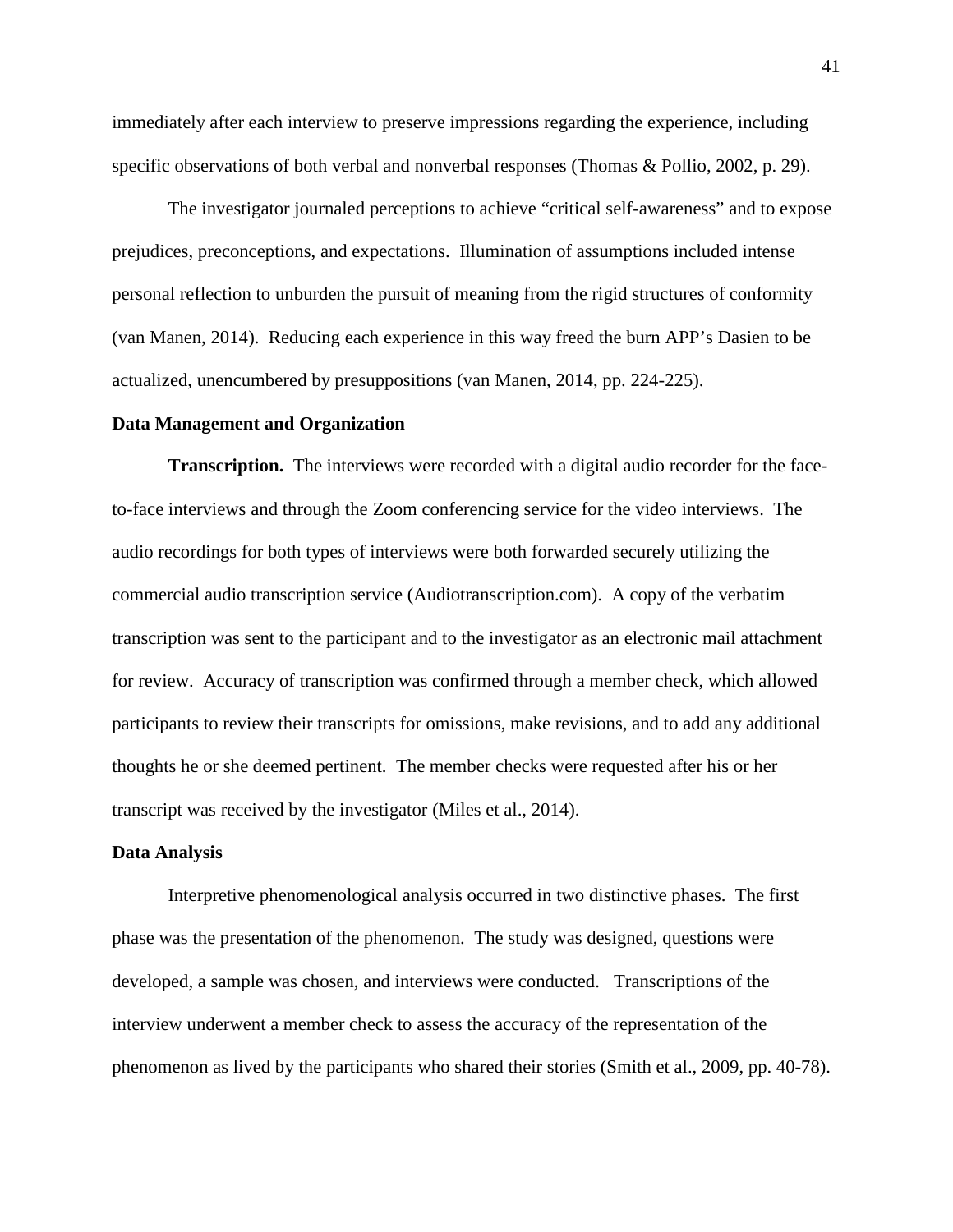The next phase was the interpretive process. The six-step process guided this investigator through the review of each individual interview, culminating with the identification of themes common to all participants. These themes presented insight and a new way of knowing the experience of the burn APP.

- Step 1. Reading and re-reading.Microscopic analysis of each transcript, one line at a time to reveal the unique understandings of the individual participants (Smith et al., 2009, pp. 79, 82).
- Step 2. Initial noting. In-depth exploration of the participants' way of telling. Identification of important matters, the context it occurs, and why it matters. The investigator began the process of interpretation by describing the meaning for the experience. In this step, exploratory comments were used to begin the analysis of concepts (Smith et al., 2009, pp. 79, 83-90).
- Step 3. Developing emergent themes. Developing the hermeneutic circle of interpretation, taking the view of the part in relation to the whole, and the whole in relation to the part. Here, the participants' description of the phenomena began to blend with the investigator's evolving interpretation. (Smith et al., 2009, pp. 79, 91- 92).
- Step 4. Searching for connections across emergent themes.Various methods exist for establishing relationships between and across themes. Examples of these include abstraction, subsumption, polarization, contextualization, numeration, and identification of function (Smith et al., 2009, pp. 79, 92-100).
- Step 5. Moving to the next case.Each transcript was treated as a new experience free of any preconceptions resulting from the previous one (Smith, 2009, p. 101).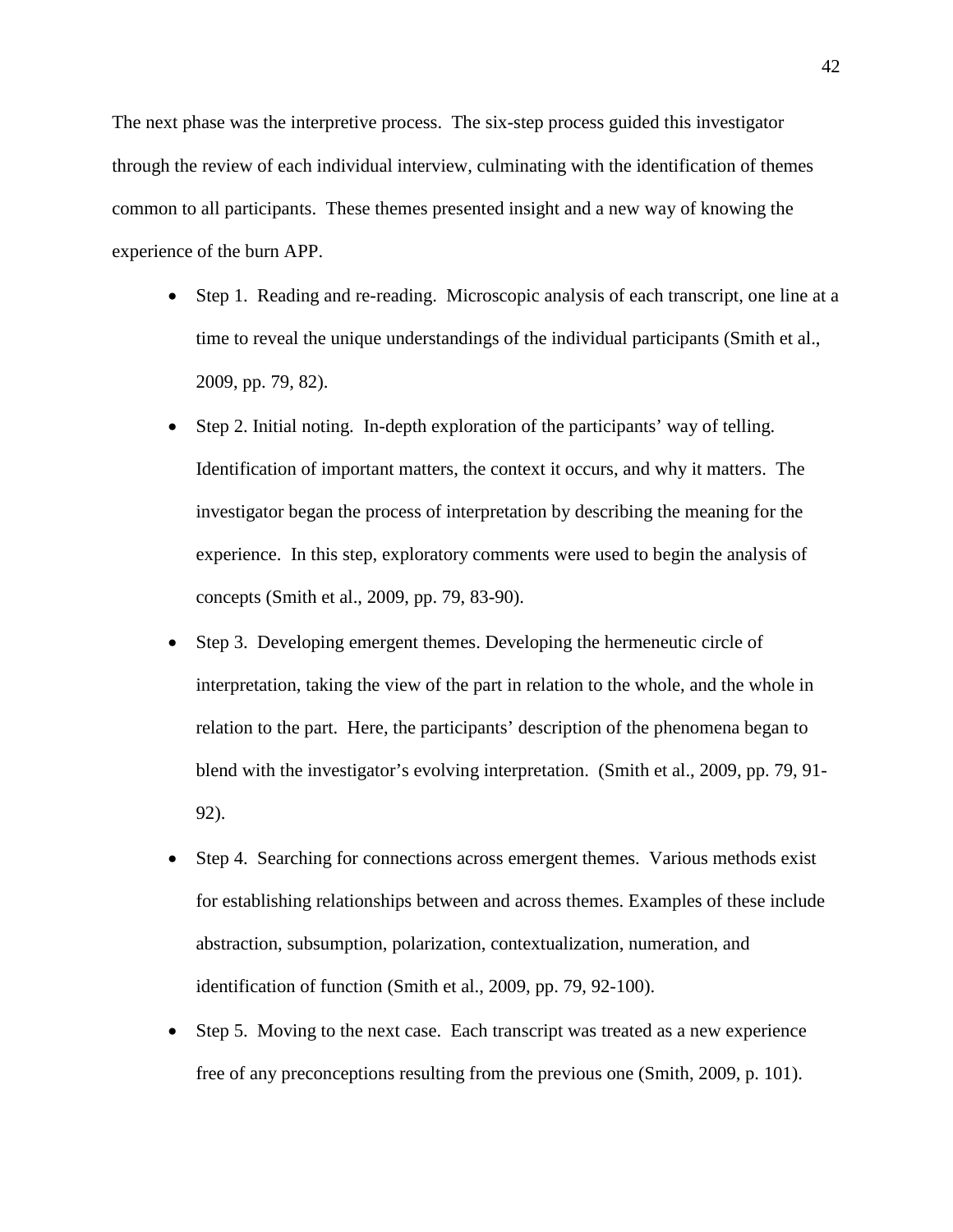- Step 6. Looking for patterns across cases.Patterns were demonstrated through multiple levels of interpretations to identify the larger commonalities forming overarching themes (Smith et al., 2009, pp. 101-109).
- Step 7. Writing the analysis. Smith et al. (2009) described this final step as an iterative process that requires flexibility, creativity, and persistence (pp. 55, 110-113).

### **Trustworthiness and Integrity**

Standing (2009) provided criteria for establishing trustworthiness in phenomenological studies: clarity of concepts and process, confirmability, and auditability. Validity, also known as trustworthiness, was established through "persistent observation" with demonstrated concentrated depth of focus and "prolonged engagement" to substantiate dedication (Maggs-Rapport, 2000). Salmon addressed validity, trustworthiness, and goodness, concluding that member checks and participant audits established accountability (Salmon, 2012). Validation of interpretations and revisions have improved the trustworthiness of the findings. The iterative process of re-examination may be helpful in facilitating the discovery of unidentified presuppositions. Their influence can then be attenuated, enabling perspicacious reflection and promoting vivid interpretation congruent with the IPA methodology (Galletta, 2013, pp. 30, 127, 173).

The audience has the final determination of validity. When considering qualitative research, especially IPA, the value of the results may be an individualized experience for those who find meaning in the phenomena under consideration (Pereira, 2012). Van Manen (2014) posited that a single process for validating a phenomenological does not exist. Establishing the originality of accounts and appropriateness of the interpretive process is essential for the critical appraisal (pp. 348-349).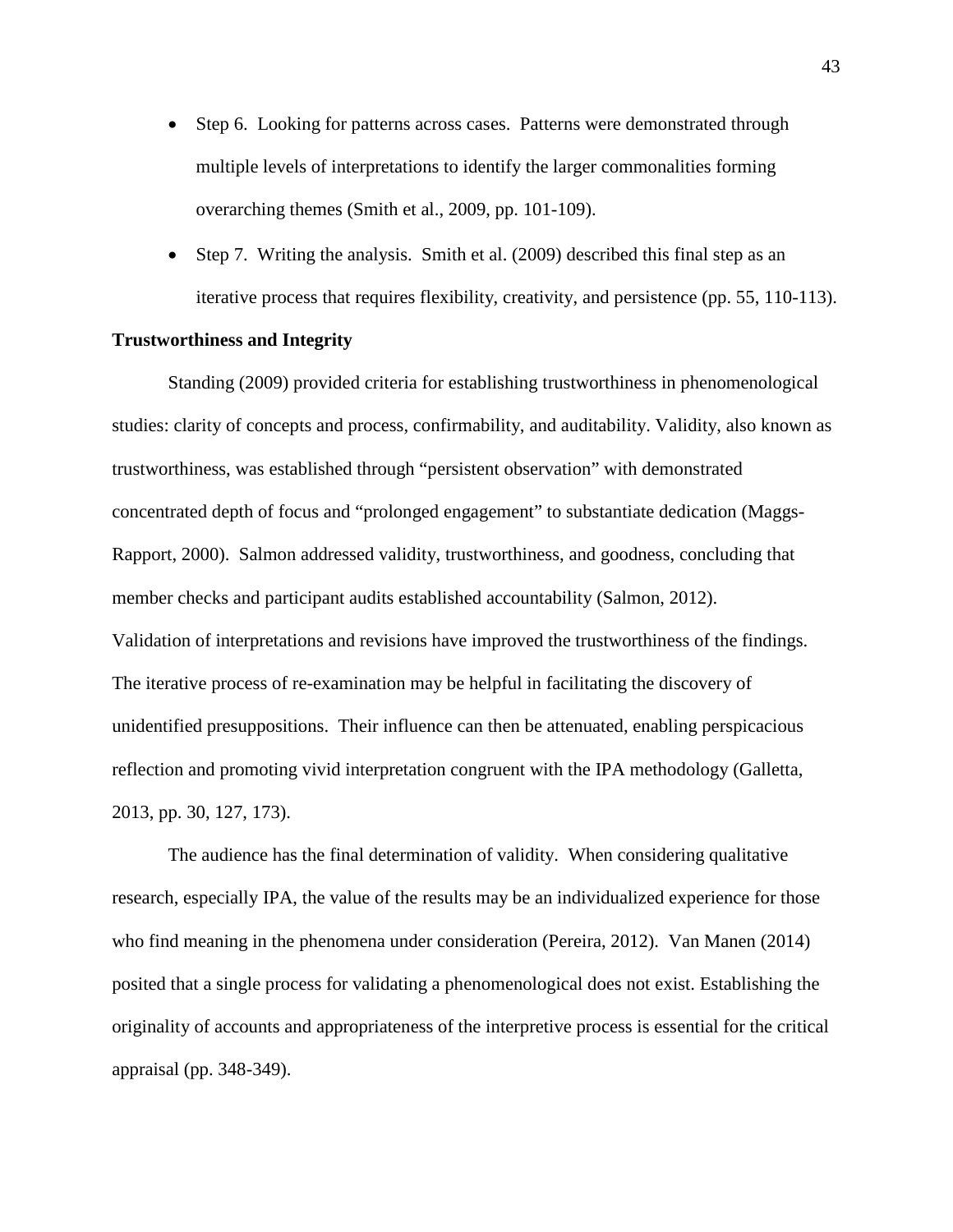For the purposes of this dissertation study, clarity of concepts were a result of a review of the investigator's personal journal, transcripts, and member checks (Standing, 2009; Salmon, 2012). Transcripts and member checks were used to provide documentation to confirm results and be an audit trail to support rigor. The interviewees had the opportunity to review the entire transcription and be encouraged to make any changes or additions they deemed appropriate (Brinkmann & Kvalle, 2015, pp. 206-214).

### **Strengths and Limitations of the Research Design**

The unparalleled contribution of phenomenology is in its representation of the complexities of "being" in the world as experienced personally by the individual. The essence of emotions and insights are unique and abstract. A strictly scientific approach will force structure on responses, limiting disclosure. IPA presents a deeper understanding, and the rich meaning of the phenomenon under investigation is exposed (Trochim & Donnelly, 2008, pp. 142-143).

Interpretive phenomenology does have its limitations. Attenuation of presuppositions is certainly achievable, but elimination is not a reasonable expectation. There was a small sample size selected for this IPA. The investigator's position as a colleague and peer may have prohibited disclosure. However, the investigator is the only burn APP at her institution and does not have a professional relationship with any other burn APPs or their supervising physicians, greatly reducing the possibility of any potential influence (Barss, 2012). The dissertation study was limited to the participants actively enrolled to receive emails through a single organization's SIG.

#### **Summary**

Chapter 3 outlined the methodologic process for study completion. Ethical principles of justice and autonomy were considered. Trustworthiness and integrity of research findings were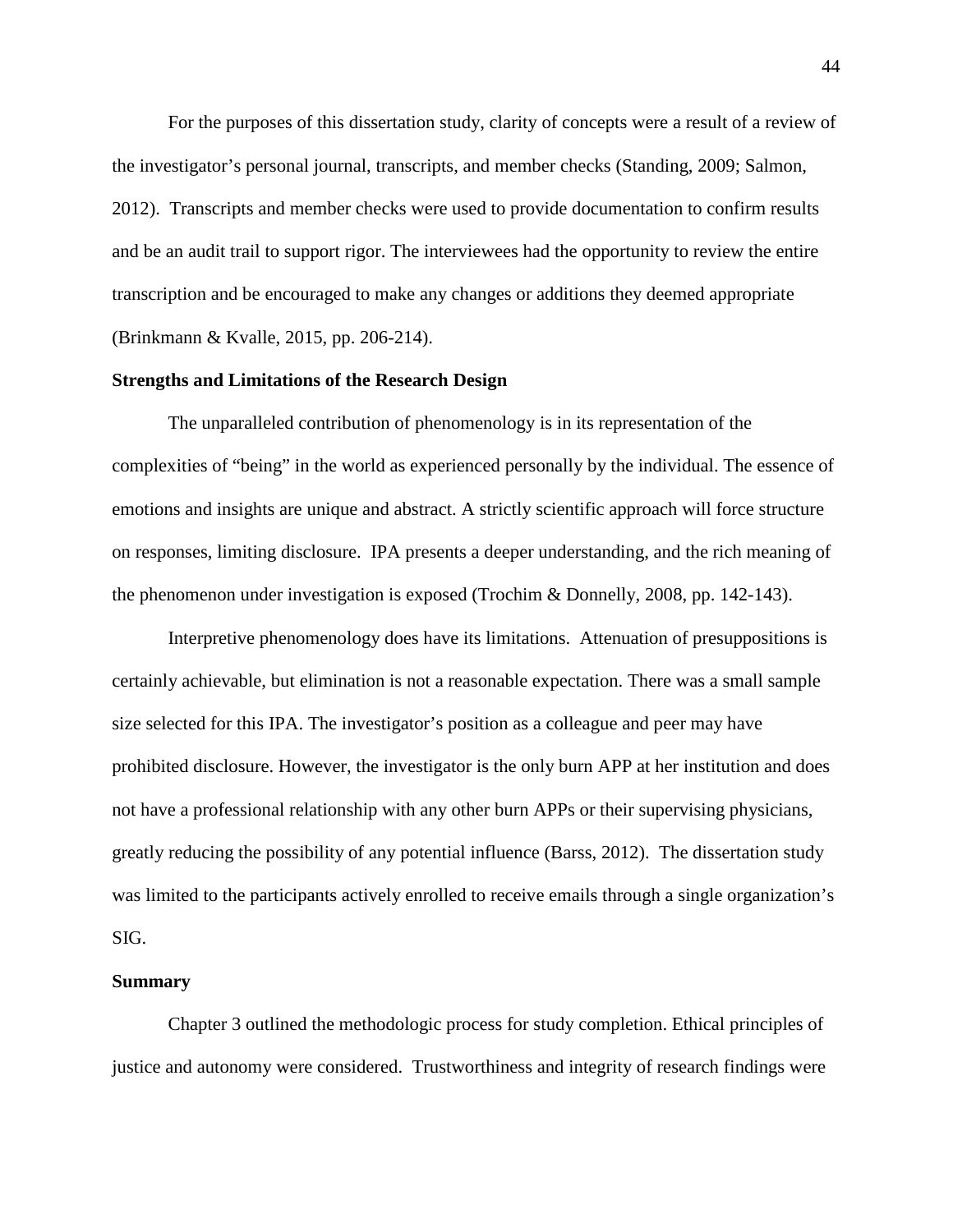discussed. The procedures included in this IPA were detailed. Interview questions were developed and expert review was sought. The steps included in completion of an IPA study were listed and described. The chapter has a concluding discussion, considering various attributes of interpretive phenomenological analysis.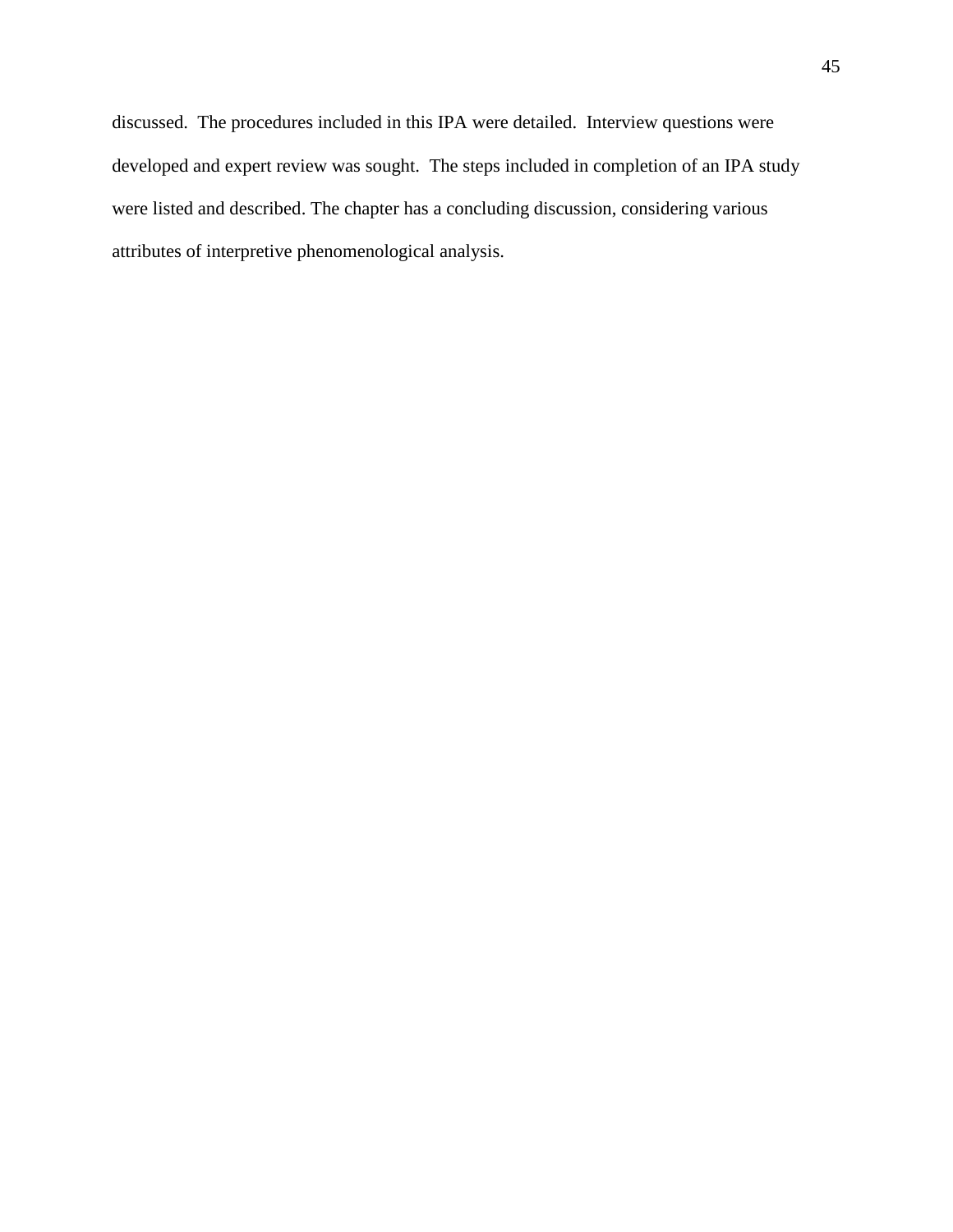## **Chapter 4: Results**

# **Introduction**

Results of the individual interviews guided by semi-structured questions capturing the lived experience of the Burn APP are presented. Responses to these questions and the subsequent spontaneous dialogue disclosed both unique reflections and emergent themes. These themes were viewed individually and across cases to provide a presentation of comments unified by shared expressions and interpreted into phrases that speak the essence of the burn APP as an entity (Smith et al., 2009, pp. 92-95).

The purpose for this dissertation study was to develop a thick description of the lived experience of the burn APP by gaining insight into the essence of being a burn APP through descriptions of the experience and insightful reflections. The essential meaning of being manifested through eight emergent themes:

- 1. The role of the burn APP is not well understood.
- 2. Regulatory issues and organizational constraints create prohibitive practice disparities.
- 3. Burn patients are uniquely challenging.
- 4. Team approach is essential to quality burn care.
- 5. Burn APPs are trusted and valued by burn team members.
- 6. The patients are the reason for what we do.
- 7. There is never enough time.
- 8. Personal and profession stressors affecting commitment to current APP position.

Chapter four begins with participant demographic and practice description, followed by details of the interview process. Themes were found to be rooted in numerous similarities among all participants, despite differences in age, gender, location, and professional designation.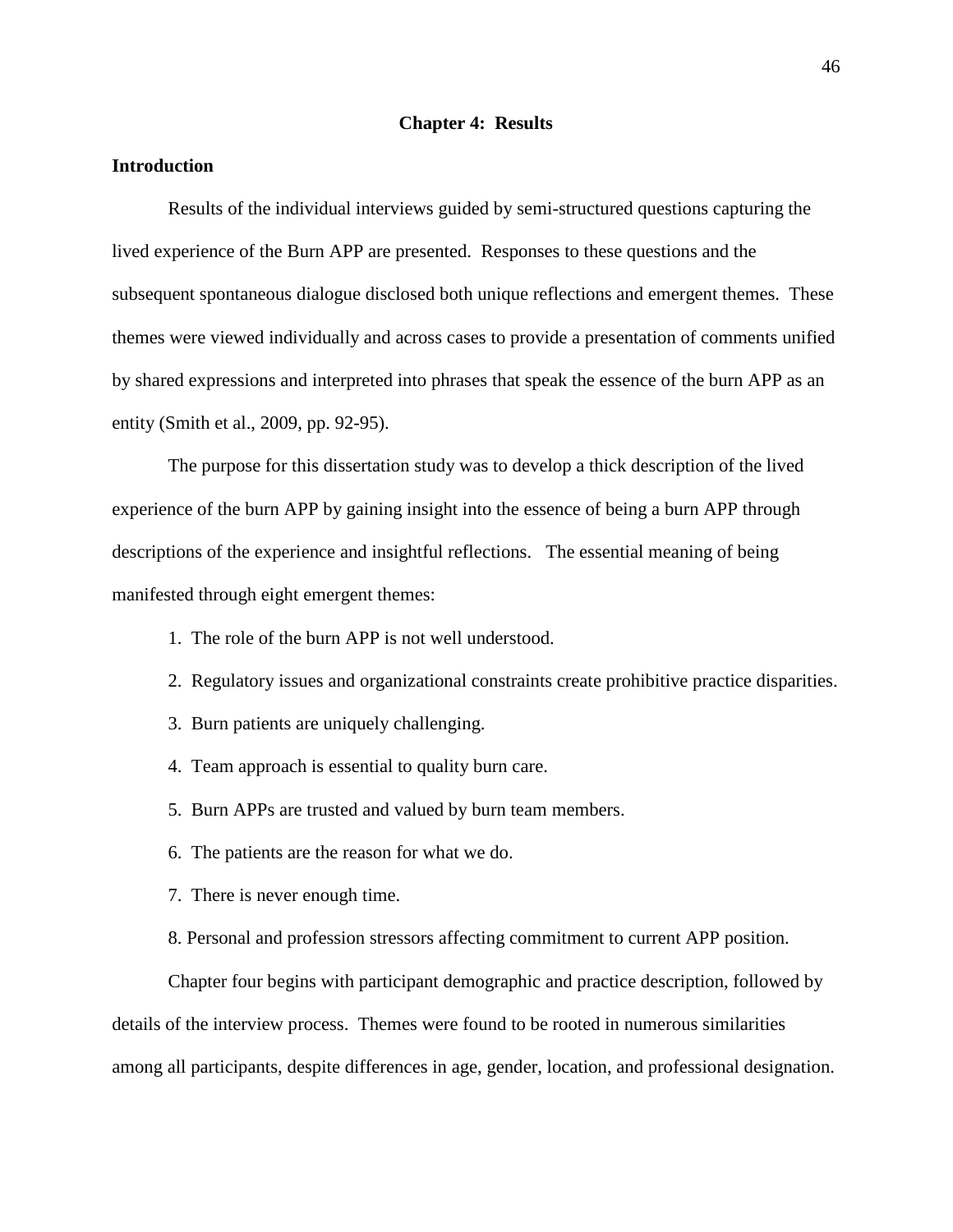The participants included seven White and one African-American, thus any racial or ethnic influences could not be assessed. Through the phenomenological method, interpretation was used for the identification and fusion of central themes (van Manen, 2014, pp. 320-323). The statements and commentary are included as exemplars to accurately chronicle the individual participant's thoughts and expressions (Heidegger, 1962, pp. 148-150). All quotes were extracted from final transcripts that were approved by the participants.

# **Participants**

A total of nine APPs agreed to participate in interviews by responding to the invitational posting on the SIG Web site. One of these interviews was not recorded in its entirety when it became apparent that the participant no longer met inclusion criteria. Of the remaining eight, four were NPs and four were PAs. Demographic data was limited to preserve anonymity as there are so few APP members of the ABA. Burn region rather than actual location of practice was documented.

The average age was 39.5 years. Three of five burn regions were represented, which included the Southern region, housing 24% of the nations' burn centers. The invitation to participate was posted on a national burn forum, and there was no obvious cause for the lack of representation in the Northeast and Midwest regions (ABA, n.d.a). All participants were employed full time and were responsible for the care of hospitalized patients. Three APPs were responsible for adult patients only, and five cared for both adults and pediatric patients. The participants' areas of responsibilities are detailed in Table 4.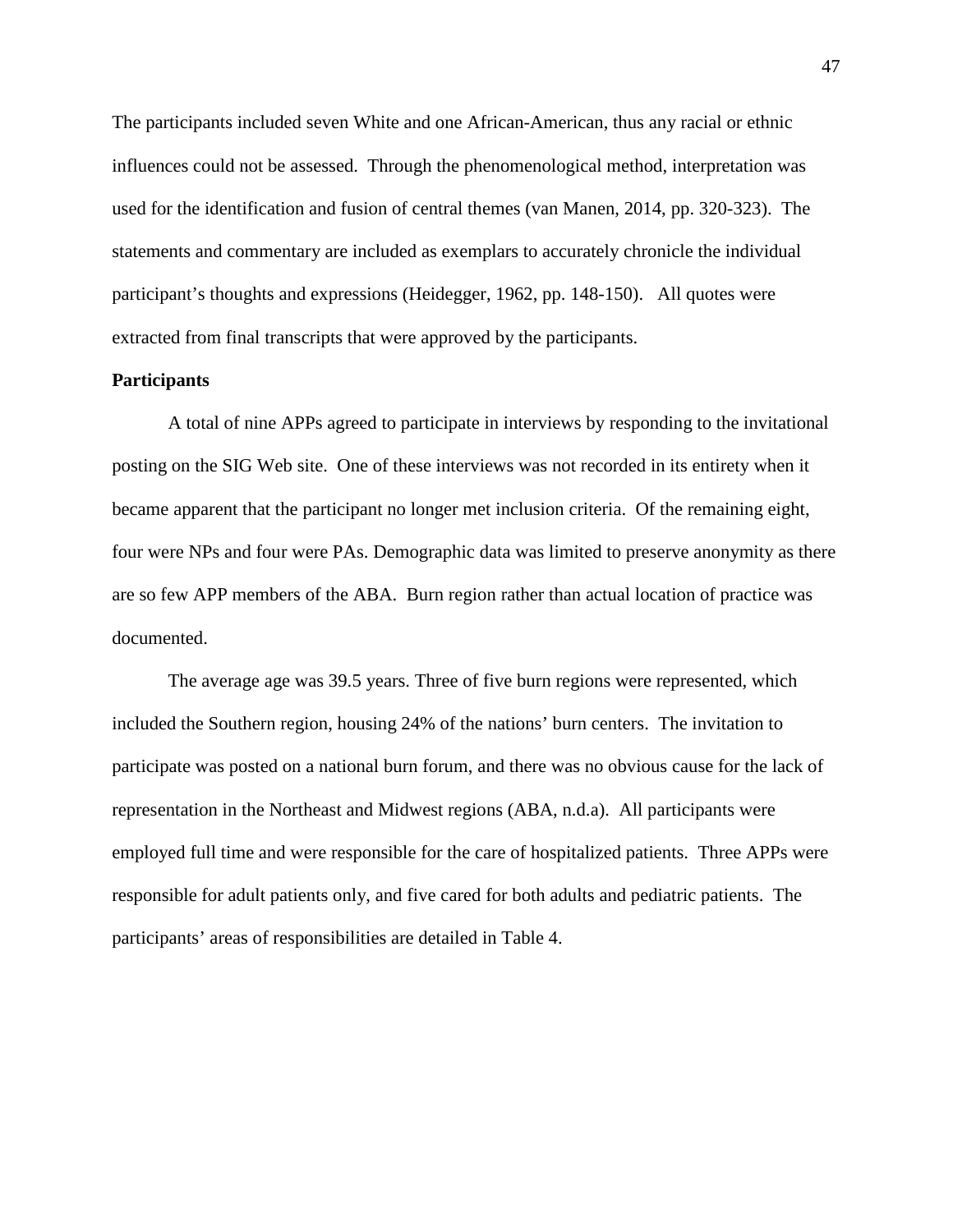| Participant Gender |   | Ethnicity        | Age | Designation | Burn region <sup>a</sup>   |
|--------------------|---|------------------|-----|-------------|----------------------------|
| $\mathbf{1}$       | F | White            | 37  | NP          | Southern                   |
| $\overline{2}$     | F | White            | 31  | <b>PA</b>   | Western                    |
| 3                  | F | African-American | 33  | <b>NP</b>   | Southern                   |
| $\overline{4}$     | F | White            | 61  | NP          | Western                    |
| 5                  | F | White            | 39  | <b>PA</b>   | Southern                   |
| 6                  | F | White            | 40  | <b>PA</b>   | <b>Eastern Great Lakes</b> |
| $7\phantom{.0}$    | F | Hispanic         | 45  | PA          | Southern                   |
| 8                  | M | White            | 30  | <b>NP</b>   | Southern                   |

Table 3. *Participant Demographics with Burn Region* 

Note. <sup>a</sup>Burn region based on regional map by the American Burn Association (http://ameriburn.org/public-resources/burn-center-regions/).

# **Data Collection**

Four interviews were completed using video conferencing. These were recorded through a Zoom conferencing system and stored in a password-protected cloud site. All remote interviews were conducted from both the home of the participant and the home of the investigator. Four in-person interviews were scheduled based on the participant's availability and held during regional burn meeting associated with the ABA. Private locations were selected to ensure confidentiality and anonymity. Isolated tables were selected in all cases.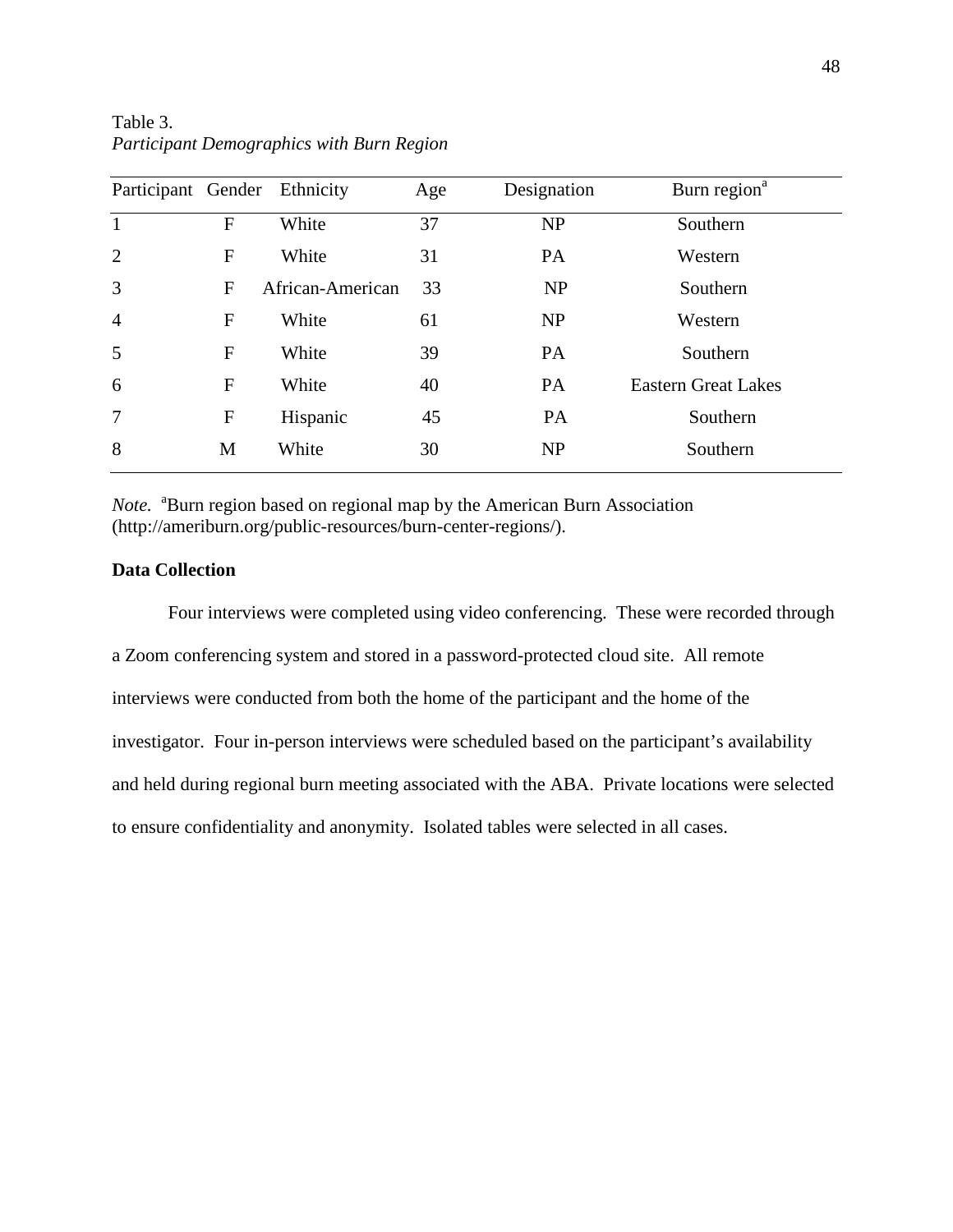| Participant    | Floor | Intensive care | Operating room | Outpatient |  |
|----------------|-------|----------------|----------------|------------|--|
|                | X     | X              |                | X          |  |
| 2              | X     | X              | х              |            |  |
| 3              | X     | X              | х              | X          |  |
| $\overline{4}$ | X     |                |                | X          |  |
| 5              | X     | X              | x              | X          |  |
| 6              | X     | X              |                |            |  |
|                | X     | X              |                | X          |  |
| 8              | x     |                |                |            |  |

Table 4. *APP Patient Care Areas of Responsibility*

### **Themes**

The IPA process showed the following themes. Their structure was "data-driven," proceeding as an inductive process permitting themes to emerge naturally from the interviews (Schreier, 2012, pp. 80, 87-88). The individuals' way of being was shared through descriptions of their everyday "situatedness." Each participant recounted meaningful experiences, providing vision into the self-understanding of being a burn surgery APP (Benner, 1994, pp. 76-78).

**The role of the burn app is not well understood.** The burn APPs in this dissertation study reported many positive experiences in their roles. In fact, all participants prioritized providing excellent patient education as a critical defining factor in their role. Additionally, all described their role as unique because education of the entire burn team, especially surgical residents and nursing staff, was integrated into their clinical duties.

Unfortunately, a lack of knowledge concerning the education and experience of the APP among the medical and nursing staff resulted in some instances of resistance when the valuable information was offered to them. Two participants commented that they occasionally encountered resident physician who were not receptive to education from the APP with the inference that the information was viewed as inferior. Even the nursing staff was reported to have sought out the inexperienced rotating resident physicians at times because they were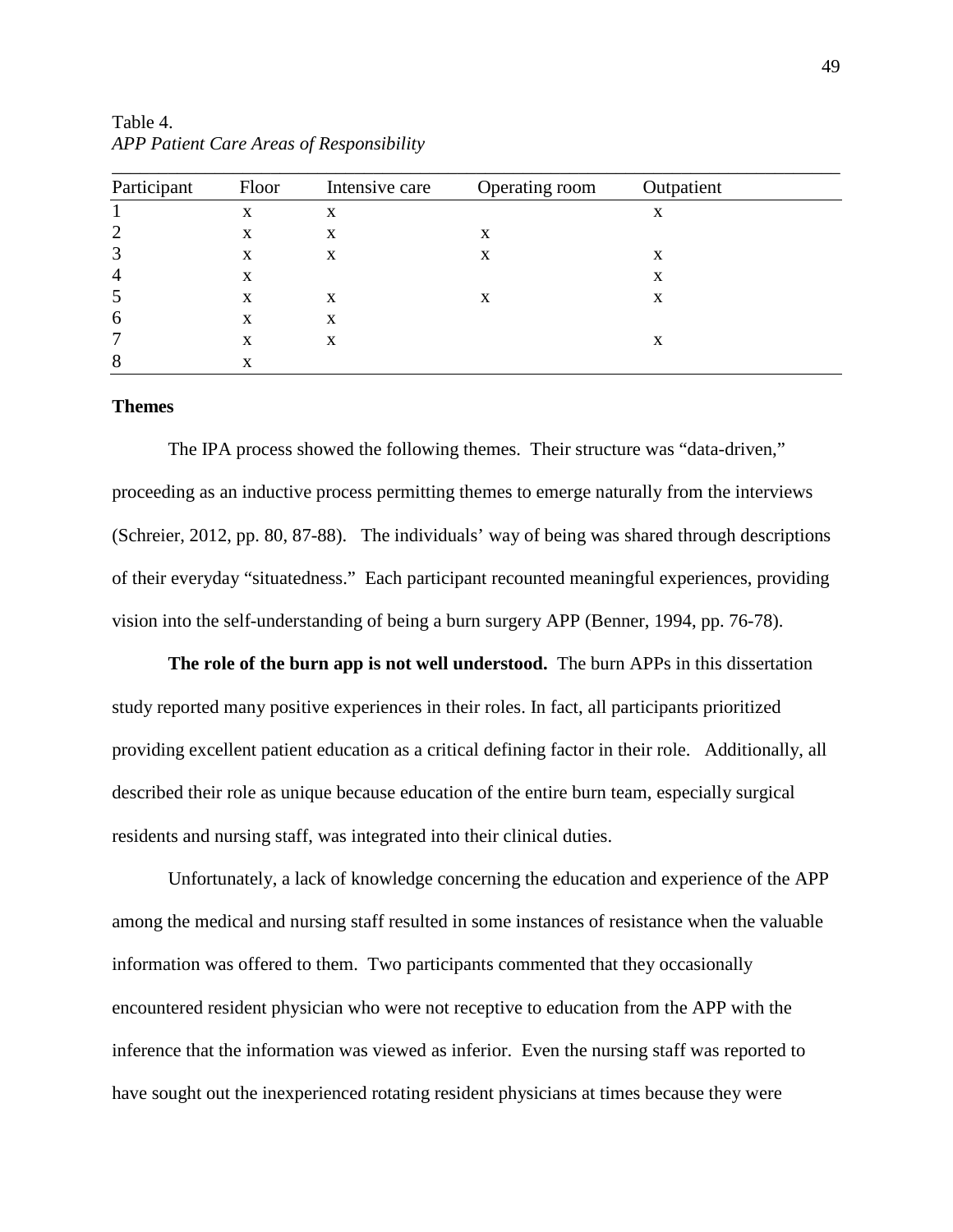unfamiliar with the APP role or scope of practice. One stated, "[Educating residents] can be a challenge because with some of them, you meet a little resistance" and another reported similar issues, "Sometimes you meet resistance with the nurses because you are a mid-level."

The burn APP role was described by one participant as "ever-evolving." The ambiguity associated with defining the role presented as a source of frustration. One participant opined, "I don't really know what I am supposed to be doing, I am just doing what needs to be done." Another remarked that he/she did not feel that the attending physicians knew the job APPs are capable of "doing." The APPs all reported having to adapt to alterations in the way care is delivered, according to the specific physician in charge at the time. Each surgeon utilized them in different ways, requiring some degree of change to assigned duties. Lack of autonomy and inability to affect change were related to the confusion and frustration, potentially affecting patients and their families.

There were no appreciable differences between NPs and PAs in the experiences of role ambiguity. One hospital administration was cited as holding the APP responsible for meeting evaluation criteria established for staff nurses when in fact the role differed greatly from the scope and responsibility. One of the NP participants lamented "They grade me on things that a floor nurse does that I don't. That is not my job description, which is not very fair . . . they just don't know what to do with us." Another PA participant summed up his/her frustration this way: "I definitely feel that lack of autonomy . . . I think it would be nice if we could all be on the same page."

#### **Regulatory issues and organizational constraints create prohibitive practice**

**disparities.** Regulatory agencies, such as state boards of nursing and state boards of medicine, were the source of role disparities for several APPs, both for PAs and NPs. For example, burn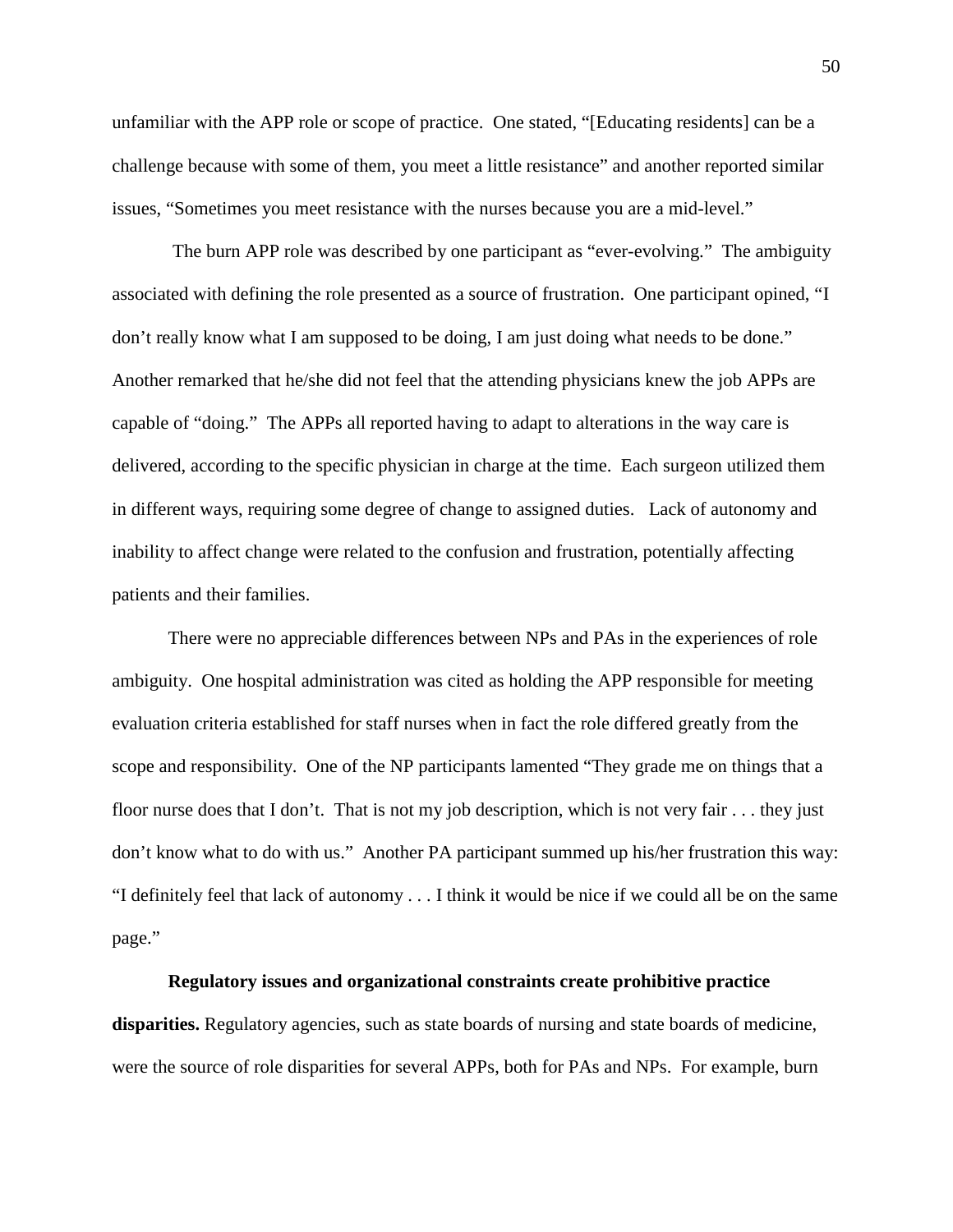NPs are certified in a variety of specialties. Individual states or the employing facility may also enforce limitations on practice settings based on the NPs' certification. These barriers led to challenges for three of the four NPs in organizing patient care and interrupted continuity of care. An example shared by one NP described frustration encountered after seeking clarification from the state board of nursing: "They [the hospital] said that they would not allow me to go to the operating room . . . it was sort of devastating to me and my boss that I was not going to be able to do that anymore."

It was apparent that regulatory practice restrictions presented a more formidable barrier to NPs. Certification issues additionally limited the ability to care for patients based on their age and acuity. Specifically, five APPs reported not being assigned patients in the intensive care unit. However, both groups experienced constraints on their ability to perform certain procedures outside the operating room. One PA commented that "PAs cannot monitor moderate sedation and that has been a real defining portion of the job that I can't do."

While practice restrictions were a significant source of frustration for all participants, the breaks in continuity of care also caused anxiety to patients who had developed a relationship with their APP. A patient encounter was detailed as an example: "I explained to some of my patients that I'm not going to be in the operating room with them, but that I would be there when they come out and explain what was done to them and take care of them when they come out." Regulatory restrictions had a tangible effect on practice, and the APPs indicated that they felt powerless to realize any changes.

Despite the stress and frustration resulting from role constraints, all eight APPs admitted that the variety unique to this specialty was an important contributor to their job satisfaction. One APP offered that "the role is what you make of it." All APPs functioned in multiple patient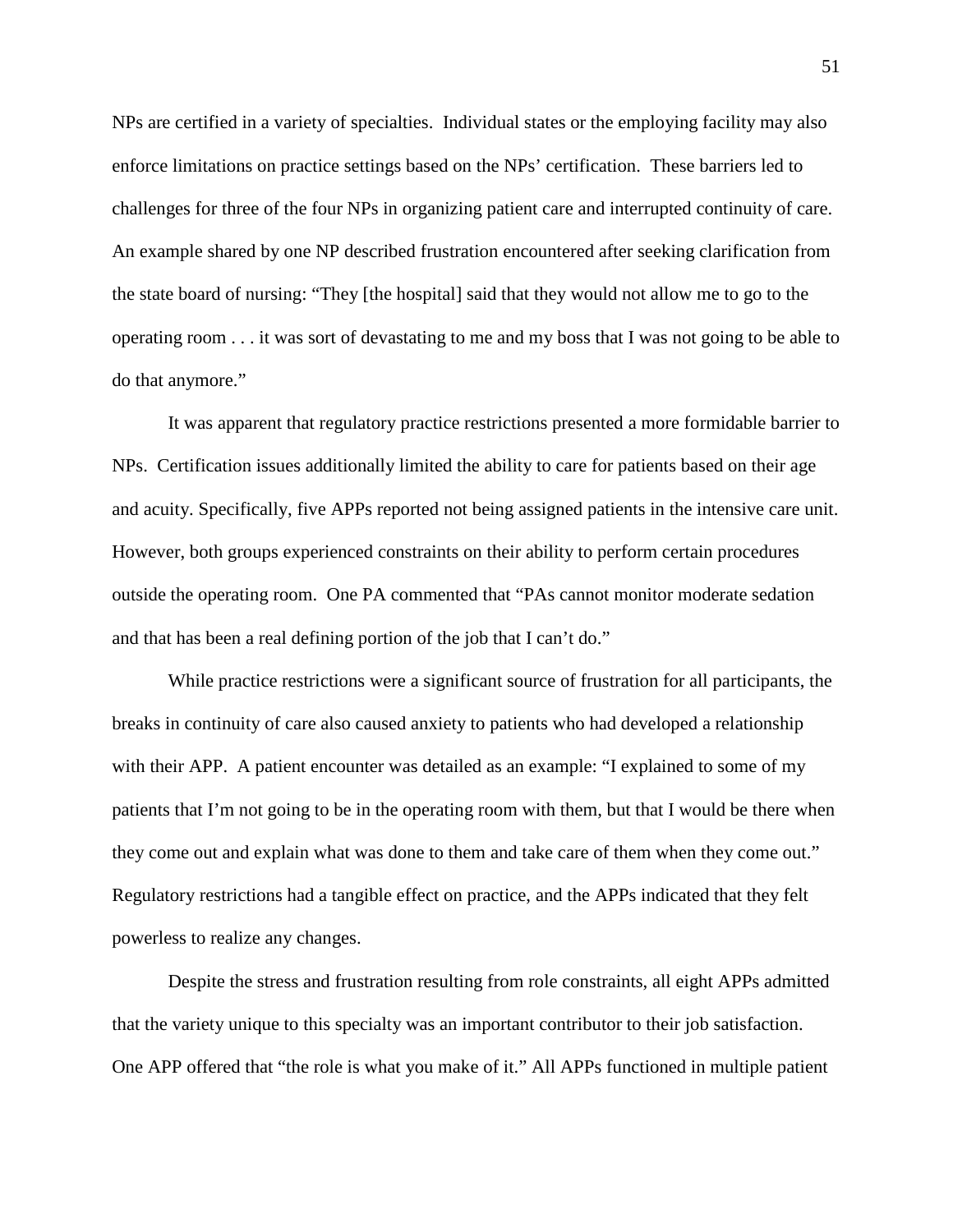care areas that included the inpatient hospital setting, outpatient clinic, emergency intake, stepdown acute care surgical floor, intensive care unit, and the operating room.

As one APP pointed out, the multitude of practice areas and diversity of skills separates the burn role from that of other specialties: ". . . I know that I am getting a good variety, a good skill set of being able to do lines, being able to do first assist, being able not just to cover just the step-down patients." Another spoke of there being only a few grey areas, but in the end, the APP reported that "my surgeons support using me in the full capacity that I can under (state) law."

**Burn patients are uniquely challenging.** There were several patient care challenges reported as impactful by all participants. Pain management, lack of financial resources, and difficulty motivating burn-injured patients to eat and participate in therapy were challenges common to all. These issues were described as "difficult" and "stressful." One APP provided this example:

If you compare, let's say a trauma patient, the care can be vastly different. Often with trauma patients, they come in, you fix the injury, they go home and often require very little follow-up care. With burns, especially major burns, their lives are forever changed . . . they are very complex patients, sometimes the sickest patients you will ever run across in a hospital.

Obstacles to effective pain management included resistance of other staff members to accept the patient's report of pain. A participant pointed out, "... even though their wounds are healed, they are still in so much pain." As one APP noted, pain was not the only issue: "Also the anxiety along with the pain . . . it is always a struggle of just making sure that they are comfortable." The emotional toll on the participants was obvious as they all expressed grappling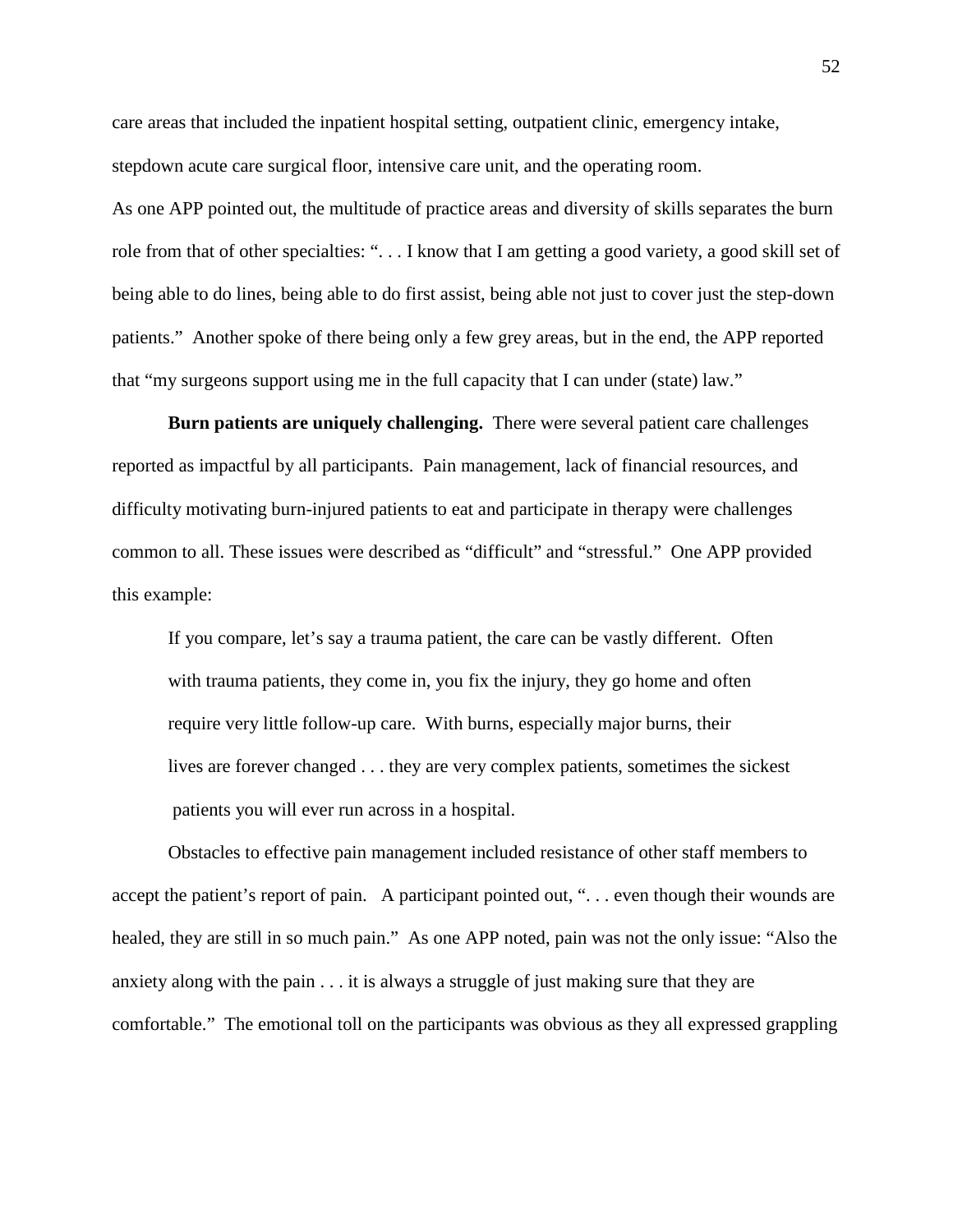with the judgements of other providers while trying numerous modalities in their attempt to effectively treat burn pain on a daily basis.

Lack of resources for medications and dressing supplies made discharge planning very difficult. Even with team support, due to lack of resources, there was conflict for some participants due to pressure from the organization to decrease length of stay. The guilt of sending people home without adequate resources for some APPs led to feelings of helplessness as expressed by one APP: ". . . this population of patients often does not have the resources to care for them, financially, socially, emotionally, etc." Beyond supplies and medication, burn patients often have to rely on someone to assist them with the mechanics of their wound care. The burden is often shared by the burn victim's family. One APP lamented, "Family? Will they have support? We have to make sure that they have the ability to take care of themselves, to do the dressings." Another participant repeated this concern, "Finding out the family dynamics is incredibly important because–how is this person going to go home, who is going to help them? And do they have reliable help?" When queried for a possible reason to leave his/her current position, another APP responded, "If I felt unable to provide for patients the way they need with the resources provided at the institution, this might be a turning point in my career."

Participation in treatment was the aspect of care in which the patients exerted the most direct control. Having patients consume enough food to meet their nutritional needs was reported as a "daily struggle." The effects of pain medication and the struggle for mobility further complicated efforts to encourage patients to eat. The emotional and physical exhaustion was best described by a participant as "They don't want to eat, they're done . . . " Another milestone to recovery was mobility. A sentiment shared by all participants was "One huge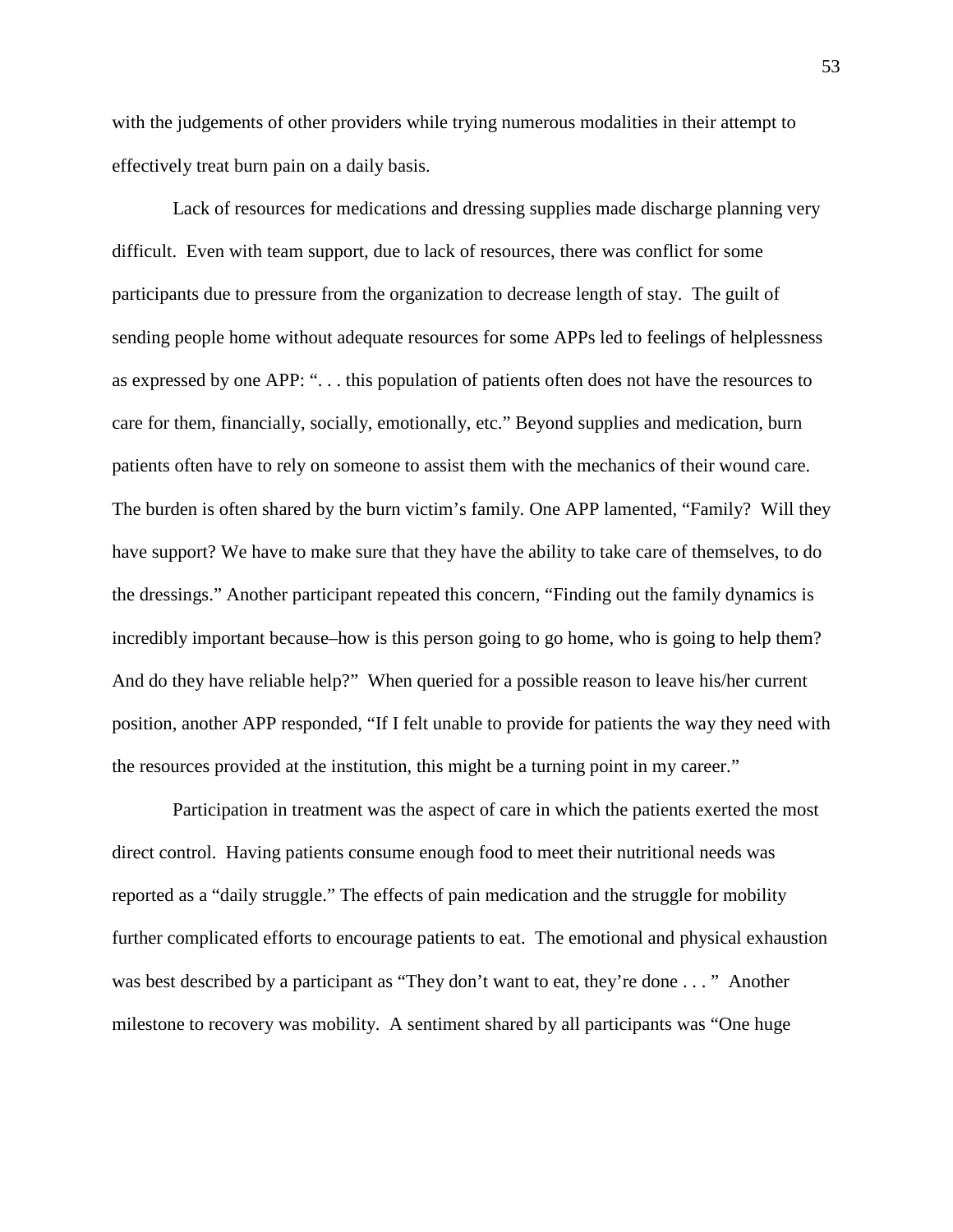challenge is getting patients motivated to participate in their therapy and to understand that every day it is going to hurt a little less."

**Team approach is essential to quality burn care.** All participants detailed the importance of the "team." The "team" consisted of the group of health care professionals designated to coordinate and manage the care of hospitalized burn-injured patients. Multiple disciplines participated in these teams, and each was unique in structure and function. Despite these differences, all participants shared positive reflections about their experiences as members of the team. The expertise of other team members positioned them as easily accessible resources for the entire staff. The collegiality and support gave the APP confidence in performing their own role.

The team approach is used throughout the country in burn centers and is key to the patient's success in recovery. Burn patients take a whole multidisciplinary team looking into each aspect to ensure optimal outcomes and get them back on their feet.

The burn team was touted as a trusted resource by all eight APPs. The multidisciplinary team formed the foundation of strong professional relationships based on mutual respect. The ability to "bounce ideas off" their burn APP colleague was attributed value by one participant. The nursing staff contributed extensively to the teams, delivering consistent high quality patient care and prompt communication of needs. A sentiment shared by all APPs was that "If you don't have a good team and people that work together and trust each other, it's not worth it."

The clinical and emotional support of the burn multidisciplinary team sustained all participants and was a resoundingly positive theme throughout all the interviews. The trust and collegiality among team members exerted strong positive influences. All participants echoed the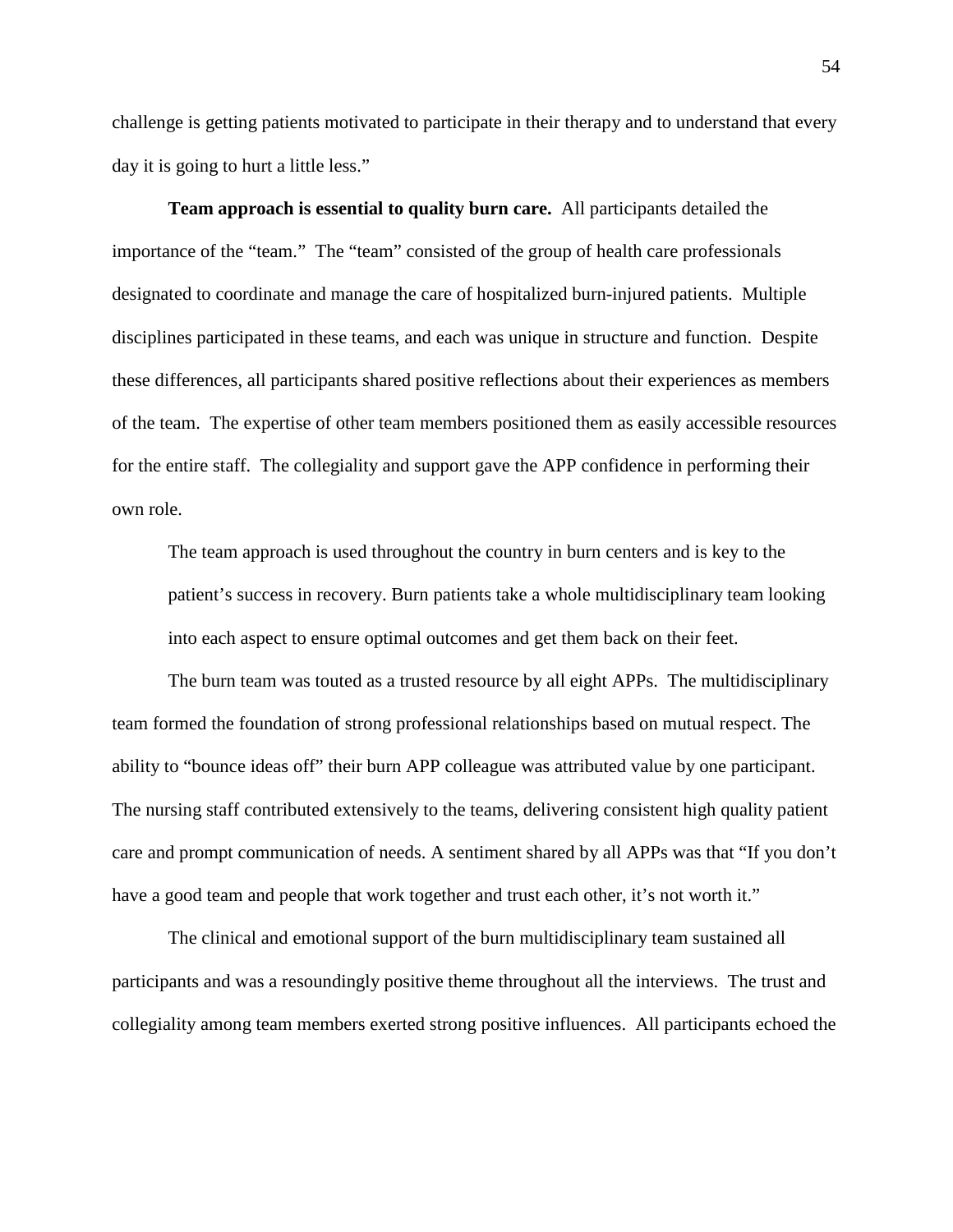statement of one APP: "I would not be there, doing the job that I do, if it weren't for the people that I work with and the relationship I have with those people."

**Burn APPs are trusted and valued by the other burn team members.** An important source of fulfillment for all APPs as members of the team was being able to educate other staff members. The majority of medical residents and interns relied heavily on the participants to guide them throughout their burn surgery rotations. In turn, the APPs felt that they were "valued" as a resource. The more experienced burn APPs described being able to share their wisdom with their newer, less experienced colleagues. One participant reported that it was fulfilling to help them become comfortable in the burn specialty and provide new hires with a better orientation than they had.

Educating the burn nurses was a source of fulfillment expressed by the four burn NP and one PA participants. The group all shared similar stories about "jumping right in" at the bedside and feeling pleased that they could assist the nursing staff in a unique way because of their backgrounds and experience. An APP offered, "I go to the bedside. I help the nurses do the patient care. I show them the little tricks of the trade." The confidence of the nursing team was the basis for a trusted partnership, greatly valued by all participants. Each confidently expressed similar satisfaction with his/her relationship with the nursing staff. As stated by one, "They definitely come to me to address issues and know it will be resolved." One participant described himself/herself as a "problem solver" and the point of contact for the team, stating "I definitely don't have even half of the answers most of the time, but I usually know how to find them."

The attending physicians may be inconsistent in utilization of the APP, but were overall very reliant on all participants. They appreciated that the APP was the constant presence with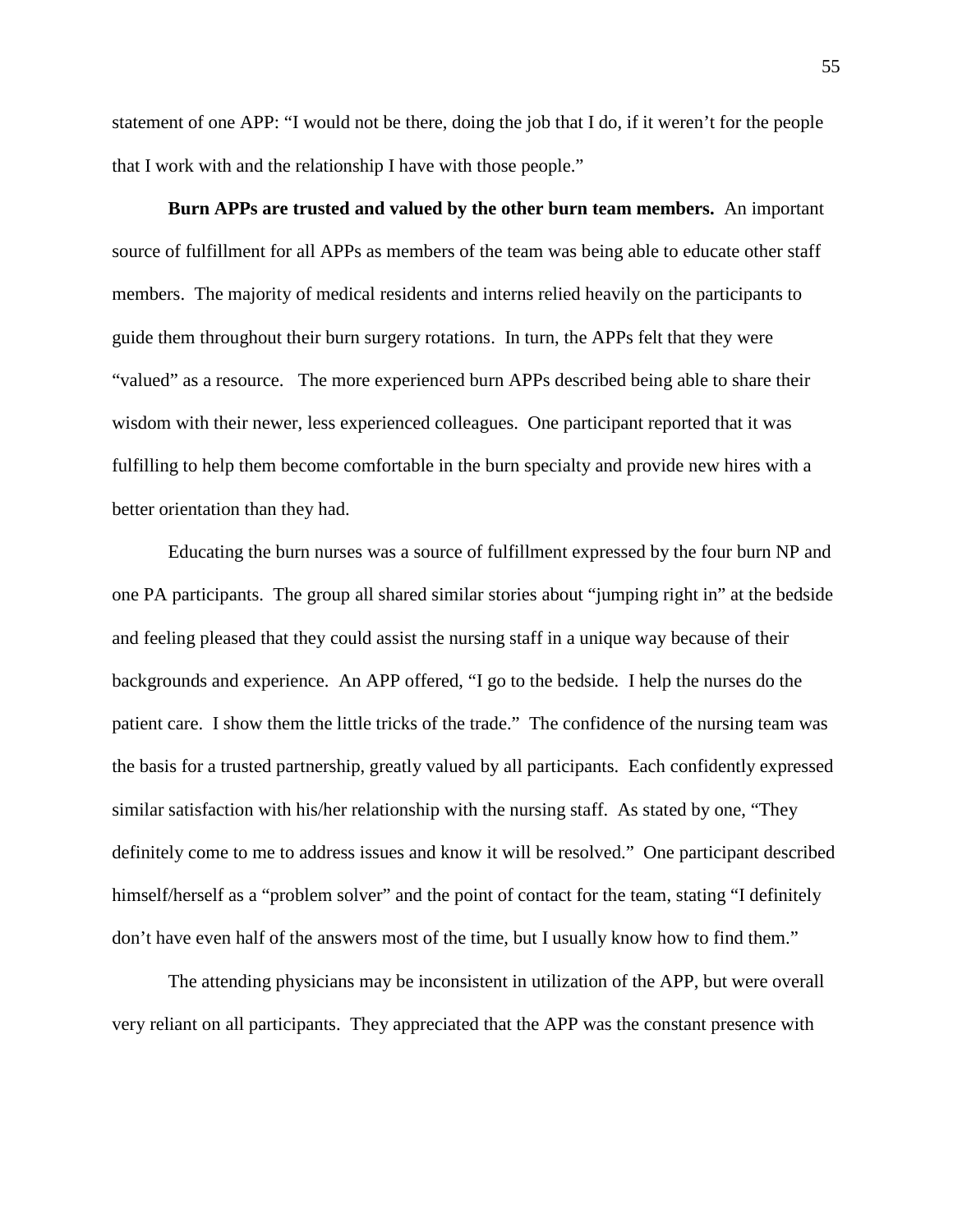the patients. Trust was established with most and developing with newer physicians to the groups. One participant conveyed the following:

The surgeon that is new to me . . . you know I think he's seeing that I have a lot of independence, that these families trust me, I am the person they see every day and that I'm the one who's going to bring their concerns to him. And so, I think he sees value in that as well.

**The patients are the reason for all we do.** The strength of the burn patients throughout their struggle against the multitude of adversities they face in their journey towards recovery inspired each participant to persevere, despite long hours and the many challenges associated with their roles. The APPs described feeling of partnership, both with the patients and their families throughout the painful process and ownership of outcomes. The emotion was best expressed by a participant who stated, "Yes, you are tired, it is hot and you just want to get the case over with. Then you realize that they will have to live with it (the outcome of surgery) for the rest of their lives."

The challenge of successful burn patient reintegration along with the support of the burn team served as powerful motivators, sustaining the participant in the burn surgery practice. Participation in burn camp, reconnecting with patients and being able to see the difference that the APP made in the patients' recovery were all very meaningful. The experience of following the patients through to their return to their families was both professionally and personally fulfilling to all participants. The gratification was evident in the statement of one APP who offered, "My ultimate satisfaction is when patients come back to see us and thank us for what we did and to see how we have impacted their lives."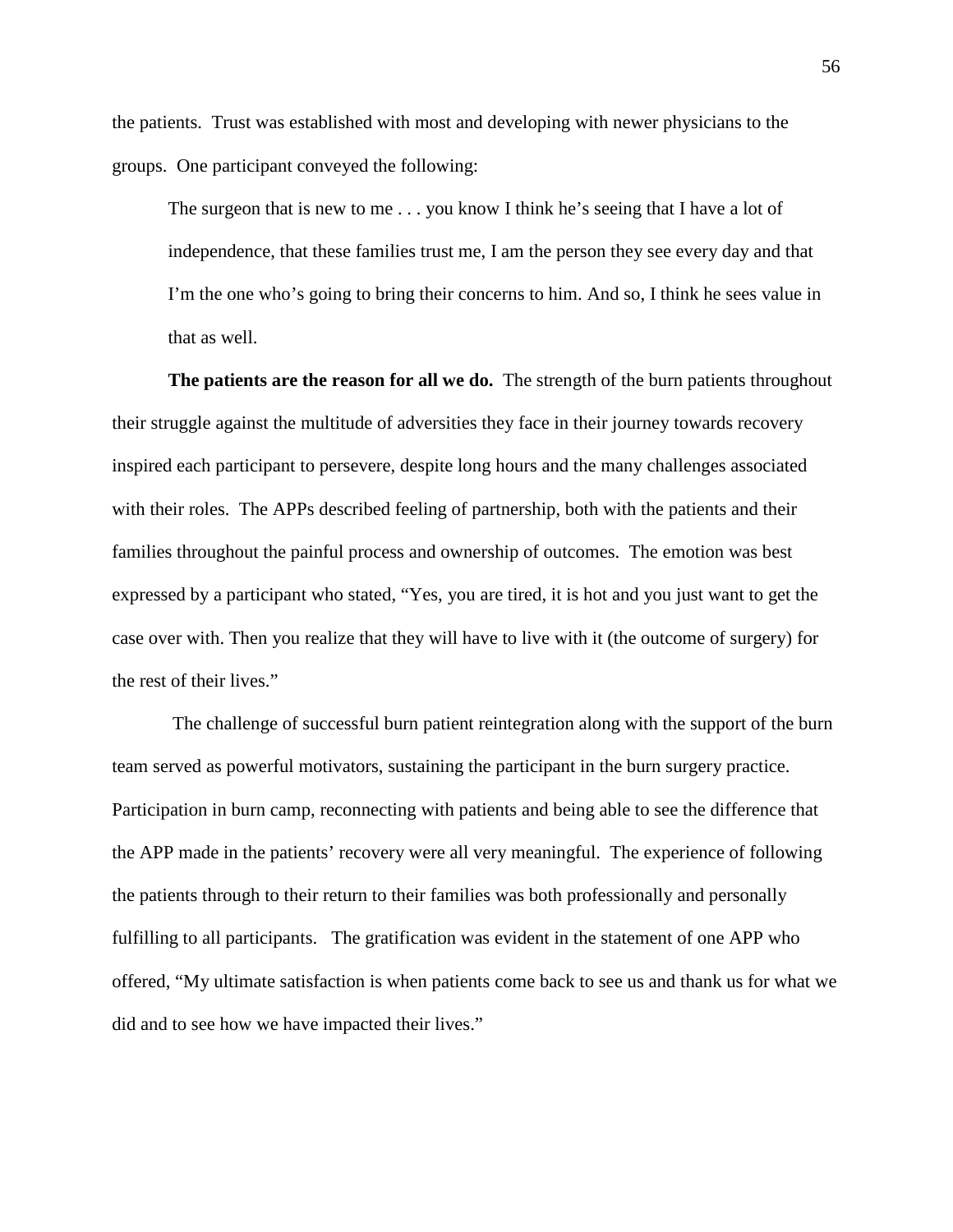Patients' expressions of gratitude and obvious trust supported the value of the APP. Two participants specifically mentioned having patients ask for them by name. A burn patient was reported as stating, "You are the one that I see here every day; you are the one who talks with the nurses and helps everyone do their job." Another burn patient was quoted as stating, "You know we would never have been able to make this without you, coming into the room and talking to us about it and letting us know what's going on."

**There is never enough time.** According to all participants, time management posed a significant challenge and a profound source of stress. The primary concern was the extended work day. One of the most experienced APPs shared concerns about the hours required of newer colleagues. "There are times where they are in the operating rooms until 7:00 o'clock at night even though I tell all the attendings you should not allow that to happen . . . " Long hours were cited as challenging, and one participant reported having difficulty balancing family obligations and extended work hours, "I try not to take work home. I try to finish work at work." Another echoed this concern by stating, "You know, you have to balance family . . . and (work) hours because the hours are not short."

Six APPs described not being able to complete all tasks by the end of the day and struggling with handing off duties or having to leave things incomplete. One statement attested to this challenge: "I don't have enough time in a day to finish everything I want to do." Time was a limiting factor for other aspects of burn care. It was difficult to predict the time required for burn procedures due to numerous characteristics unique to the patient. Time for research and conference attendance was also reported as limited and verbalized by an APP as a source of disappointment. "I would love to have more time to be involved in research, but I just don't."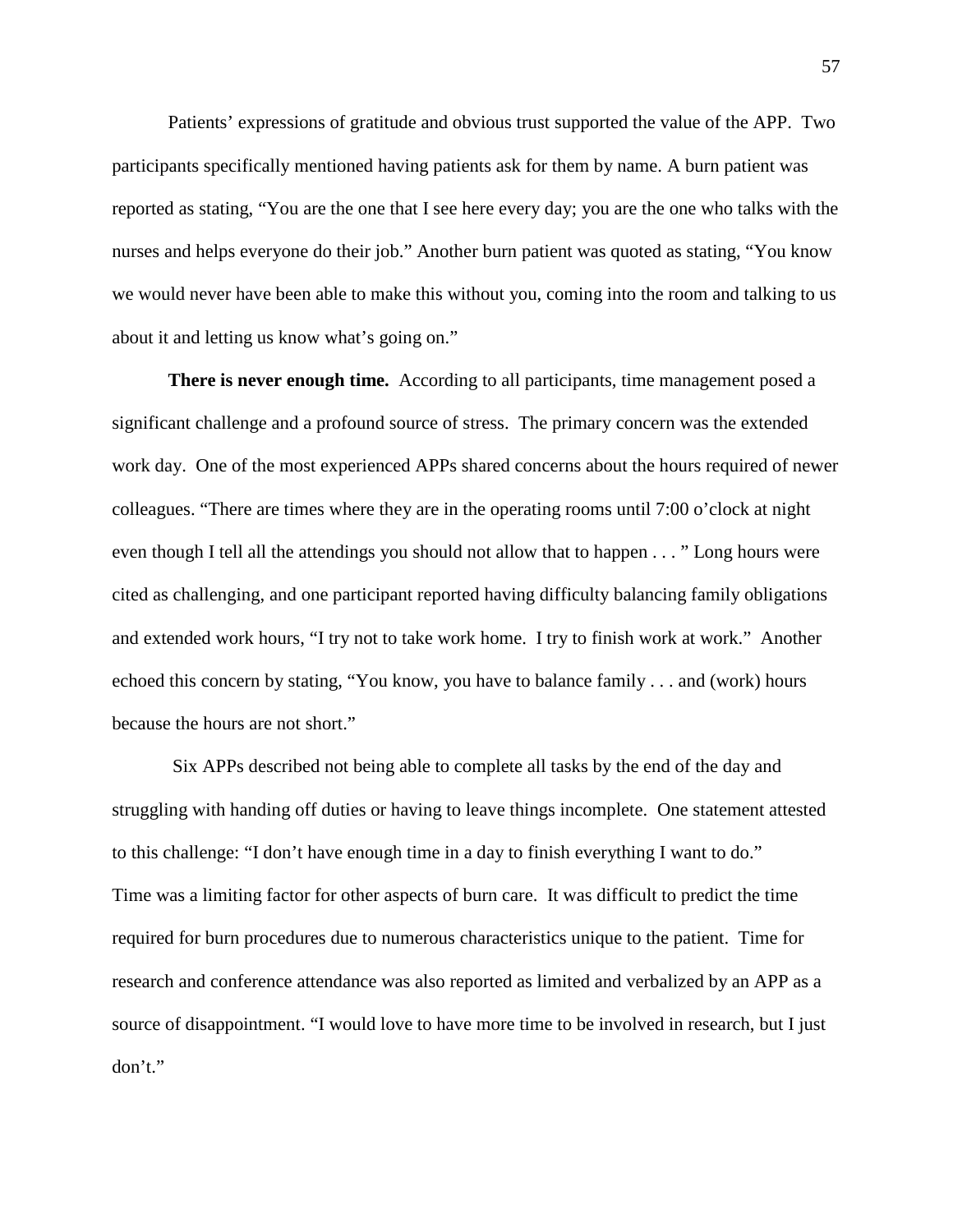**Personal and professional stressors affect commitment to the current APP position.**  Six of the eight participants had plans to leave or would consider leaving the burn surgery specialty. Commitment to family meant possibly changing to a part-time position to raise children for one participant. For another, it meant planning for retirement to spend more time with family. Commitment to the organization was professed by two participants as related to years invested into the organization prior to completing advanced degrees. However, one participant had already served notice and another was uncertain whether he/she would remain at his/her current organization. The reasons for leaving were offered the following:

Sometimes it is hard not to feel like just a discharge note writer . . . I also feel like our institution tends to be somewhat conservative . . . I think my joy and talents lie in more a big picture, more quality improvement type of role . . . I think someone with more of that day in day out, like detail oriented mind set, could do a better job than me.

Four participants stated that they were committed to being APPs, but possibly not in the care of burn patients. A lack of support from the physician in charge left one APP with doubt about staying in her current role: "Maybe I don't feel supported by my boss; he doesn't acknowledge everything that I do; it gets discouraging sometimes." Only two of the eight participants were emphatic about their commitment to the care of burn patients and seemed to share the feeling stated by one: "I am completely happy. I wouldn't change anything. I will continue (in burns) for the rest of my career. I have a lot of goals to work toward in the future." **Summary**

Chapter four provided an overview of the study results. Responses from all APPs revealed the lived experience of the burn surgery APP. Thoughts, impressions, and ideas were found to be extensively homogenous, leading to emergent themes. Regulatory and individual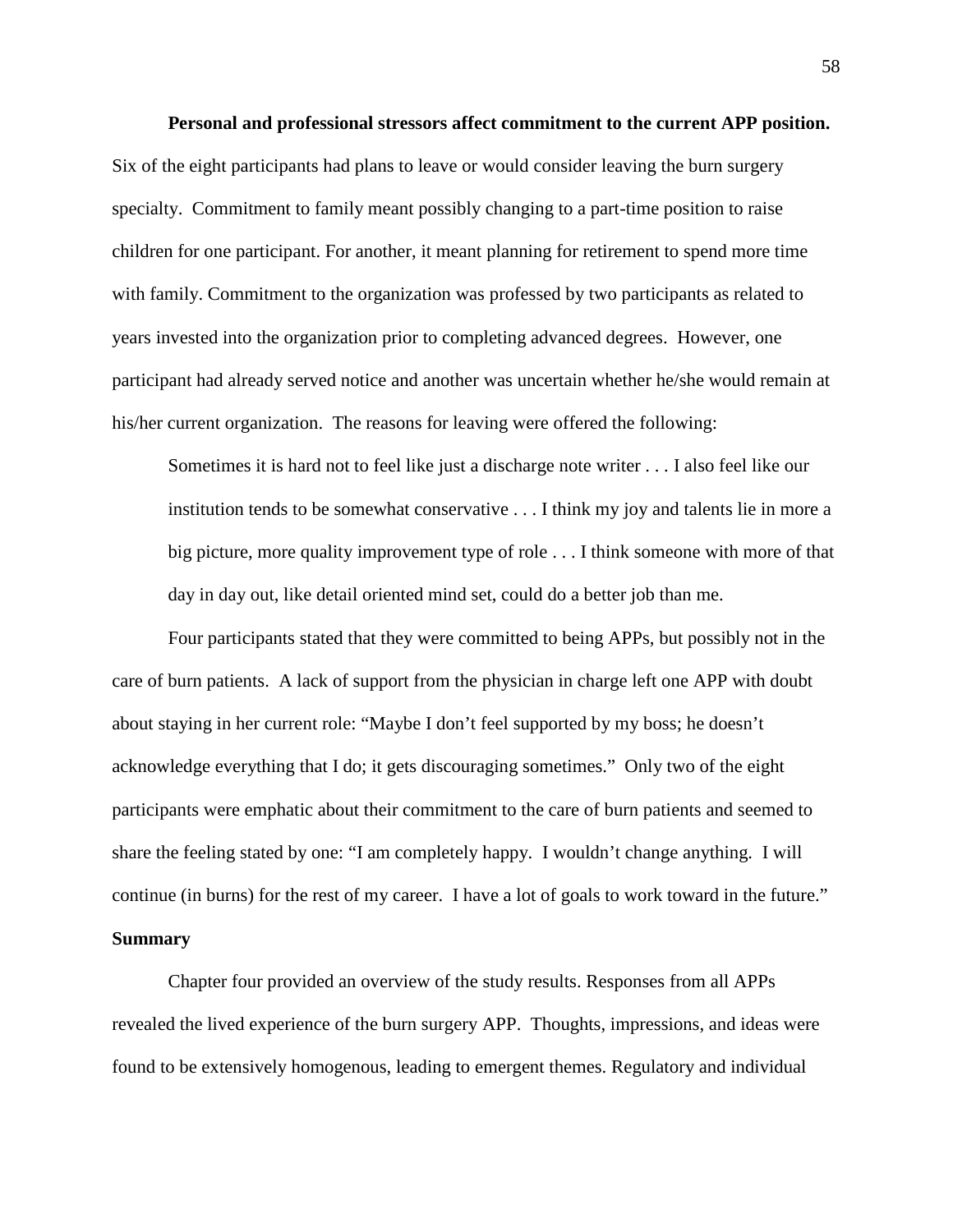organizational constraints were impactful sources of stress, both professionally and emotionally. The burn team was a trusted resource that provided support with patient care and coping with the challenges to the burn-injured population. The participants were not solidly committed to their current positions. Finally, an overwhelming feeling of fulfillment was derived from the many successful patient recoveries. Burn APPs have a good sense of their profound contributions to the team, their organizations, and most importantly, to the recovery of the patients they treat.

"Burn care is a specialty that only a few people can do, but those people

who do, do an excellent job, and they are not going to do anything else."

Chapter five will discuss these finding and offer interpretations on these themes, summarizing the experience and suggesting opportunities for future research.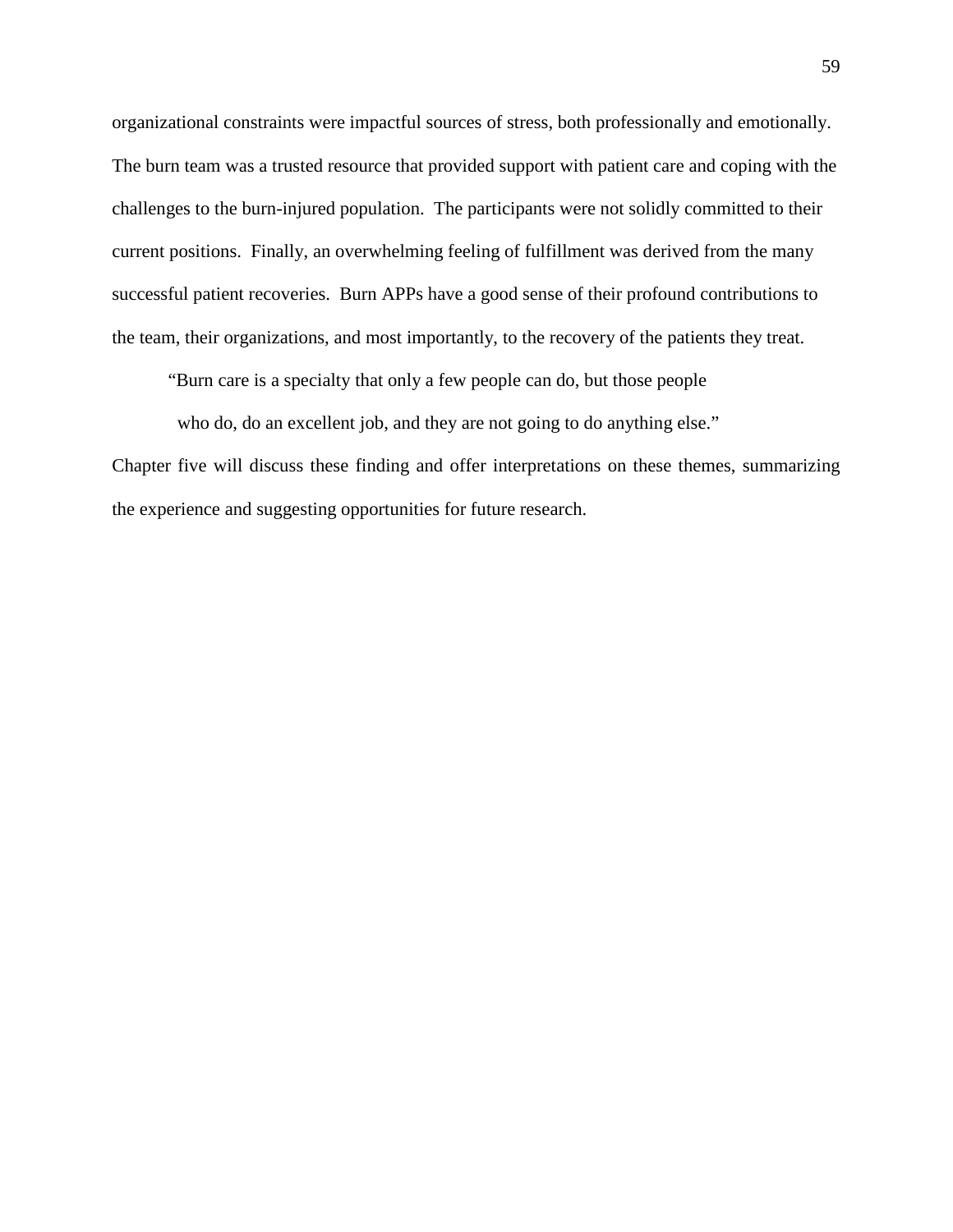### **Chapter 5: Discussion**

# **Introduction**

Chapter five presents each of the eight dominant themes individually as described in Chapter 4 and includes interpretations supported by medical and nursing literature. Each theme is aligned with the ontology of Martin Heidegger, and rather than focusing on epistemology, importance is placed on the meaning of being a burn APP and the unique knowing of his/her experience of the world (Benner, 1994, pp. 43-53). Comparison is made to existing literature culminating with recommendations for practice. Finally, lessons learned from this dissertation study are offered as the starting point for future research.

The essential meaning of being was manifested through eight emergent themes:

- 1. The role of the burn APP is not well understood.
- 2. Regulatory issues and organizational constraints create prohibitive practice disparities.
- 3. Burn patients are uniquely challenging.
- 4. Team approach is essential to quality burn care.
- 5. Burn APPs are trusted and valued by burn team members.
- 6. The patients are the reason for what we do.
- 7. There is never enough time.
- 8. Personal and profession stressors affecting commitment to current APP position.

These themes reflect experiences of frustration, (regulatory) constraint, emotional and professional challenges, collegiality, gratification, stress, and uncertainty. Although similarities across themes were evident, the individual realities were varied, according to professional background and personal identities. There were experiences, both positive and stress-inducing, that emerged as a window into the burn APP world. Literature that describes the APP on the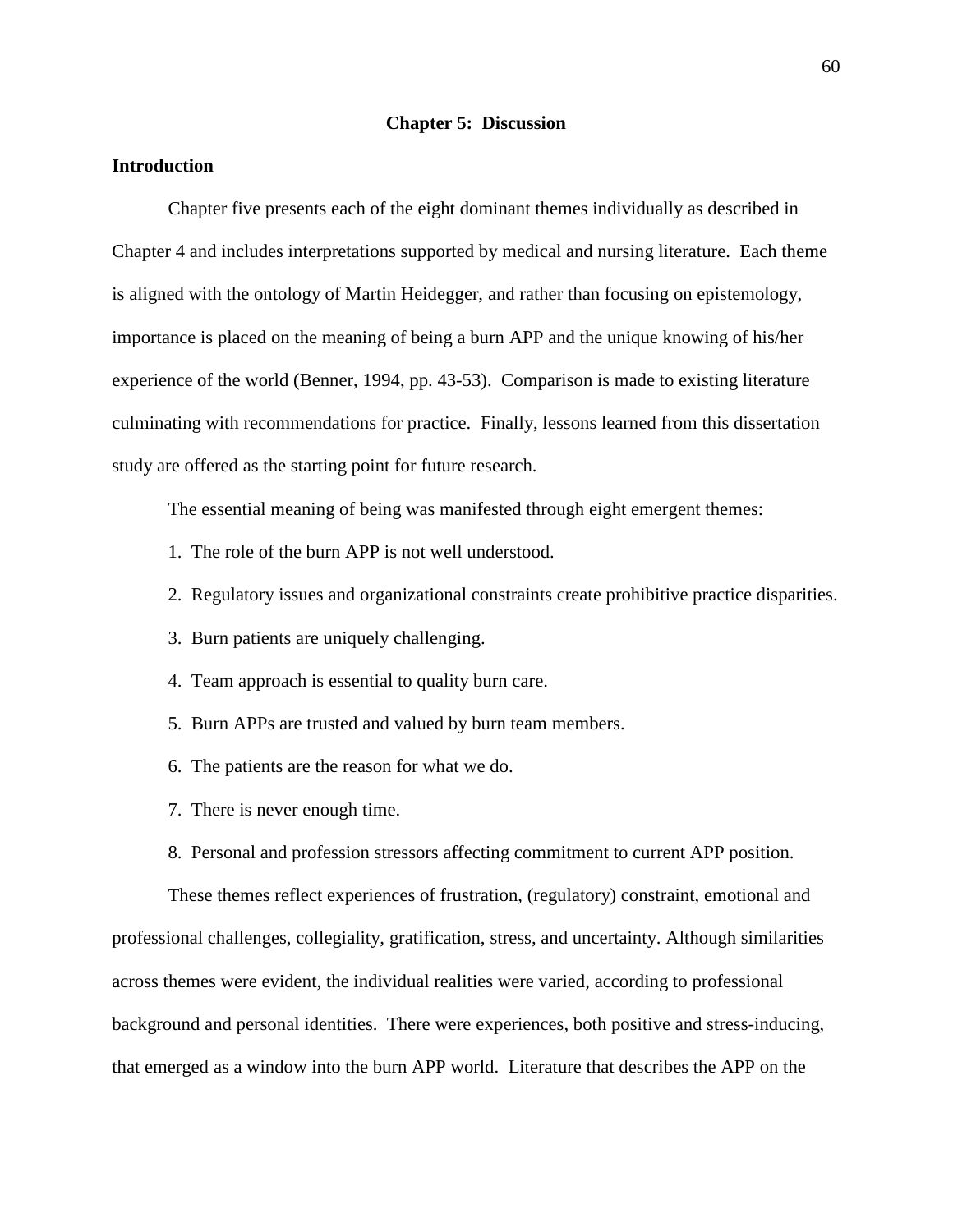burn surgery service continues to be sparse, contributing to poor understanding of the role. There were insights from the results, which were added to this limited body of knowledge.

# **Interpretations**

**Team approach is essential to quality burn care.** The structure of the burn team was described by Ortiz-Pujols et al. (2011) as including medical, nursing, nutrition, pharmacy, social work, and rehabilitative therapy specialists. Al-Mousawi et al. (2009) concurred with the expressed importance of the team approach to burn care and asserted that these patients are uniquely complex and their care requires services from many differing specialties. Serio-Melvin et al. (2010) further supported that coordination of the multi-specialty group leads to provision of the highest quality care and the best hope for long-term burn survival. Each participant collaborated with other burn team members on a daily basis and described themselves as a member of the burn team. Their experiences with the other burn team were noted as collegial and interdependent. The APPs relied on the representative from each discipline to carry out their part of the treatment plan. Thus, it is imperative that all members are fully engaged in the care of the burn patients.

The value placed on the team approach was clear. The pharmacist, clinical nutritionist, therapists, and social workers were all described as integral to patient care planning and delivery. However, it was evident that the team approach was an imperfect system because of the diverse responsibilities of each team member. The participants described each team member and their responsibilities, but not how they accomplished goals together. The burn team members often covered other hospital services, dividing their efforts. There was no doubt that quality care was delivered by individual professionals; however, it appeared to occur through coordinated, although essentially independent efforts. Although the terms "collaboration" and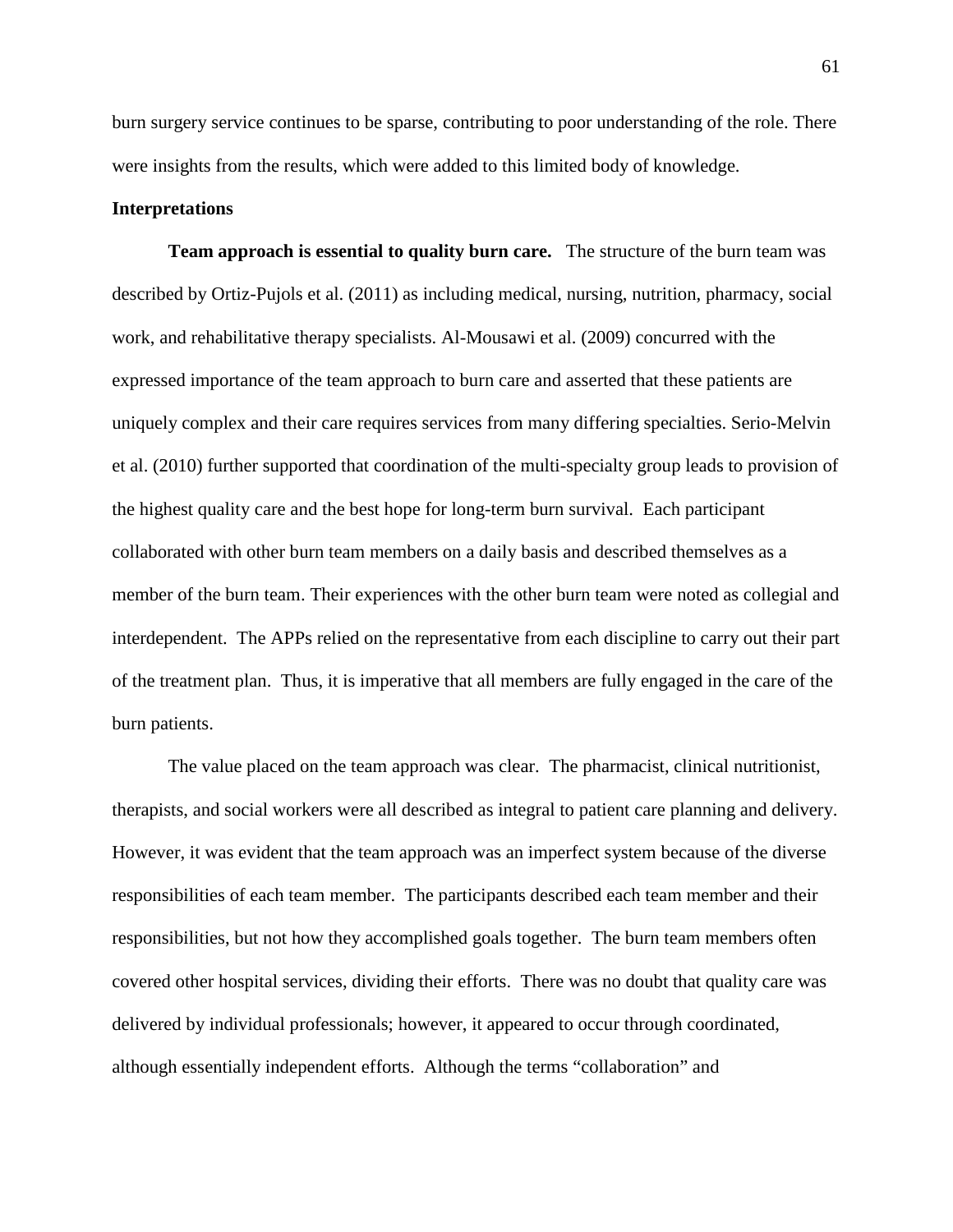"interdependence" were used, the reality of the team relationship was much less a joining of forces and more of individual efforts to assist the same population.

**Burn APPs are trusted and valued by other members of the burn team.** The burn APPs' relationship with their multidisciplinary burn team was a described as supportive and motivational. Furthermore, the participants assumed a leadership role within these teams and believed that they were held in high esteem by other team members. They described themselves as the stabilizing force on the team with ownership of burn patient outcomes. Several participants used the term "go to person" when discussing their roles within the burn team. With physician residents passing through the service on a monthly basis and a different burn attending surgeon each week, the burn APP was the constant (Hurlock-Chorostecki et al., 2014).

For the most part, the unofficial leadership (or coordinator) role was appreciated by other team members, especially nursing staff. The burn APPs prioritized being a readily available resource, facilitating improved responsiveness to the needs of team members and patients. There was consistency in the literature that APPs, in addition to being accessible to the team, are approachable, trustworthy, knowledgeable, and possess strong communication skills (Soine et al., 2013; Paton et al., 2013). In contrast, resident and attending physicians were not attributed similar value within the team. Despite remaining positive in their descriptions of the contributions from medical colleagues, most especially the burn surgeon, the understanding was that burn team physicians were not readily available nor were they easily approachable.

**The role of the burn APP is not well understood.** The issue of role recognition was integrated into all of the practice-related themes. Each participant indicated that he/she faced barriers as the result of a lack of understanding of his/her role, training, and scope of practice among their supervising physicians, administrators, and other team members. This disconnect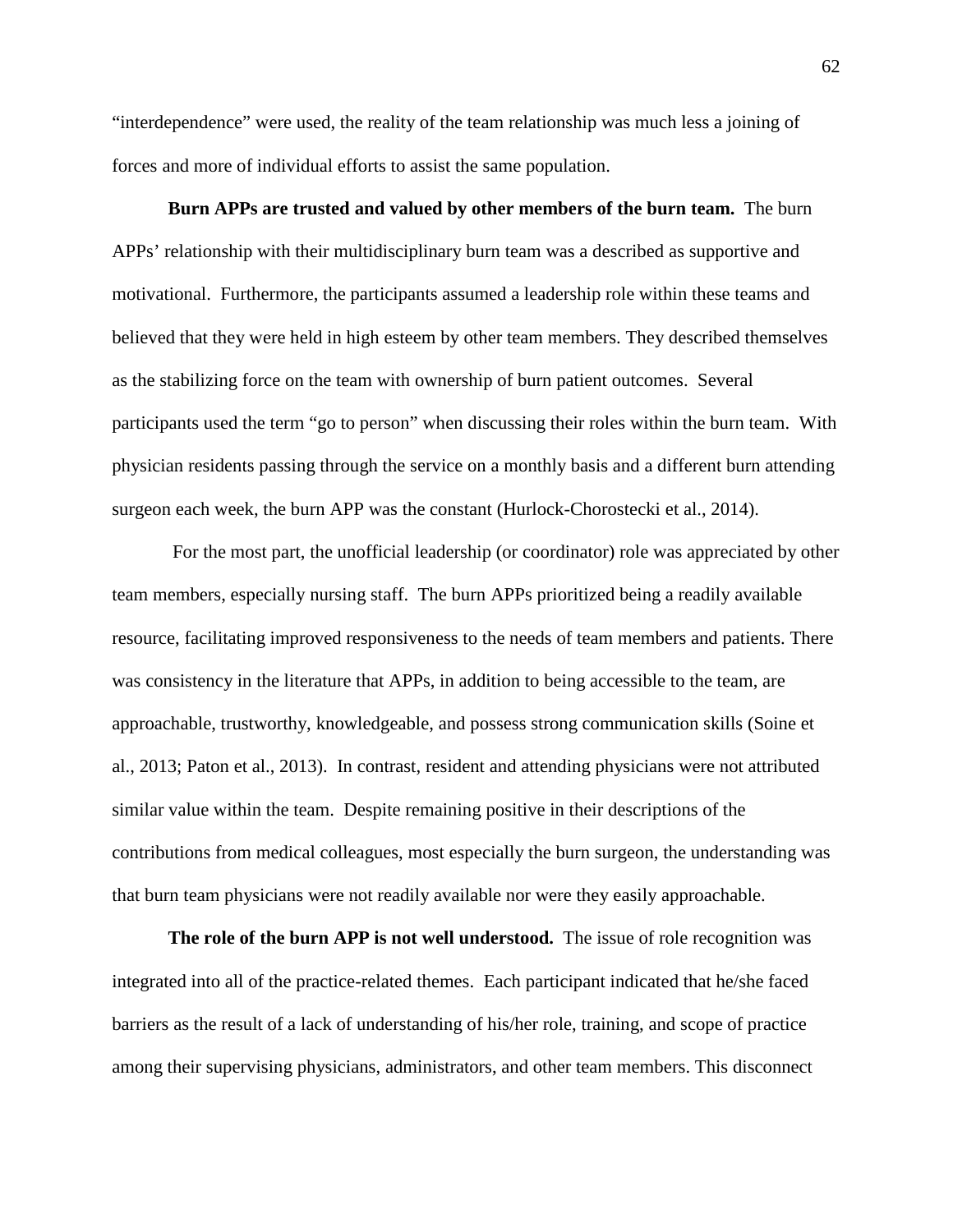was a source of discontent for all APPs as documented in the literature. Additionally, limited autonomy and poor collaboration has been shown to result from this knowledge gap (Pasaron, 2013; Dalton, 2013; Hooker & Everett, 2012). The participants experienced a lack of understanding as both prohibitive and vexing, expressing feeling unfairly excluded from participating in important care decisions. They resented being treated as scribes or relegated to mundane tasks. The PA role was developed according to the medical model and is likely better understood by physicians (Hooker & Everett, 2011). The burn APP role is an uncommon specialty and even the providers themselves are not completely clear on the exact nature of their role. One participant echoed this uncertainty by stating, "We have never had anybody before that has set precedence, and so it's like I don't really know what I am supposed to be doing."

The literature is clear that the onus is on the APPs to adequately communicate their qualifications and skill set to fellow health care providers and employers (Kleinpell & Hravnak, 2005). They did not report any attempts to educate administrators or burn physicians, thus no changes were anticipated. Reasons for failure to open the lines of communication were not specific. Fear of being labelled as a "problem" or "not a team player" by the medical staff was apparent.

**Regulatory issues and organizational constraints create prohibitive practice disparities.** One reason for the lack of role clarity was variations in regulatory practice restrictions originating from individual employers to state and national legislation. The APPs experienced regulatory issues and organizational constraints that created prohibitive practice barriers. These included legislation that limited the ability to administer certain treatments, prescriptive authority, and choice of practice setting. The results were consistent with other studies, substantiating the belief that regulatory restrictions affect all APPs to some extent and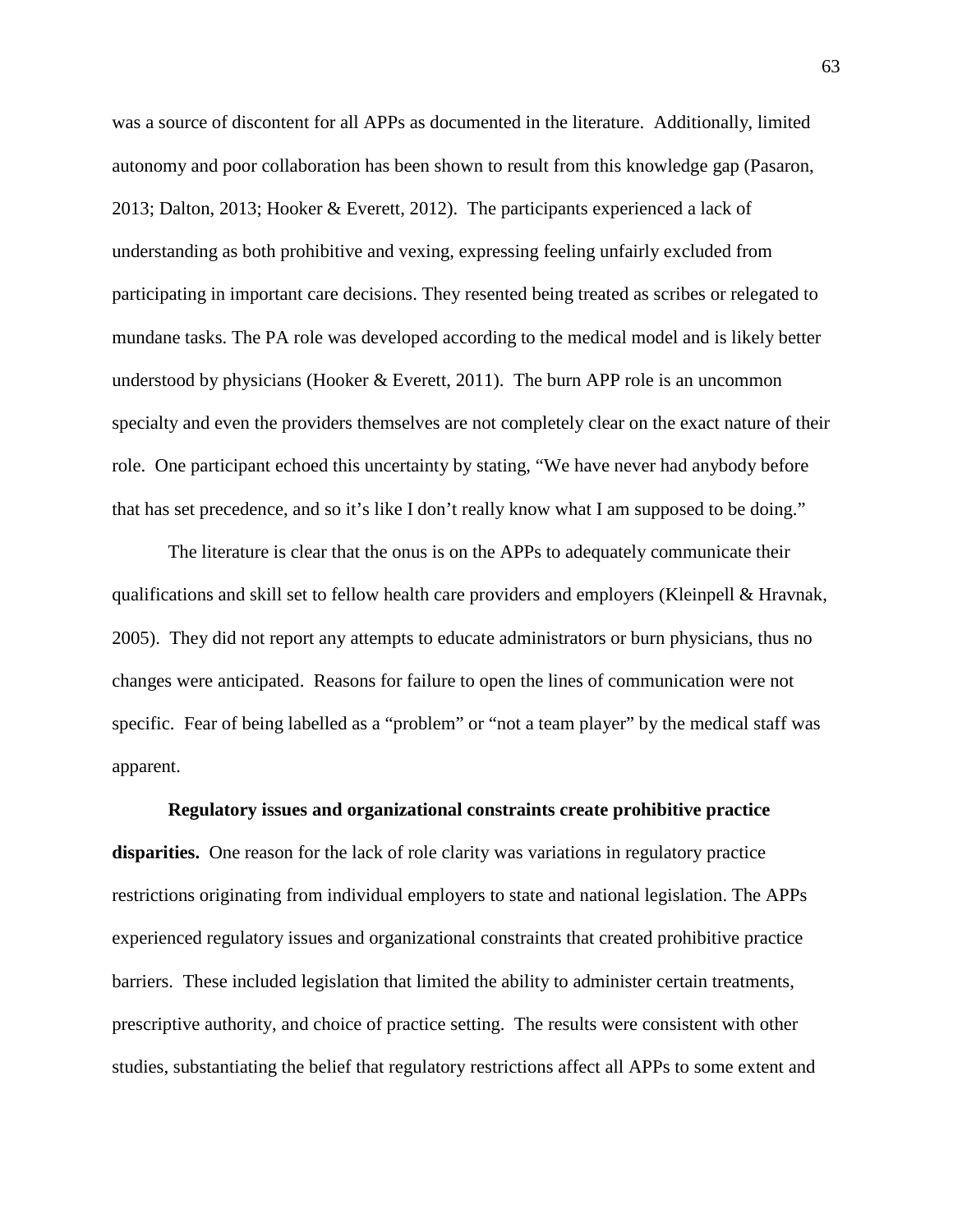vary according to practice settings (Kartha et al., 2014; Poghosyan & Aiken, 2015). The APPs were frustrated by limitations that interfered with their ability to provide care in all settings. For example, inability to administer conscious sedation prevented participation in important dressing changes, and restrictions for providing care to the critically ill or in the perioperative setting disrupted continuity of care. Although all described their roles as fulfilling, the practice constraints were burdensome and inhibited their ability to realize their professional potential. These restrictions were a significant barrier, discouraging ingenuity and negatively affecting dedication to burn care.

**Personal and profession stressors affect commitment to current APP position.** In addition to professional stressors, such as organizational and regulatory constraints, job-related issues and personal commitments profoundly affected the burn APPs long-term professional plans. These finding were consistent with Biscardi et al. (2013) who described the important contribution of a positive balance between work obligations and personal life. However, in this dissertation study, burn APPs indicated somewhat different levels of satisfaction and commitment. A majority of the participants shared that they had made some definitive plans for a change in their careers and, in fact, one has since left the specialty. The fact is especially worrisome when considering the time needed to adequately train an APP. There are no simple solutions for helping the APPs achieve the balance necessary to keep them in the burn specialty. Implications for employers are clear. An open discussion with APPs about their goals, both personal and professional (not just the organizational goals), is needed to nurture their success. The APPs share a responsibility in communicating their needs. With the costs of training, all would benefit from efforts toward retaining dedicated, skilled specialty professionals (Waddimba et al., 2016).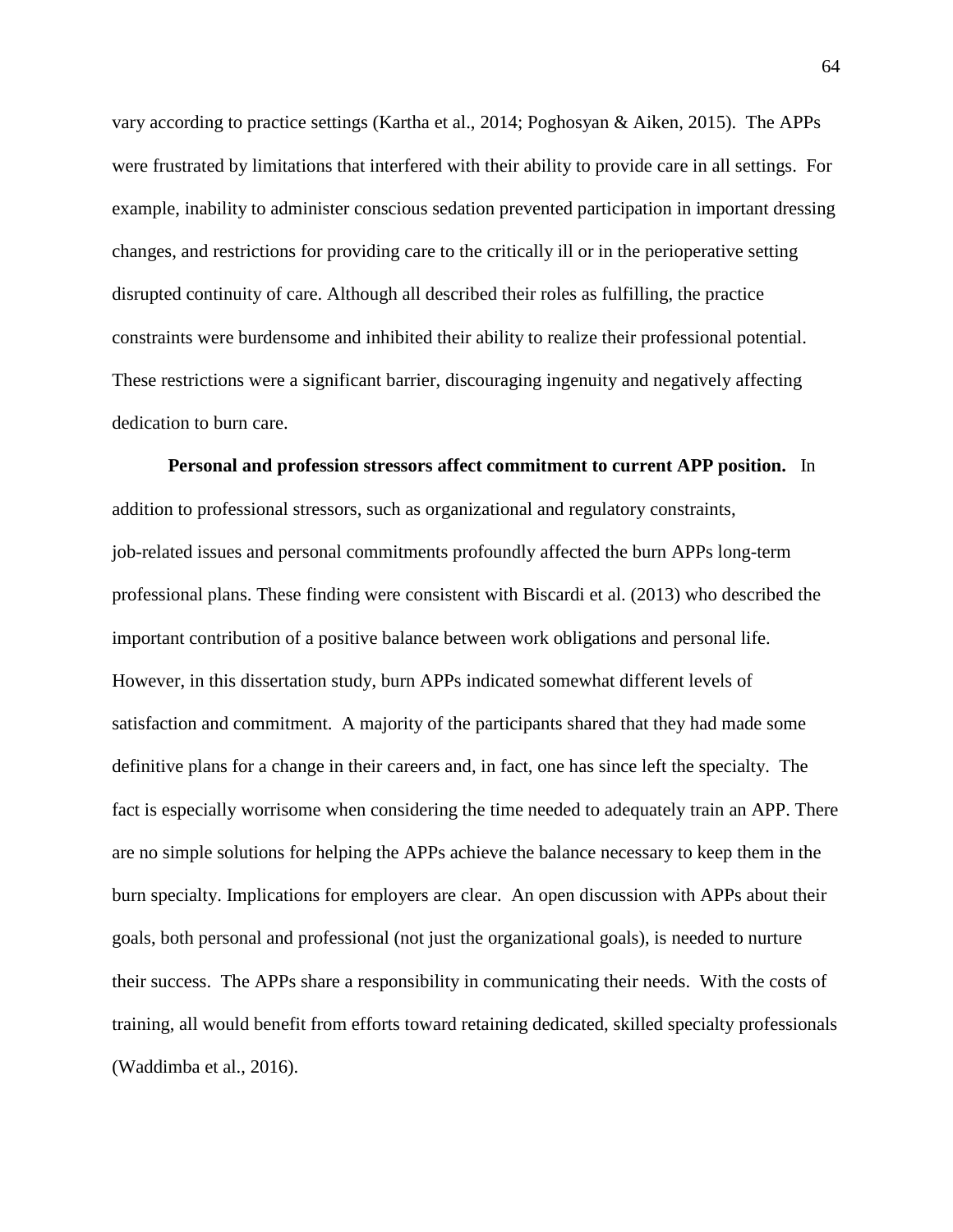**There is never enough time.** The importance of the concept of time was documented by Bourne et al. (2012) who reported that the expectation of traditional working hours was a "strong motivating factor" for choosing the PA profession. Nevertheless, all participants lamented that "there is never enough time." Specifically, time to complete the great many tasks involved in the complex care of burn-injured patients was often lacking. The detrimental effect of constantly fighting against inadequate time was experienced as a constant albatross. One participant shared, ". . . whatever they tell you your hours are going to be, add at least 20% more; you're never going to get out when they say you are going to get out." Frustration and even resentment were evident. The APPs indicated through their responses that they felt that they had somehow let the patient, team, or themselves down by not being able to complete all of their identified tasks each day. Beyond that, time for research was also limited or absent for most participants. The resultant experience was that of being out of touch with the latest innovations in burn care. Finally, time to attend meetings and meet with other burn APPs was insufficient, leading to a sense of isolation and the absence of a group identity. Powerlessness against the daily struggle against time and always coming up short were reasons for some to lose motivation and satisfaction in their roles (Stewart et al., 2008).

**Burn patients are uniquely challenging.** There are several reasons for the overwhelming, hectic, time-consuming obligations experienced by the participants in burn care. The common thread was the inordinately labor-intensive care inherent to burn-injured patients. The experience of pain and suffering by the patient was a cause for the APP to be at risk for compromised mental and physical health (Dunn, 2012). Dr. Holmes' (2008) description of burn patients as "a considerable challenge to the healthcare system" was consistent with the theme that "burn patients are uniquely challenging." Despite the enormous advances that have occurred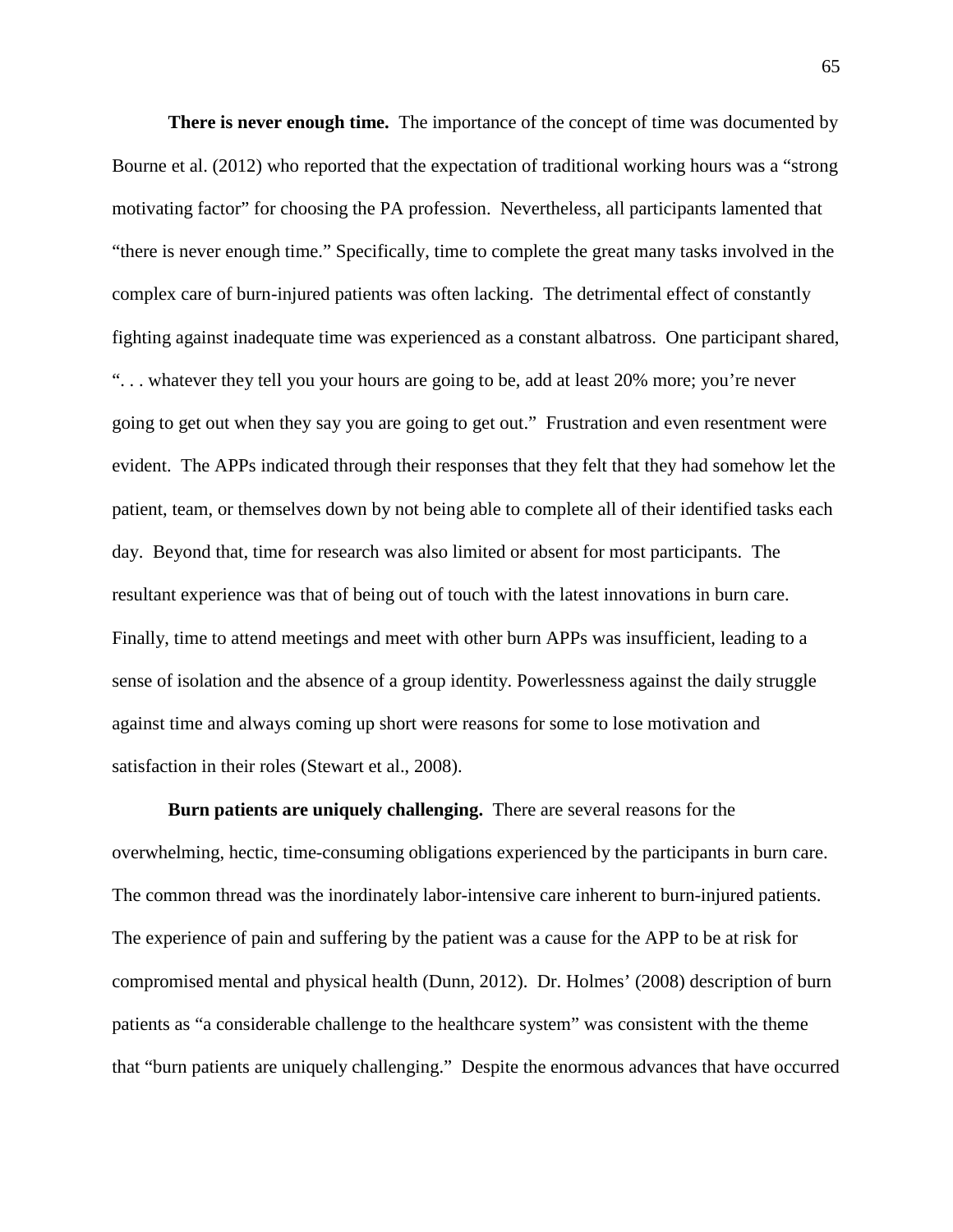in medicine, burn patients continue to be an especially labor and resource intensive population with complex dressing changes, intense physical therapy, multimodal pain management, aggressive nutritional support, and extensive emotional support (Al-Mousawi et al., 2009). The participants experienced stress from being pulled in numerous directions to meet these needs. They were all responsible for providing burn education to a wide variety of professionals in addition to their clinical responsibilities (Edkins et al., 2014). Discharge planning for this population was another aspect of the participants' role and was uniquely difficult due to their therapy and wound care needs (Shahrokhi et al., 2012). All APPs were in charge of coordinating discharge plans and held responsible for ensuring that the hospital lengths of stay were reflected positively on the unit while making sure that the plan was successful, and patients did not have to be re-admitted. APPs were universally frustrated by the lack of funds available to burn patients and expressed helplessness when attempting to help the large number of uninsured patients.

The APPs experience with caring for burn patients was gratifying, stress-inducing, and disconcerting all at the same time. Several opined that convincing patients to participate in painful therapy was a daily struggle, positioning the APP as the perceived cause of pain. Burn patients also frequently present with pre-existing complex, untreated medical problems. The APP was often further responsible for the untenable task of diagnosing diabetes and heart disease as part of the evaluation for burn treatment. Disbelief and anger at the added burden of the new diagnosis was reflected back onto the APP in many direct and indirect ways. The result was the requirement for more time and effort in assisting these patients to a safe discharge, being prepared to handle their extensive burn care, now complicated by a new chronic condition. The coordination of care was overwhelming at times and the pressure to help this needy population remained intrusive long after the end of the scheduled work day. One sequelae of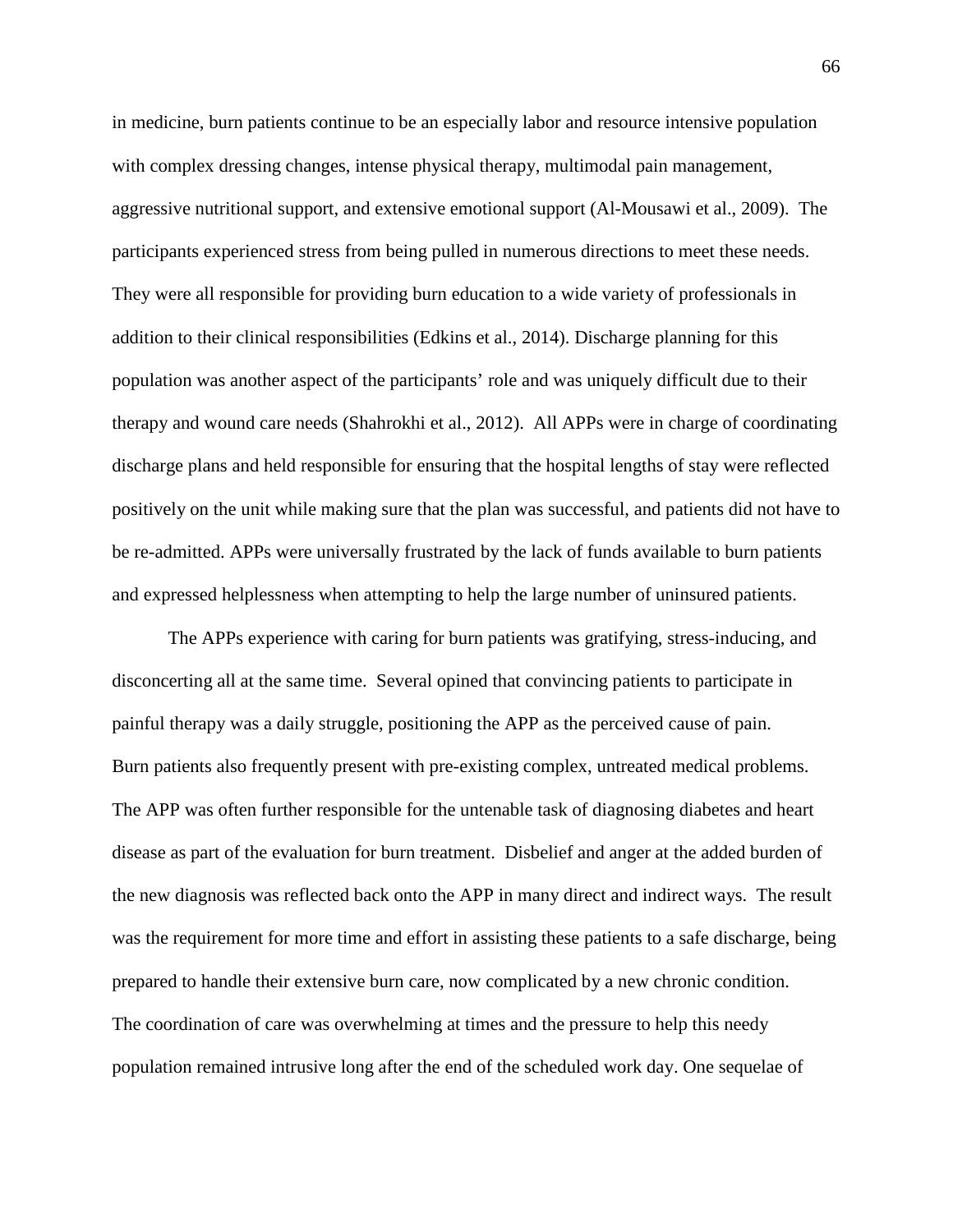caring for the complex patient population was ownership of a 24-hour obligation to their successful recovery and all the personal and professional stress it entails.

**The patients are the reason for what we do.** Despite all the challenges and barriers, burn care remained professionally and personally rewarding to study participants and the patients themselves are the reason for their all of efforts. Burn APPs, similar to their colleagues in other specialties, appear to agree that career satisfaction is strongly linked to the gratification derived from being able to help people (Biscardi et al., 2013). Each participant experienced fulfillment from playing a key role in the successful recovery of his/her burn patients. The participants were emotionally invested in their patients and the families. Unlike attending physicians or the resident physicians in training, the APPs prided themselves on being able to care for patients from hospital admission through outpatient follow-up and into survivorship. The painful battle to regain function and recovery as described by Al-Mousawi et al. (2009) inspired dedication among participants, despite challenges inherent to their role. Burn APPs shared many positive experiences that motivated them to continue in the burn specialty. Their expressions of pride in the patients' recoveries were evident through words and gestures. It was obvious that the burn patients were thought of as a unique population and one that the APPs were invested in not only professionally but also emotionally.

#### **Implications of the Findings**

There were many lessons learned from this qualitative journey with implications for changes in the approach to education, practice, public policy, and research affecting the burn APP. The shortage of burn providers and unique demands of their specialty is the imperative for incorporating these findings into practice. The lived experience of the APP on the burn surgery service is one of professional fulfillment, challenges, and stressors. Successful patient care is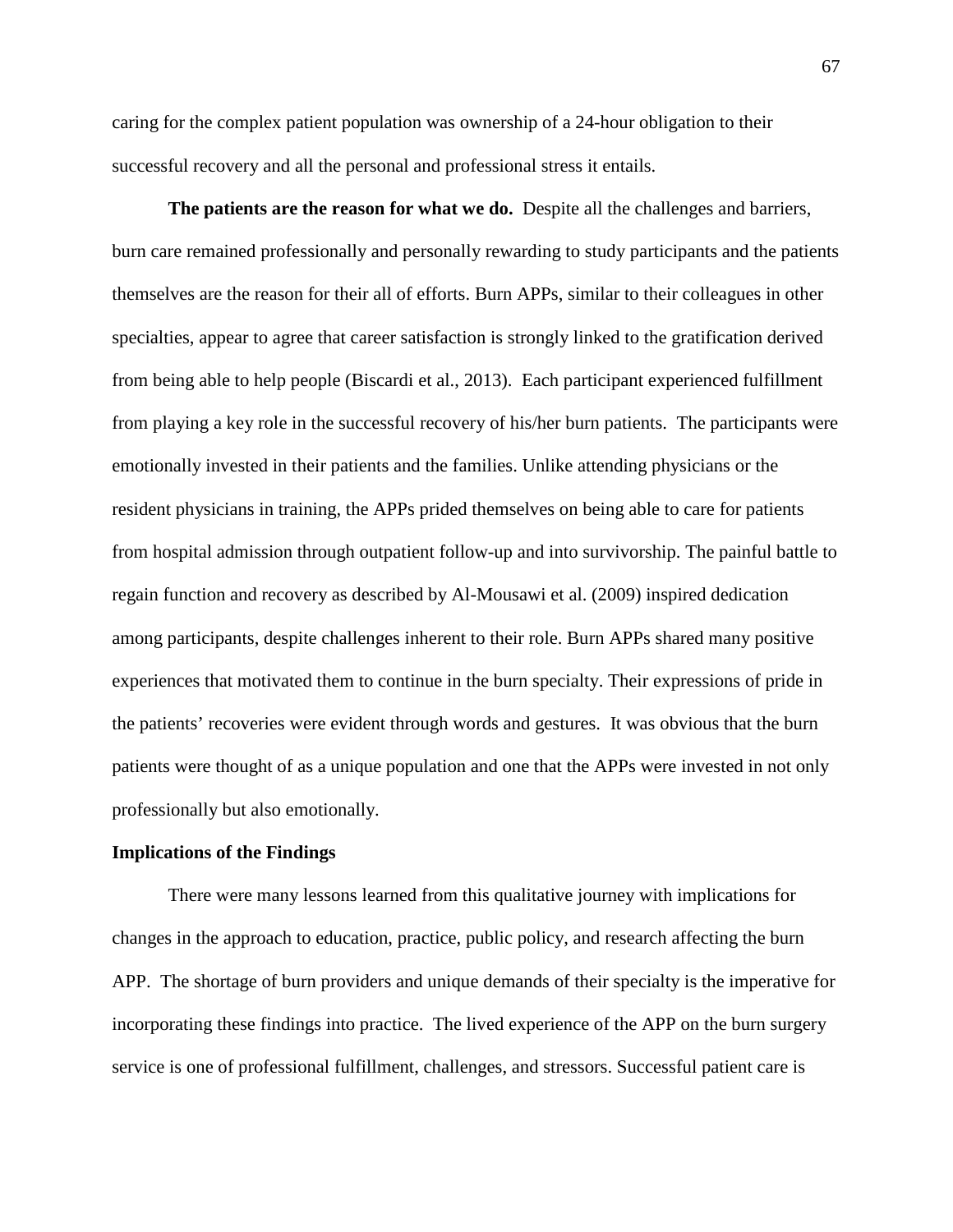only possible through a coordinated effort with the members of the dedicated burn team and support of hospital administration.

**Implications for education.** Currently, no structured burn educational program exists for APPs. The diversity of role responsibilities apparent among the participants and absence of a formal orientation process noted in this dissertation study bolsters the assertion that burn APPs would benefit from the establishment of core competencies. Ruel and Motyka (2009) supported education based on competency could improve practice standardization and patient outcomes. The development of a structured orientation program or burn fellowship has viable options for educational uniformity (Edkins et al., 2014). Standardized competencies will facilitate a better understanding of the APPs' invaluable contribution to burn care, leading to more appropriate and efficient utilization (Fater, 2013).

#### **Implications for Practice and Public Policy**

The integral role of the APP in burn patient recovery was described in the dissertation study, which adds to the limited published literature. As previously stated, increasing awareness of the experience of being in this role may lead to a more concrete understanding of the scope and responsibility of burn specialty practice. With burn providers remaining in short supply and given the challenges inherent to this specialty, the need to optimize the contributions of all burn team members continues to be paramount (Edkins et al., 2014; Ortiz-Pujols et al., 2011). Thus, support must originate from attending physicians and the members of the burn team as well from administrators responsible for APP staffing of these burn units.

APP roles were born out of the shortage of physicians and predicted future need for primary care providers (Timmermans et al., 2016). State and national legislation are responsible for structuring the ever-expanding practice of APPs. The participants provided scenarios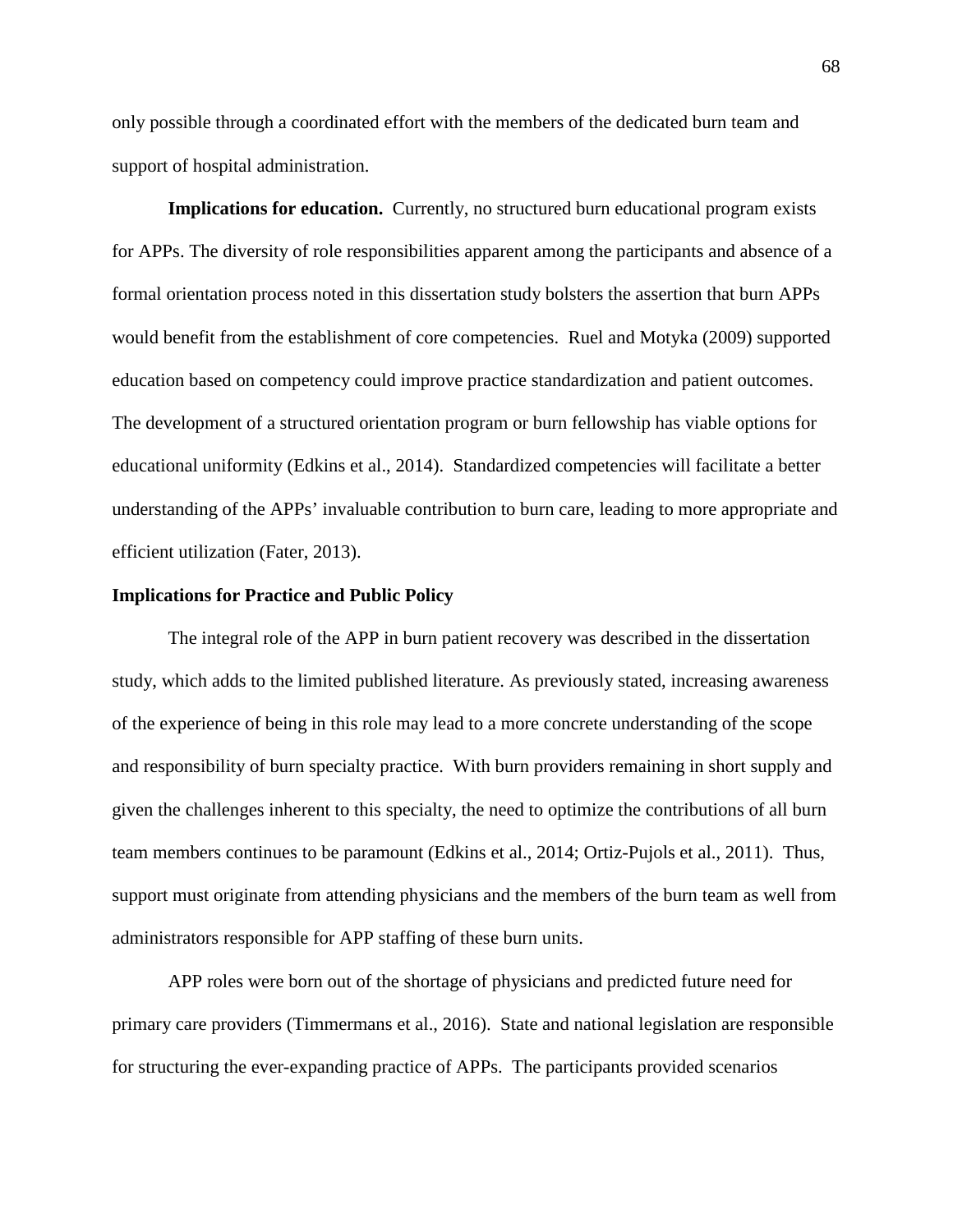detailing how restrictive regulations directly interfere with the care of the uniquely complex burn patient population. Specific examples involved limitations on scope that prevented APPs from participating in the care of burn patients on the ICU and in the OR. The experiences support future initiatives that are aimed at revising regulations to remove these unnecessary barriers (Gillard et al., 2011; Rounds et al., 2013). Furthermore, improving knowledge of legislation guiding practice will equip APPs with the specifications necessary to clarify institutionally-based restrictions. The ultimate goal would be to increase practice autonomy so that it is equivalent with training and experience and consistent with regulatory authority.

**Implications for research.** The results of this dissertation study will add to the paucity of existing literature describing the burn APP. The meaning making of participants illuminated, impactful issues will serve as a foundation for future research into the effective utilization of the burn APP and recommendations for retention. Research to support the findings of positive patient outcomes is critical to meeting national patient safety standards (Fater, 2013). Therefore, the burn provider shortage means that skilled APPs will remain in demand (Holmes, 2008). Future studies should be aimed at quantifying role responsibilities and qualifying the overall burn experience to encourage future APPs to enter this rewarding specialty.

#### **Limitations and Delimitations**

The major investigator-imposed delimitation was that enrollment was restricted to the participants who were active in a single organization's SIG. Thus, only a small representation of all burn APPs was reached. It was selected because it was the only identifiable clearinghouse for targeting potential participants. The ABA's general membership could have been queried, thereby potentially reaching more APPs. Alternately, registration lists from national and regional burn specialty events might have led to contact with a much wider audience.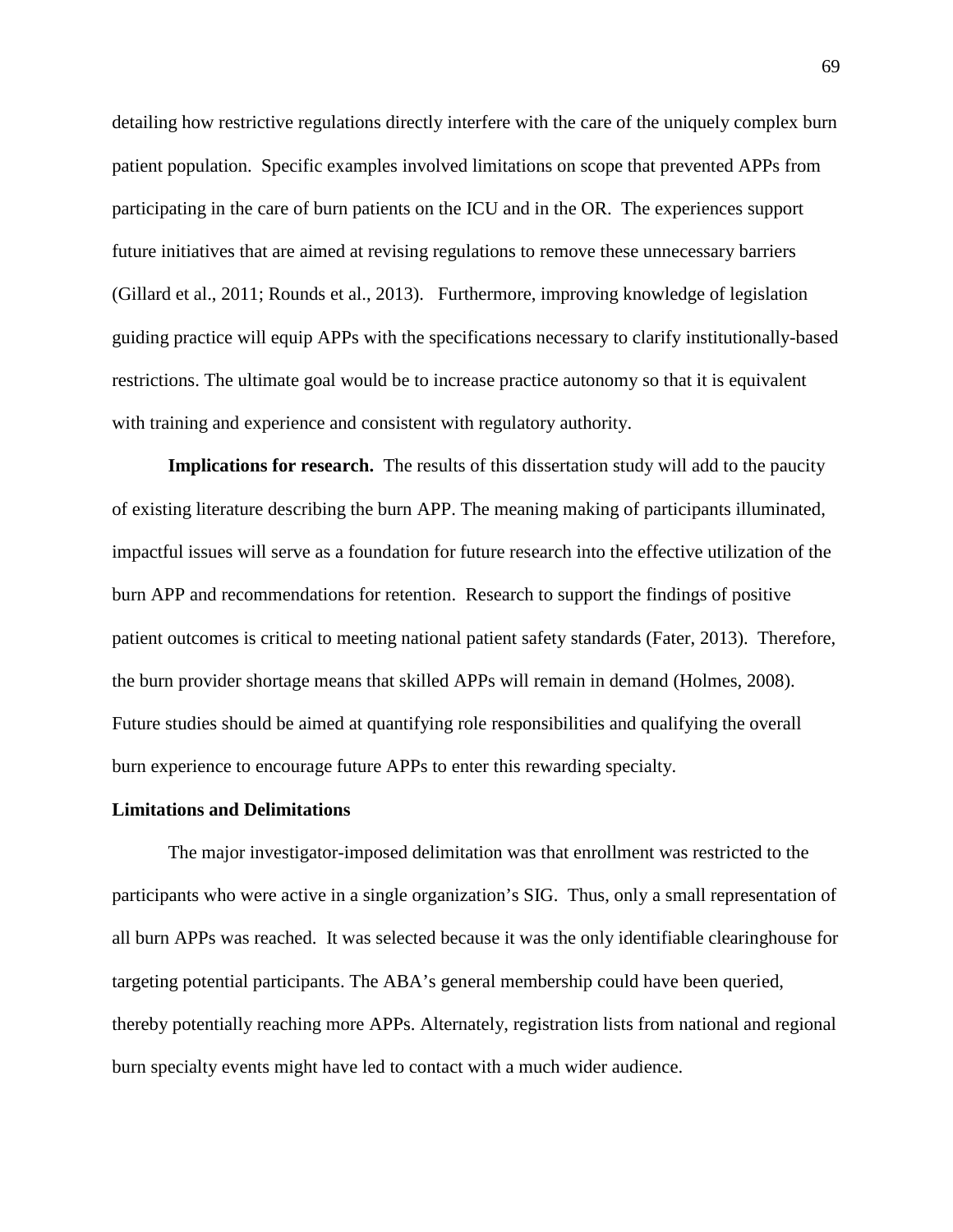Of those who responded to the invitation, several were not employed full time, which made them ineligible for participation. Many of these professionals had years of experience and could have shared valuable insight through their experiences. The research did not fully appreciate the number of part-time providers and resulted in lost potential opportunities.

Video-conferencing was conceived as a way to make the interview process as convenient as possible. Also, it was thought that being in their own environment might place participants more at ease and best secure their anonymity. Surprisingly, half requested to be interviewed while attending burn meetings outside their home states. Although the IRB protocol was revised, potential participants may have been lost due to the solicitation with only video-conferencing as a possibility.

#### **Recommendations**

The themes demonstrated by participants indicated meaning making in their daily experiences as burn APPs. Interpretation of their personal stories unveiled motivators and barriers. Recommendations were born out of these interpretations, encompassing interactions with administrators, physicians, and burn team colleagues. Finally, the recommendations of the participants themselves were detailed.

The role of the APP is intimately connected to the team of incredible professionals with whom they collaborate on a daily basis. Ongoing and open multidisciplinary communication is imperative. Burn team members should be dedicated exclusively to the burn population. It is not always possible if they are responsible for several different services at once due to budgetary constraints. It is important for hospital administrators to allow the burn specialty professionals through the allocation of adequate resources to focus on the care of this complex population in order to achieve quality outcomes, both for the patient and their institution.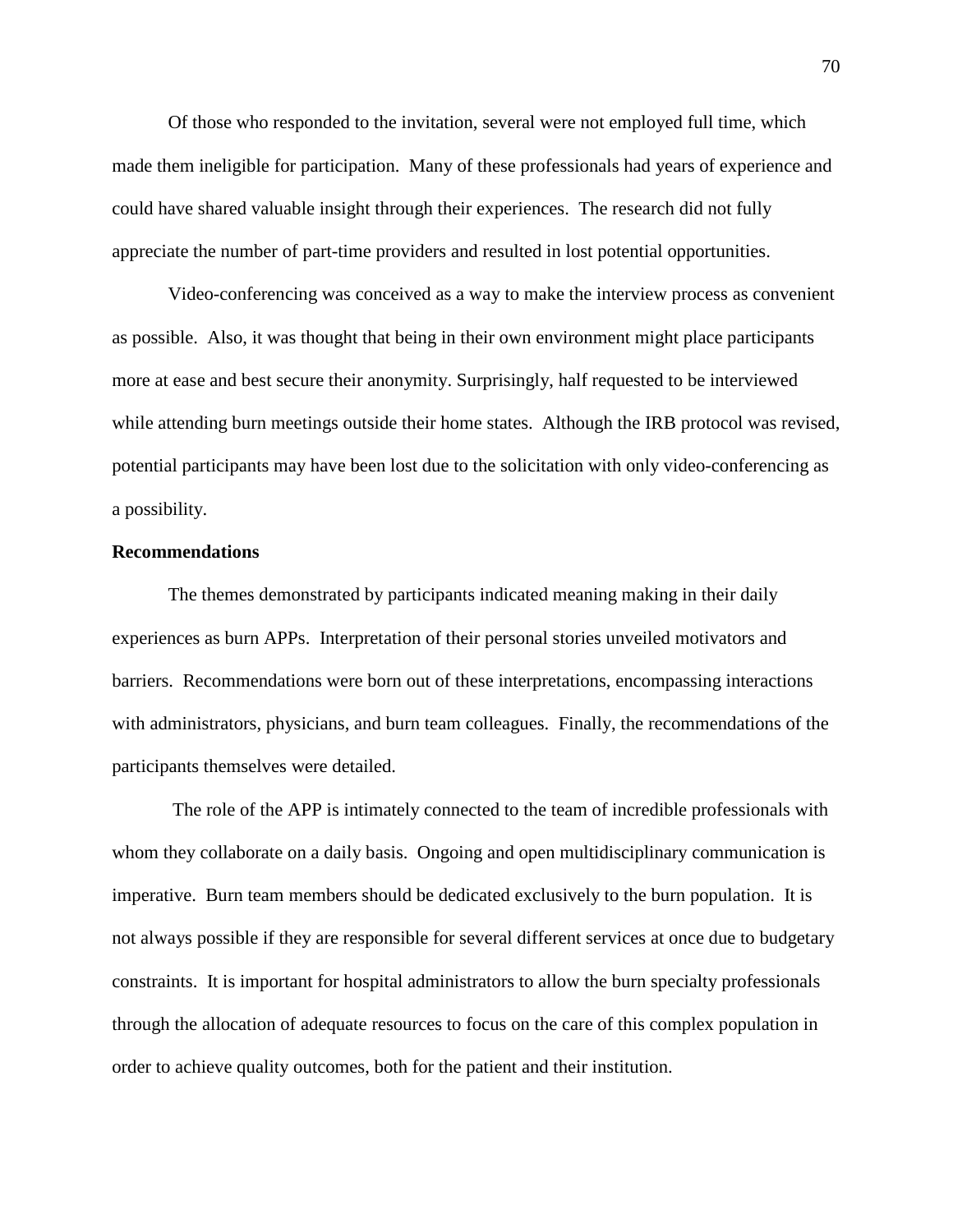Finances alone do not ensure that APPs can deliver optimal care to burn-injured patients. Regulatory barriers restrict practice and originate from national, state, and institutional guidelines. Addressing inappropriate and unfair practice restrictions has required action from both individual professionals and groups. Both PAs and NPs are required to meet predetermined criteria for licensure and certification. As stated previously, knowledge of existing regulations is paramount and will arm the APPs with vital information should they fall victim to inappropriate restrictions on their practices. APPs should provide these specifications, including any additional skills or specialized knowledge that they possess to their employers. Annual practice reviews or recredentialing meetings have afforded the opportunity to discuss the APPs role and establish an open dialogue about utilization to the full extent of their education and training. The next step is becoming engaged in the legislative process and participation in professional organizations to assume an active role in achieving regulatory change. Unfortunately, allocating time for political activity can be challenging for the burn APP.

Indeed, time is always at a premium for these professionals. The oppressively busy schedules, simultaneous obligations, and encroachment on personal time have led to role stress and contribute to burn APP attrition. Professional and personal stewardship mean that the APP has to establish reasonable expectations and open the lines of communication with both administration and attending physicians. Employers can demonstrate support by increasing the perception of value to soften the negative influence of the working conditions. Administrative days to catch up on outstanding paperwork and support of continuing education provide opportunities for decompression. The APPs play a critical role in the success of burn care delivery, and the increasingly tangible recognition of their contributions by their employers and the ABA is vital to ongoing engagement.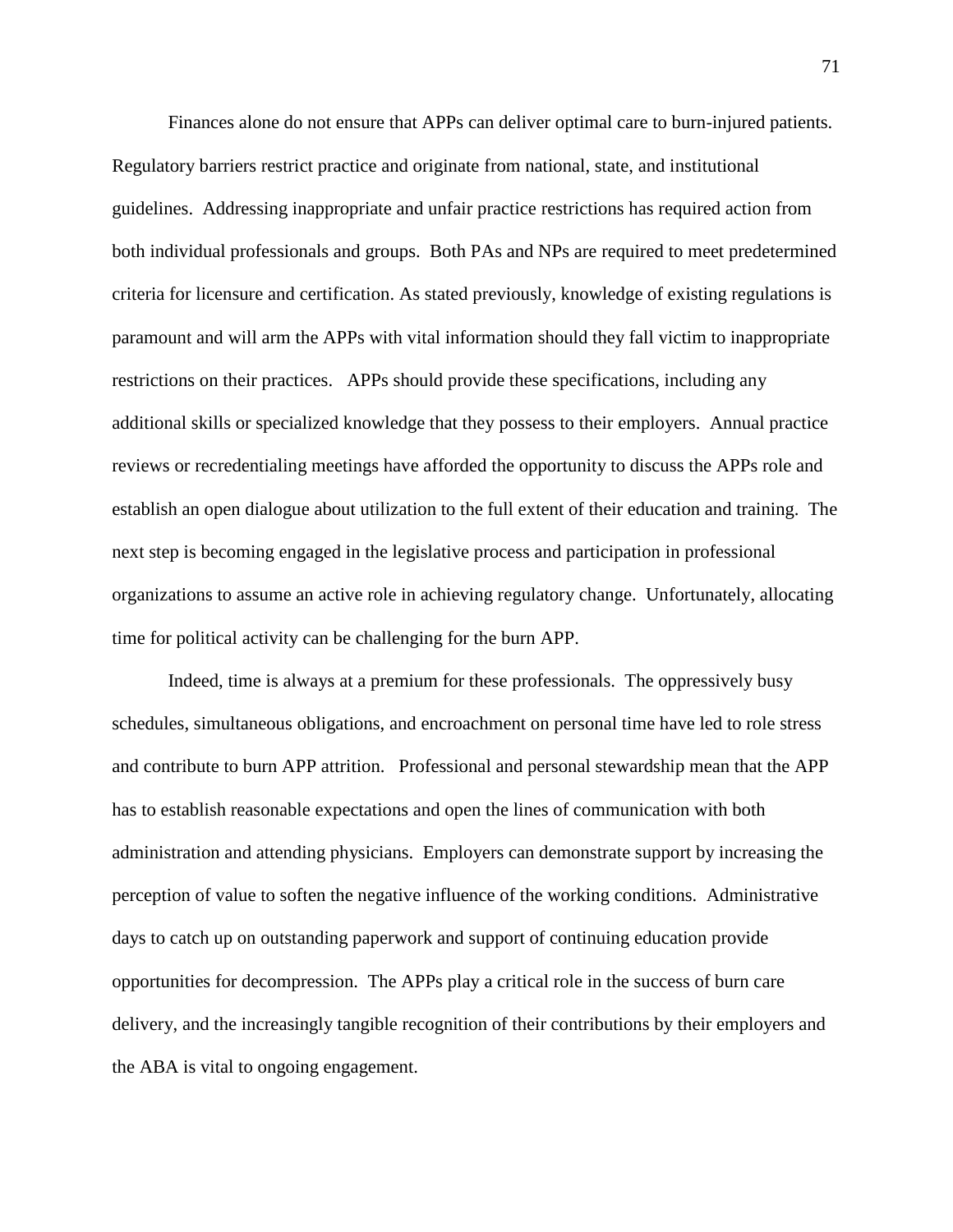As the participants offered insight into their meaning making and experience of being a burn APP, they detailed recommendations that held profound significance to them. The majority recommended a more formal acknowledgement of the APP's role and contribution to burn care by the ABA. There should be more educational offerings specific to needs of APPs, such as procedural skills and increased representation among presenters at the regional and national meetings. Improved utilization of the SIG is vital to encourage dialogue among burn APPs regarding practice issues and to develop and disseminate research. Participants also requested the establishment of a burn specialty certification to validate practice. Burn orientation should be standardized to fit the needs of the institution and serve as a foundation for developing a practice where all team members have a clear understanding of the role.

#### **Summary**

The dissertation study demonstrated the professional and personal lived experience of the burn APP as guided by the philosophy of Dr. Heidegger. Accordingly, the participants' existence was exposed as multimodal engagement with the role, including (a) social interaction with the team, (b) temporality as it relates to accomplishments of tasks and achieving a healthy work-life interface, (c) self-awareness of actual and potential contributions to burn care and patient outcomes, and (d) affective reflection through meaning making on a personal level (Smith et al., 2009, pp.16-25). The burn APPs shared details of their schedules, their day-to-day experiences, and their joys and stressors. Consistent with Dr. Heidegger, their way-of-being left some meanings hidden or unrecognized. Through the IPA process, interpretation was an illumination of the bricolage of experiences within the role. Exciting role diversity, gratification, and team comradery was in ongoing conflict with practice barriers and time obligations (van Manen, 2014, pp. 220-222).

72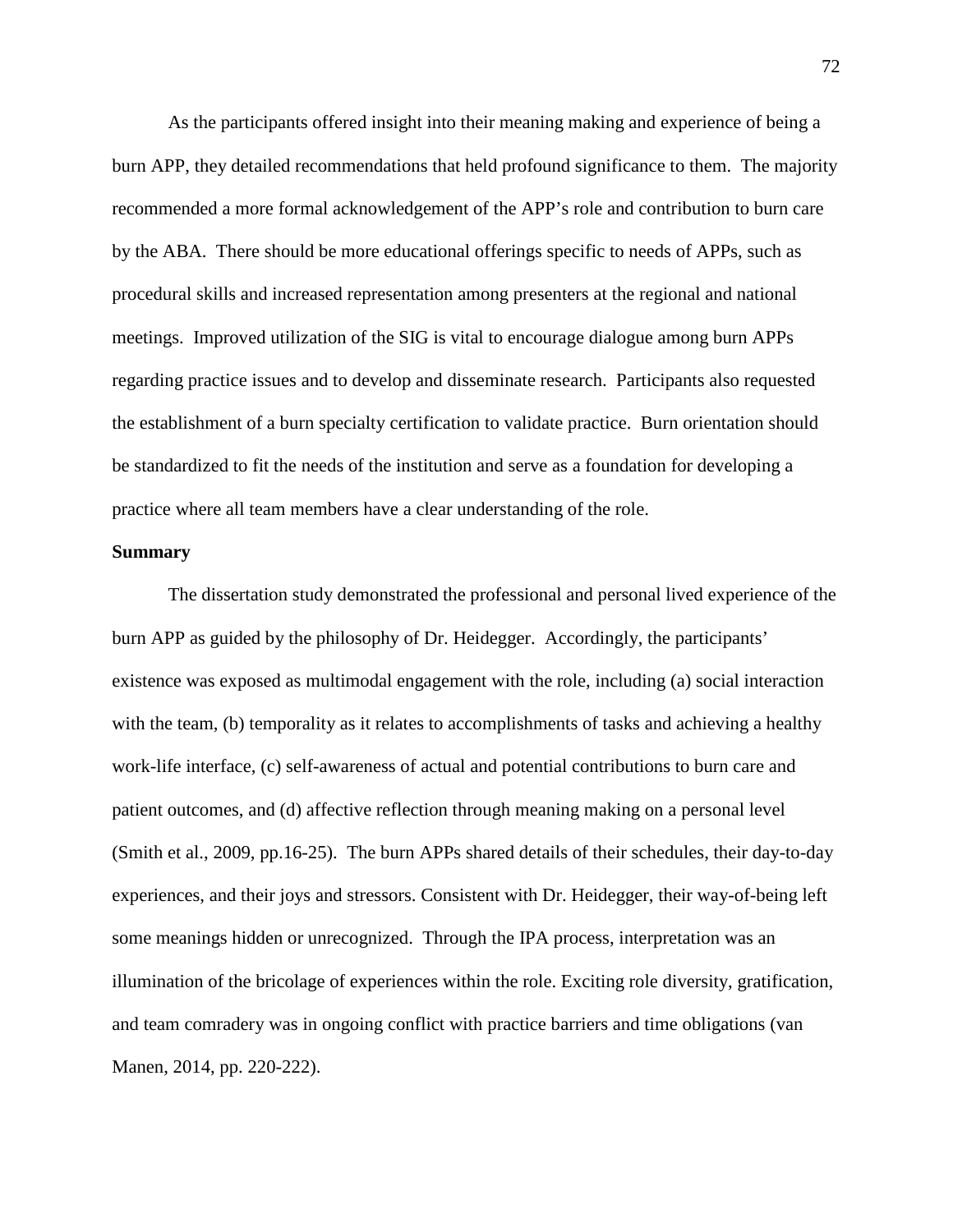Important implications for current and future practice were illuminated by the experiences shared. Burn care requires a specialized skill set for which no formalized training currently exists. The burn APP begins providing care shortly after injury and continues throughout the extended treatment course well into survivorship. An important aspect of the APP role is consistent leadership of the burn team in the face of rotating resident and attending physicians. Although viewed by all as extremely gratifying work, burn injuries exact a significant emotional toll on these providers. Despite the amazing and inspirational resilience of burn-injured patients, rigorous time demands and regulatory barriers led the participants to question their future commitment to the burn specialty.

The work is confirming of the unique needs of burn patients and the skill and professionalism of the burn APP. Strong feelings of dedication, pride, and conflict were demonstrated. With the IPA format, the participants were allowed to disclose experiences encountered in the burn specialty. The primary contribution of this dissertation study was to give the burn APP a voice. Frustrations and discontent related to specialty-specific practice stressors and regulatory barriers were not shared with key decision makers within the APPs' organizations. Burn APPs are essential to their burn centers, the burn team, and the burn-injured patient. No current literature has provided a concise description of this professional. The dissertation's foundational work has illuminated many aspects of the role. Full understanding and acknowledgement of the burn APPs' contributions will serve to improve patient outcomes while increasing job satisfaction and retention.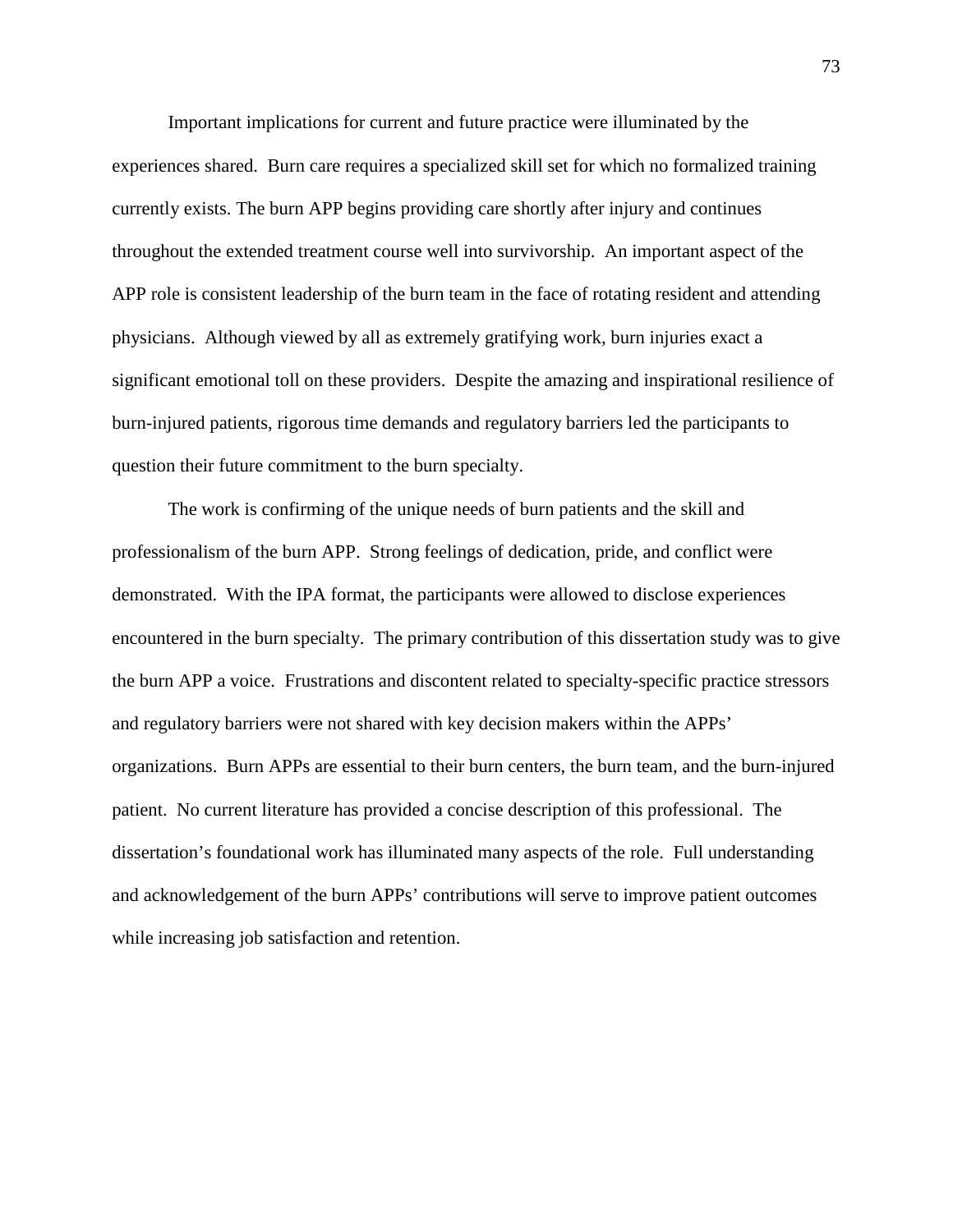#### References

- Al-Mousawi, A., Mecott-Rivera, G., Jeschke, M., & Herndon, D. (2009). Burn teams and burn centers: The importance of a comprehensive team approach to burn care. *Clinics in Plastic Surgery, 36*(4), 547-554.
- American Burn Association. (n.d.a). American Burn Association regional map. Retrieved from http://ameriburn.org/public-resources/burn-center-regions/
- American Burn Association. (n.d.b). Who we are. Retrieved from http://ameriburn.org/who-weare/activities/
- American Association of Colleges of Nursing. (2017, June). Fact sheet: The Doctor of Nursing practice. Retrieved from http://www.aacn.nche.edu/media-relations/factsheets/DNPFactSheet.pdf
- Barnett, J. (2005). An emerging role for nurse practitioners: Perioperative assessment. *American Operating Room Nurses Journal*, *82*(5), 825-834.
- Barss, K. (2012). Building bridges: An interpretive phenomenological analysis of nurse educators' clinical experience using the T.R.U.S.T. model for inclusive spiritual care. *International Journal of Nursing Education Scholarship, 9*(1), 1-17. doi:10.1515/1548-923X.2389
- Benner, P. (Ed.). (1994). *Interpretive phenomenology: Embodiment, caring, and ethics in health and illness*. Thousand Oaks, CA: Sage Publications, Inc.
- Bevis, L., Berg-Copas, G., Thomas, B., Vasquez, D., Wetta-Hall, R., . . . Harrison, P. (2008). Outcomes of tube thoracostomies performed by advanced practice providers vs trauma surgeons. *American Journal of Critical Care, 17*(4), 357-363.

Biscardi, C., Mitchell, J., Simpkins, S., & Zipp, G. (2013). Practice characteristics and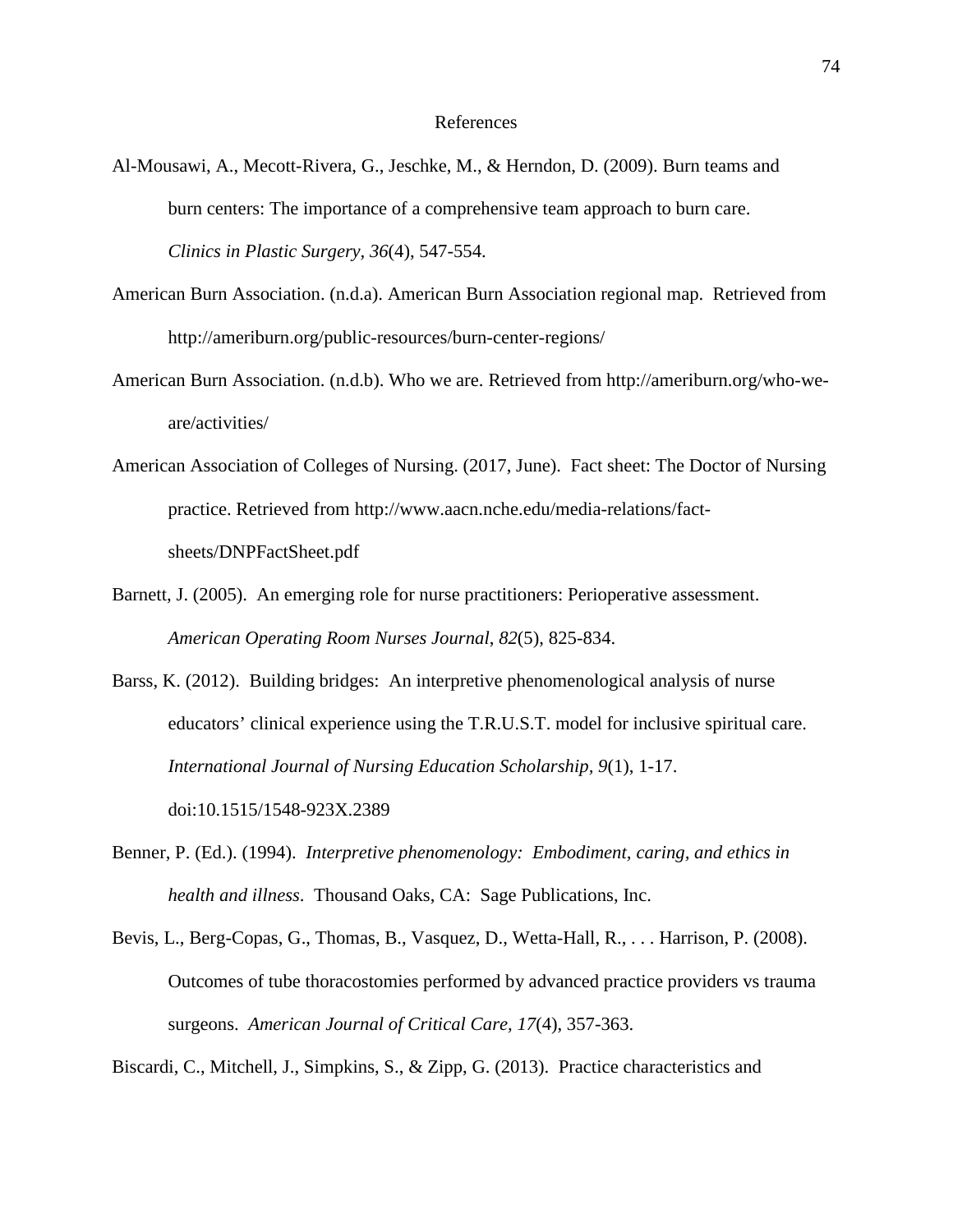lifestyle choices of men and women physician assistants and the relationship to career satisfaction. *Journal of Allied Health, 42*(3), 157-162.

- Blow, S. (2009). A day in the life. *Journal of the American Academy of Physician Assistants, 22*(12), 16-19.
- Bourne, K., Daher, N., Javaherian, H., Hewitt, L., & Wilson, C. (2012). Physician assistant: Motivations and perceptions of the profession. *Journal of Allied Health*, *41*(2), 70-76.
- Brinkmann, S., & Kvale S. (2015). *Interviews: Learning from the craft of qualitative research interviewing* (3rd ed.). Los Angeles, CA: Sage.
- Carolan, M. (2013). Women's experience of gestational diabetes self-management: A qualitative study. *Midwifery, 29*, 637-645. doi:10.1016/j.midw.2012.05.013
- Cawley, J., Cawthon, E., & Hooker, R. (2012). Origins of the physician assistant movement in the United States. *Journal of the American Academy of Physician Assistants, 25*(12), 36- 42.
- Chakravarthy, A. (2008). Core competency for a trauma subspecialty nurse practitioner. *Journal of Trauma Nursing, 15*(3), 145-148.
- Clancy, M. (2013). Is reflexivity the key to minimizing problems of interpretation in phenomenological research, *Nurse Researcher, 20*(6), 12-16.
- Connelly, L. (2015). Research roundtable: Life worlds in phenomenology. *MedSurg Nursing, 24*(2), 119-120.
- Converse, M. (2012). Philosophy of phenomenology: How understanding aids research. *Nurse Researcher, 20*(1), 28-32.
- Cronin, C. (2001). Research in brief: How do nurses deal with their emotions on a burn unit? A hermeneutic inquiry. *Journal of Clinical Nursing, 10*, 301-302.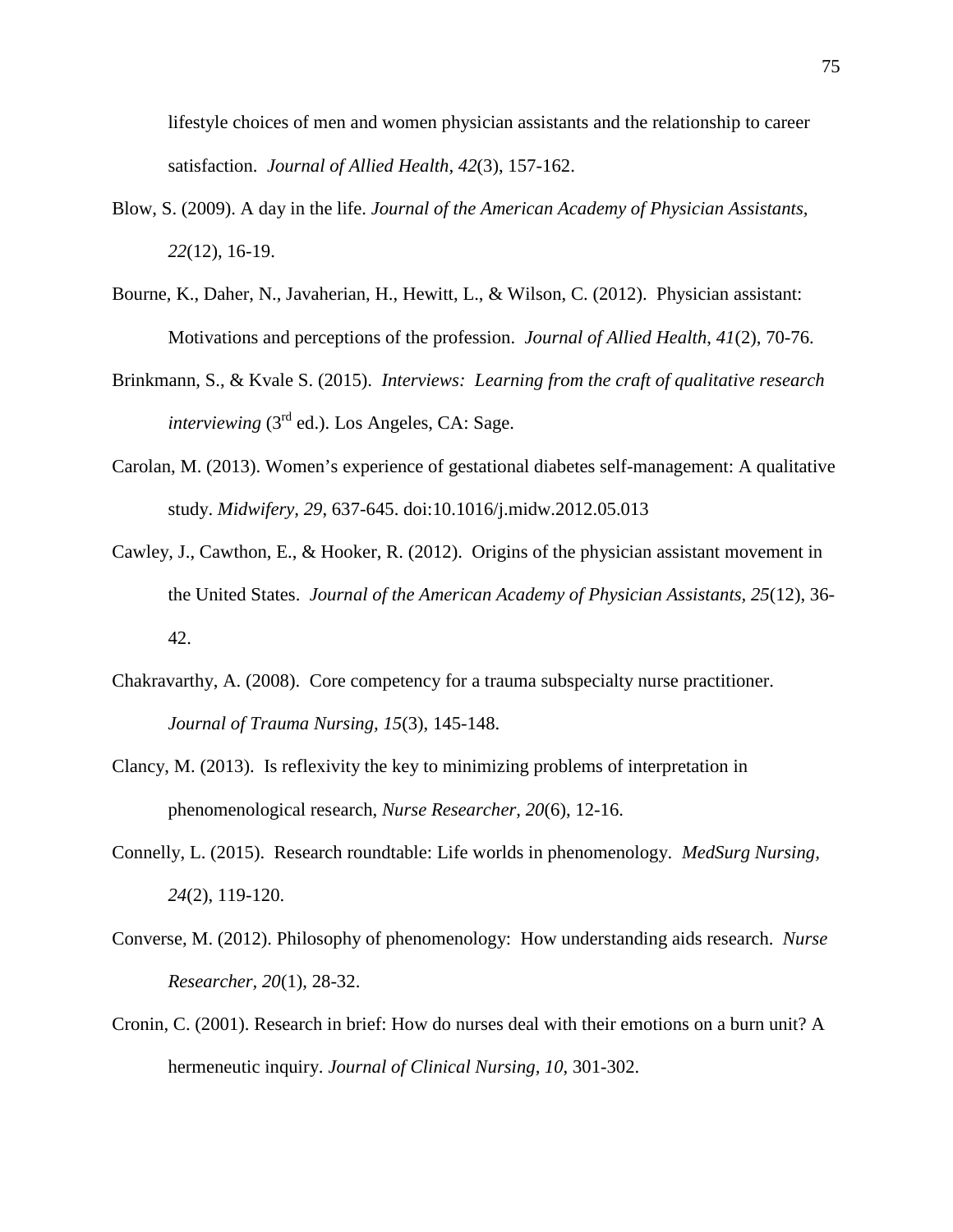- Crotty, M. (1998). *The foundations of social research: Meaning and perspective in the research process.* Los Angeles, CA: Sage.
- Crowe, S. (2014). A role for nurse practitioner in the ICU: Advocating for change. *Dynamics, 25*(3), 26-29.
- Dalton, M. (2013). Perceptions of the advanced nurse practitioner role in a hospital setting. *British Journal of Nursing, 22*(1), 48-53.
- de Marrais, K., & Lapan, S. (Eds). (2004). *Foundations of research: Methods of inquiry in education and the social sciences.* Mahwah, NJ: Lawrence Erlbaum Assoc.
- Dontje, K., Corser, W. Kreulen, G., & Teitelman, A. (2004). A unique set of interactions: The MSU sustained partnership model of nurse practitioner primary care. *Journal of the American Academy of Nurse Practitioners, 16*(2), 63-69.
- Dunn, D. (2012). What keeps nurses in nursing? *International Journal of Human Caring, 16*(3), 34-41.
- Edkins, R., Cairns, B., & Hultman, C. (2014). A systematic review of advance practice providers in acute care: Options for a new model in a burn intensive care unit. *Annals of Plastic Surgery*, *72*(3), 285-288.
- Fackler, C., Chambers, A., & Bourbonniere, M. (2015). Hospital nurses' lived experience of Power. *Journal of Nursing Scholarship, 47*(3), 267-274. doi: 10.1111/jnu.12127
- Fater, K. (2013). Gap analysis: A method to assess core competency development in the curriculum. *Nursing Education Perspective, 34*(2), 101-105.
- Galicyznski, S. (2006). Top 10 reasons to become a trauma nurse practitioner. *Journal of Trauma Nursing*, *13*(3), 108-110.

Galletta, A. (2001). *Mastering the semi-structured interview and beyond.* New York, NY: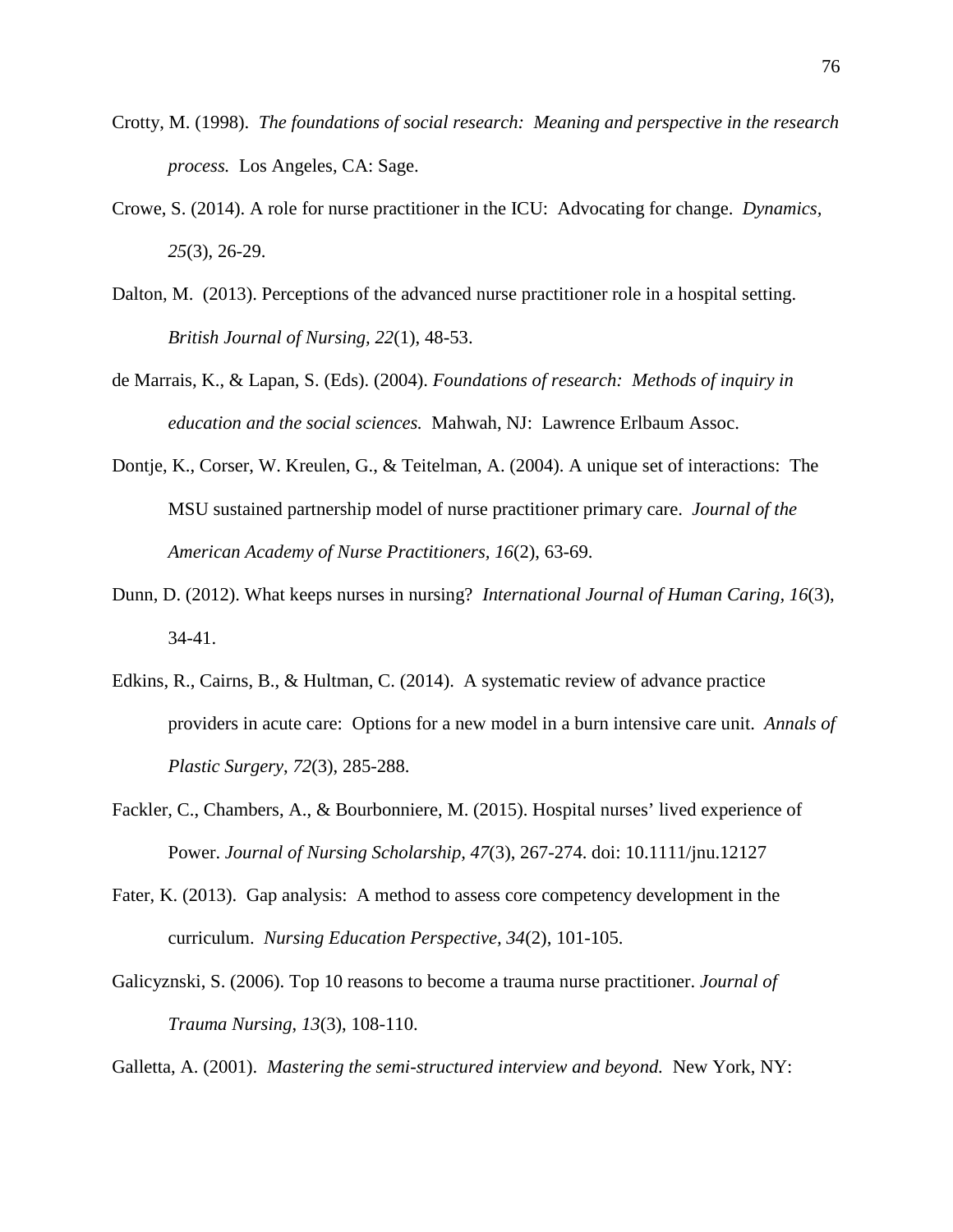New York University Press.

- Gillard, J., Szoke, A., Hoff, W., Wainwright, G., Stehly, C., & Toedter, L. (2011). Utilization of PAs and NPs at a Level 1 trauma center: Effects on outcomes. *Journal of the American Academy of Physician Assistants, 24*(7), 34-43.
- Gonzalez-Colaso, R., Moloney-Johns, A., & Sivahop, J. (2013). To teach or not to teach: 2011 national survey of physician assistants and preceptor experiences. *The Journal of Physician Assistant Education, 24*(2), 12-19.
- Hardwicke, J. Kohlhardt, A., & Moieman, N. (2015). The Birmingham Burn Centre archive: A photographic history of post-war burn care in the United Kingdom. *Burns, 41*, 680- 688. doi:10.1016/j.burns.2015.01.008
- Hattery, E., Nguyen, T., Baker, A., & Palmieri, T. (2014). Burn care in the 1800s. *Journal of Burn Care and Research, 36*(1), 236-239. doi:10.1097/BCR.0000000000000112
- Heidegger, M. (1962). *Being and time* (J. Macquirrie & E. Robinson Trans., 2008). New York, NY: Harper Perennial.
- Herrmann, L., & Zabramski, J. (2005). Tandem practice model: A model for physician-nurse practitioner collaboration in a specialty practice, neurosurgery. *Journal of the American Academy of Nurse Practitioners, 17*(6), 213-218.
- Holmes, J. (2008). Critical issues in burn care. *Journal of Burn Care and Research, 29*(6), s180-s187. doi:10.1097/BCR.0b013e31818cf8b8
- Hooker, R. (2009). Do physician assistants provide a "social good" for America? *Journal of the American Academy of Physician Assistants, 22*(9), 12.
- Hooker, R., & Everett, C. (2012). The contributions of physician assistants in primary care systems. *Health and Social Care in the Community, 20*(1), 20-31.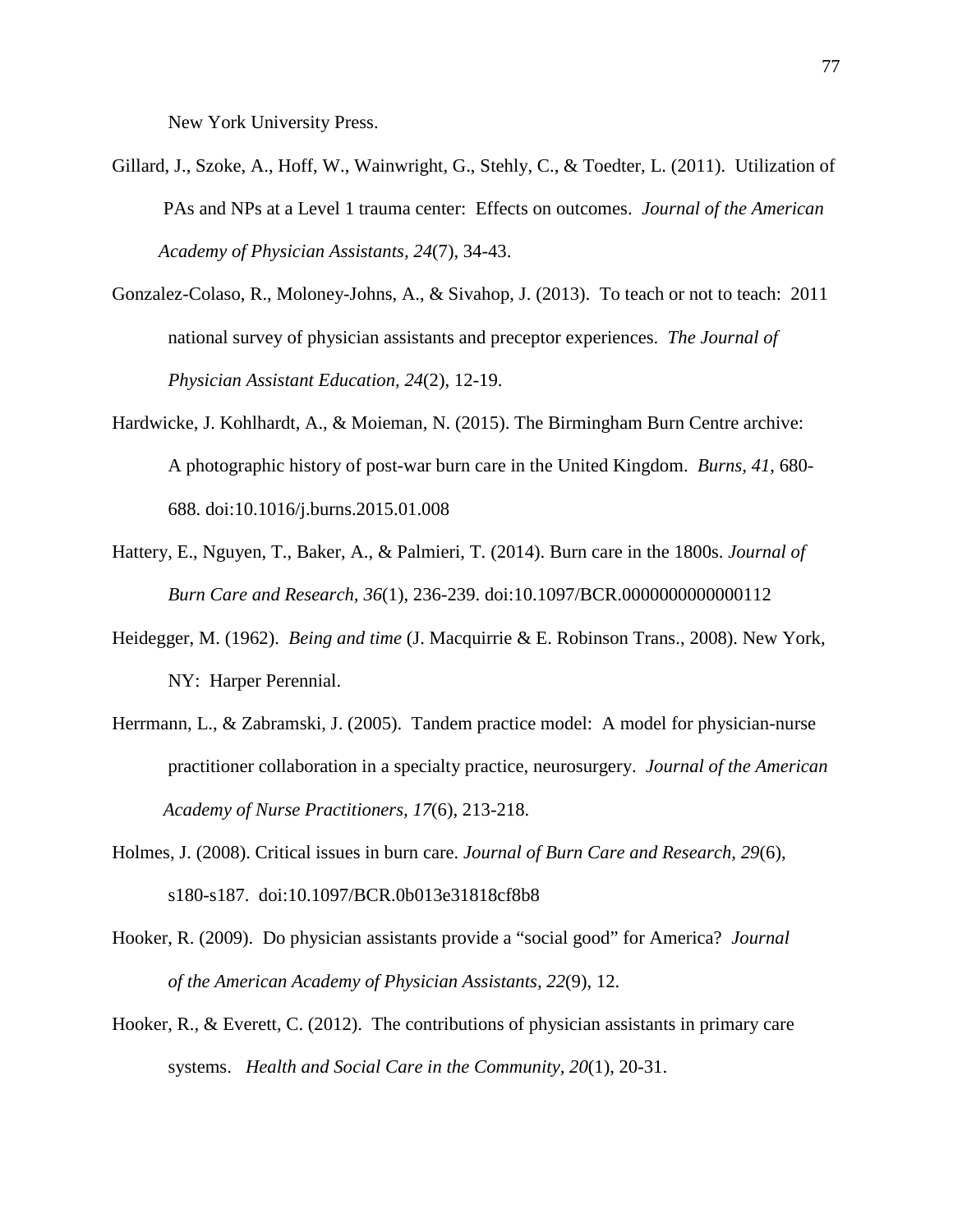- Hunter, J. (2008). Applying constructivism to nursing education in cultural competence: A course that bears repeating. *Journal of Transcultural Nursing, 19*(4), 354-362.
- Hurlock-Chorostecki, C., Forchuk, C., Orchard, C., van Soeren, M., & Reeves, S. (2014). Hospital-based nurse practitioner roles and interprofessional practice: A scoping review. *Nursing & Health Sciences, 16*, 403-410.
- Ivey, J. (2013). Demystifying research: Interpretive phenomenology. *Pediatric Nursing, 39*(1), 27.
- Jonsen, A., Siegler, M. & Winslade, W. (2010). *Clinical Ethics: A practical approach to ethical decisions in clinical medicine* (7<sup>th</sup> ed.). New York, NY: McGraw Hill.
- Kapu, A., & Kleinpell, R. (2012). Developing nurse practitioner associated metrics for outcomes assessment. *Journal of the American Association of Nurse Practitioners, 25*, 289-296. doi:10.1111/1745-7599.12001
- Kartha, A., Restuccia, J., Burgess, J., Benzer, J., Glascow, J., Hockenberry, J. . . . Kaboli, P. (2014). Nurse practitioner and physician assistance scope of practice in 118 acute care hospitals. *Journal of Hospital Medicine, 9*(10), 615-620. doi:10.1002/jhm.2231
- Kleinpell, R., & Hravnak, M. (2005). Strategies for success in the acute care nurse practitioner role. *Critical Care Nursing Clinic of North America, 17*, 177-181. doi:10.1016/j.ccell.2005.01.001
- Kleinpell, R., Hudspeth, R., Scordo, K., & Magdic, K. (2012). Defining NP Scope of practice and associated regulations: Focus on acute care. *Journal of the American Academy of Nurse Practitioners*, *24*, 11-18.

Luckianow, G., Piper, G., & Kaplan, L. (2015). Bridging the gap between training and advance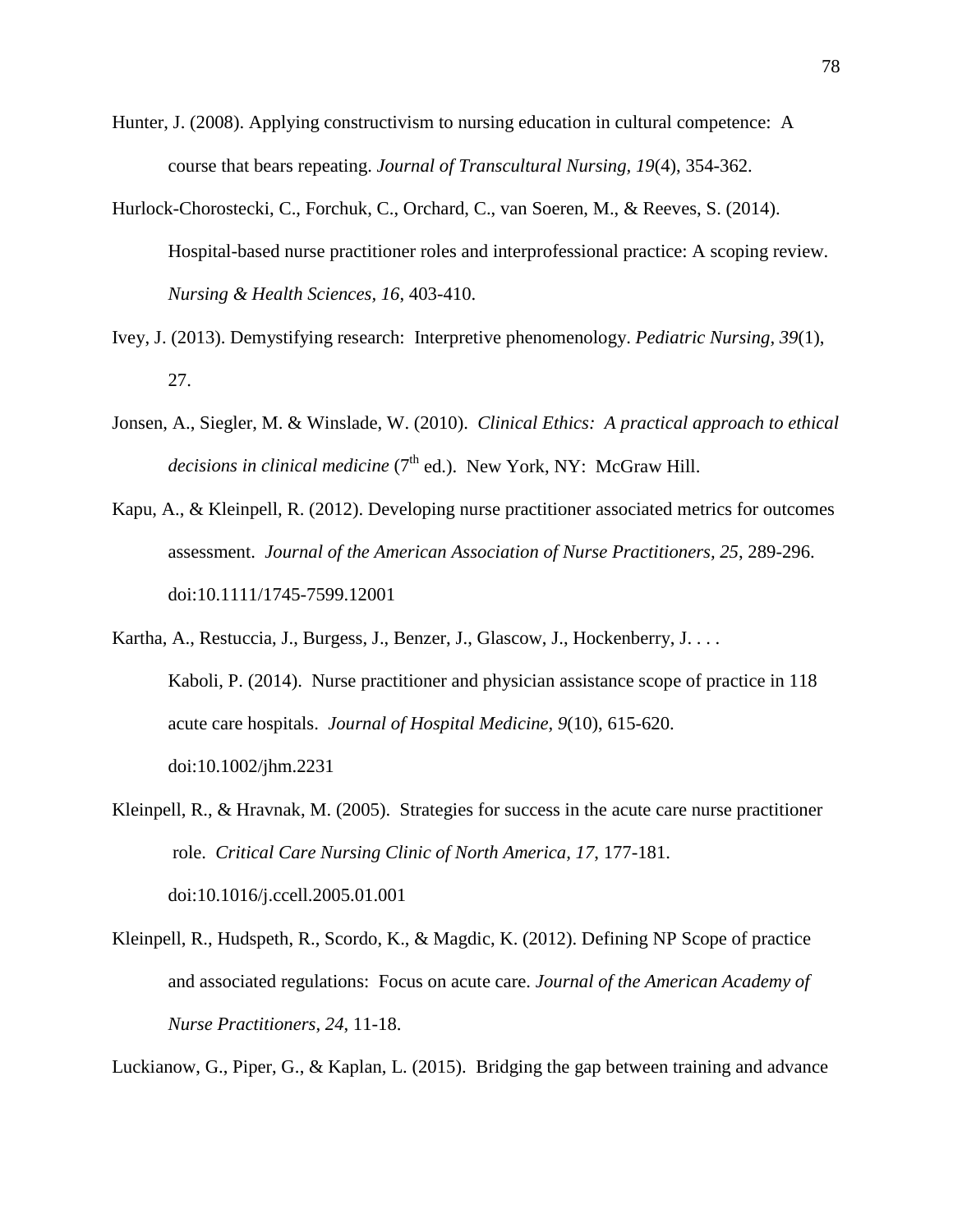practice provider critical care competency. *Journal of the American Academy of Physician Assistants, 28*(5), 1-5. doi:10.1097/01.JAA.0000464711.42477.79

- Marsh, L., Diers, D., & Jenkins, A. (2012). A modest proposal: Nurse practitioners to improve clinical quality and financial viability in critical access hospitals. *Policy, Politics &Nursing Practice*, *13*(4), 184-194. Retrieved from http://ppn.sagepub.com/content/13/4/184
- Maggs-Rapport, F. (2000). Combining methodological approaches in research: Ethnography and interpretive phenomenology. *Journal of Advanced Nursing, 31*(1), 219-225.
- Miles, M., Huberman, A., & Salana, J. (2014). *Qualitative data analysis: A methods source book* (3rd ed.). Los Angeles, CA: Sage.
- Myers, T. (2006). *Nurse practitioner in burn centers: An exploration of the developing role.* (Doctoral dissertation). Retrieved from http://digitalcommons.georgiasouthern.edu/etd
- Norlyk, A., & Harder, I. (2010). What makes a phenomenological study phenomenological? An analysis of peer-reviewed empirical nursing studies. *Qualitative Health Research, 20*(3), 420-431. doi:10.1177/1049732309357435
- Ortiz-Pujols, S., Thompson, K., Sheldon, G., Fraher, E., Ricketts, T., & Cairns, B. (2011). Burn care: Are there sufficient providers and facilities. *Bulletin of the American College of Surgeons*, *96*(11), 33-37.
- Owens, V., Palmieri, T., & Greenhalgh, D. (2014). Mid-Level providers: What do we do? *Journal of Burn Care and Research.* Advanced online publication doi:10.1097/BCR.0000000000000229
- Paige, J., & Smith, R. (2013). Nurse faculty experiences in problem-based learning: An interpretive phenomenologic analysis. *Nursing Education Perspectives, 34*(4), 233- 239.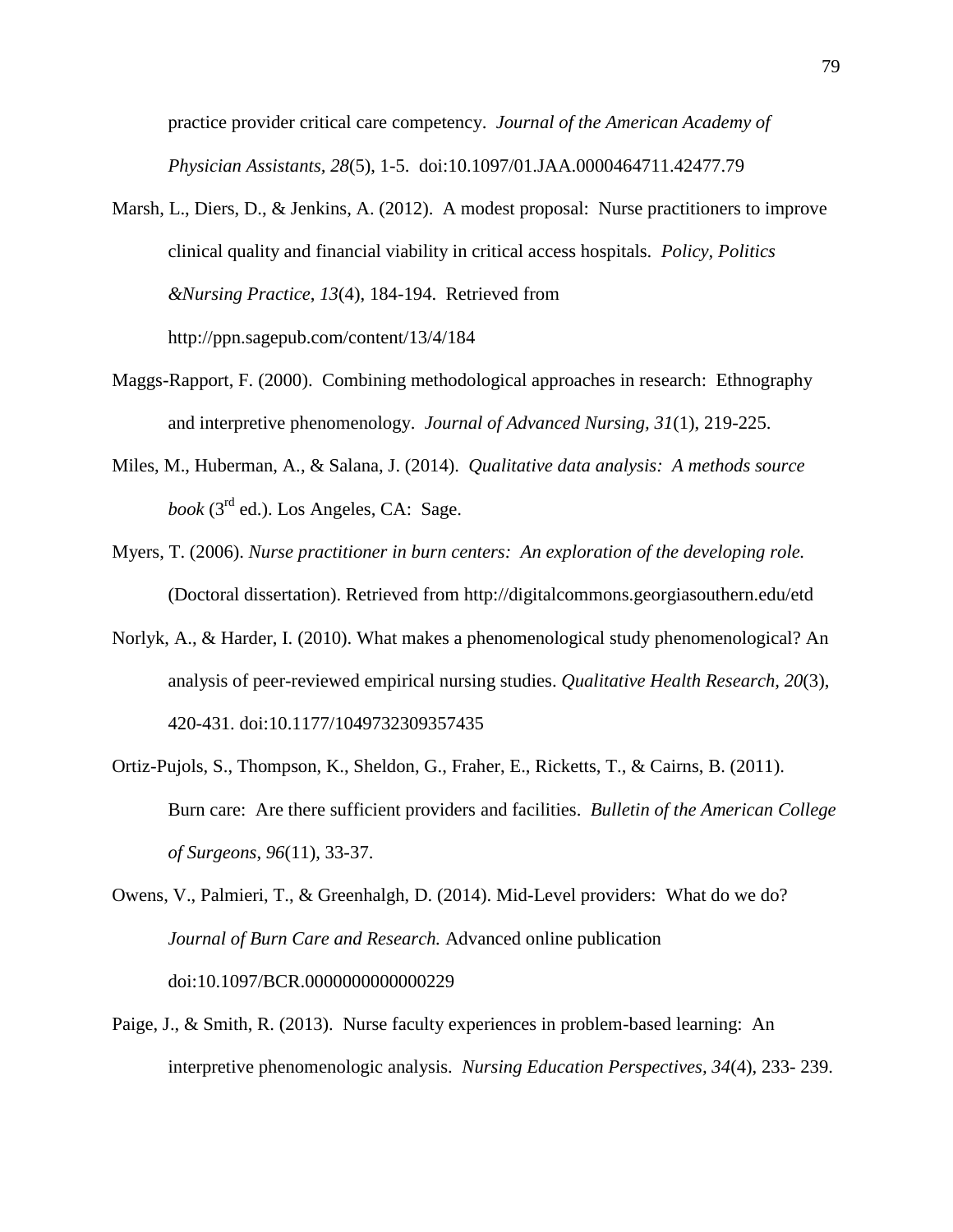- Pasaron, R. (2013). Nurse practitioner job satisfaction: Looking for successful outcomes. *Journal of Clinical Nursing, 22*, 2593–2604. doi:10.1111/j.1365-2702.2012.04331.x
- Paton, A., Stein, D., D'Agostino, R., Pastores, S., & Halpern, N. (2013). Critical care medicine advanced practice model at a comprehensive cancer center: Successes and challenges. *American Journal of Critical Care, 22*(5), 439-443. doi:http://dx.doi.org/10.4037/ajcc2013821
- Pecanac, M., Janjic, Z., Komarcevic, A., Dobanovacki, D., & Miskovic, S. (2013). Burns treatment in ancient times. *Medicinski Pregled, 66*(5-6), 263-267.
- Percy, M., & Sperhac, A. (2007). State regulations for the pediatric nurse practitioner in acute care. *Journal of Pediatric Health Care, 2,* 29-43.
- Pereira, H. (2012). Rigour in phenomenological research: Reflections of a novice nurse Researcher. *Nurse Researcher, 19*(3), 16-19.
- Polit, D., & Beck, C. (2012). *Nursing research: Generating and assessing evidence for nursing practice* ( $9<sup>th</sup>$  ed.). Philadelphia, PA: Wolters-Kluwer/Lippincott Williams & Wilkins.
- Poghosyan, L., & Aiken, L. (2015). Maximizing nurse practitioners' contributions to primary care through organizational changes. *Journal of Ambulatory Care Management, 38*(2), 109-117. doi:10.1097/JAC.0000000000000054
- Portney, L., & Watkins, M. (2009). *Foundations of clinical research: Applications to practice*. (3rd ed.). Upper Saddle, NJ: Pearson-Prentice Hall.
- Ramis, M., Wu, C., & Pearson, A. (2013). Experience of being an advanced practice nurse within Australian acute care settings: A systematic review of qualitative evidence. *International Journal of Evidence-Based Healthcare, 11,* 161-180.

Richards, L., & Morse, J. (2013). *Readme first for a user's guide to qualitative methods*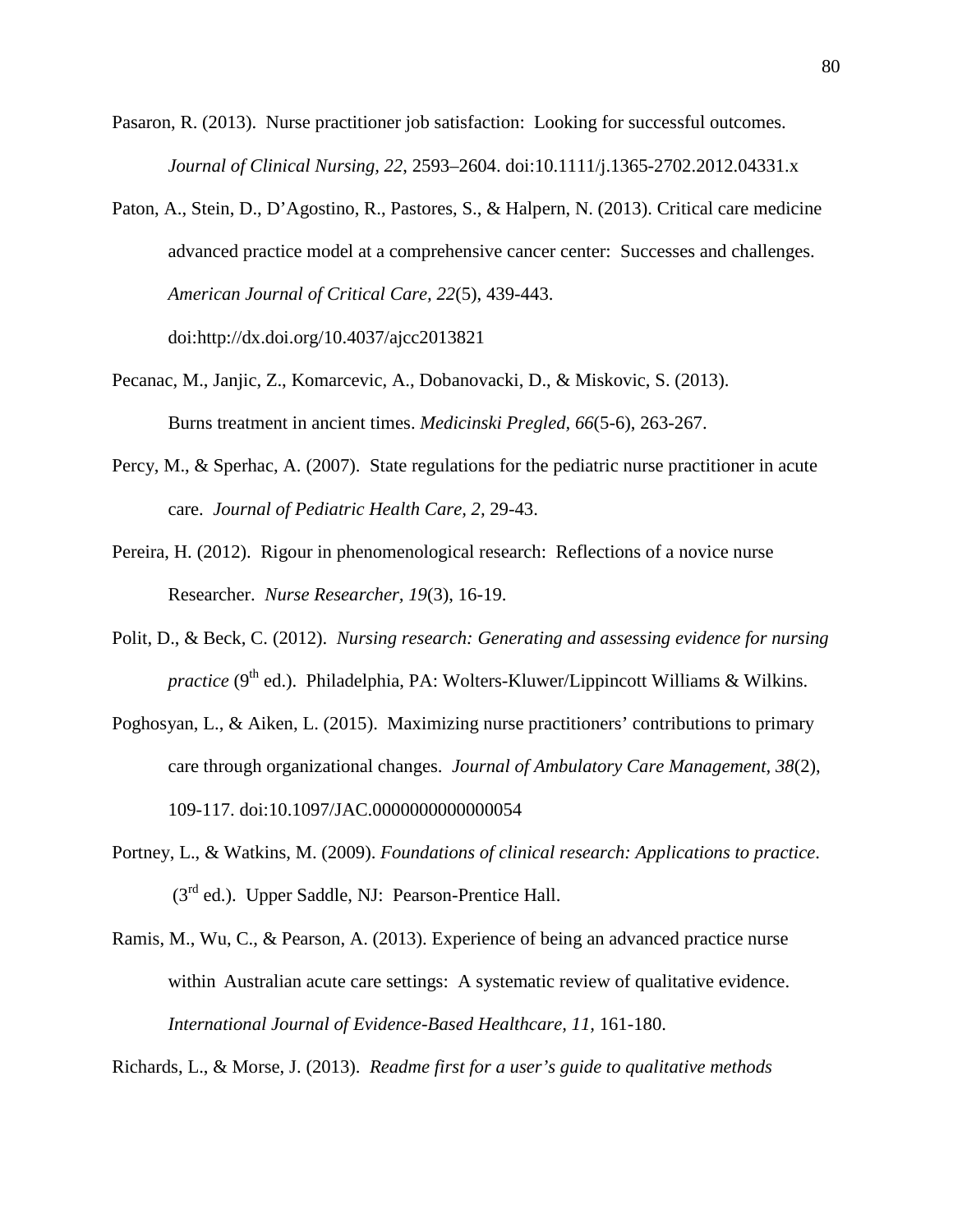$(3<sup>rd</sup>$  ed). Los Angeles, CA: Sage.

- Rounds, L., Zych, J., & Mallary, L. (2013). The consensus model of regulation of APRNs: Implications for nurse practitioners. *Journal of the American Association of Nurse Practitioners, 25, 180-185.*
- Ruel, J., & Motyka, C. (2009). Advanced practice nursing: A principle-based concept analysis. *Journal of the American Academy of Nurse Practitioners, 21*, 384-392. doi:10.1111/j.1745-7599.2009.00415
- Saldana, J. (2013). *The coding manual for qualitative researchers*. Los Angeles, CA: Sage.
- Salmon, J. (2012). The use of phenomenology in nursing research. *Nurse Researcher, 19*(3), 4-5.
- Sanghi, S. (2012). *The handbook of competency mapping: Understanding, designing and implementing competency models in organizations.* New Delhi, India: Sage.
- Schreier, M. (2012). *Qualitative content analysis in practice*. Thousand Oaks, CA: Sage Publications, Inc.
- Serio-Melvin, M., Yoder, L., & Gaylord, K. (2010). Caring for burn patients at the United States Institute of Surgical Research: The nurses' multifaceted roles. *Nursing Clinics of North America, 45*, 233-248. doi:10.1016/j.cnur.2010.02.001
- Shahrokhi, S., Jindal, K., & Jeschke, M. (2012). Three components of education in burn care: Surgical education, inter-professional education, and mentorship. *Burns, 38*, 783-789. doi:10.1016/j.burns.2012.01.012
- Smith, J., Flowers, P., & Larkin, M. (2009). *Interpretive phenomenological analysis: Theory, method and research*. Los Angeles, CA: Sage.

Smythe, L. (2012). Discerning which qualitative approach fits best. *New Zealand College of*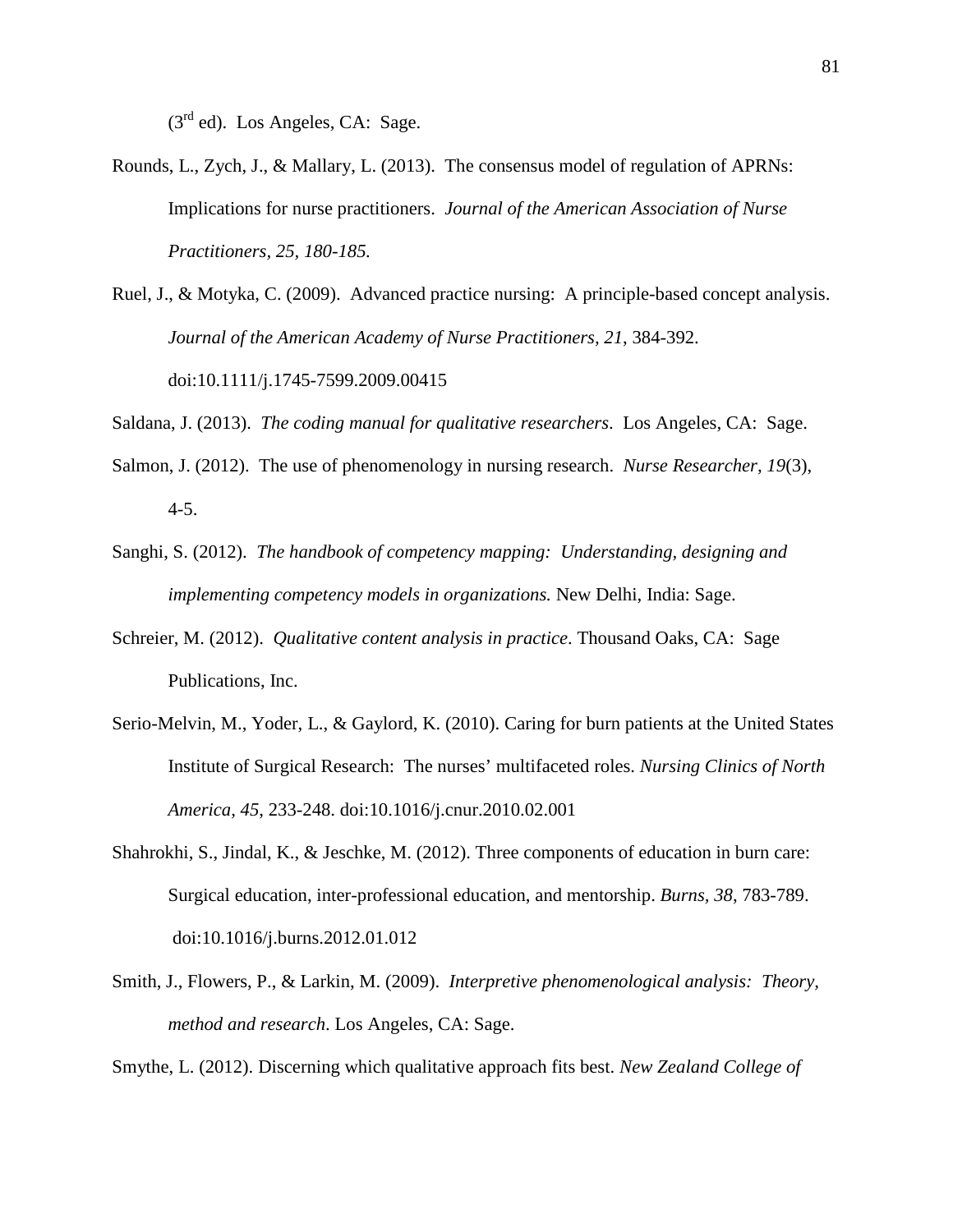*Midwives, 46*, 5-12.

- Soine, L., Errico, K., Redmond, C., & Sprow, S. (2013). What do faculty physicians know about nurse practitioner practice? *The Journal for Nurse Practitioners, 9*(2), 93-98. doi:10.1016/j.nurpra.2012.12.019
- Standing, M. (2009). A new critical framework for applying hermeneutic phenomenology. *Nurse Researcher, 16*(4), 20-30.
- Stewart, J., McNulty, R., Griffin, M., & Fitzpatrick, J. (2010). Psychological empowerment and structural empowerment among nurse practitioners. *Journal of the American Association of Nurse Practitioners*, *22*(1), 27-34. doi:10.1111/j.1745-7599.2009.00467.x
- Sullivan, M., Kiovsky, R., Mason, D., Hill, C., & Dukes, C. (2015). Interprofessional collaboration and education: Working together to ensure excellence in health care. *American Journal of Nursing, 115*(3), 47-54.
- Thomas, S., & Pollio, H. (2002). *Listening to patients: A phenomenological approach to nursing research and practice.* New York, NY: Springer.
- Timmermans, M. Vught, A., Maassen, I., Draaijer, L., Hoofwijk, A., Spanier, M., . . . Laurant, M. (2016). Determinants of the sustained of the employment of physician assistants in hospitals: A qualitative study. *British Medical Journal Open,* 6(11), 1-9. doi:10.1136/bmjopen-2016-011949
- Trochim, W., & Donnelly, J. (2008). *The research methods knowledge base* (3rd ed.). Boston, MA: Cengage.
- Touhy, D., Cooney, A., Dowling, M., Murphy, K., & Sixsmith, J. (2013). An overview of interpretive phenomenology as a research methodology. *Nurse Researcher, 2*(96), 17- 20. https://doi.org/10.7748/nr2013.07.20.6.17.e315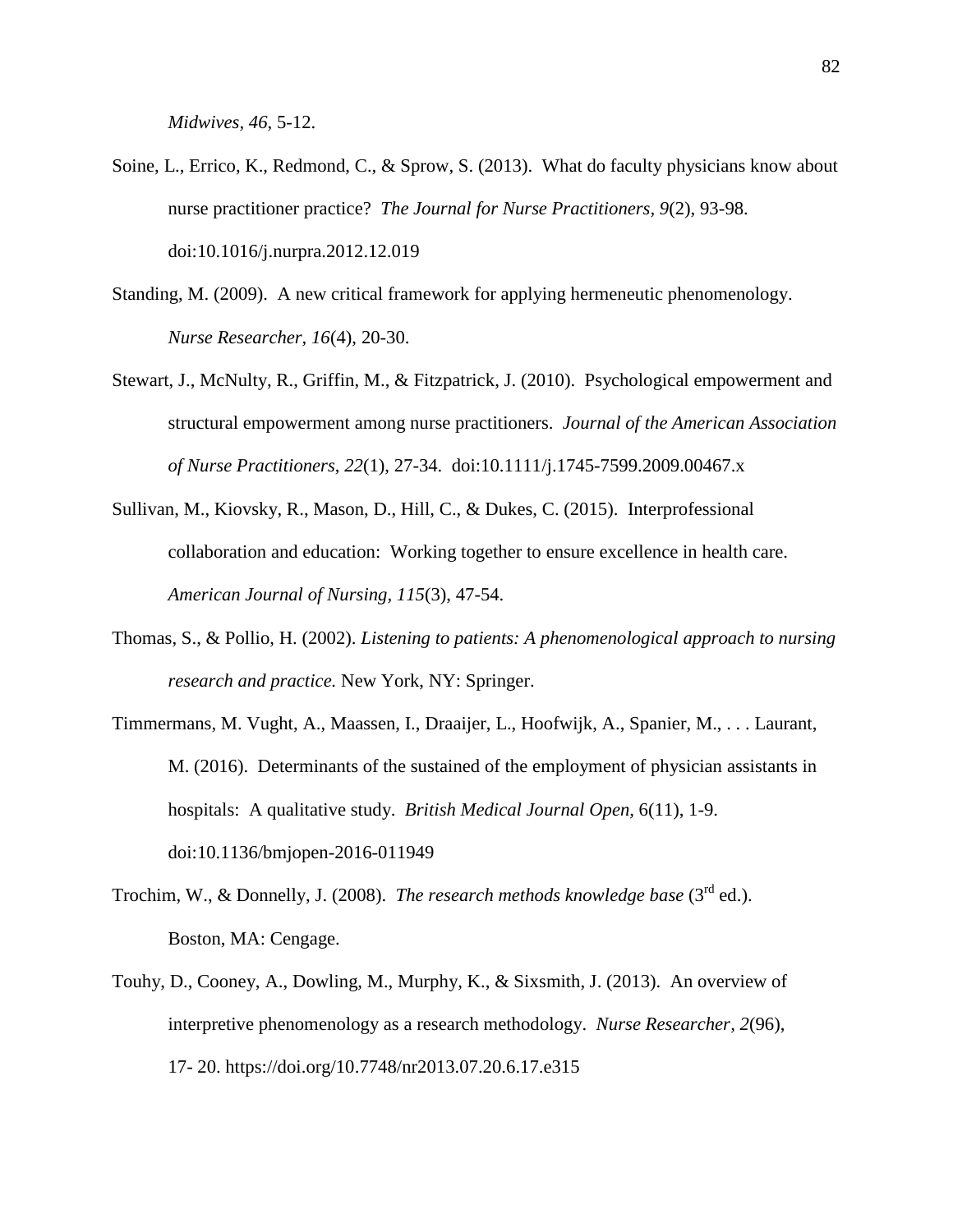- Ulrich, C., Zhou, Q., Hanlon, A., Danis, M., & Grady, C. (2014). The impact of ethics and work-related factors on nurse practitioners' and physician assistants' views on quality of primary healthcare in the United States. *Applied Nursing Research, 27*, 152-156. doi:10.1016/j.aprn.2014.01.001
- UK Healthcare. (2015, September 28). Advanced practice providers. Retrieved from http://ukhealthcare.uky.edu/professionals/advanced-practice/
- Van Fleet, A., & Paradise, J. (2015, January 2015). Tapping nurse practitioners to meet rising demand for primary care. Retrieved from http://kff.org/medicaid/issue-brief/tapping-nurse-practitioners-to-meet-rising-demandfor-primary-care/
- van Manen, M. (2014). *Phenomenology of practice: Meaning–Giving methods in writing phenomenological research and writing*. Walnut Creek, CA: Left Coast Press Inc.
- Waddimba, A., Scribani, M., Krupa, N., May, J., & Jenkins, P. (2016). Frequency of satisfaction and dissatisfaction with practice among rural-based, group-employed physicians and non-physician practitioners. *Biomedical Central Health Services Research, 16*(1), 1-15. doi:10.1186/s12913-016-1777-8
- Waldrop, J. (2015). Update on the doctor of nursing practice 2015. *Journal for Nurse Practitioners, 11*(3), A23-A24.
- Watson, E., & Hillman, H. (2010). Advanced practice registered nursing: Licensure, education, scope of practice, and liability issues. *Journal of Legal Nurse Consulting, 21*(3), 25-29.
- Wilson, A. (2014). Being a practitioner: An application of Heidegger's phenomenology. *Nurse Researcher, 21*(6), 28-33.
- Wojnar, D., & Swanson, K. (2007). Phenomenology: An exploration. *Journal of Holistic*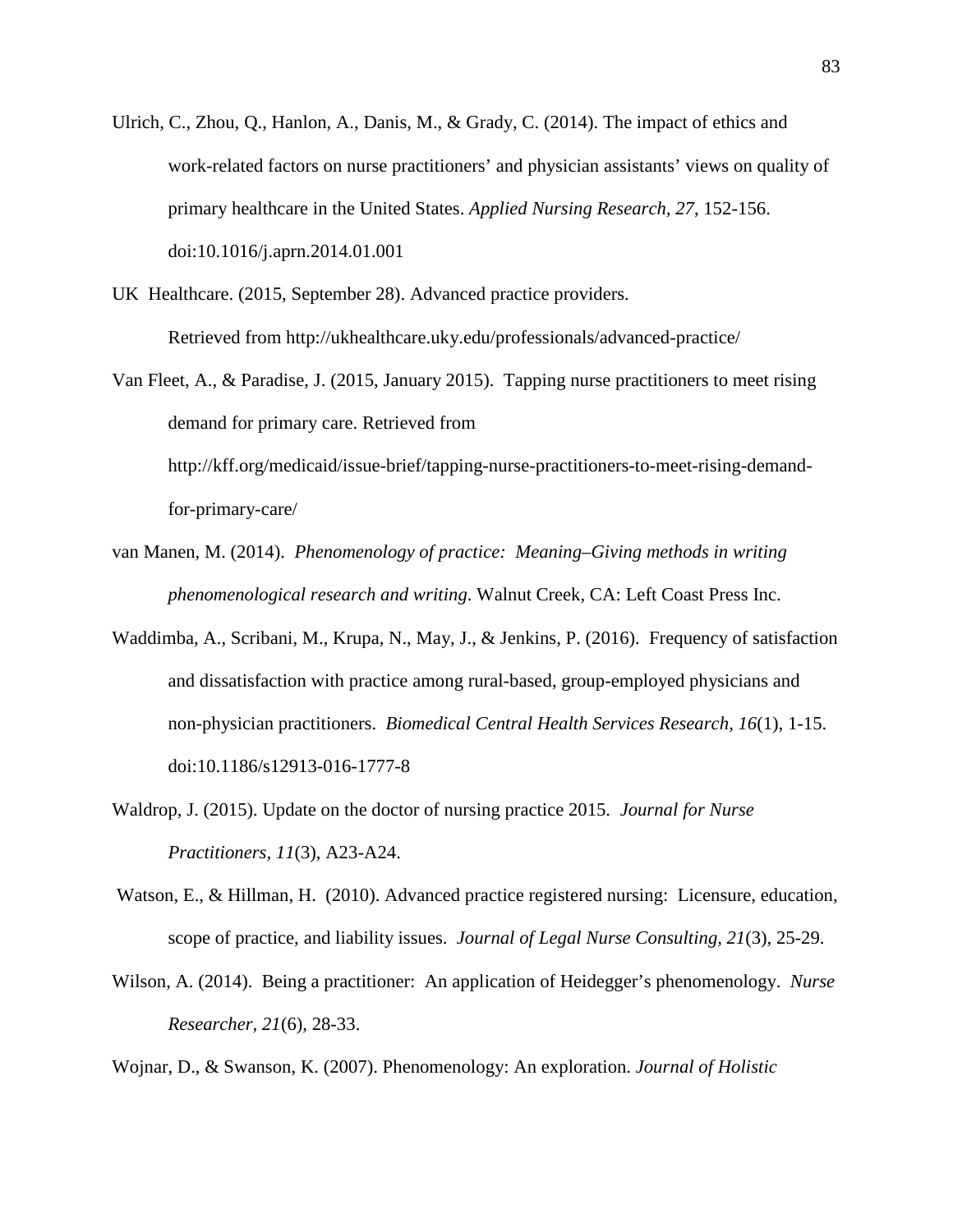*Nursing, 25*(3), 172-180.

Zaletel, C. (2009). Factors affecting fluid resuscitation in the burn patient: The collaborative role of the APN. *Advanced Emergency Nursing Journal, 31*(4), 309-320.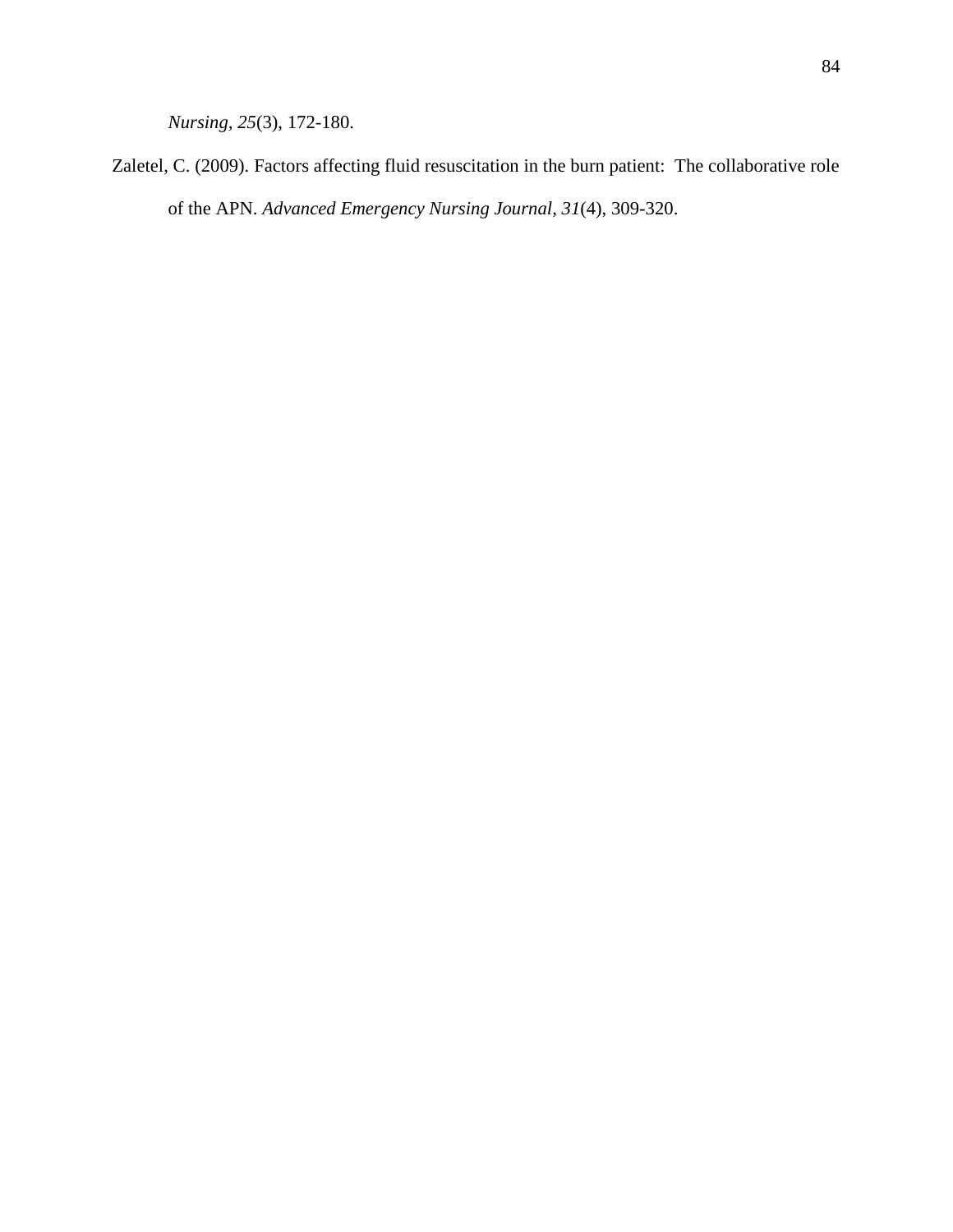#### Appendix A

#### Semi-Structured Interview Questions

1. What are the experiences of advanced practice providers in the burn surgery specialty service at designated burn centers in the United States?

a. What are the meaningful aspects of the burn APP role that serve to promote sustainability in the field?

b. What aspects of the burn APP role lead to professional satisfaction?

2. What do you describe and understand as challenges and benefits in your role as a burn APP?

a. What do you see as your role responsibilities?

b. Describe how well you feel that these responsibilities are defined?

3. Can you discuss how you identify value in your role (for yourself and your organization)?

a. Discuss how your position supports (or does not support) a sense of professional fulfillment?

b. What, if anything, makes caring for burn-injured patients different or unique from other specialties?

4. Can you discuss your commitment to your profession, burn-injured patients and your current position?

a. What motivated you to accept your current position?

b. What keeps you in your position and what would make you leave?

c. Are there any lessons learned that you would like to share?

\* Further details may be sought using elaborating and clarifying probes to include (but not limited to): (a) "Would you elaborate on that?", (b) "How did that make you feel?", (c) "What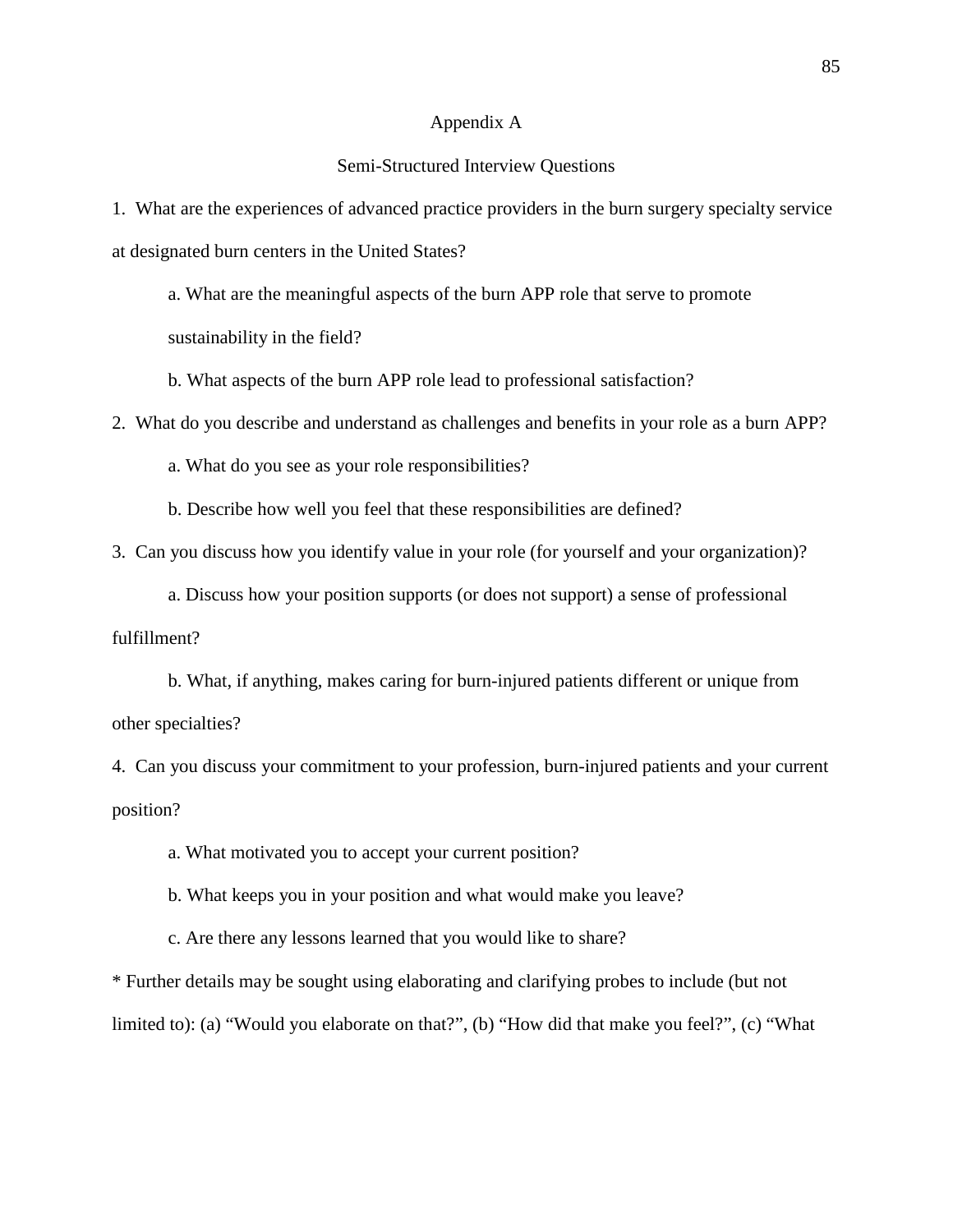does (term) mean to you?" and (d) "That is very interesting, please continue." Responses may also be acknowledged through non-verbal communication, such as head nodding.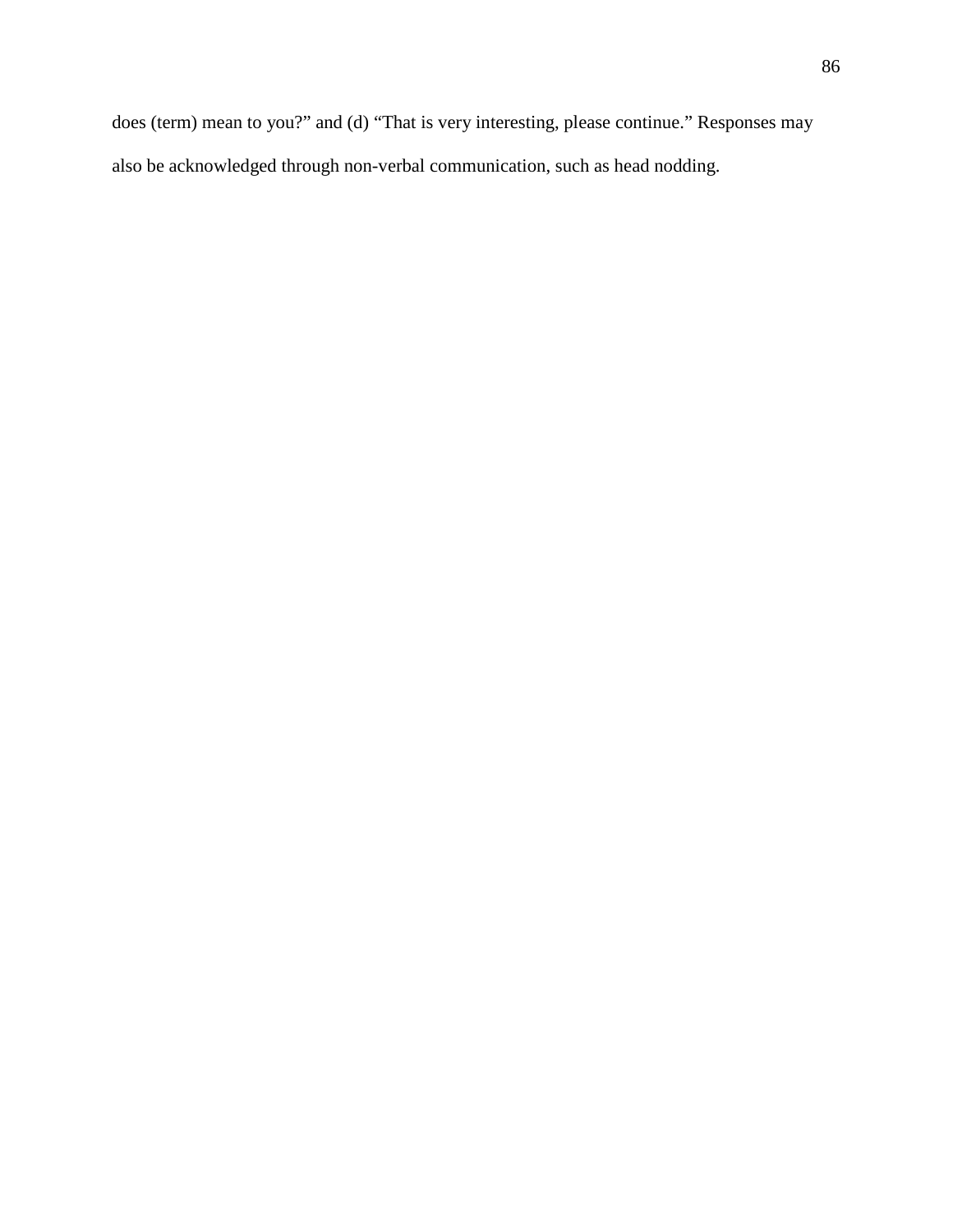#### Appendix B

#### Request for Participation

The purpose of this communication is to request your participation in an interpretive phenomenological analysis examining the lived- experience of being an advanced practice provider (NP and PA) in the burn surgery specialty. To qualify you must work greater than thirty-two hours a week in an inpatient acute hospital setting. Burn patients must represent the fifty percent of your patient population.

**Procedures:** Should you agree to participation, you will:

1. Participate in a one hour long video conference or in-person interview that will be recorded and transcribed.

2. Be offered an additional 15 minutes following the interview for reflection and debriefing.

3. Review the transcription of your interview for accuracy of representation. You will be asked to submit any comments or corrections that you deem appropriate.

**What are the Benefits?** There is no anticipated direct benefit to you for participating in this study. It is hoped that the findings will lead to a better understanding of and appreciation for the role of the burn APP.

**Risks-** While there are no anticipated risks related to completing this study, the possibility for loss of anonymity.

**Confidentiality-** Each participant will be assigned a pseudonym to protect their anonymity.

**Compensation-** There is no compensation offered for participation in this study. You have the right to withdraw from the study at any time.

This research (will be) reviewed and approved by an Institutional Review Board. The findings will be utilized for completion of a PhD dissertation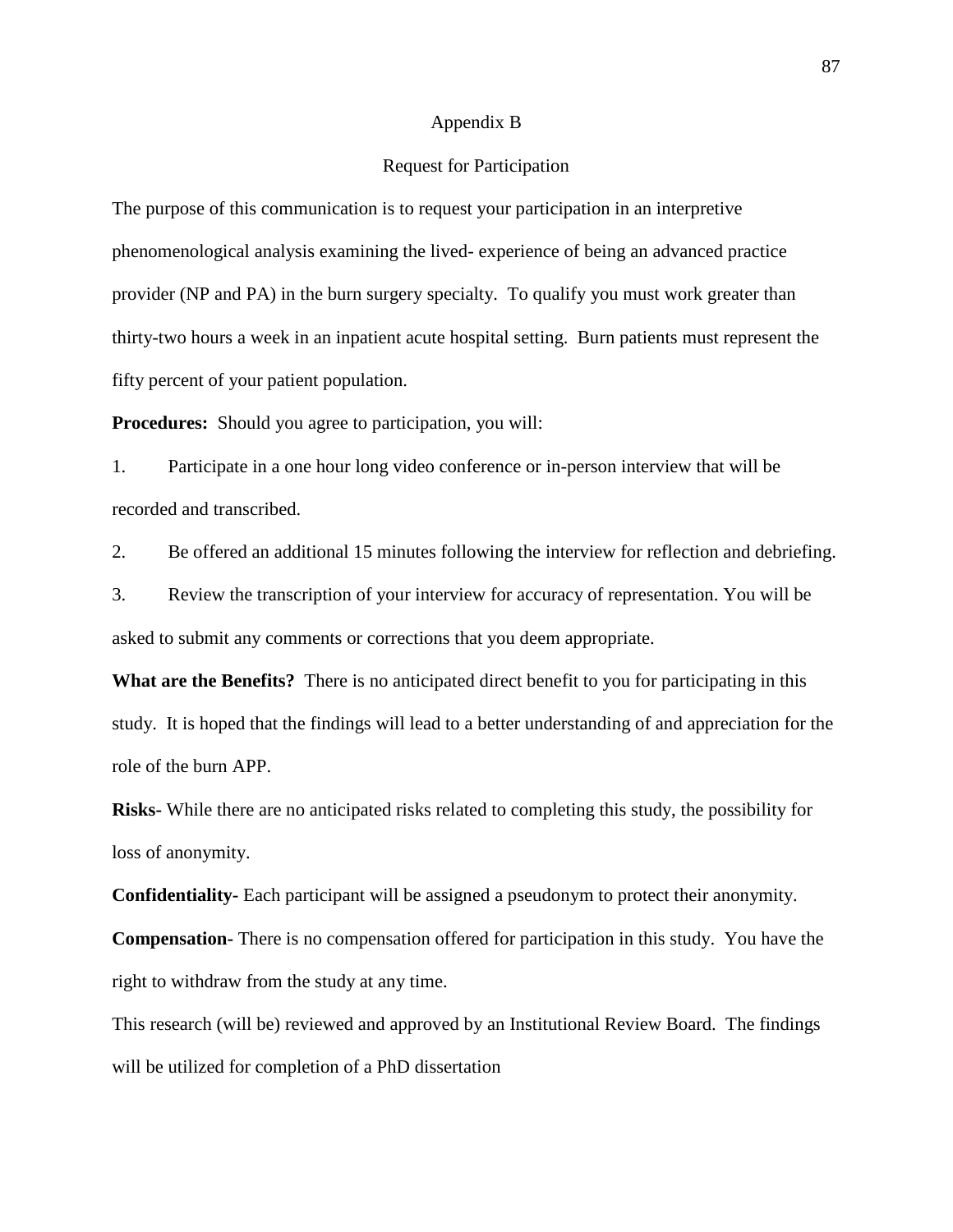Contact: Susan Smith, ARNP-BC, PhD(c)

srainey@nova.edu

Cell: 407-484-9224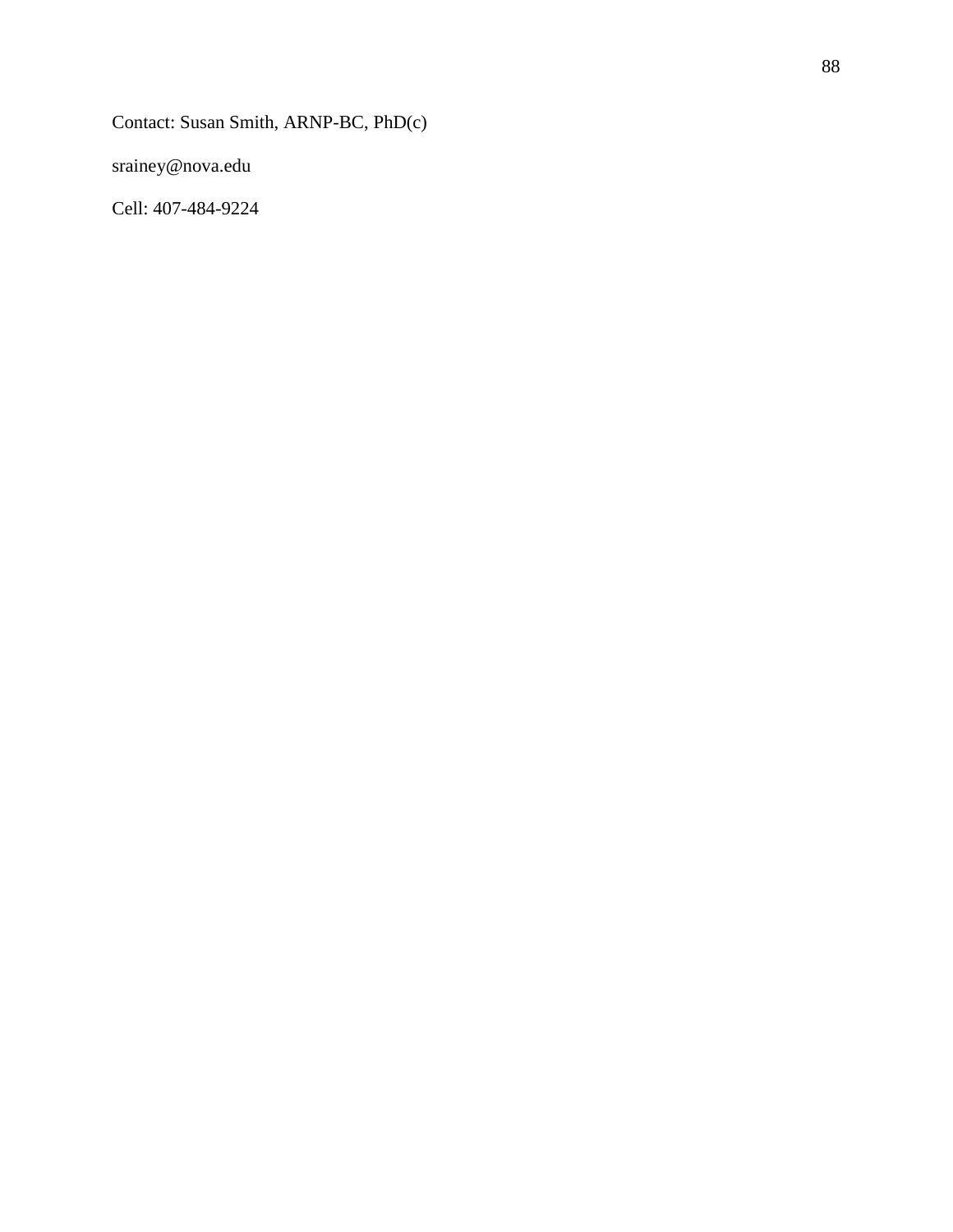# Appendix C

## Informed Consent Process

1. Electronic communication will be placed on the American Burn Association Special Interest Group Advanced Practice Providers Nurse Practitioner/Physician Assistant group site.

2. Anyone who replies to the PI will receive a personal email to confirm that they qualify for inclusion and to answer any questions that the prospective participant might have.

3. The consent form will be sent by email.

4. All consents will be sent with the following message:

Thank you for considering participation in this phenomenological study. There is no compensation for your participation, however, it is hoped that the information obtained with yield important insight into our unique specialty.

I have attached the consent for your review and completion. You have the option to sign and scan the form back or print it out and return the hardcopy by mail. The consent is not binding and you have the option to withdraw from participation at any time. Please feel free to contact me with any questions or concerns.

5. The time for deciding to participate and completing consent will be two weeks. This may be extended an additional week for special circumstances, such as vacation, illness or other emergency.

Susan Smith, ANRP-BC, PhD (c) 3234 Wald Road Orlando, Florida 32806 407-484-9224 srainey@nova.edu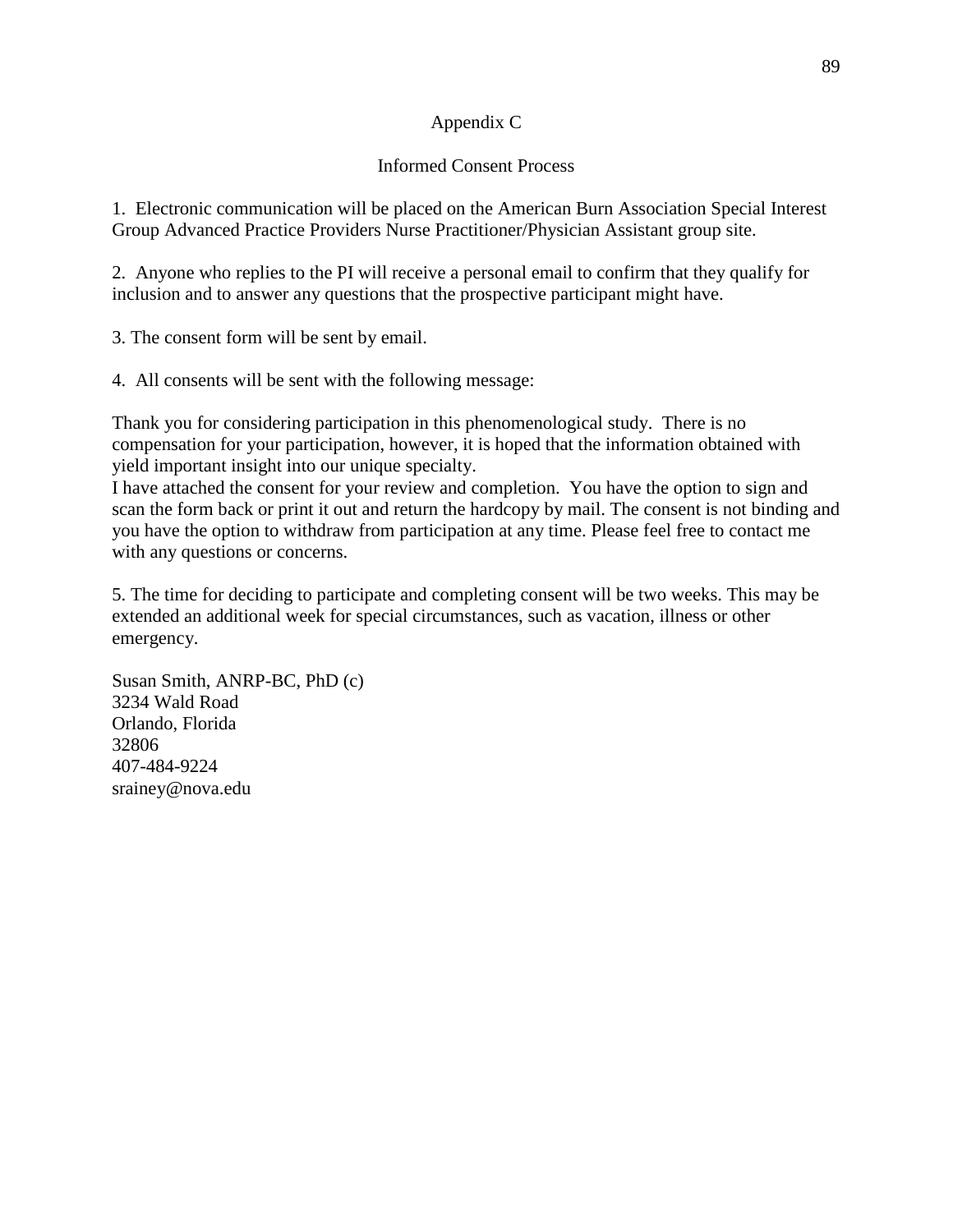## Appendix D

#### Consent Form

Funding Source: None.

IRB protocol #: Pending

Principal investigator Co-investigator- None Susan Smith, PhD(c), ARNP-BC 407-484-9224 srainey@nova.edu

For questions/concerns about your research rights, contact: Institutional Review Board Nova Southeastern University (954) 262-5369/Toll Free: 866-499-0790 [IRB@nsu.nova.edu](mailto:IRB@nsu.nova.edu)

Site Information – Distance audio conference by way of telephone conversations

## **What is the study about?**

The purpose of this study is to examine the life experiences of the burn specialty advance practice provider. The goal is to determine which factors encourage sustainability and support professional satisfaction.

## **Why are you asking me?**

You were solicited for participation on the American Burn Association Advance Practice Provider Special Interest Group site because you are either a Nurse Practitioner or Physician Assistant responsible for the care of burn-injured patients as your primary focus.

# **What will I be doing if I agree to be in the study?**

You will be asked to participate in one hour long videoconference or an interview in person. These video recordings and face-to-face interviews will be transcribed. In the interviews, you will be asked to describe you experience as a burn APP. The interview does not follow a rigid structure and will be guided by your comments. All the interviews will be digitally recorded and notes will be taken. The video interviews will be conducted in private locations to maintain privacy. You will be given a false name (pseudonym). You will be asked to review the transcripts for accuracy and you can make any additional comments that you see fit at that time.

## **Is there any audio or video recording?**

This research project will include video and audio recordings of the study interviews. These recordings will be available for review by the researcher, the IRB, and the following: dissertation chair and/or committee. The audio recording will be transcribed. The recording will be kept securely on a password-protected computer, or if downloaded for media storage, stored in the locked office held by the principal researcher. The hard copy of the transcriptions will be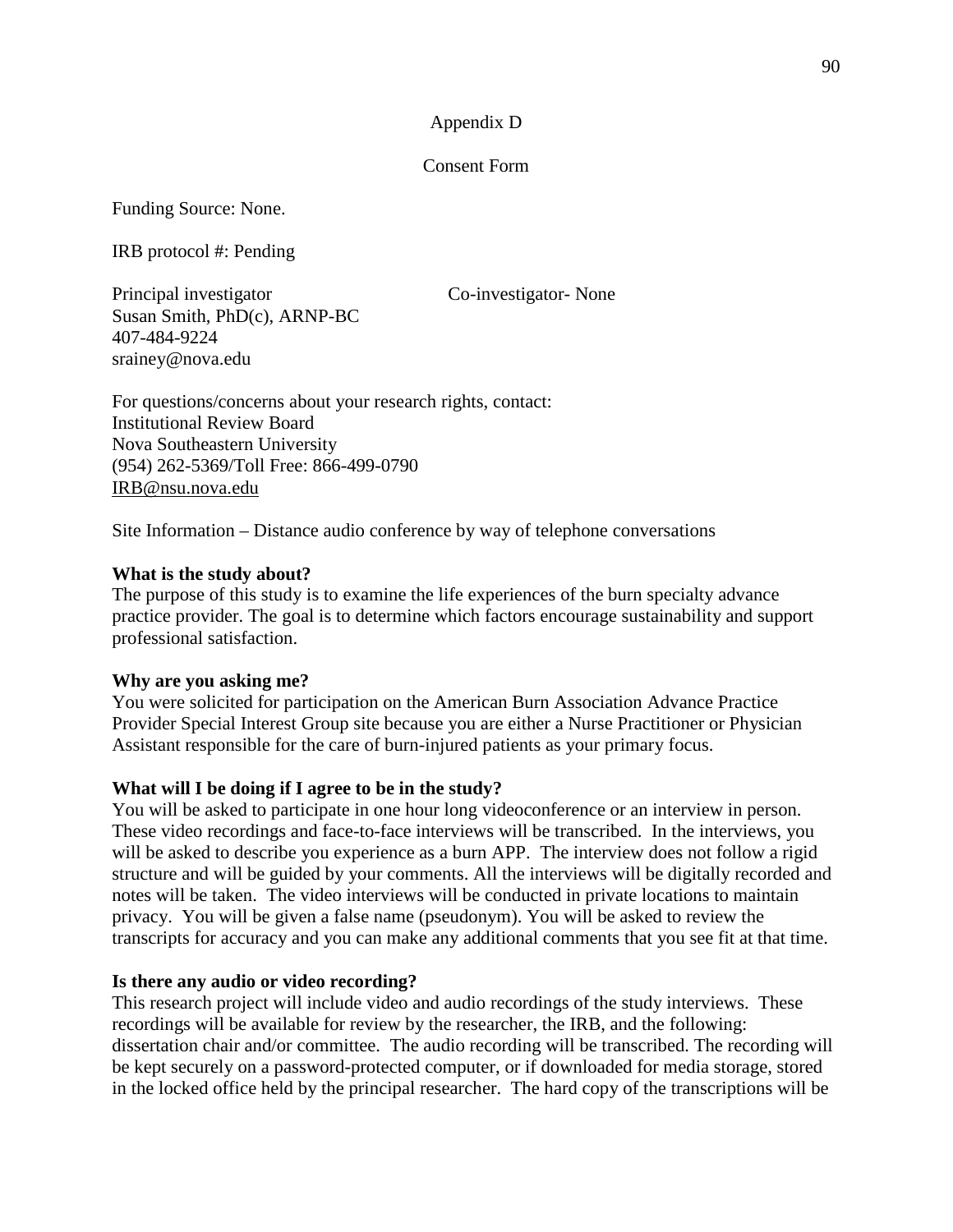kept for 36 months and destroyed after that time by being erased from the principal researcher's hard drive on his computer.

## **What are the dangers to me?**

There are no anticipated risks to your participation; there is a risk for breach of confidentiality. This will be minimized through the use of pseudonyms and the presence of only one researcher.

Should you have any questions or concerns about the research, your research rights, or have a research-related injury, please contact Susan Smith at the address or phone number indicated above. You may also contact the IRB at the numbers indicated above with questions as to your research rights."

# **Are there any benefits for taking part in this research study?**

You will not directly benefit from your participation. However, your participation in this study has the potential to illuminate the experiences of the Burn APP, revealing sources of stress and dissatisfaction and positive factors that encourage sustainability.

# **Will I get paid for being in the study? Will it cost me anything?**

There are no costs to you or payments made for participating in this study.

# **How will you keep my information private?**

All information obtained in this study is strictly confidential unless disclosure is required by law. The IRB, regulatory agencies, and the dissertation chair may review research records.

There will be no information obtained in connection with this study that can be identified with you. Your name, address or other information that may identify you will not be collected during this research study.

The information collected about you will be coded without any identifiable information. You will be asked to review/edit your interview. All handwritten notes, data, video and audio recordings will be stored and locked in the office of the principal investigator (Susan Smith). All data stored on a computer will be secured by a password. When the results of the dissertation are discussed, no information will be included that would reveal your identity. All data will be stored for three years after the study has been completed and then destroyed.

Your name will not be published or shared with anyone outside of the research.

# **What if I want to stop participating in the study?**

You have the right to withdraw your participation from this study at any time. If you decide to leave, you will not experience any penalty or loss of services you have a right to receive. If you choose to withdraw, any information collected from you will be destroyed and/or deleted from study records.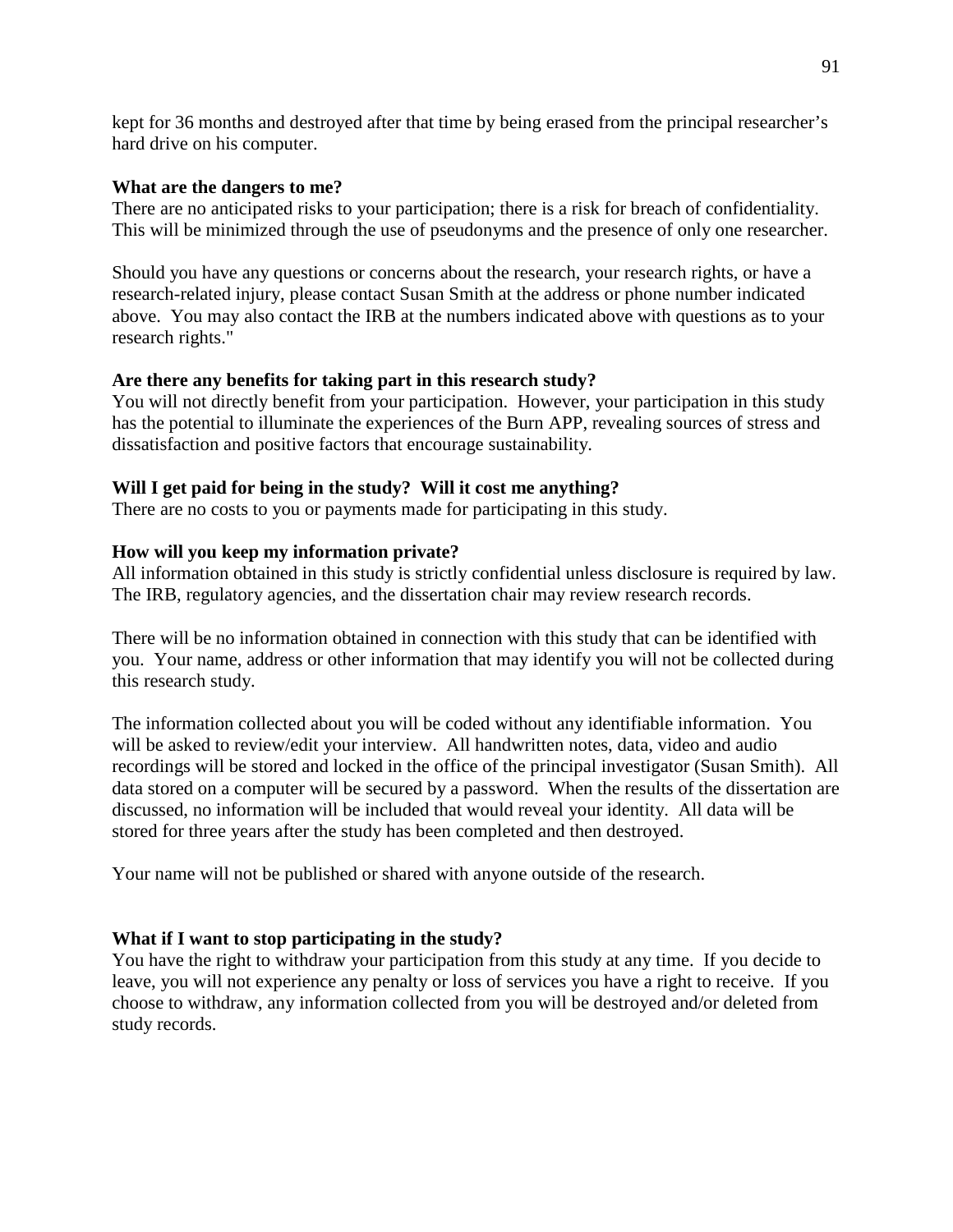# **Voluntary Consent by Participant:**

By signing below, you indicate that

- this study has been explained to you
- you have read this document
- your questions about this research study have been answered
- you have been told that you may ask the researchers any study related questions in the future or contact them in the event of a research-related injury
- you have been told that you may ask Institutional Review Board (IRB) personnel questions about your study rights
- you are entitled to a copy of this form after you have read and signed it
- you voluntarily agree to participate in the study entitled:

"The Lived-Experience of the Advanced Practice Provider on the Burn Surgery Service"

| Participant's Signature:               | Date: |
|----------------------------------------|-------|
| Participant's Name:                    | Date: |
| Signature of Person Obtaining Consent: |       |

| Date: |  |
|-------|--|
|       |  |